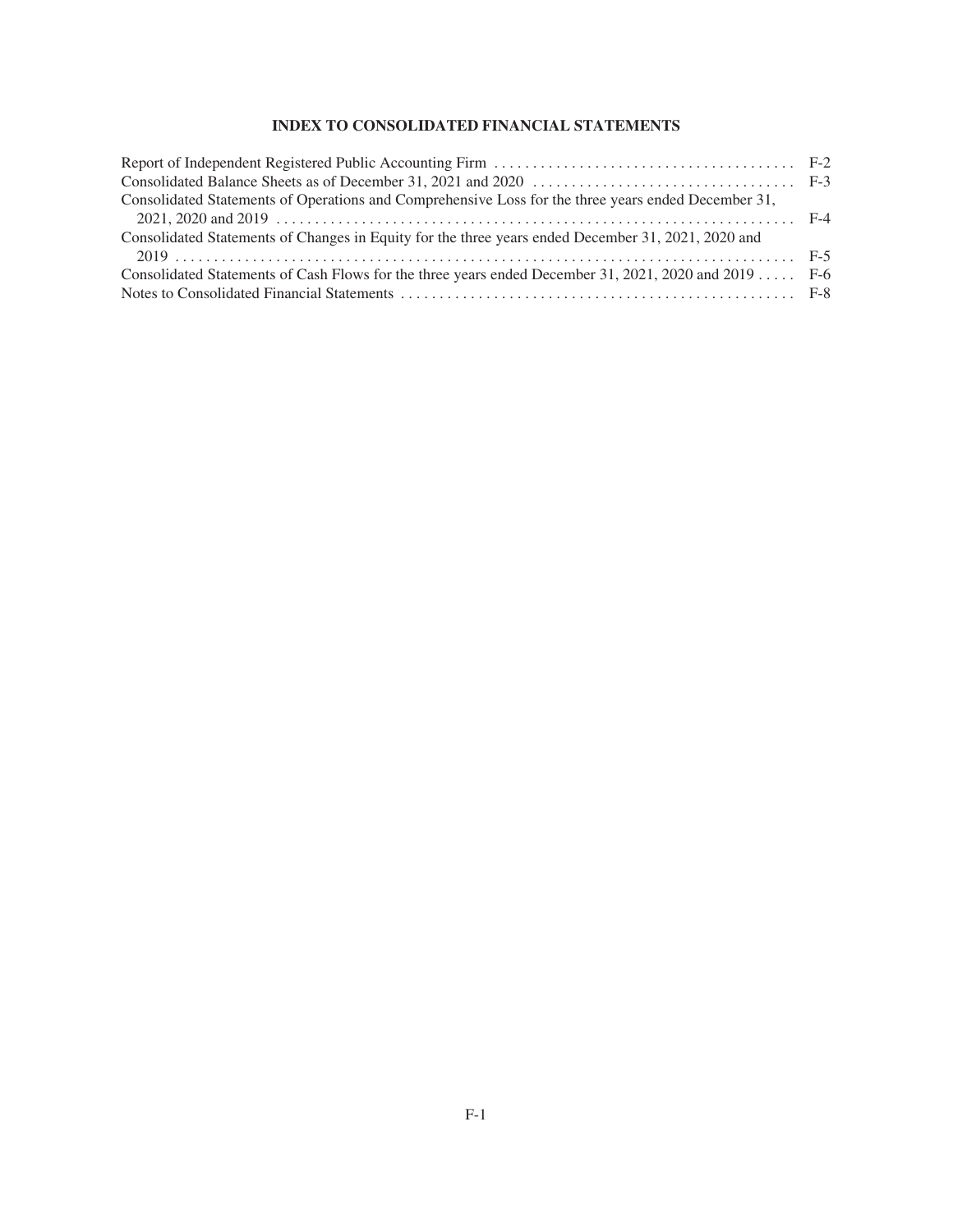# $D$ AVIDSON  $\&$  COMPANY LLP  $\_\_\_\_\$ Ohartered Professional Accountants

## **REPORT OF INDEPENDENT REGISTERED PUBLIC ACCOUNTING FIRM**

To the Shareholders and Directors of Columbia Care Inc.

# *Opinion on the Consolidated Financial Statements*

We have audited the accompanying consolidated balance sheets of Columbia Care Inc. and its subsidiaries (together "the Company"), as of December 31, 2021 and 2020, and the related consolidated statements of operations and comprehensive loss, changes in equity, and cash flows for the years ended December 31, 2021, December 31, 2020, and December 31, 2019 and the related notes (collectively referred to as the "financial statements"). In our opinion, the consolidated financial statements present fairly, in all material respects, the financial position of Columbia Care Inc. as of December 31, 2021 and 2020, and the results of its operations and its cash flows for the years ended December 31, 2021, December 31, 2020, and December 31, 2019 in conformity with accounting principles generally accepted in the United States of America.

#### *Basis for Opinion*

These consolidated financial statements are the responsibility of the Company's management. Our responsibility is to express an opinion on the Company's consolidated financial statements based on our audits. We are a public accounting firm registered with the Public Company Accounting Oversight Board (United States) ("PCAOB") and are required to be independent with respect to the Company in accordance with the U.S. federal securities laws and the applicable rules and regulations of the Securities and Exchange Commission and the PCAOB.

We conducted our audits in accordance with the standards of the PCAOB. Those standards require that we plan and perform the audit to obtain reasonable assurance about whether the consolidated financial statements are free of material misstatement, whether due to error or fraud. The Company is not required to have, nor were we engaged to perform, an audit of its internal control over financial reporting. As part of our audits we are required to obtain an understanding of internal control over financial reporting but not for the purpose of expressing an opinion on the effectiveness of the Company's internal control over financial reporting. Accordingly, we express no such opinion.

Our audits included performing procedures to assess the risks of material misstatements of the financial statements, whether due to error or fraud, and performing procedures that respond to those risks. Such procedures included examining, on a test basis, evidence regarding the amounts and disclosures in the consolidated financial statements. Our audits also included evaluating the accounting principles used and significant estimates made by management, as well as evaluating the overall presentation of the consolidated financial statements. We believe that our audits provide a reasonable basis for our opinion.

#### **/s/ DAVIDSON & COMPANY LLP**

Vancouver, Canada Chartered Professional Accountants

March 30, 2022

We have served as the Company's auditor since 2019.



1200 - 609 Granville Street, P.O. Box 10372, Pacific Centre, Vancouver, B.C., Canada V7Y 1G6 Telephone (604) 687-0947 Davidson-co.com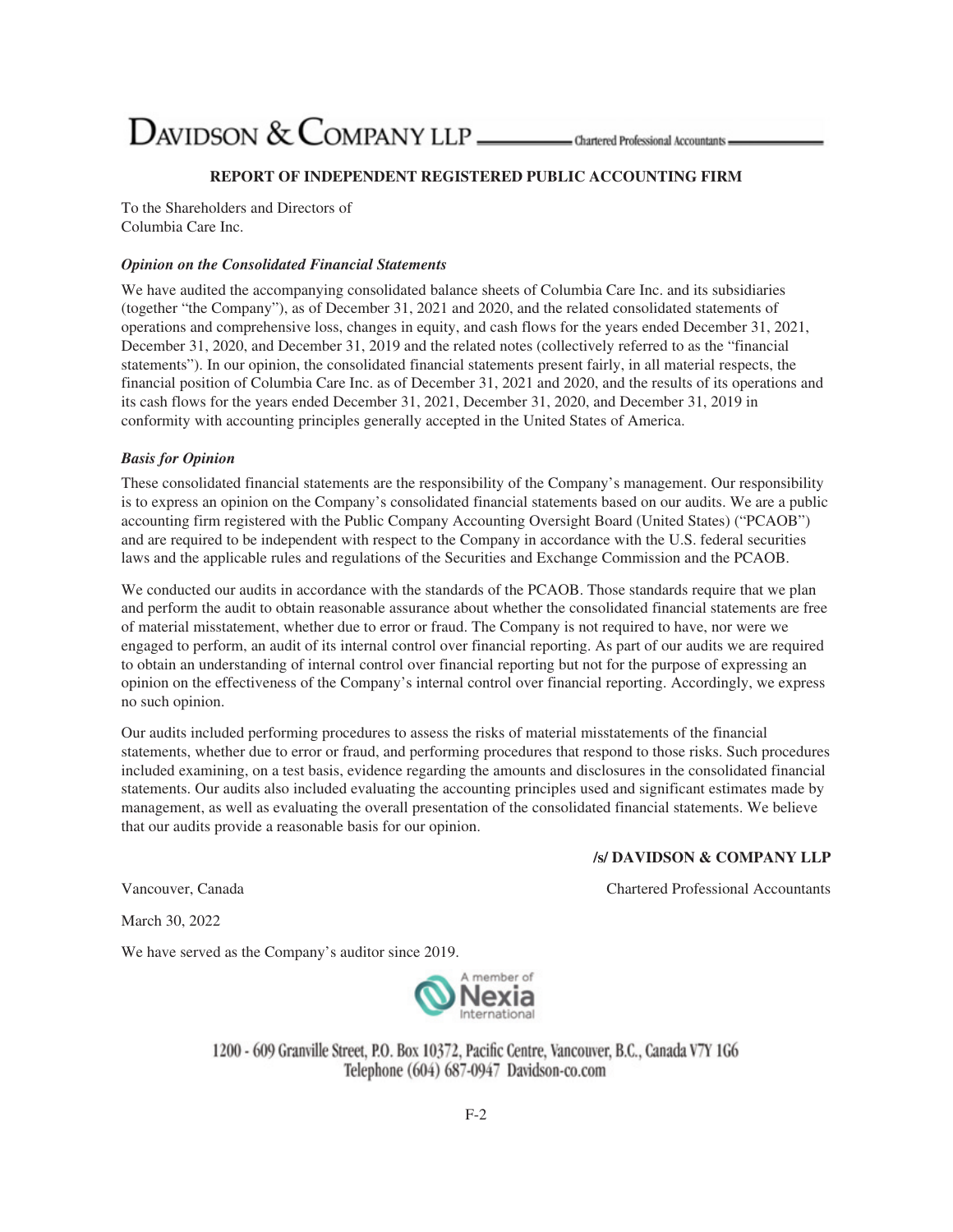# CONSOLIDATED BALANCE SHEETS

(expressed in thousands of U.S. dollars, except share data)

|                                                                                                                                                                                                                                                                                          | As of                             |                                 |
|------------------------------------------------------------------------------------------------------------------------------------------------------------------------------------------------------------------------------------------------------------------------------------------|-----------------------------------|---------------------------------|
|                                                                                                                                                                                                                                                                                          | December 31, December 31,<br>2021 | 2020                            |
| <b>Assets</b>                                                                                                                                                                                                                                                                            |                                   |                                 |
| Current assets:                                                                                                                                                                                                                                                                          |                                   |                                 |
|                                                                                                                                                                                                                                                                                          | 82,198<br>18,302<br>94,567        | 61,111<br>\$<br>7,415<br>54,804 |
|                                                                                                                                                                                                                                                                                          | 29,252<br>2,120                   | 11,430<br>3,483                 |
|                                                                                                                                                                                                                                                                                          | 226,439                           | 138,243                         |
|                                                                                                                                                                                                                                                                                          | 339,692<br>179,099                | 114,400<br>143,050              |
|                                                                                                                                                                                                                                                                                          | 66,442                            | 50,105                          |
|                                                                                                                                                                                                                                                                                          | 184,018<br>367,787                | 137,759<br>100,342              |
|                                                                                                                                                                                                                                                                                          | 13,035                            | 43,628                          |
|                                                                                                                                                                                                                                                                                          | \$1,376,512                       | \$727,527                       |
| <b>Liabilities and Equity</b>                                                                                                                                                                                                                                                            |                                   |                                 |
| Current liabilities:                                                                                                                                                                                                                                                                     |                                   |                                 |
|                                                                                                                                                                                                                                                                                          | 44,007                            | \$<br>18,466                    |
|                                                                                                                                                                                                                                                                                          | 126,954                           | 42,860                          |
|                                                                                                                                                                                                                                                                                          | 26,537<br>29,345                  | 2,386<br>48,202                 |
|                                                                                                                                                                                                                                                                                          | 9,056                             | 7,913                           |
|                                                                                                                                                                                                                                                                                          | 5,092                             | 2,023                           |
|                                                                                                                                                                                                                                                                                          | 1,884                             | 8,439                           |
|                                                                                                                                                                                                                                                                                          | 1,122                             | 17,109<br>1,483                 |
|                                                                                                                                                                                                                                                                                          | 243,997                           | 148,881                         |
|                                                                                                                                                                                                                                                                                          |                                   |                                 |
|                                                                                                                                                                                                                                                                                          | 159,017<br>79,477                 | 76,090<br>2,347                 |
|                                                                                                                                                                                                                                                                                          | 176,004                           | 138,256                         |
|                                                                                                                                                                                                                                                                                          | 70,268                            | 62,486                          |
|                                                                                                                                                                                                                                                                                          | 11,596                            |                                 |
|                                                                                                                                                                                                                                                                                          | 6,795<br>78,535                   | 12,518                          |
|                                                                                                                                                                                                                                                                                          | 825,689                           | 440,578                         |
| Stockholders' Equity:                                                                                                                                                                                                                                                                    |                                   |                                 |
| Common Stock, no par value, unlimited shares authorized as of December 31, 2021 and<br>December 31, 2020, respectively, 361,423,270 and 250,003,917 shares issued and                                                                                                                    |                                   |                                 |
| outstanding as of December 31, 2021 and December 31, 2020, respectively<br>Preferred Stock, no par value, unlimited shares authorized as of December 31, 2021 and<br>December 31, 2020, respectively, none issued and outstanding as of December 31, 2021                                |                                   |                                 |
| and December 31, $2020$<br>Proportionate voting shares, no par value, unlimited shares authorized as of December 31,<br>2021 and December 31, 2020, respectively; 14,729,636 and 26,507,914 shares issued and<br>outstanding as of December 31, 2021 and December 31, 2020, respectively |                                   |                                 |
|                                                                                                                                                                                                                                                                                          | 1,039,726                         | 632,062                         |
|                                                                                                                                                                                                                                                                                          | (468, 335)                        | (325, 238)                      |
|                                                                                                                                                                                                                                                                                          | 571,391                           | 306,824                         |
|                                                                                                                                                                                                                                                                                          | (20, 568)                         | (19, 875)                       |
|                                                                                                                                                                                                                                                                                          | 550,823                           | 286,949                         |
|                                                                                                                                                                                                                                                                                          | \$1,376,512                       | \$727,527                       |

The accompanying notes are an integral part of these consolidated financial statements.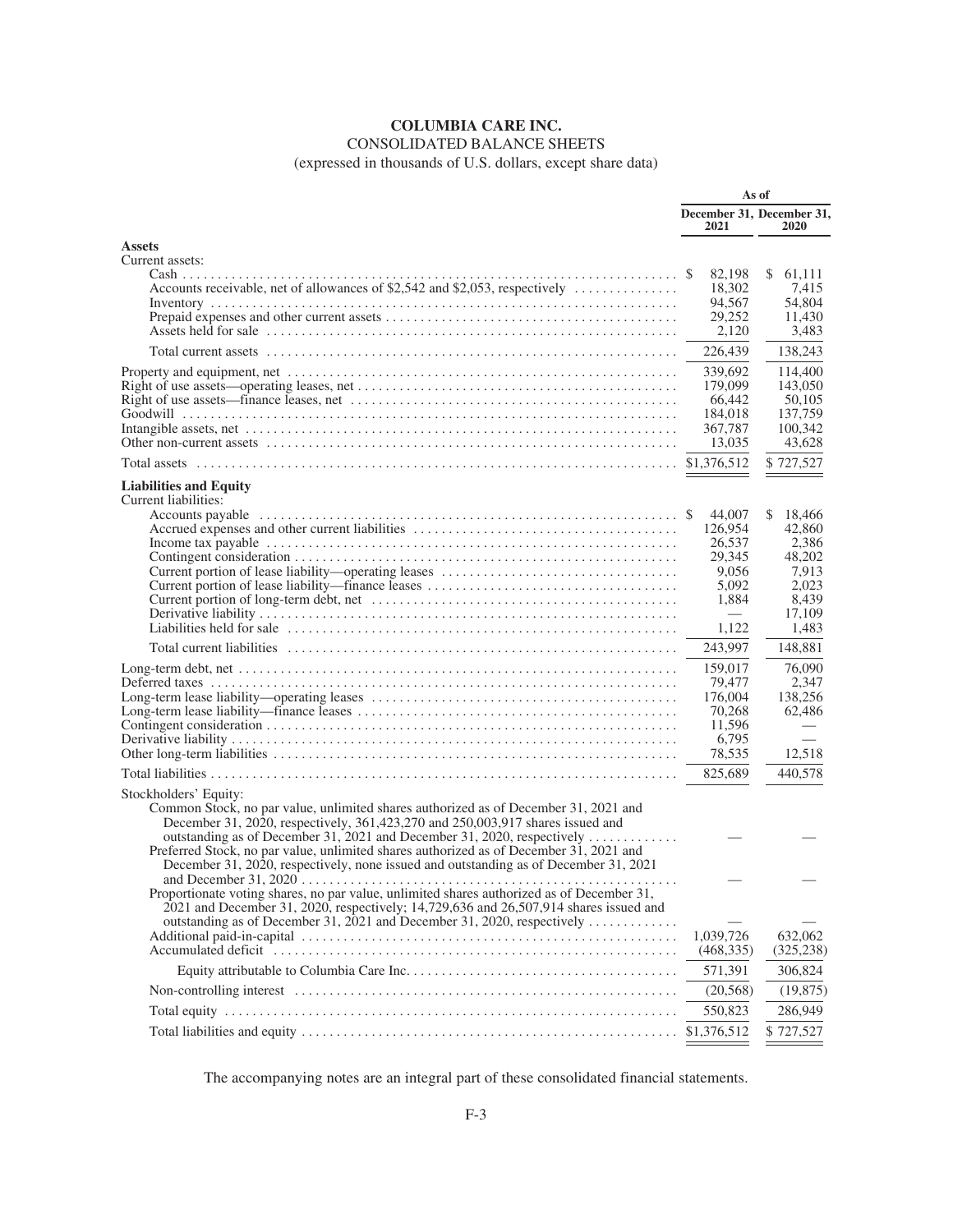# CONSOLIDATED STATEMENTS OF OPERATIONS AND COMPREHENSIVE LOSS

(expressed in thousands of U.S. dollars, except for number of shares and per share amounts)

|                                                                                    |                            | <b>Year Ended</b>         |                         |
|------------------------------------------------------------------------------------|----------------------------|---------------------------|-------------------------|
|                                                                                    | December 31,<br>2021       | December 31,<br>2020      | December 31,<br>2019    |
| Revenues                                                                           | 460,080<br><sup>\$</sup>   | <sup>\$</sup><br>179.503  | <sup>\$</sup><br>77,459 |
| Cost of sales related to inventory production                                      | (258, 402)                 | (114,249)                 | (57, 777)               |
| Cost of sales related to business combination fair value                           |                            |                           |                         |
|                                                                                    | (7,663)                    | (3,111)                   |                         |
|                                                                                    | 194,015                    | 62,143                    | 19,682                  |
| Goodwill impairment                                                                | 72,328                     |                           |                         |
| Selling, general and administrative expenses                                       | 232,052                    | 142,355                   | 123,586                 |
|                                                                                    | 304,380                    | 142,355                   | 123,586                 |
| Loss from operations $\dots \dots \dots \dots \dots \dots \dots \dots \dots \dots$ | (110, 365)                 | (80,212)                  | (103,904)               |
| Other expense:                                                                     |                            |                           |                         |
| Interest (expense) income on leases, net $\dots \dots \dots \dots$                 | (5,280)                    | (1,466)                   |                         |
|                                                                                    | (24, 734)                  | (4,870)                   | 1,241                   |
|                                                                                    | (6,335)                    | (49,298)                  | 2,992                   |
| Total other (expense) income                                                       | (36, 349)                  | (55, 634)                 | 4,233                   |
| Loss before provision for income taxes $\dots\dots\dots\dots\dots\dots\dots$       | (146,714)                  | (135, 846)                | (99, 671)               |
|                                                                                    | (139)                      | 16,197                    | (1,503)                 |
|                                                                                    | (146.853)                  | (119.649)                 | (101, 174)              |
| Net loss attributable to non-controlling interests                                 | (3,756)                    | (23, 862)                 | (4,909)                 |
|                                                                                    | (143,097)<br><sup>\$</sup> | $\mathbb{S}$<br>(95, 787) | (96, 265)<br>\$         |
| Weighted-average number of shares used in earnings per                             |                            |                           |                         |
| share—basic and diluted $\dots \dots \dots \dots \dots \dots \dots \dots \dots$    | 338,754,694                | 232,576,117               | 209,992,187             |
| Earnings attributable to shares (basic and diluted)                                | (0.42)<br>S                | (0.41)<br>$\mathcal{S}$   | (0.46)<br>-S            |

The accompanying notes are an integral part of these consolidated financial statements.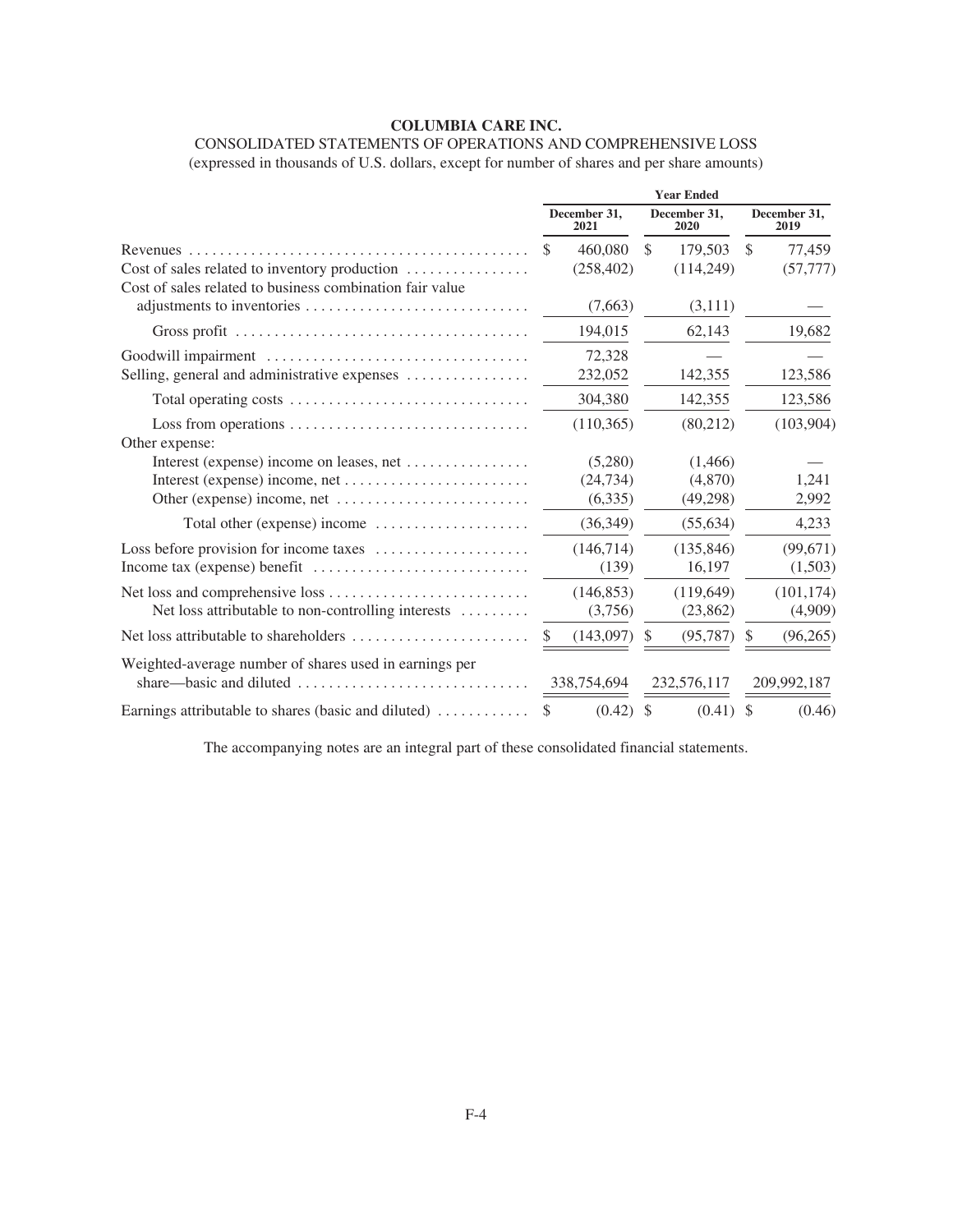| COLUMBIA CARE INC. | CONSOLIDATED STATEMENTS OF CHANGES IN EQUITY | ressed in thousands of U.S. dollars, except for number of units and share |
|--------------------|----------------------------------------------|---------------------------------------------------------------------------|
|--------------------|----------------------------------------------|---------------------------------------------------------------------------|

**Total**

|                                                                                                                                                                                                                                                                                                                                                             |                      |                         | Proportionate                   | Additional             |                          | Columbia<br>Care Inc.                                      | Non-                    |                                     |
|-------------------------------------------------------------------------------------------------------------------------------------------------------------------------------------------------------------------------------------------------------------------------------------------------------------------------------------------------------------|----------------------|-------------------------|---------------------------------|------------------------|--------------------------|------------------------------------------------------------|-------------------------|-------------------------------------|
|                                                                                                                                                                                                                                                                                                                                                             | Units                | Common<br><b>Shares</b> | Voting<br><b>Shares</b>         | Paid-in<br>Capital     | Accumulated<br>Deficit   | <b>Shareholders'</b><br>Equity                             | Controlling<br>Interest | Equity<br>Total                     |
| .<br>Balance, December 29, 2018                                                                                                                                                                                                                                                                                                                             | 14,449,736<br>27,561 |                         |                                 | 266,548                | \$(111, 264)             | $$155,284$<br>$2,537$                                      | 546<br>€Ĥ               | 155,830<br>2,537                    |
| Debt conversion and settlement                                                                                                                                                                                                                                                                                                                              |                      |                         |                                 | 2,537                  |                          |                                                            |                         |                                     |
| Issuance of shares in connection with reverse takeover transaction and                                                                                                                                                                                                                                                                                      |                      | 19,077,096              |                                 | 20,193                 |                          |                                                            |                         |                                     |
| private placement<br>Share issuance costs                                                                                                                                                                                                                                                                                                                   |                      |                         |                                 |                        |                          | $120,193$<br>$(5,598)$<br>$(2,414)$                        |                         | $120,193$<br>$(5,598)$<br>$(2,414)$ |
| Repurchase of shares                                                                                                                                                                                                                                                                                                                                        |                      | (424, 047)              |                                 | $(5,598)$<br>$(2,414)$ |                          |                                                            |                         |                                     |
| Unit issuance costs                                                                                                                                                                                                                                                                                                                                         | 2,490                |                         |                                 |                        |                          |                                                            |                         |                                     |
| Warrants exercised                                                                                                                                                                                                                                                                                                                                          | 159,325              |                         |                                 |                        |                          |                                                            |                         |                                     |
| Conversion of units and profit interests                                                                                                                                                                                                                                                                                                                    | 14,639,112)          | 34,563,850              | 162,337,268                     |                        |                          |                                                            |                         |                                     |
| Conversion between classes of shares                                                                                                                                                                                                                                                                                                                        |                      | 62,864,293              | 62,864,293                      |                        |                          |                                                            |                         |                                     |
| .<br>Cancellation of restricted stock awards                                                                                                                                                                                                                                                                                                                |                      |                         | (119,995                        |                        |                          |                                                            |                         |                                     |
| Equity-based compensation <sup>(1)</sup>                                                                                                                                                                                                                                                                                                                    |                      | 473,770                 |                                 | 32,896                 |                          |                                                            |                         | 32,896<br>15,311                    |
| Reclass of deferred compensation to equity                                                                                                                                                                                                                                                                                                                  |                      |                         |                                 | 15,311                 |                          |                                                            |                         |                                     |
|                                                                                                                                                                                                                                                                                                                                                             |                      | 621,239                 |                                 |                        | $(1,860)$<br>$(96,265)$  | $\begin{array}{c} 32,896 \\ 15,311 \\ (1,860) \end{array}$ | 1,860                   |                                     |
| .<br>Net loss.                                                                                                                                                                                                                                                                                                                                              |                      |                         |                                 |                        |                          | (96, 265)                                                  | (4,909)                 | (101, 174)                          |
| <b>Balance as of December 31, 2019</b> $\dots$ $\dots$ $\dots$ $\dots$ $\dots$ .                                                                                                                                                                                                                                                                            |                      | 17,176,201              | 99,352,980                      | 429,475                | (209, 389)               | 220,086                                                    | (2,503)                 | 217,583                             |
| $\frac{1}{2}$                                                                                                                                                                                                                                                                                                                                               |                      | 48,936,767              |                                 | 147,795                |                          | 147,795                                                    |                         | 147,795                             |
| Warrants issued with debt                                                                                                                                                                                                                                                                                                                                   |                      |                         |                                 | 6,298                  |                          | 6,298                                                      |                         | 6.298                               |
| Warrants exercised $\cdots \cdots \cdots \cdots \cdots$                                                                                                                                                                                                                                                                                                     |                      | 2,192,298               |                                 | 388                    |                          | 388                                                        |                         |                                     |
| .<br>Cancellation of restricted stock awards                                                                                                                                                                                                                                                                                                                |                      |                         | (37, 314)                       |                        |                          |                                                            |                         |                                     |
| $\frac{1}{2}$ $\frac{1}{2}$ $\frac{1}{2}$ $\frac{1}{2}$ $\frac{1}{2}$ $\frac{1}{2}$ $\frac{1}{2}$ $\frac{1}{2}$ $\frac{1}{2}$ $\frac{1}{2}$ $\frac{1}{2}$ $\frac{1}{2}$ $\frac{1}{2}$ $\frac{1}{2}$ $\frac{1}{2}$ $\frac{1}{2}$ $\frac{1}{2}$ $\frac{1}{2}$ $\frac{1}{2}$ $\frac{1}{2}$ $\frac{1}{2}$ $\frac{1}{2}$<br>Conversion between classes of shares |                      | 72,807,752<br>1,852,064 | 72,807,752                      |                        |                          |                                                            |                         |                                     |
|                                                                                                                                                                                                                                                                                                                                                             |                      |                         |                                 | 29,805                 |                          | 29,805                                                     |                         | 29,805                              |
| Sale of membership interests in subsidiary                                                                                                                                                                                                                                                                                                                  |                      |                         |                                 |                        |                          |                                                            |                         | 5,509                               |
| Deconsolidation of subsidiary                                                                                                                                                                                                                                                                                                                               |                      |                         |                                 |                        |                          |                                                            |                         |                                     |
| Non-controlling interest buyouts controlling                                                                                                                                                                                                                                                                                                                |                      | 7,038,835               |                                 | 18,301                 | $(20,062)$<br>$(95,787)$ | $(1,761)$<br>$(95,787)$                                    | 761                     | (1,000)                             |
| Net loss                                                                                                                                                                                                                                                                                                                                                    |                      |                         |                                 |                        |                          |                                                            | (23, 862)               | (119, 649)                          |
|                                                                                                                                                                                                                                                                                                                                                             |                      | 250,003,917             | 26,507,914                      | 632,062                | \$(325,238)              | $$306,824$<br>21,318                                       | \$(19,875               | \$286,949                           |
|                                                                                                                                                                                                                                                                                                                                                             |                      | 5,880,944<br>21,792,500 |                                 | 21,318                 |                          |                                                            |                         | 21,318                              |
| $\frac{1}{2}$<br>Issuance of shares, net                                                                                                                                                                                                                                                                                                                    |                      |                         |                                 | 133,196                |                          | 133,196                                                    |                         | 133,196                             |
| Issuance of shares in connection with acquisitions                                                                                                                                                                                                                                                                                                          |                      | 59,960,743<br>6,708,270 |                                 | 206,540                |                          | 206,540                                                    |                         | 206,540                             |
| Issuance of shares in connection with purchase of assets.                                                                                                                                                                                                                                                                                                   |                      |                         |                                 | 23,853<br>23,919       |                          | 23,853<br>23,919                                           |                         | 23,853<br>23,919                    |
|                                                                                                                                                                                                                                                                                                                                                             |                      | 4,550,139               |                                 |                        |                          |                                                            |                         |                                     |
| .<br>Conversion between classes of shares                                                                                                                                                                                                                                                                                                                   |                      | 1,761,404               | $(11, 761, 404)$<br>$(16, 874)$ |                        |                          |                                                            |                         |                                     |
| Cancellation of restricted stock awards                                                                                                                                                                                                                                                                                                                     |                      | $(48,590)$<br>813,943   |                                 |                        |                          |                                                            |                         |                                     |
| Warrants exercised                                                                                                                                                                                                                                                                                                                                          |                      |                         |                                 | ,901                   |                          | $-901$                                                     |                         | $-901$                              |
| Non-controlling interests buyouts                                                                                                                                                                                                                                                                                                                           |                      |                         |                                 | (3,063)                |                          | (3,063)                                                    | 3,063                   |                                     |
| Net loss                                                                                                                                                                                                                                                                                                                                                    |                      |                         |                                 |                        | (143,097)                | 143,097                                                    | (3,756)                 | (146, 853)                          |
| Balance as of December 31, 2021                                                                                                                                                                                                                                                                                                                             |                      | 361,423,270             | 14,729,636                      | 1,039,726              | \$(468, 335)             | \$571,391                                                  | \$(20,568)              | \$550,823                           |
|                                                                                                                                                                                                                                                                                                                                                             |                      |                         |                                 |                        |                          |                                                            |                         |                                     |

The accompanying notes are an integral part of these consolidated financial statements. The accompanying notes are an integral part of these consolidated financial statements.

(1) The amounts shown are net of any shares withheld by the Company to satisfy certain tax withholdings in connection with vesting of equity-based awards.

(1) The amounts shown are net of any shares withheld by the Company to satisfy certain tax withholdings in connection with vesting of equity-based awards.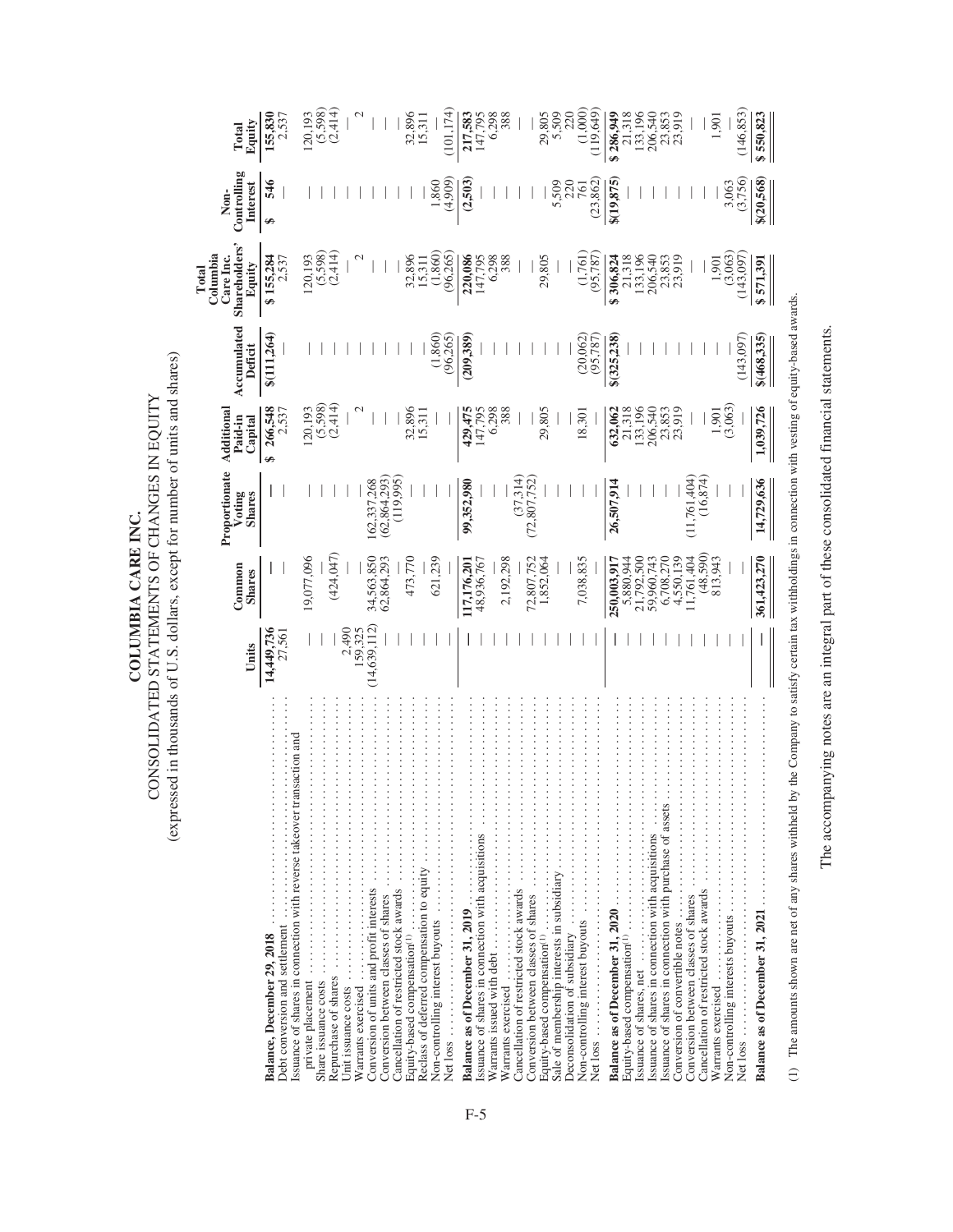# CONSOLIDATED STATEMENTS OF CASH FLOWS

(expressed in thousands of U.S. dollars)

|                                                                                                                  |                      | <b>Year Ended</b>        |                      |
|------------------------------------------------------------------------------------------------------------------|----------------------|--------------------------|----------------------|
|                                                                                                                  | December 31,<br>2021 | December 31,<br>2020     | December 31,<br>2019 |
| Cash flows from operating activities:                                                                            |                      |                          |                      |
| Adjustments to reconcile net loss to net cash (used in) operating activities:                                    | \$(146,853)          | \$(119,649)              | \$(101, 174)         |
|                                                                                                                  | 53,002               | 19.651                   | 8.690                |
|                                                                                                                  | 25,018               | 29,805                   | 32,896               |
|                                                                                                                  | 6,068                | 2,189                    | 18                   |
|                                                                                                                  | 1,580                |                          |                      |
| Provision for obsolete inventory and other assets                                                                | 2,356                |                          |                      |
|                                                                                                                  | 72,328               |                          |                      |
|                                                                                                                  | 2,000                | 1.969                    |                      |
|                                                                                                                  |                      |                          | 5,509                |
| (Gain) / loss on remeasurement of contingent consideration                                                       | (59,362)             | 21,757                   |                      |
|                                                                                                                  | (26, 112)            | (20,998)                 | 28                   |
|                                                                                                                  | (13,286)             | 11,745                   |                      |
|                                                                                                                  | 1,314                | 3,858                    | (914)                |
| Changes in operating assets and liabilities, net of acquisitions                                                 |                      |                          |                      |
|                                                                                                                  | (6,333)              | (4,574)                  | (177)                |
|                                                                                                                  | (18,033)             | (17,258)                 | (12,667)             |
|                                                                                                                  | 28,445               | (2,747)                  | (5,147)              |
|                                                                                                                  | 15,331               | 13,490                   | 5,853                |
|                                                                                                                  | 7,954                | 5,381                    | 3,241                |
| Accrued expenses and other current liabilities                                                                   | 64.765               | 15,945                   | (2,501)              |
|                                                                                                                  | 3,645                | 2,387                    | (29)                 |
|                                                                                                                  | (14,350)             | (12,601)                 | (673)                |
|                                                                                                                  |                      |                          |                      |
|                                                                                                                  | (523)                | (49,650)                 | (67, 047)            |
| Cash flows from investing activities:<br>Cash paid for acquisitions, net of cash acquired / Cash acquired due to |                      |                          |                      |
|                                                                                                                  | (50, 762)            | 3,821                    |                      |
|                                                                                                                  | (117,506)            | (42, 885)                | (77, 445)            |
|                                                                                                                  | (15,792)             |                          |                      |
|                                                                                                                  | 386                  | 11,927                   | 19,614               |
|                                                                                                                  | (7,019)              | 988                      | (2,926)              |
| Cash for loan under CannAscend and Corsa Verde agreements                                                        | (657)                | (1,173)                  | (11,511)             |
|                                                                                                                  |                      |                          | (446)                |
|                                                                                                                  |                      |                          | (17, 420)            |
| Net cash used in investing activities $\dots \dots \dots \dots \dots \dots \dots \dots \dots \dots$              | (191,350)            | (27, 322)                | (90, 134)            |
|                                                                                                                  |                      |                          |                      |
| Cash flows from financing activities:                                                                            |                      |                          |                      |
|                                                                                                                  | 71,520               | 89,379                   |                      |
|                                                                                                                  | 20,000               |                          |                      |
|                                                                                                                  | (865)                | (3.548)                  |                      |
|                                                                                                                  | (9,950)              |                          | (1,795)              |
|                                                                                                                  |                      |                          | 5,709                |
|                                                                                                                  | (9,664)              | (734)                    |                      |
|                                                                                                                  | 133,559              |                          | 114,595              |
| Proceeds from issuance of common units and warrants                                                              |                      |                          | 42,764               |
|                                                                                                                  | (364)                |                          |                      |
|                                                                                                                  |                      | $\overline{\phantom{0}}$ | (2, 414)             |
|                                                                                                                  | 1,901                | 388                      | 2                    |
|                                                                                                                  |                      | 5,509                    |                      |
|                                                                                                                  |                      | (1,000)                  |                      |
|                                                                                                                  | (3,700)              | —                        |                      |
|                                                                                                                  | 202,437              | 89,994                   | 158,861              |

The accompanying notes are an integral part of these consolidated financial statements.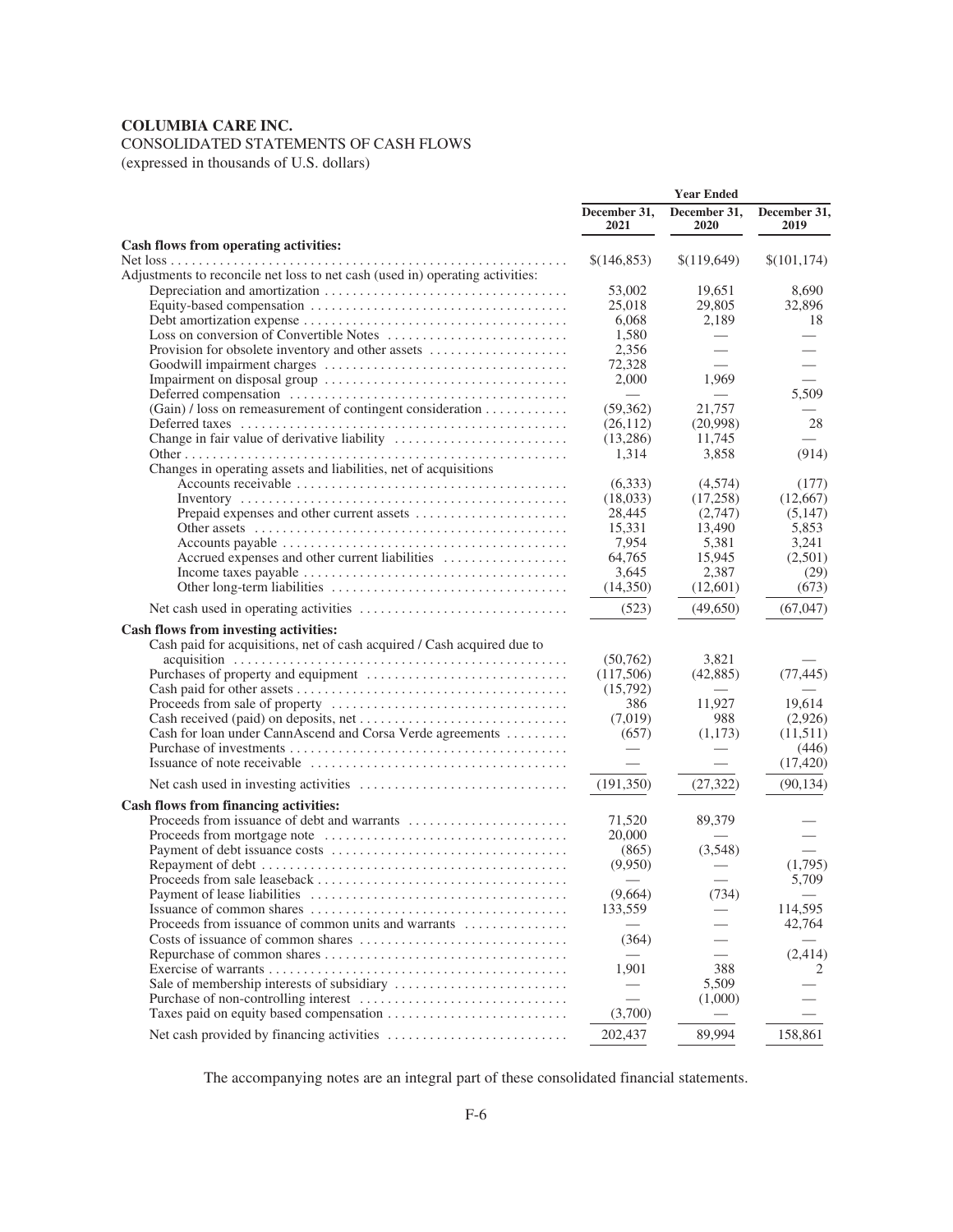# CONSOLIDATED STATEMENTS OF CASH FLOWS

(expressed in thousands of U.S. dollars)

| $(0.8)$ capit esset in thousands of $0.9$ . Gondes                                                                                                                                                                                                                                                                                                                                                                                                                                                                                |                                                                                                         | <b>Year Ended</b>                                                                                                                 |                                                                                                        |
|-----------------------------------------------------------------------------------------------------------------------------------------------------------------------------------------------------------------------------------------------------------------------------------------------------------------------------------------------------------------------------------------------------------------------------------------------------------------------------------------------------------------------------------|---------------------------------------------------------------------------------------------------------|-----------------------------------------------------------------------------------------------------------------------------------|--------------------------------------------------------------------------------------------------------|
|                                                                                                                                                                                                                                                                                                                                                                                                                                                                                                                                   | December 31,<br>2021                                                                                    | December 31,<br>2020                                                                                                              | December 31,<br>2019                                                                                   |
| Cash and restricted cash at beginning of the year                                                                                                                                                                                                                                                                                                                                                                                                                                                                                 | 10.564<br>71,969                                                                                        | 13,022<br>58,947                                                                                                                  | 1,680<br>57,267                                                                                        |
|                                                                                                                                                                                                                                                                                                                                                                                                                                                                                                                                   | \$82,533                                                                                                | \$71.969                                                                                                                          | \$58,947                                                                                               |
| Supplemental disclosure of cash flow information:                                                                                                                                                                                                                                                                                                                                                                                                                                                                                 | \$19,340<br>\$22,556                                                                                    | \$ 5,356<br>\$ 7.694                                                                                                              | \$<br>147<br>\$2,534                                                                                   |
| Reconciliation of cash and cash equivalents and restricted cash:                                                                                                                                                                                                                                                                                                                                                                                                                                                                  |                                                                                                         |                                                                                                                                   |                                                                                                        |
|                                                                                                                                                                                                                                                                                                                                                                                                                                                                                                                                   | \$82,198<br>335                                                                                         | \$61,111<br>\$10,858                                                                                                              | \$47,464<br>\$11,483                                                                                   |
|                                                                                                                                                                                                                                                                                                                                                                                                                                                                                                                                   | \$82,533                                                                                                | \$71.969                                                                                                                          | \$58,947                                                                                               |
| Supplemental disclosure of non-cash investing and financing activities:<br>Non-cash fixed asset additions within accounts payable and accrued<br>Shares issued in connection with conversion of Convertible Notes into equity,<br>Extinguishment of derivative liability upon conversion of Convertible<br>Debt incurred issued in connection with acquisition of property, plant and<br>Derivative liability recognized upon issuance of convertible debt<br>Shares issued in connection with finalization of working capital on | \$14,826<br>S.<br>$\overline{\phantom{a}}$<br>\$23,919<br>\$23,853<br>\$ 7,000<br>\$15,099<br>228<br>\$ | ___<br>\$13,084<br>\$6,298<br>\$<br>\$<br>\$<br>\$5,364                                                                           | \$14,797<br>\$<br>\$<br>\$<br>\$<br>\$<br>\$                                                           |
| Shares issued in connection with satisfaction of contingent consideration                                                                                                                                                                                                                                                                                                                                                                                                                                                         | \$48,202                                                                                                | \$<br>\$                                                                                                                          | \$                                                                                                     |
| Intercompany note receivable with TGS assumed in connection with<br>Buyout of non-controlling interest by issuance of shares<br>Conversion of convertible debt and accrued interest to equity                                                                                                                                                                                                                                                                                                                                     | \$<br>$\frac{1}{1}$<br>\$<br>1,959<br>S<br>$\equiv$<br>$\overline{\phantom{a}}$<br>2.120<br>\$(1,122)   | \$16,855<br>S.<br>$\mathbb{S}$<br>220<br>\$<br>$\overline{\phantom{0}}$<br>\$<br>$\overline{\phantom{a}}$<br>\$3,483<br>\$(1,483) | \$<br>$\dot{\mathbb{S}}$<br>$\frac{1}{2}$<br>\$15,311<br>2,537<br>\$<br>$\overline{\phantom{a}}$<br>\$ |

The accompanying notes are an integral part of these consolidated financial statements.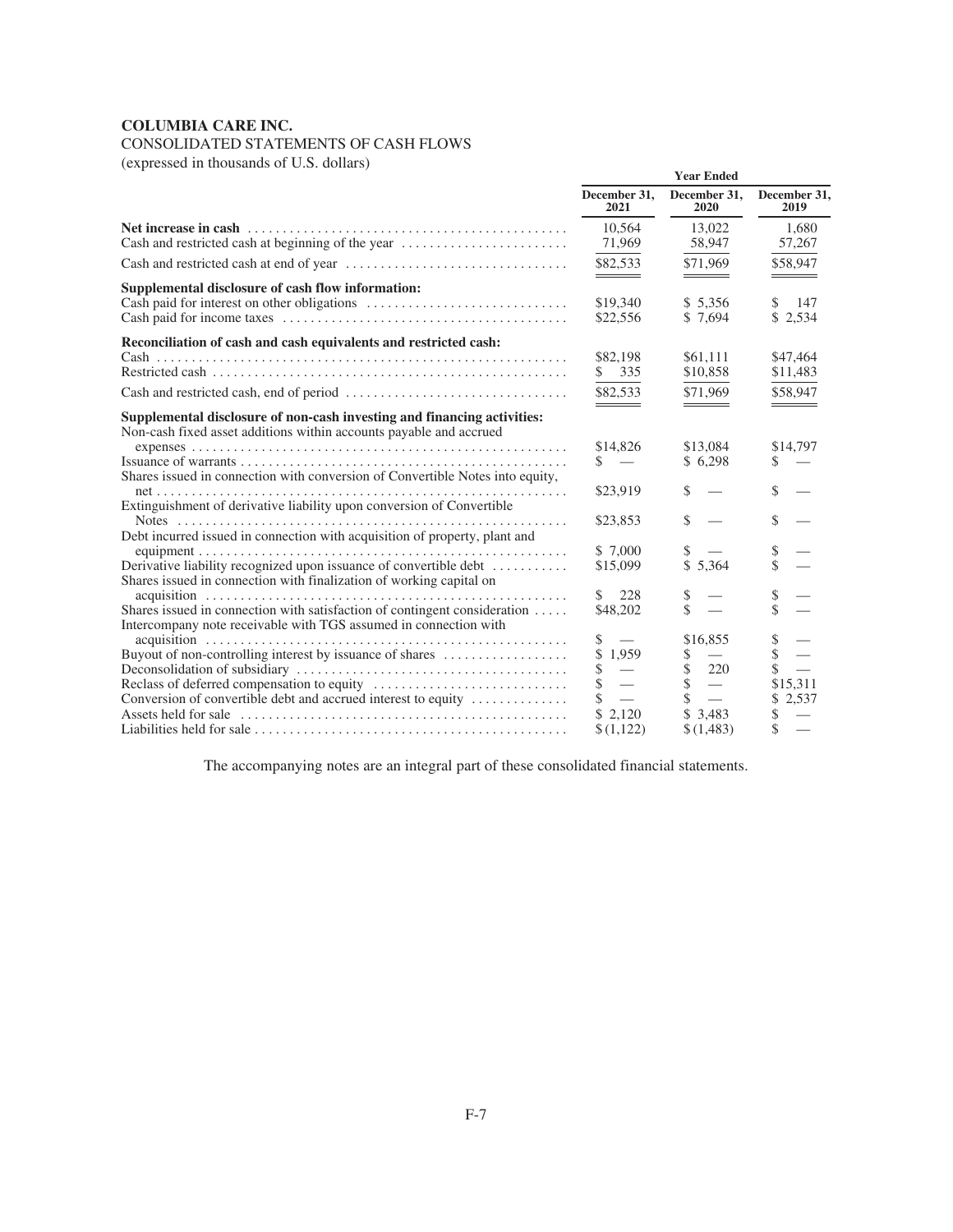NOTES TO THE CONSOLIDATED FINANCIAL STATEMENTS FOR THE YEARS ENDED DECEMBER 31, 2021, 2020, AND 2019 (expressed in thousands of U.S. dollars, except for gram, share and per share amounts)

# **1. OPERATIONS OF THE COMPANY**

Columbia Care Inc. ("the Company" or "the Parent"), was incorporated under the laws of the Province of Ontario on August 13, 2018. The Company's principal mission is to improve lives by providing cannabisbased health and wellness solutions and derivative products to qualified patients and consumers. The Company's head office and principal address is 680 Fifth Ave. 24<sup>th</sup> Floor, New York, New York 10019. The Company's registered and records office address is 666 Burrard St #1700, Vancouver, British Columbia V6C 2X8.

On April 26, 2019, the Company completed a reverse takeover ("RTO") transaction and private placement further described in Note 3. Following the RTO, the Company's Common Shares were listed on the Aequitas NEO exchange, trading under the symbol "CCHW". As of the time of this report, the Company's Common Shares are also listed on the Canadian Securities Exchange (the "CSE") under the symbol "CCHW", the OTCQX Best Market under the symbol "CCHWF" and on the Frankfurt Stock Exchange under the symbol "3LP".

On March 23, 2022, the Company jointly announced with Cresco Labs LLC ("Cresco Labs") that the Company and Cresco Labs have entered into a definitive arrangement agreement (the "Arrangement Agreement") pursuant to which Cresco Labs will acquire all of the issued and outstanding shares (the "Company Shares") of the Company (the "Cresco Transaction"). Subject to customary closing conditions and necessary regulatory approvals, the Cresco Transaction is expected to close in the fourth quarter of 2022. Under the terms of the Arrangement Agreement, shareholders of the Company (the "Company Shareholders") will receive 0.5579 of a subordinate voting share of Cresco Labs (each whole share, a "Cresco Labs Share") for each Company common share (or equivalent) held, subject to adjustment, representing total consideration enterprise value of approximately US\$2.0 billion based on the closing price of Cresco Labs Shares on the CSE as of March 22, 2022. After giving effect to the Cresco Transaction, Company Shareholders will hold approximately 35% of the pro forma Cresco Labs Shares (on a fully diluted in-the-money, treasury method basis).

In March 2020, the World Health Organization declared coronavirus COVID-19 a global pandemic. The outbreak of this contagious disease, along with the related adverse public health developments, have negatively affected workforces, economies and financial markets on a global scale. The Company incurred lower revenues, and additional expenditures related to COVID-19 during the first half of 2020. During the first half of 2020, the Company's operations in Massachusetts were affected by a temporary shutdown of adult-use operations and in Illinois and California by rules related to social distancing and limiting the Company's retail operations to curb-side pick-up. The Company's operating results, with the exception of our California market, were not materially impacted by the pandemic during the year ended of December 31, 2021. Currently, the Company is closely monitoring the impact of the pandemic on all aspects of its business, and it is not possible for the Company to predict the duration or magnitude of the adverse results of the outbreak and its effects on the Company's business or results of operations.

The Company is subject to risks common in the life sciences and consumer products industries including, but not limited to, compliance with government regulations, regulatory approvals, competitive markets, new technological innovations, protection of proprietary technology, dependence on key personnel, uncertainty of market acceptance and the need to obtain additional financing.

While cannabis and CBD-infused products are legal under the laws of many U.S. states (with varying restrictions applicable), the United States Federal Controlled Substances Act classifies all "marijuana" as a Schedule I drug, whether for medical or recreational use. Under U.S. federal law, a Schedule I drug or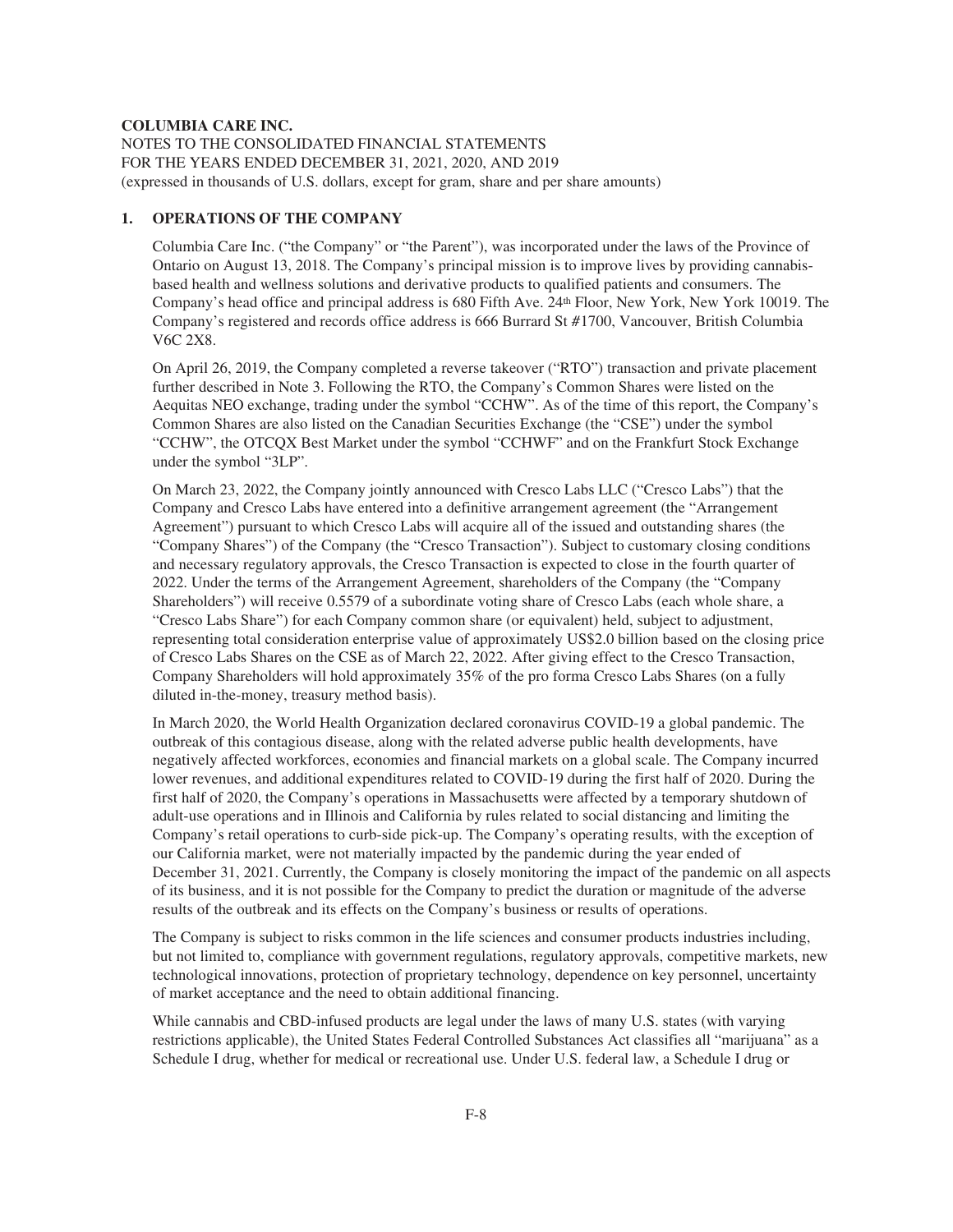substance has a high potential for abuse, no accepted medical use in the United States, and a lack of safety for use under medical supervision.

In recent years, a temporary federal legislative enactment that prohibits the Department of Justice from expending appropriated funds to enforce federal laws that interfere with a state's implementation of its own medical marijuana laws has been included in multiple Appropriations laws that have passed Congress. This so-called budget rider is known as the Rohrbacher-Farr Amendment. The Rohrbacher-Farr Amendment has been included in successive appropriations legislation or resolutions since 2015. The Rohrbacher-Farr Amendment was extended most recently in the Omnibus Appropriations Act of 2021, which funds the agencies of the federal government through September 30, 2021 as amended by a stopgap spending measure extending the Act through September 30, 2022. Notably, the Rohrbacher-Farr Amendment has applied only to medical marijuana programs and has not provided the same protections to enforcement against adult-use activities.

# **2. SUMMARY OF SIGNIFICANT ACCOUNTING POLICIES**

#### *Basis of preparation*

The accompanying consolidated financial statements have been prepared in accordance with generally accepted accounting principles in the United States of America ("GAAP") as of December 31, 2021 and 2020 and for the years ended December 31, 2021, 2020 and 2019. Beginning with its 2019 fiscal year, the Company changed its financial reporting cycle from a 4-4-5 week reporting cycle that ends on the Saturday nearest to December 31 to a calendar reporting cycle. Accordingly, the Company's 2019 fiscal year began on December 29, 2018 and ended on December 31, 2019.

## *Significant Accounting Judgments, Estimates and Assumptions*

The preparation of the Company's consolidated financial statements requires management to make judgments, estimates and assumptions that affect the application of policies and reported amounts of assets and liabilities, and revenue and expenses. Actual results may differ from these estimates. The estimates and underlying assumptions are reviewed on an ongoing basis. Revisions to accounting estimates are recognized in the period in which the estimate is revised if the revision affects only that period or in the period of the revision and future periods if the revision affects both current and future periods.

## *Basis of Consolidation*

The consolidated financial statements include the accounts of the Company, its wholly owned subsidiaries, its partially-owned subsidiaries, and those controlled by the Company by virtue of agreements, on a consolidated basis after elimination of intercompany transactions and balances. Control exists when the Company has power over an investee, when the Company is exposed, or has rights, to variable returns from the investee, and when the Company has the ability to affect those returns through its power over the investee. The financial statements of entities controlled by the Company by virtue of agreements are fully consolidated from the date that control commences and deconsolidated from the date control ceases.

#### *Investment in affiliates*

The Company has investments in business entities, including general or limited partnerships, contractual ventures, or other forms of equity participation. The Company determines whether such investments involve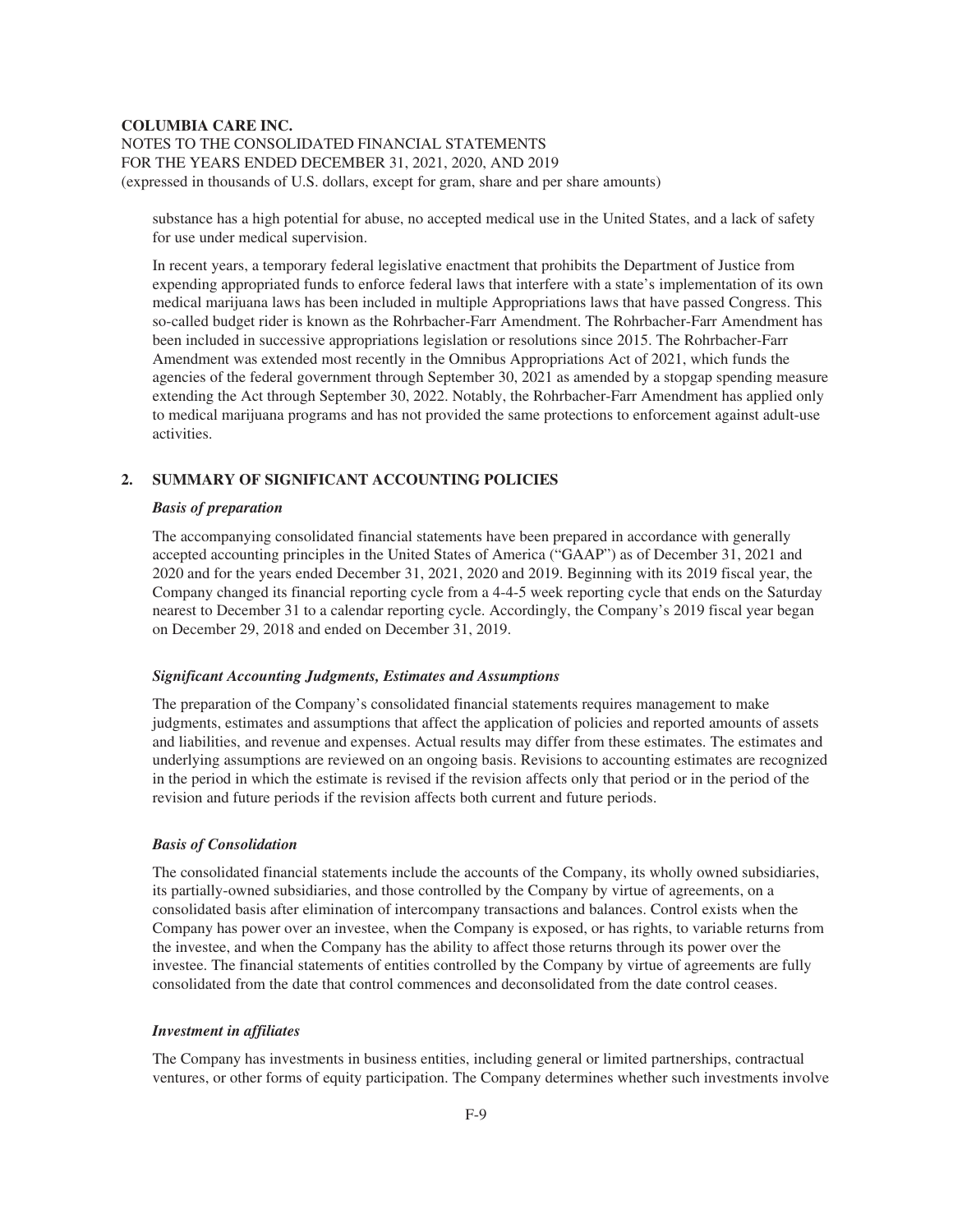NOTES TO THE CONSOLIDATED FINANCIAL STATEMENTS FOR THE YEARS ENDED DECEMBER 31, 2021, 2020, AND 2019 (expressed in thousands of U.S. dollars, except for gram, share and per share amounts)

a variable interest entity ("VIE") based on the characteristics of the subject entity. If the entity is determined to be a VIE and the Company is determined to be the primary beneficiary of the entity, the Company consolidates the VIE and the other party's equity interest in the VIE is accounted for as a noncontrolling interest.

The Company generally accounts for investments it makes in VIEs in which it has determined that it does not have a controlling financial interest but has significant influence over and holds at least a 20% ownership interest using the equity method. Any such investment not meeting the parameters to be accounted under the equity method would be accounted for using the cost method unless the investment had a readily determinable fair value, at which it would then be reported. Investments in unconsolidated VIEs are recorded in non-current assets on the consolidated balance sheets. Income from affiliates is immaterial for the period presented.

If an entity fails to meet the characteristics of a VIE, the Company then evaluates such entity under the voting model. Under the voting model, the Company consolidates the entity if they determine that they, directly or indirectly, have greater than 50% of the voting shares, and determine that other equity holders do not have substantive participating rights.

The Company assesses annually whether there is any objective evidence that its interest in associates is impaired. If impaired, the carrying value of the Company's share of the underlying assets of associates is written down to its estimated recoverable amount (being the higher of fair value less costs of disposal, or value in use) and charged to the consolidated

#### *Non-controlling Interests*

Non-controlling interests ("NCI") represent equity interests owned by outside parties. The Company elected to measure each NCI at its proportionate share of the recognized amounts of the acquiree's identifiable net assets. The share of net assets attributable to NCI are presented as a component of equity. Their share of net income or loss and comprehensive income or loss is recognized directly in equity. Total comprehensive income or loss of subsidiaries is attributed to the shareholders of the Company and to the NCI, even if this results in the NCI having a deficit balance.

# *Segment, geographic areas and customers information*

The Company has determined that it operates in a single operating and reportable segment, the production and sale of cannabis. This is consistent with how the chief operating decision maker allocates resources and assesses performance. The Company's products have similar characteristics due to the same raw material ingredient (cannabis), similar nature of cultivation process, the type or class of customer and the regulatory nature of the industry. Revenues from transactions with no single external customer exceed 10% of the consolidated revenues.

Revenue earned outside of the United States of America is immaterial for the years ended December 31, 2021, 2020, and 2019. Long-lived assets located outside of the United States of America are immaterial as on December 31, 2021 and 2020.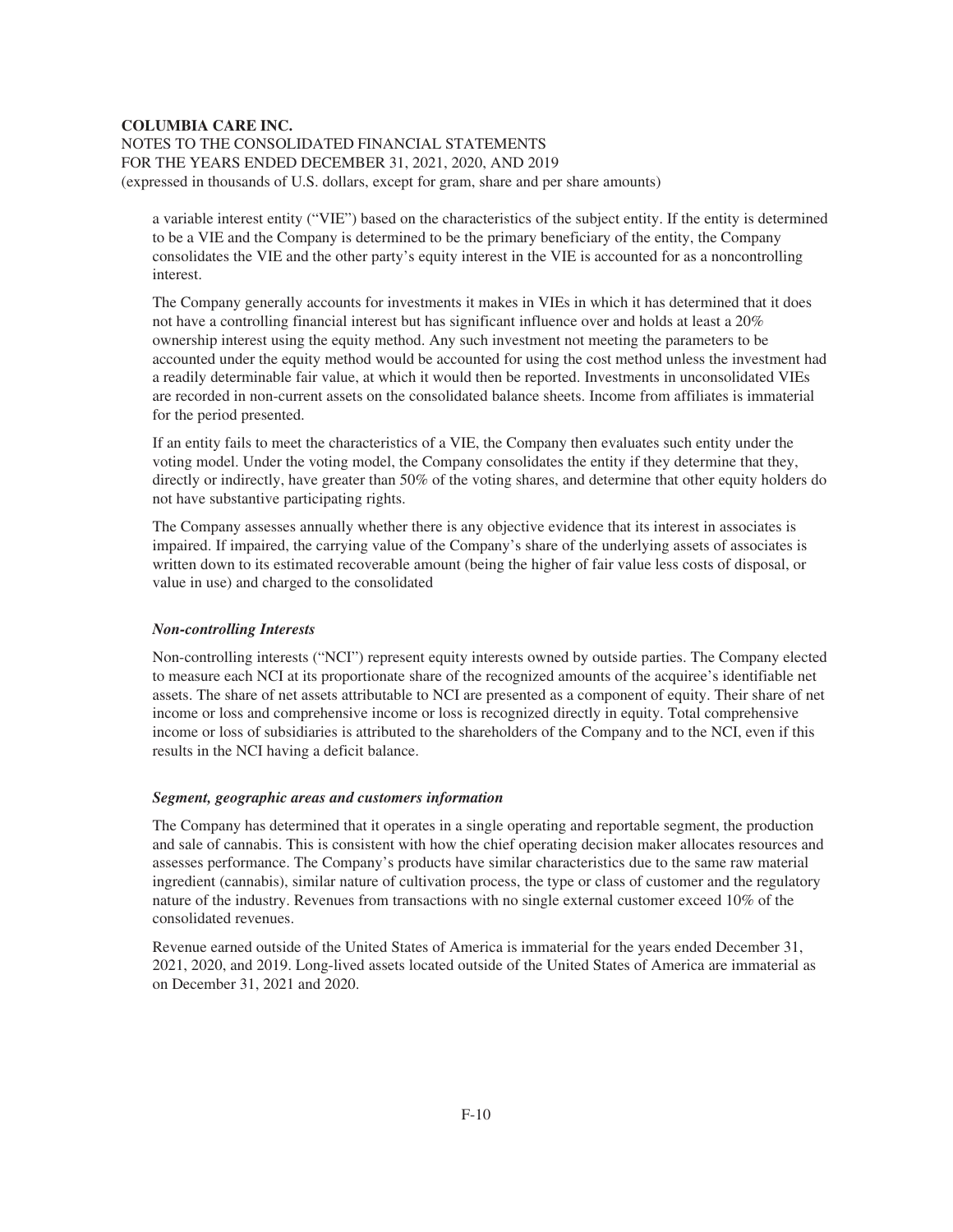NOTES TO THE CONSOLIDATED FINANCIAL STATEMENTS FOR THE YEARS ENDED DECEMBER 31, 2021, 2020, AND 2019 (expressed in thousands of U.S. dollars, except for gram, share and per share amounts)

## *Significant concentrations*

The following table lists the states where the revenue represented 10% or more of the total revenue in the Company's consolidated statement of operations:

|                                                |                   | <b>Year Ended</b>        |                   |
|------------------------------------------------|-------------------|--------------------------|-------------------|
|                                                | December 31, 2021 | <b>December 31, 2020</b> | December 31, 2019 |
| Colorado                                       | 21.8%             | 21.3%                    | ∗                 |
| Pennsylvania                                   | $11.5\%$          | $19.5\%$                 | 20.6%             |
|                                                | 11.5%             | $\ast$                   | $\ast$            |
| Massachusetts                                  | $10.3\%$          | $19.8\%$                 | 39.3%             |
| Arizona                                        | $\ast$            | $\ast$                   | 14.8%             |
| New York $\dots\dots\dots\dots\dots\dots\dots$ | $\ast$            | $\ast$                   | $13.0\%$          |

• State's revenue is not greater than or equal to 10% of the total consolidated revenue during the specific period.

#### *Functional currency*

The Canadian dollar serves as the functional currency of the Parent. All of the Company's subsidiaries have the U.S. dollar as their functional currency. These consolidated financial statements are presented in U.S. dollars. The translation adjustment that arises as a result of the functional currency of the Parent being different than the subsidiaries is de minimis. Also, transaction gains and losses are not material.

## *Contingencies*

In the normal course of business, the Company is subject to loss contingencies, such as legal proceedings and claims arising out of its business, that cover a wide range of matters, including, among others, product and environmental liability. The Company records accruals for those loss contingencies when it is probable that a liability will be incurred, and the amount of loss can be reasonably estimated. The Company records a contingent gain when all of the following conditions have been met: (a) the amount to be paid to the Company is known, (b) there is no potential for appeal or reversal, and (c) collectability is reasonably assured.

## *Basis of measurement*

These consolidated financial statements were prepared on a going concern basis, at historical cost basis except for certain financial instruments, which are measured at fair value as explained in the accounting principles below. Other measurement bases are described in the applicable notes. In addition, these consolidated financial statements have been prepared using the accrual basis of accounting.

## *Business combinations*

The Company accounts for business combinations under the acquisition method of accounting, which requires it to recognize separately from goodwill, the assets acquired and the liabilities assumed at fair value as of the acquisition date. While the Company uses its best estimates and assumptions to accurately value assets acquired and liabilities assumed at the acquisition date as well as contingent consideration, where applicable, estimates are inherently uncertain and subject to refinement. As a result, during the measurement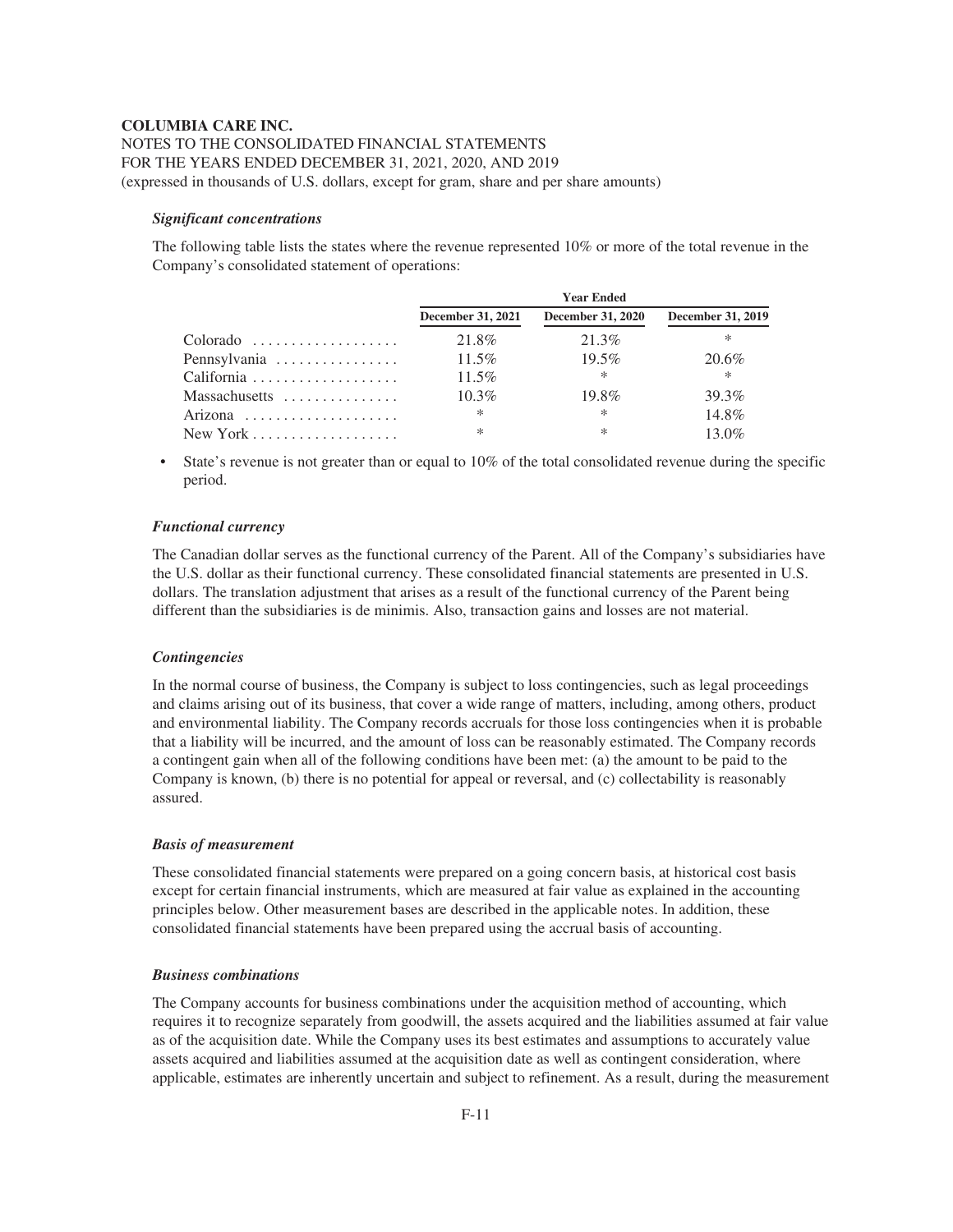period, which may be up to one year from the acquisition date, the Company may record adjustments to the assets acquired and liabilities assumed with the corresponding offset to goodwill. Upon the conclusion of the measurement period or final determination of the values of assets acquired or liabilities assumed, whichever comes first, any subsequent adjustments are recognized in the Company's consolidated statements of operations. Accounting for business combinations requires the Company to make significant estimates and assumptions, especially at the acquisition date including estimates for intangible assets, contractual obligations assumed, pre-acquisition contingencies, and contingent consideration, where applicable. Although the Company believes the assumptions and estimates it has made in the past have been reasonable and appropriate, they are based, in part, on historical experience and information obtained from the management of the acquired companies and are inherently uncertain. Critical estimates in valuing certain acquired intangible assets under the income approach include growth in future expected cash flows from product sales, customer contracts, revenue growth rate, customer ramp-up period and discount rates. Unanticipated events and circumstances may occur that could affect the accuracy or validity of such assumptions, estimates or actual results.

## *Cash and cash equivalents*

Cash and cash equivalents are comprised of cash and highly liquid investments that are readily convertible into known amounts of cash. As of December 31, 2021 and 2020, the Company did not have any cash equivalents.

## *Restricted cash*

Restricted cash primarily consists of escrow deposits related to acquisition activity and other contractual obligations.

## *Inventory*

Inventory is comprised of raw materials, finished goods and work-in-progress such as pre-harvested cannabis plants and by-products to be extracted. The costs of growing cannabis, including but not limited to labor, utilities, nutrition and irrigation, are capitalized into inventory until the time of harvest.

Inventory is stated at the lower of cost or net realizable value, with cost determined using weighted average cost specific to each subsidiary. Cost includes costs directly related to manufacturing and distribution of the products. These costs include raw materials, packaging, direct labor, overhead, shipping and the depreciation of manufacturing equipment and production facilities determined at normal capacity. Manufacturing overhead and related expenses include salaries, wages, employee benefits, utilities, maintenance and property taxes.

Net realizable value is determined as the estimated average selling price in the ordinary course of business less the estimated costs of completion and the estimated costs necessary to make the sale. At the end of each reporting period, the Company performs an assessment of inventory obsolescence and to measure inventory at the lower of cost or net realizable value. Factors considered in the determination of obsolescence include slow-moving or non-marketable items.

#### *Assets and liabilities held for sale*

The Company classifies its long-lived assets and related liabilities to be sold as held for sale in the period (i) it has approved and committed to a plan to sell the asset, (ii) the asset is available for immediate sale in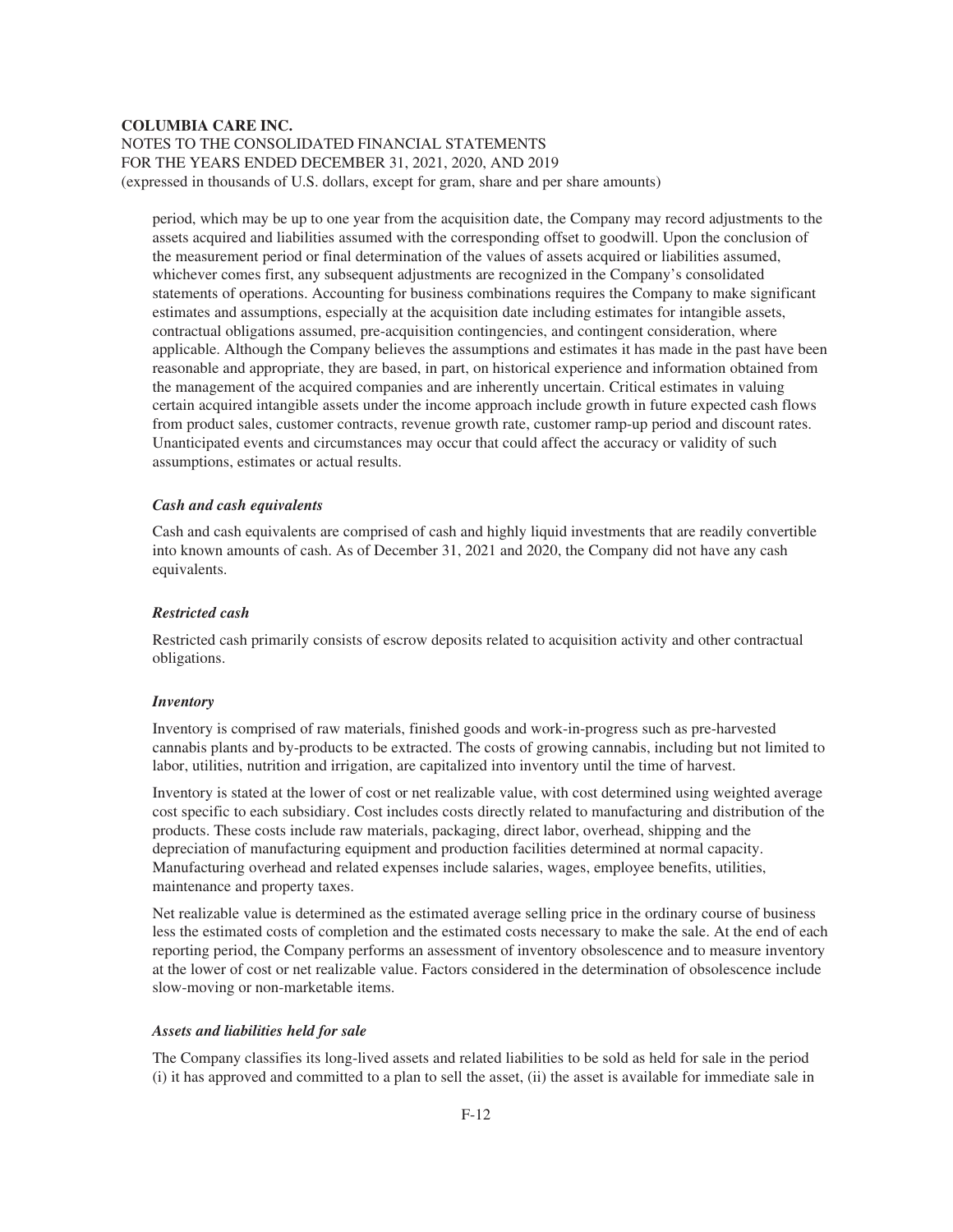its present condition, (iii) an active program to locate a buyer and other actions required to sell the asset have been initiated, (iv) the sale of the asset is probable, (v) the asset is being actively marketed for sale at a price that is reasonable in relation to its current fair value, and (vi) it is unlikely that significant changes to the plan will be made or that the plan will be withdrawn. The Company initially measures a long-lived asset that is classified as held for sale at the lower of its carrying value or fair value less any costs to sell. Any loss resulting from this measurement is recognized in the period in which the held for sale criteria are met. Conversely, gains are not recognized on the sale of a long-lived asset until the date of sale. Upon designation as an asset held for sale, the Company no longer records depreciation expense on the asset. The Company assesses the fair value of a long-lived asset less any costs to sell at each reporting period and until the asset is no longer classified as held for sale.

## *Property and equipment*

Property and equipment are stated at cost, net of accumulated depreciation and impairment losses, if any. Depreciation of property and equipment is dependent upon estimates of useful lives which are determined through the exercise of judgment. The assessment of any impairment of these assets is dependent upon estimates of recoverable amounts, considering factors such as economic and market conditions and the useful lives of assets.

Depreciation is calculated on a straight-line basis over the estimated useful life of the asset using the following terms and methods:

|                               | <b>Estimated Useful life</b>                      |  |  |
|-------------------------------|---------------------------------------------------|--|--|
|                               | 40 years                                          |  |  |
| <b>Furniture and fixtures</b> | 5 years                                           |  |  |
| Equipment                     | 5 years                                           |  |  |
| Computers and software        | 3 years                                           |  |  |
| Leasehold improvements        | Shorter of the life of the lease or economic life |  |  |

The assets' residual values, useful lives and methods of depreciation are reviewed at the end of each reporting period and adjusted prospectively if appropriate. Construction in progress is measured at cost and reflects amounts incurred for property or equipment construction or improvements that have not been placed in service. Upon completion, construction in progress will be reclassified as building or leasehold improvements depending on the nature of the assets and depreciated over the estimated useful life of the asset.

An item of equipment is de-recognized upon disposal or when no future economic benefits are expected from its use. Any gain or loss arising from derecognition of the asset (calculated as the difference between the net disposal proceeds and the carrying value of the asset) is included in the statement of operations and comprehensive loss in the year the asset is de-recognized.

Leasehold improvements are depreciated over the terms of the leases when placed in service.

## *Intangible assets and goodwill*

The Company records goodwill and intangible assets acquired in business combination at their fair values, which are derived primarily using market and income approach valuation techniques. These measurements include the following key assumptions: (1) forecasted revenues, expenses and cash flows, (2) terminal period revenue growth and cash flows, (3) an estimated weighted average cost of capital, (4) assumed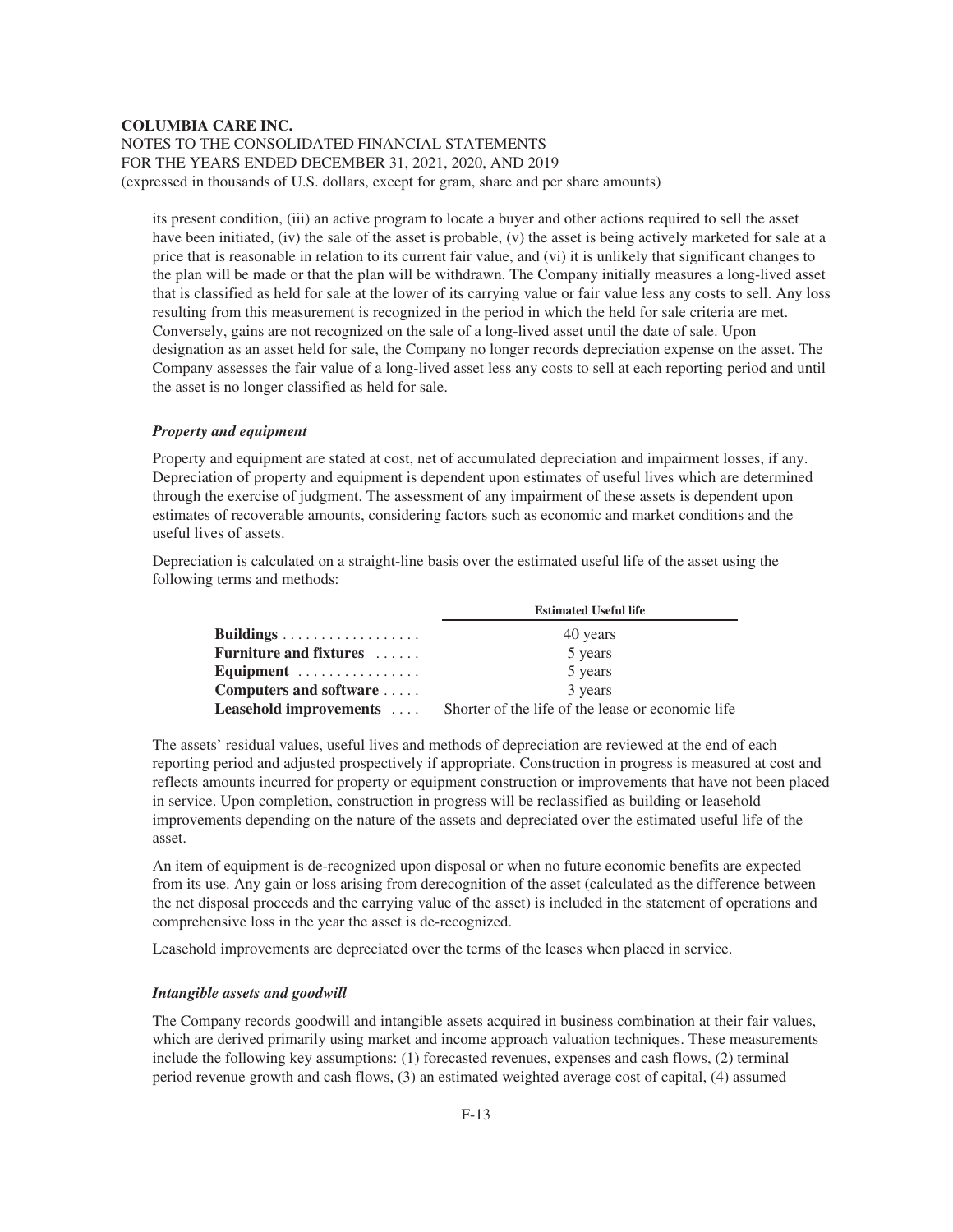discount rates depending on the asset, (5) royalty rates, (6) start-up costs, (7) customer recurring revenue rates and (8) a tax rate. These assumptions are consistent with those that hypothetical market participants would use. Because the Company is required to make estimates and assumptions when evaluating goodwill and indefinite-lived intangible assets for impairment, actual transaction amounts may differ materially from these estimates. Additionally, if these estimates or their related assumptions change in the future, the Company may be required to record impairment for these assets.

Subsequent to acquisition, intangible assets are recorded at net of accumulated amortization and impairment losses, if any. Amortization of definite life intangible assets is recognized on a straight-line basis over their estimated useful lives, which do not exceed the contractual period, if any, as follows:

|                           | <b>Estimated Useful life</b> |
|---------------------------|------------------------------|
|                           | 10-15 years                  |
| Trademarks and Tradenames | $5-10$ years                 |
|                           | 5-7 years                    |

The estimated useful lives, residual values and amortization methods are reviewed at each year-end, and any changes in estimates are accounted for prospectively.

Goodwill represents the excess of the aggregate purchase price over the fair value of net identifiable assets acquired in a business combination. The Company defines each state in which it operates as its reporting unit. Goodwill is allocated to each identified reporting unit, which is the state (one level below the operating segment).

Goodwill is not amortized and is tested for impairment at least annually or more often, if and when circumstances indicate that goodwill may be impaired. This includes but is not limited to significant adverse changes in the business climate, market conditions, or other events that indicate that it is more likely than not that the fair value of a reporting unit is less than its carrying value.

## *Goodwill impairment test*

In accordance with the accounting standards, an entity has the option first to assess qualitative factors to determine whether events and circumstances indicate that it is more likely than not that goodwill or an indefinite-lived intangible asset is impaired. If after such assessment an entity concludes that the asset is not impaired, then the entity is not required to take further action. However, if an entity concludes otherwise, then it is required to determine the fair value of the asset using a quantitative impairment test, and if impaired, the associated assets must be written down to fair value.

The quantitative impairment test for goodwill compares the fair value of a reporting unit with the carrying value of its net assets, including goodwill. If the fair value of the reporting unit is less than the carrying value of the reporting unit, an impairment charge would be recorded to the Company's operations, for the amount in which the carrying amount exceeds the reporting unit's fair value. The estimate of fair value requires the use of significant unobservable inputs, representative of a Level 3 fair value measurement. The Company determines fair values for each reporting unit using the income approach, when available and appropriate, the market approach, or a combination of both. The income approach involves forecasting projected financial information (such as revenue growth rates, profit margins, tax rates, working capital and capital expenditures) and selecting a discount rate that reflects the risk inherent in estimated future cash flows. Under the market approach, the fair value is based on observed market data. If multiple valuation methodologies are used, the results are weighted appropriately.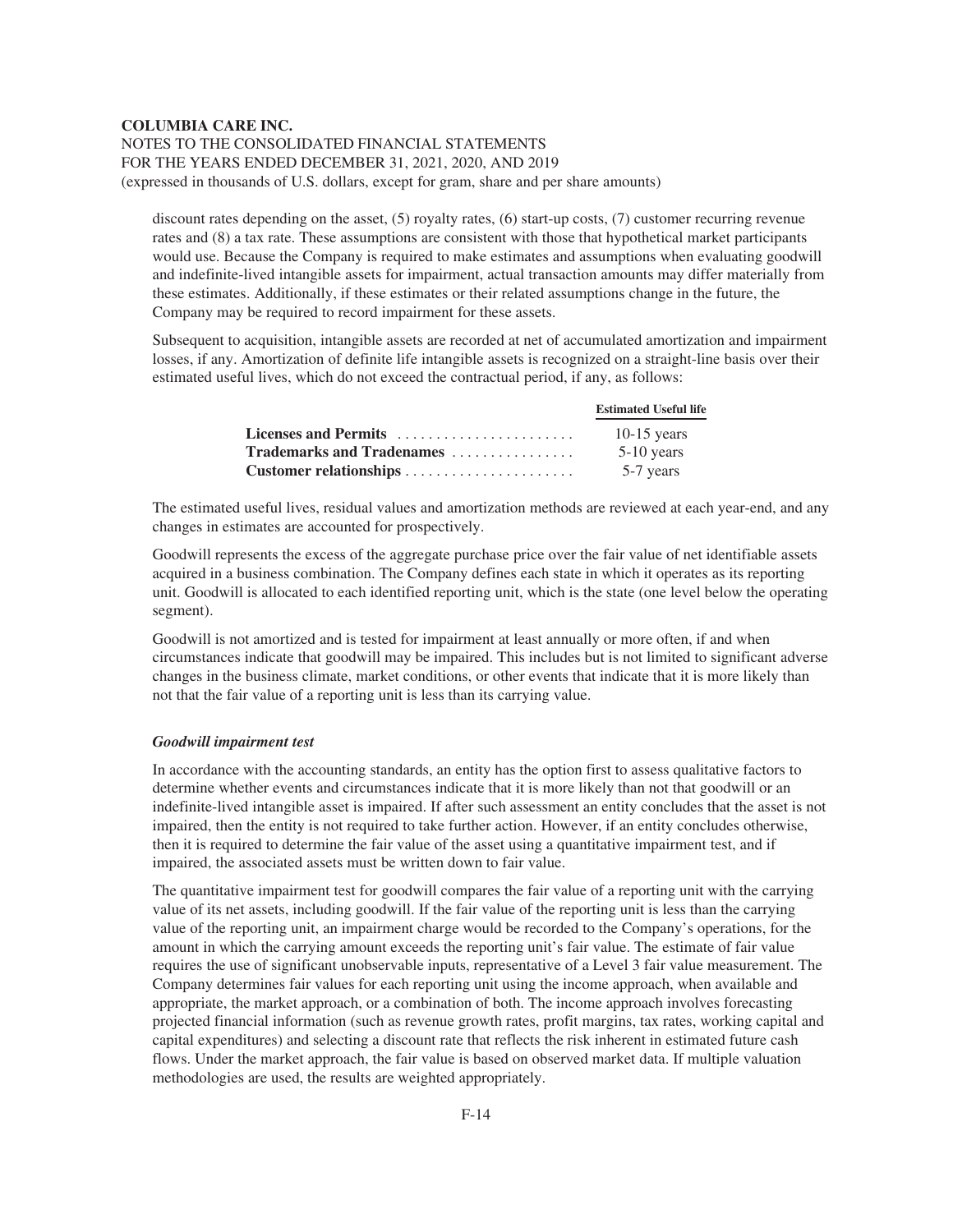The Company performs an annual assessment of its goodwill as of October 1, or more frequently, to determine if any events or circumstances exist, such as an adverse change in business climate or a decline in overall industry demand, that would indicate that it would more likely than not reduce the fair value of a reporting unit below its carrying amount, including goodwill.

#### *Recoverability of Long-lived Assets*

The Company evaluates the recoverability of its long-lived tangible and intangible assets with finite useful lives for impairment when events or changes in circumstances indicate that the carrying amount of an asset group may not be recoverable. Such trigger events or changes in circumstances may include: a significant decrease in the market price of a long-lived asset, a significant adverse change in the extent or manner in which a long-lived asset is being used, a significant adverse change in legal factors or in the business climate, including those resulting from technology advancements in the industry, the impact of competition or other factors that could affect the value of a long-lived asset, a significant adverse deterioration in the amount of revenue or cash flows expected to be generated from an asset group, an accumulation of costs significantly in excess of the amount originally expected for the acquisition or development of a long-lived asset, current or future operating or cash flow losses that demonstrate continuing losses associated with the use of a long-lived asset, or a current expectation that, more likely than not, a long-lived asset will be sold or otherwise disposed of significantly before the end of its previously estimated useful life. The Company performs impairment testing at the asset group level that represents the lowest level for which identifiable cash flows are largely independent of the cash flows of other assets and liabilities. If events or changes in circumstances indicate that the carrying amount of an asset group may not be recoverable and the expected undiscounted future cash flows attributable to the asset group are less than the carrying amount of the asset group, an impairment loss equal to the excess of the asset's carrying value over its fair value is recorded. Fair value is determined based upon estimated discounted future cash flows.

As further discussed in Note 19, the Company conducted a quantitative impairment analysis as at October 1, 2021, using a recoverability test at the Colorado, California and Pennsylvania reporting units level. No impairment loss was recognized for long-lived assets as result of this quantitative impairment analysis.

## *Income taxes*

The Company accounts for income taxes under the asset and liability method, which requires the recognition of deferred tax assets and liabilities for the expected future tax consequences of events that have been included in the financial statements. Deferred tax assets and liabilities are recognized for the future tax consequences attributable to the differences between the financial statement and tax bases of assets and liabilities and are measured using enacted tax rates in effect for the year in which the differences are expected to reverse. The effect of a change in tax rates on deferred tax assets and liabilities is recognized in income in the period that includes the enactment date. The Company routinely evaluates the likelihood of realizing the benefit of its deferred tax assets and may record a valuation allowance if, based on all available evidence, it determines that some portion of the tax benefit will not be realized. Changes in recognition or measurement are reflected in the period in which the change in judgment occurs.

The Company recognizes deferred tax assets to the extent that it believes these assets are more likely than not to be realized. In making such a determination, the Company considers all available positive and negative evidence, including future reversals of existing taxable temporary differences, projected future taxable income, tax-planning strategies, and results of recent operations. If the Company determines that it would not be able to realize all or a portion of its deferred tax assets in the future, a valuation allowance is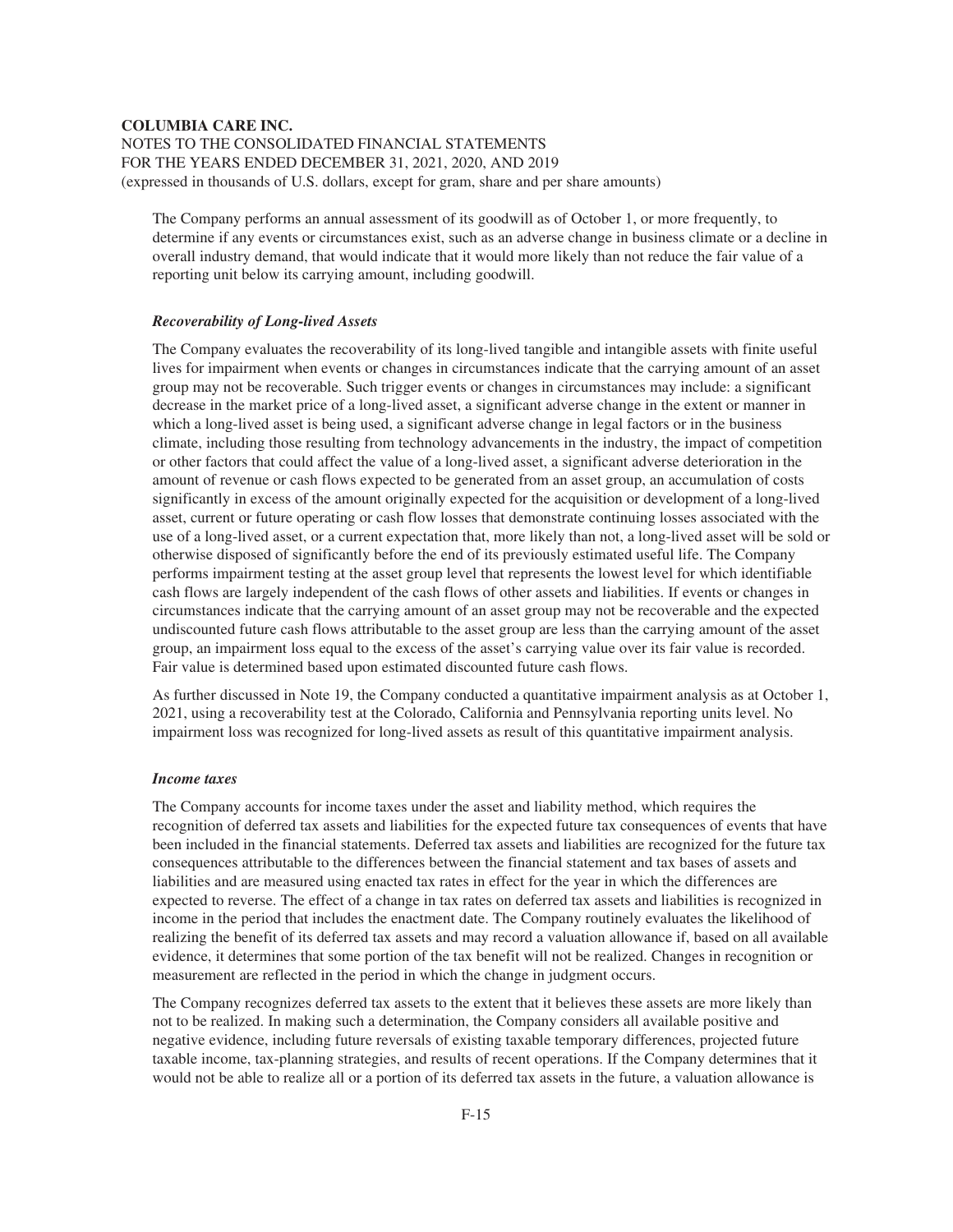NOTES TO THE CONSOLIDATED FINANCIAL STATEMENTS FOR THE YEARS ENDED DECEMBER 31, 2021, 2020, AND 2019 (expressed in thousands of U.S. dollars, except for gram, share and per share amounts)

recorded. If the company later realizes it would be able to realize its deferred tax assets in the future in excess of the net recorded amount, it would make an adjustment to the deferred tax asset valuation allowance, which would reduce the provision for income taxes.

The Company records uncertain tax positions in accordance with Accounting Standards Codification ("ASC") 740 on the basis of a two-step process in which (1) it determines whether it is more likely than not that the tax positions will be sustained on the basis of the technical merits of the position and (2) for those tax positions that meet the more-likely-than- not recognition threshold, the Company would recognize the largest amount of tax benefit that is more than 50% likely to be realized upon ultimate settlement with the related tax authority.

Irrespective of indemnification clauses pertaining to unrecognized tax benefits related to the Company's acquisitions, the Company recognizes interest and penalties related to unrecognized tax benefits in the income tax expense.

## *Advertising and promotion costs*

Advertising and promotion costs are expensed as incurred. During the years ended December 31, 2021, 2020 and 2019 the Company incurred \$16,255, \$6,083 and \$5,792, respectively in advertising and promotion costs, which are included in selling, general and administrative expenses in the consolidated statements of operations and comprehensive loss.

## *Sale-leaseback transactions*

From time to time, the Company may enter into sale-leaseback transactions to finance certain property acquisitions and capital expenditures, pursuant to which the Company sells the property to a third party and agrees to lease the property back for a certain period of time. To determine whether the transfer of the property should be accounted for as a sale, the Company evaluates whether it has transferred control to the third party in accordance with the revenue recognition guidance set forth in ASC 606.

If the transfer of the asset is deemed to be a sale at market terms, the Company recognizes the transaction price for the sale based on the cash proceeds received, derecognizes the carrying amount of the underlying asset and recognizes a gain or loss in the consolidated statements of operations and comprehensive loss for any difference between the carrying value of the asset and the transaction price. The Company then accounts for the leaseback in accordance with its lease accounting policy.

If the transfer of the asset is determined not to be a sale at market terms, the Company accounts for the transaction as a financing arrangement, and accordingly no equipment sale is recognized. The Company retains the historical costs of the property and the related accumulated depreciation on its books and continues to depreciate the property over the lesser of its remaining useful life or its initial lease term. The asset is presented within property and equipment, net on the consolidated balance sheets. All proceeds from these transactions are accounted for as finance obligations and presented as non-current obligation on the consolidated balance sheets. A portion of the lease payments is recognized as a reduction of the financing obligation and a portion is recognized as interest expense based on an imputed interest rate.

#### *Right of use assets and lease liability*

The Company has entered into lease agreements for certain facilities, vehicles and equipment, which provide the right to use the underlying asset and require lease payments over the term of the lease. At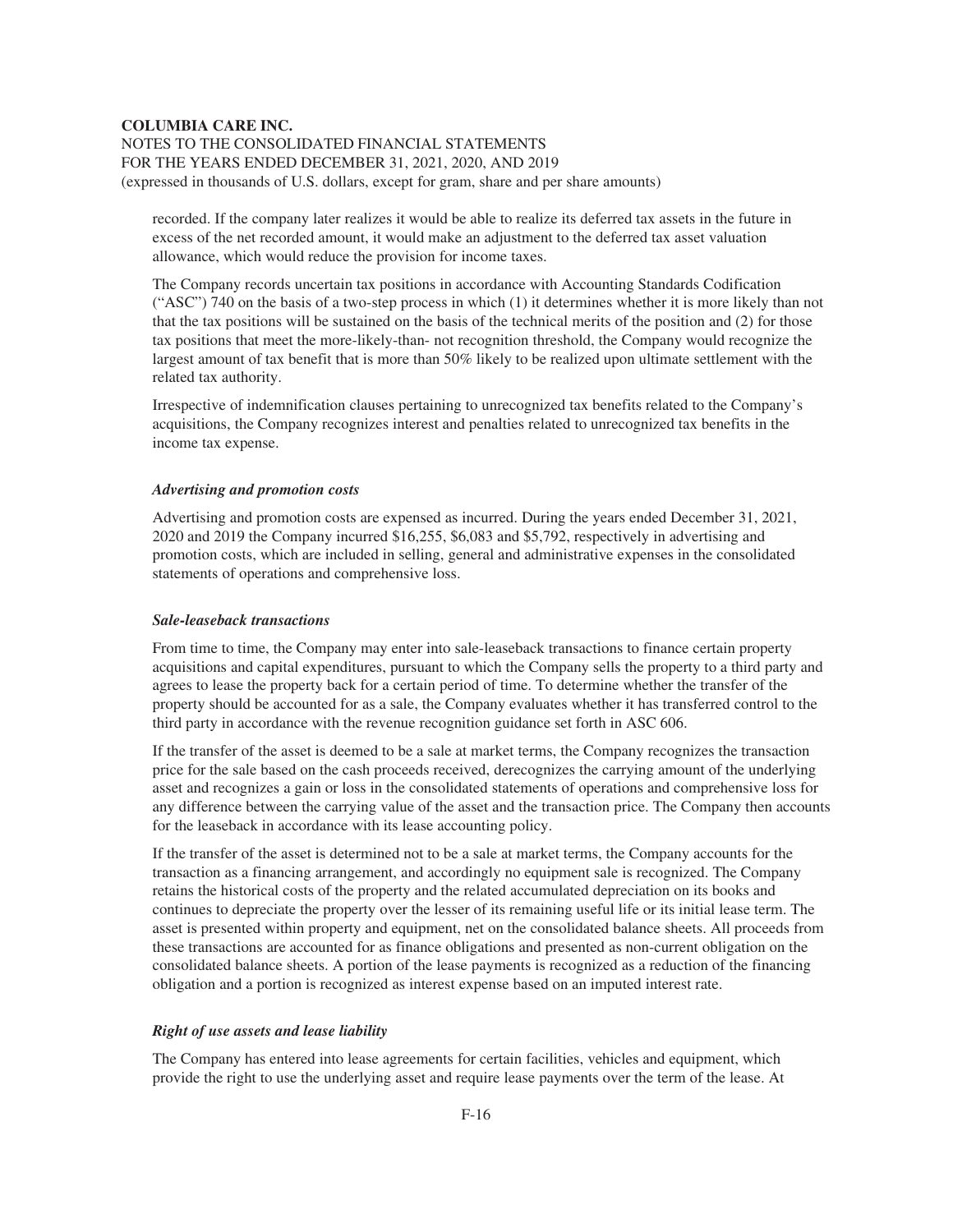inception of the lease agreement, the Company assesses whether the agreement conveys the right to control the use of an identified asset for a period in exchange for consideration, in which case it is classified as a lease. Each lease is further analyzed to check whether it meets the classification criteria of a finance or operating lease. All identified leases are recorded on the consolidated balance sheet with a corresponding lease right-of-use asset, net, representing the right to use the underlying asset for the lease term and the operating lease liabilities representing the obligation to make lease payments arising from the lease. The Company has elected not to recognize lease assets and lease liabilities for short-term leases (leases with a term of 12 months or less) and leases of low-value assets. Lease right-of-use assets, net and lease liabilities are recognized at the commencement date of the lease based on the present value of lease payments over the lease term and include options to extend or terminate the lease when they are reasonably certain to be exercised. The present value of lease payments is determined primarily using the incremental borrowing rate based on the information available as of the lease commencement date.

Lease expense for operating leases is recorded on a straight-line basis over the lease term and variable lease costs are recorded as incurred. The Company's lease agreements do not contain any material residual value guarantees or material restrictive covenants. Finance lease interest expense is recognized based on an effective interest method and depreciation of assets is recorded on a straight-line basis over the shorter of the lease term and useful life of the asset. Both operating and finance lease right of use assets are reviewed for impairment, consistent with other long-lived assets, whenever events or changes in circumstances indicate that the carrying amount may not be recoverable. After a right of use asset is impaired, any remaining balance of the asset is amortized on a straight-line basis over the shorter of the remaining lease term or the estimated useful life.

#### *Revenue recognition*

#### *Performance Obligations*

The Company recognizes revenue from sales when it satisfies its performance obligations by transferring control of promised products to its customers, which occurs at a point in time when the customer obtains the ability to direct the use of and obtain substantially all of the remaining benefits from the products. Revenue from the Company's retail business is recognized when the customer takes physical possession of the products, which occurs at the point of sale for merchandise purchased at the Company's own retail stores, or upon shipment for merchandise ordered through online websites. Such revenues are recorded net of estimated returns based on historical trends.

Revenue from the Company's wholesale business is generally recognized upon shipment of products, at which point title passes and risk of loss is transferred to the customer.

The Company's revenues are disaggregated as follows:

|                                            |                   | <b>Year Ended</b>        |                   |
|--------------------------------------------|-------------------|--------------------------|-------------------|
|                                            | December 31, 2021 | <b>December 31, 2020</b> | December 31, 2019 |
| Dispensary $\dots \dots \dots \dots \dots$ | \$376,582         | \$164,011                | \$70,580          |
| Cultivation and wholesale                  | 83,180            | 15.347                   | 6,780             |
| Other                                      | 318               | 145                      | 99                |
|                                            | \$460,080         | \$179,503                | \$77,459          |

The Company recognizes revenue in an amount that reflects the consideration it expects to be entitled to in exchange for the performance obligations. Revenue is recorded net of discounts and unearned revenue from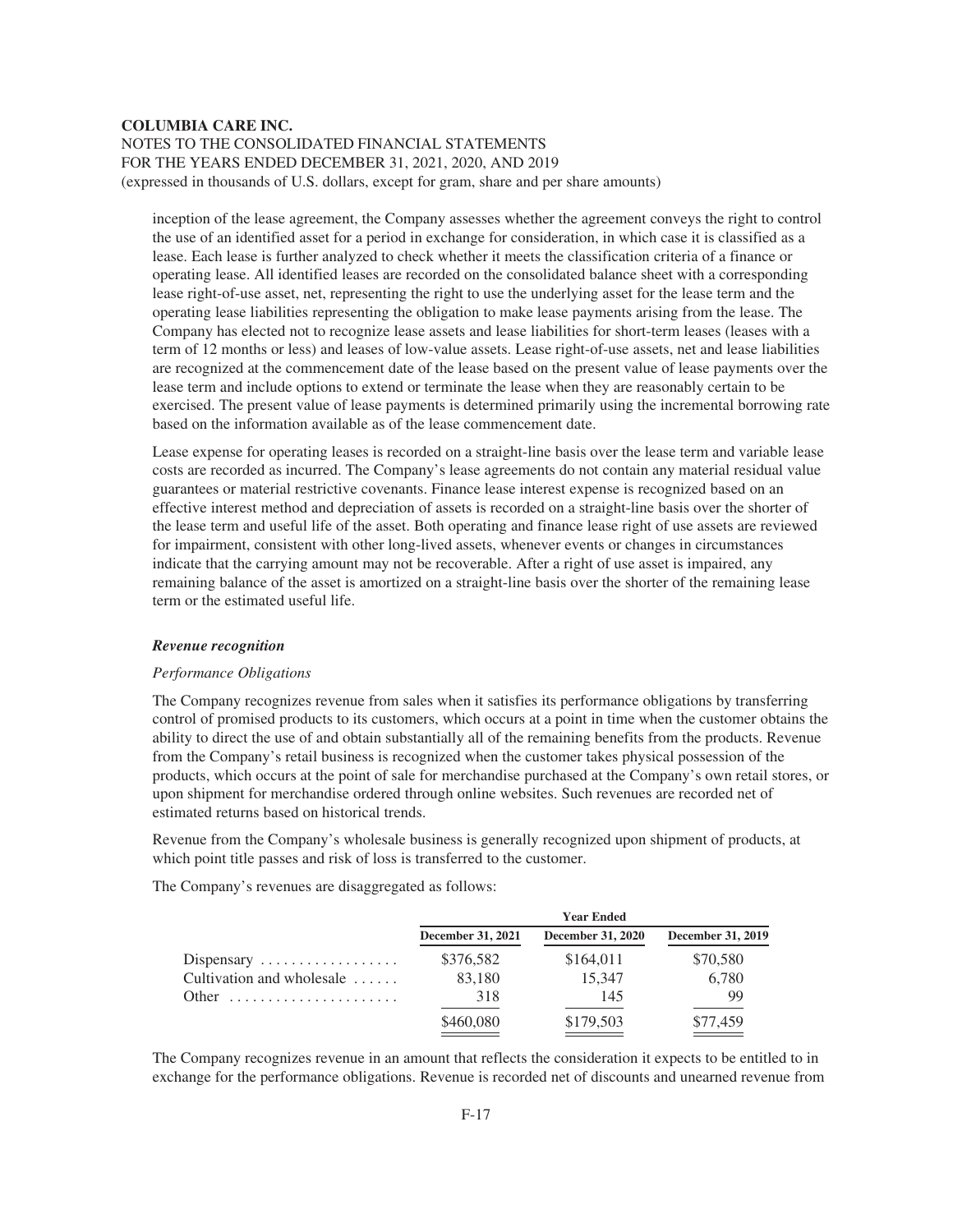the Company's loyalty programs. During the years ended December 31, 2021, 2020, and 2019, the Company netted discounts of \$61,171, \$19,507, \$12,166 against the revenues. Discounts are provided by the Company during promotional days or weekends. Discounts are also provided to employees, seniors and other categories of customers and may include price reductions and coupons. Variable consideration is estimated in the transaction price at contract inception based on current sales levels and historical experience using the expected value method, subject to constraint. Payment is typically due upon transferring the goods to the customer or within a specified time period permitted under the Company's credit policy.

Sales taxes collected from customers are remitted to the appropriate taxing jurisdictions as they become due, and are excluded from sales revenue as the Company considers itself a pass-through conduit for collecting and remitting sales taxes. Freight revenues on all product sales, when applicable, are also recognized, on a consistent manner, at a point in time. The term between invoicing and when payment is due is not significant and the period between when the entity transfers the promised good or service to the customer and when the customer pays for that good or service is one year or less.

The Company generates an immaterial amount of revenue from services like management fee revenues and interest on overdue amounts on the Columbia Care's National Credit card ("CNC Cards"). Management fee revenue is recognized over time as the recipient of management services derives value from the services provided. The interest on overdue amounts on the CNC Cards is recognized as interest income over time.

During the years ended December 31, 2021, 2020, and 2019 the Company earned a revenue of \$4,524, \$3,476 and \$2,126 from the CNC program. These revenues are included in the retail revenues mentioned above. As of December 31, 2021, 2020, and 2019 in connection with the revenues generated from the CNC card, the Company has accounts receivable of \$1,173, \$784, and \$483, net of an allowance of bad debts of, \$384, \$188, and \$54. These receivables are included within the line item on the consolidated balance sheets. During the years ended December 31, 2021, 2020, and 2019, the Company incurred expenses of \$454, \$522 and \$222 in connection with the administration of the CNC program. These expenses are included within the selling, general and administrative expenses in the consolidated statement of operations and comprehensive loss. Interest on overdue amounts on the CNC card is immaterial.

## *Loyalty Points Reward Programs*

In certain of its markets, the Company offers a loyalty reward program to its dispensary customers. The Company offers its customers loyalty points rewards program that allows its customers to earn discounts on future purchases. Loyalty points are earned when a qualifying purchase is made. When a customer attains a certain number of points, the customer can redeem the credits on his/her next in-store purchase, up to a certain annual minimum. Loyalty points not redeemed expire automatically after six months from the date which they were earned.

A portion of the revenue generated in a sale is allocated to the loyalty points earned. The amount allocated to the points earned is deferred until the loyalty points are redeemed or expire.

# *Deferred Income*

Deferred income represents cash payments received in advance of the Company's transfer of control of products or services to its customers and generally consists of unearned revenue from the Company's loyalty programs. The Company's deferred income balances were \$2,956 and \$\$2,254 as of December 31, 2021 and 2020, respectively, and were recorded within accrued expenses and other current liabilities in the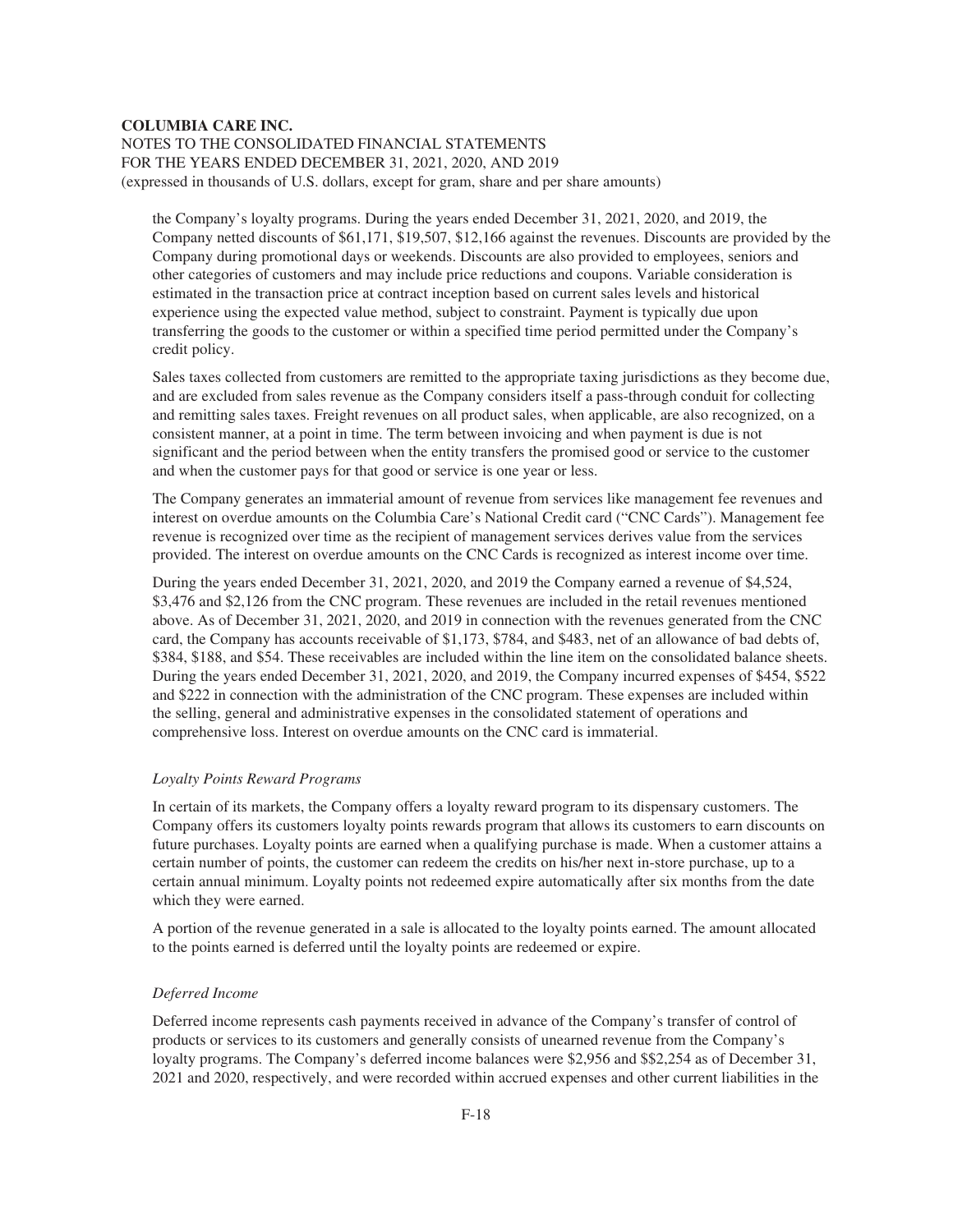NOTES TO THE CONSOLIDATED FINANCIAL STATEMENTS FOR THE YEARS ENDED DECEMBER 31, 2021, 2020, AND 2019 (expressed in thousands of U.S. dollars, except for gram, share and per share amounts)

consolidated balance sheets. During the year ended December 31, 2021, the Company recognized \$6,591 as net revenue from amounts recorded as deferred income in the earlier years. During the years ended December 31, 2020, and 2019 the company did not recognize any amount as net revenues from amounts recorded as deferred income in the earlier years. The deferred income balance as of December 31, 2021 is expected to be recognized as revenue within the next twelve months.

## *Accounts receivable, net*

Accounts receivable consist of amounts billed and currently due from customers. The Company maintains an allowance for doubtful accounts for estimated losses. In determining the allowance, consideration includes the probability of recoverability based on historical collection experience, aging of receivables and other economic and industry factors. Certain accounts receivable may be fully reserved when the Company becomes aware of any specific collection issues.

#### *Credit losses*

The allowance for credit losses is based upon a number of factors, including the length of time accounts receivable are past due, the Company's previous loss history, the specific customer's ability to pay its obligation and any other forward-looking data regarding customers' ability to pay which may be available.

# *Sales taxes*

Sales taxes collected from customers are excluded from revenues.

## *Cost of Goods Sold*

Cost of goods sold includes the amounts incurred to acquire and produce inventory for sale to the Company's customers, including costs of purchased materials, freight charges, depreciation, direct labor and other employment costs, cultivation facility costs, excise taxes and changes in reserves for obsolescence and inventory realizability.

These costs are reflected in the Company's consolidated statements of operations and comprehensive loss when the product is sold and net sales revenues are recognized or, in the case of inventory write-downs, when circumstances indicate that the carrying value of inventories is in excess of their recoverable value. Additionally, cost of sales includes the costs associated with certain free or heavily discounted products. These incentive costs are recognized at the same time that the Company recognizes the related revenue.

#### *Equity-based payment arrangements*

The Company measures all equity-based payment arrangements to employees and directors in accordance with ASC 718, *Compensation–Stock Compensation*. The Company's stock-based compensation cost is measured based on the fair value at the grant date of the stock-based award. It is recognized as expense over the requisite service period, which generally represents the vesting period. Forfeitures are recognized as they occur. The Company estimates the fair value of each stock-based award on its measurement date using either the current market price of the stock, the Black-Scholes option valuation model or the Monte Carlo Simulation valuation model, whichever is most appropriate. The Black-Scholes and Monte Carlo Simulation valuation models incorporate assumptions such as expected term of the instrument, volatility of the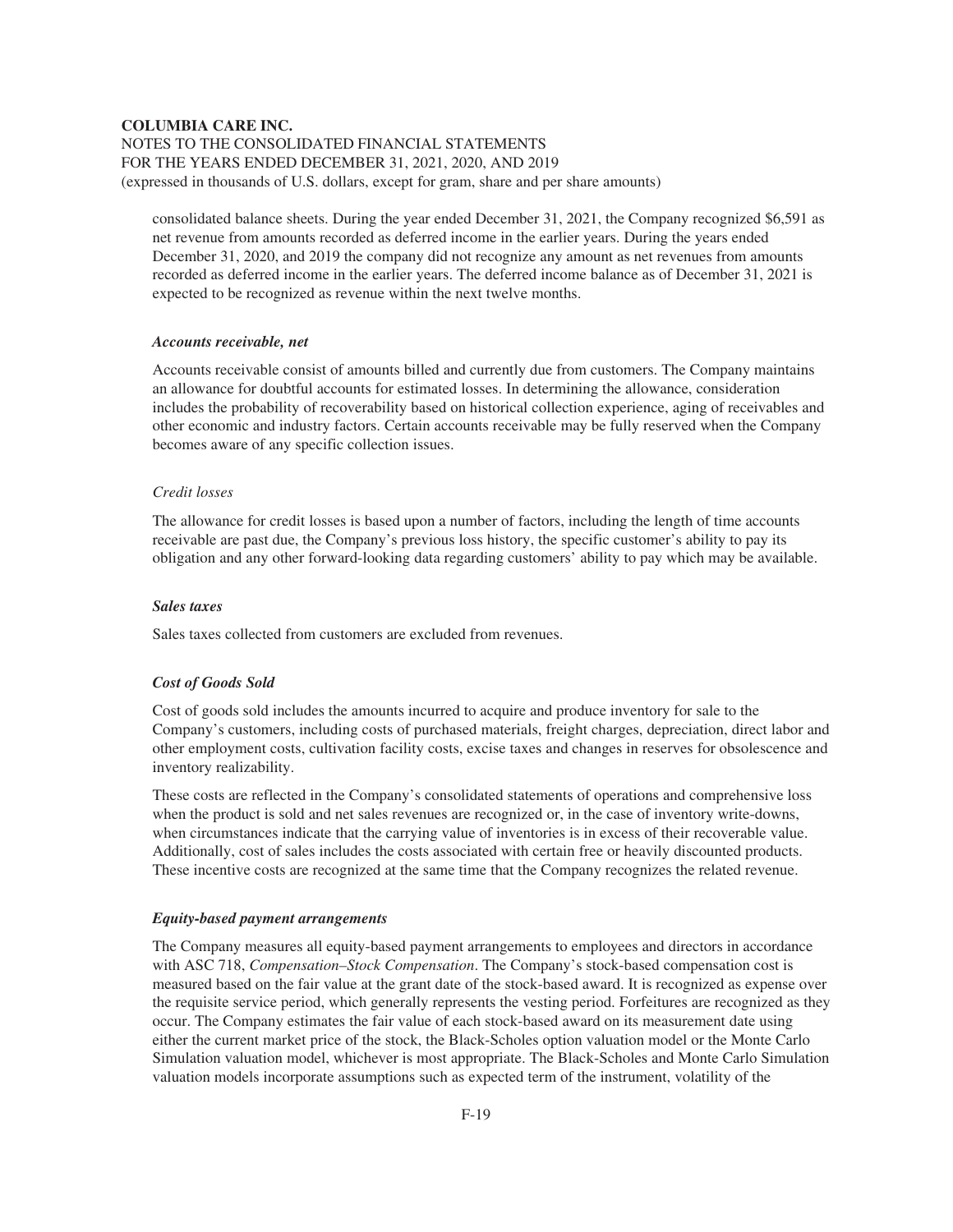NOTES TO THE CONSOLIDATED FINANCIAL STATEMENTS FOR THE YEARS ENDED DECEMBER 31, 2021, 2020, AND 2019 (expressed in thousands of U.S. dollars, except for gram, share and per share amounts)

Company's future share price, risk free rates, future dividend yields and estimated forfeitures at the initial grant date, by reference to the underlying terms of the instrument, and the Company's experience with similar instruments. Changes in assumptions used to estimate fair value could result in materially different results.

Expected volatility is based on the historical volatility of the Company's stock price. The risk-free interest rates are based on quoted U.S. Treasury rates for securities with maturities approximating the awards' expected lives. Expected lives are principally based on the Company's historical exercise experience with previously issued awards. The expected dividend yield is zero as the Company has never paid dividends and does not currently anticipate paying any in the foreseeable future.

Expense for performance restricted stock awards is recognized based upon the fair value of the awards on the date of grant and the number of shares expected to vest based on the terms of the underlying award agreement and the requisite service period(s).

#### *Equity classified common stock warrants*

The Company classifies certain warrants for the purchase of shares of its common stock as equity on its consolidated balance sheets as these warrants are considered indexed to the Company's shares of Common Stock. For warrants that do not meet the criteria of a liability warrant and are classified on the Company's consolidated balance sheets as equity instruments, the Company uses the Black-Scholes model to measure the value of the warrants at issuance.

#### *Convertible debt*

The identification of convertible debt components is based on interpretations of the substance of the contractual arrangement and therefore requires judgement. The separation of the components affects the initial recognition of the convertible debt at issuance and the subsequent recognition of interest on the liability component. The determination of the fair value of the liability is also based on several assumptions, including contractual future cash flows, discount rates and the presence of any derivative financial instruments.

## *Financial instruments*

The Company follows the guidance in FASB ASC 820, *Fair Value Measurements and Disclosures*, or ASC 820, which defines fair value and establishes a fair value hierarchy that prioritizes the inputs to valuation techniques used to measure fair value. The hierarchy gives the highest priority to unadjusted quoted prices in active markets for identical assets or liabilities (Level 1 measurements) and the lowest priority to unobservable inputs (Level 3 measurements). The three levels of the fair value hierarchy are described below:

Level 1 – Inputs are quoted prices (unadjusted) in active markets for identical assets or liabilities that the reporting entity has the ability to access at the measurement date.

Level 2 – Valuations based on quoted prices in markets that are not active or for which all significant inputs are observable, either directly or indirectly.

Level 3 – Prices or valuations that require inputs that are both significant to the fair value measurement and unobservable.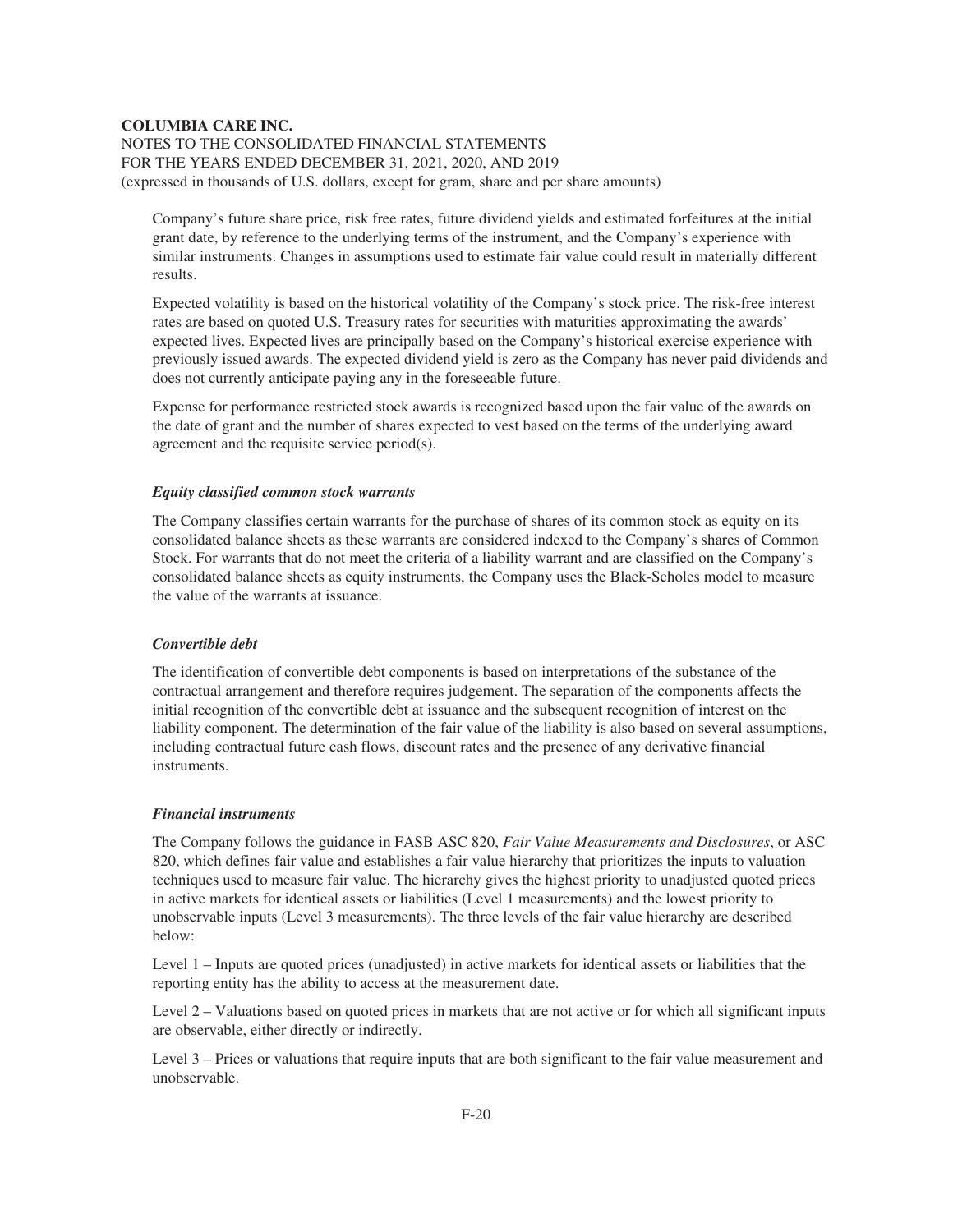In estimating fair value, the Company uses market-observable data to the extent it is available. In certain cases where Level 1 inputs are not available the Company may engage third party qualified valuers to perform the valuation. To the extent that the valuation is based on models or inputs that are less observable or unobservable in the market, the determination of fair value requires more judgment. Accordingly, the degree of judgment exercised by the Company in determining fair value is greatest for instruments categorized in Level 3. A financial instrument's level within the fair value hierarchy is based on the lowest level of any input that is significant to the fair value measurement.

Fair value is a market-based measure considered from the perspective of a market participant rather than an entity specific measure. Therefore, even when market assumptions are not readily available, the Company's own assumptions are set to reflect those that market participants would use in pricing the asset or liability at the measurement date. The Company uses prices and inputs that are current as of the measurement date, including during periods of market dislocation. In periods of market dislocation, the observability of prices and inputs may be reduced for many instruments. In estimating fair value, the Company uses marketobservable data to the extent it is available. In certain cases where Level 1 inputs are not available the Company may engage third-party qualified valuers to perform the valuation. This condition could cause an instrument to be reclassified from Level 1 to Level 2 or Level 2 to Level 3.

A financial instrument is any contract that gives rise to a financial asset of one entity and a financial liability or equity instrument to another entity. Financial assets and financial liabilities are recognized in the consolidated balance sheets at the time the Company becomes a party to the contractual provisions of the financial instrument.

## *Initial measurement of financial assets and financial liabilities*

Financial assets and liabilities are recognized at fair value upon initial recognition plus any directly attributable transaction costs when not subsequently measured at fair value through profit or loss.

## *Subsequent measurement*

Measurement in subsequent periods is dependent on the classification of the financial instrument. The Company classifies its financial instruments in the following categories: at fair value through profit or loss, loans and receivables, held to maturity, available for sale, and other financial liabilities.

The Company's Level 3 financial instruments include the derivative liability associated with the convertible note payable issued to stockholders (see Note 5).

#### *Loss on conversion of Convertible Debt*

Under the terms of the Company's Convertible Debt, the Company is permitted to offer additional incentives to the convertible debtholders as an inducement to convert their convertible debt into common shares. The additional incentive offered to the convertible debt holders is accounted for by the Company by recognizing a loss on conversion equal to the fair value of additional shares that were issued as a result of the incentive program. The difference between the net book value of the debt that is converted, and the inducement loss is credited to equity. The reduction in the derivative liability relating to the embedded conversion feature within the Convertible Debt is also credited to equity.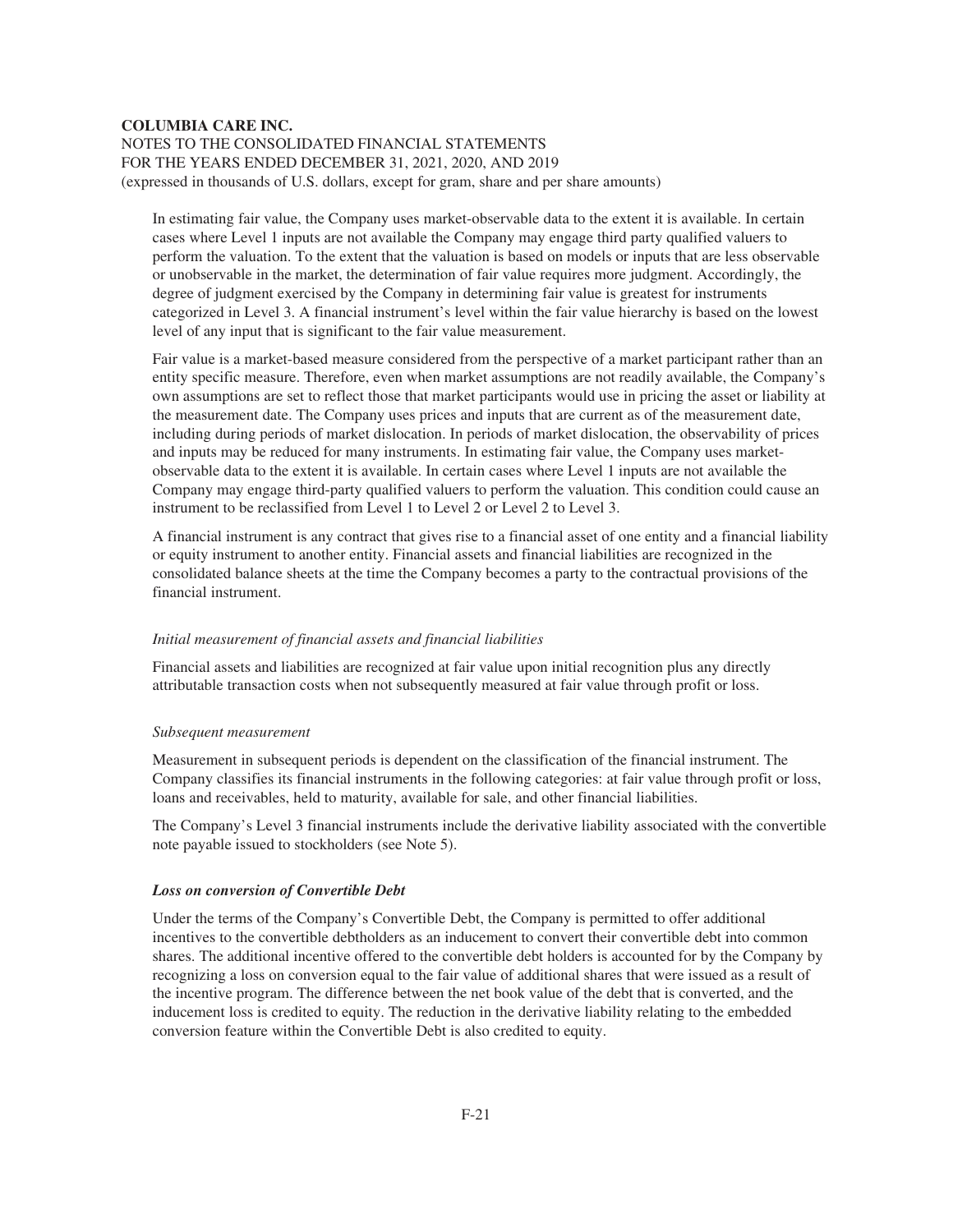# *Accounting for Real Estate Asset Acquisitions*

The Company's real estate acquisitions are generally accounted for as asset acquisitions as substantially all of the fair value of the gross assets acquired is concentrated in a single identifiable asset or group of similar identifiable assets. The Company records the cost of assets acquired based on the cost of the acquisition, which is the consideration the transferred to the seller(s) and generally includes direct transaction costs related to the acquisition.

#### *Recently adopted accounting pronouncements*

In December 2019, the FASB issued ASU No. 2019-12 Income Taxes (Topic 740): *Simplifying the Accounting for Income Taxes*. The update contains a number of provisions intended to simplify the accounting for income taxes. The update is effective for fiscal years beginning after December 15, 2020, with early adoption permitted. The Company adopted the guidance in Topic 740 beginning January 1, 2021. The adoption did not have a material impact on the Company's consolidated financial statements.

In January 2020, the FASB issued ASU No. 2020-01, Investments—Equity Securities (Topic 321), Investments—Equity Method and Joint Ventures (Topic 323), and Derivatives and Hedging (Topic 815)— Clarifying the Interactions between Topic 321, Topic 323, and Topic 815. The update among other things clarifies that a company should consider observable transactions that require a company to either apply or discontinue the equity method of accounting under Topic 323, Investments—Equity Method and Joint Ventures, for the purposes of applying the measurement alternative in accordance with Topic 321 immediately before applying or upon discontinuing the equity method. The update is effective for fiscal years beginning after December 15, 2021. The Company is evaluating the impact of this update on its consolidated financial statements.

In August 2020, the FASB issued ASU No. 2020-06, "Accounting for Convertible Instruments and Contracts in an Entity's Own Equity" ("ASU 2020-06"), which simplifies the accounting for certain financial instruments with characteristics of liabilities and equity, including convertible instruments and contracts in an entity's own equity. Among other changes, ASU 2020-06 removes from U.S. GAAP the liability and equity separation model for convertible instruments with a cash conversion feature, and as a result, after adoption, entities will no longer separately present in equity an embedded conversion feature for such debt. Similarly, the embedded conversion feature will no longer be amortized into income as interest expense over the life of the instrument. Instead, entities will account for a convertible debt instrument wholly as debt unless (1) a convertible instrument contains features that require bifurcation as a derivative under ASC Topic 815, Derivatives and Hedging, or (2) a convertible debt instrument was issued at a substantial premium. Among other potential impacts, this change is expected to reduce reported interest expense, increase reported net income, and result in a reclassification of certain conversion feature balance sheet amounts from stockholders' equity to liabilities as it relates to the Company's convertible senior notes. Additionally, ASU 2020-06 requires the application of the if-converted method to calculate the impact of convertible instruments on diluted earnings per share (EPS), which is consistent with the Company's accounting treatment under the current standard. ASU 2020-06 is effective for fiscal years beginning after December 15, 2021, with early adoption permitted for fiscal years beginning after December 15, 2020 and can be adopted on either a fully retrospective or modified retrospective basis. The Company early adopted the new standard on January 1, 2021. The adoption of the standard did not have a material impact on the Company's Consolidated Financial Statements.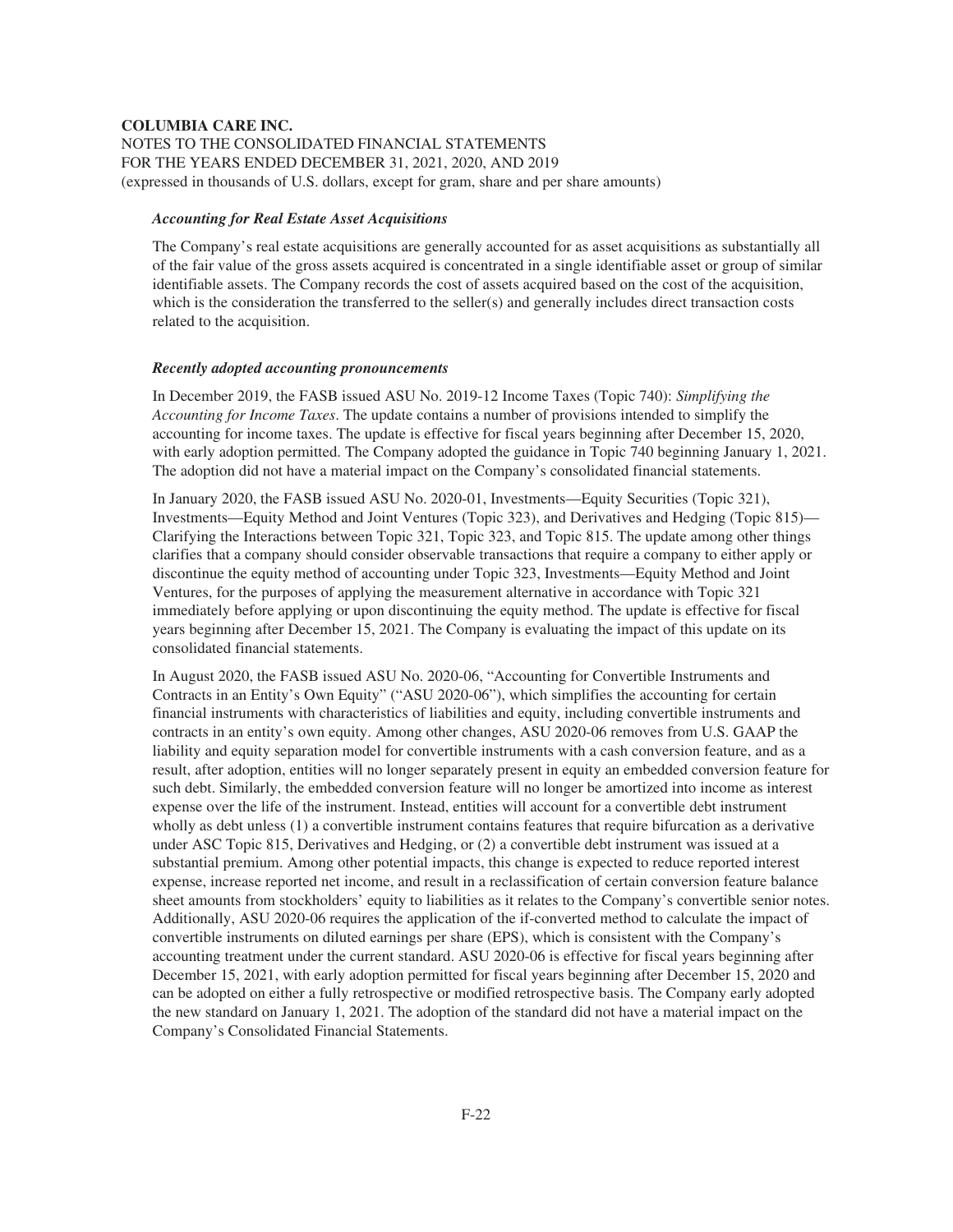## *Reclassification*

Certain reclassifications have been made to conform the prior years consolidated financial statements and notes to the current year presentation. These reclassifications do not impact the gross profit, loss from operations, loss before provision for income taxes and net loss and comprehensive loss presented on the consolidated statements of operations and comprehensive loss.

# **3. REVERSE TAKEOVER TRANSACTION**

On November 21, 2018, CGGC entered into a merger agreement with Columbia Care LLC (the "Merger Agreement") providing for the merger (the "Merger") of Columbia Care LLC with a newly-formed subsidiary of CGGC. On April 26, 2019, (the "Acquisition Date") the Company completed the merger. Under the terms of the Merger Agreement, CGGC acquired 100% of the issued and outstanding ownership interests of Columbia Care LLC in exchange for the issuance of common shares and proportionate voting shares in the capital of CGGC. Prior to the Merger, CGGC consolidated its common shares on a one for three basis and changed its name to Columbia Care Inc. Following the Merger, Columbia Care LLC became a single-member partnership, wholly owned by the Company.

While CGGC was the legal acquirer of Columbia Care LLC, the RTO has been treated as a reverse asset acquisition and consequently Columbia Care LLC was identified as the acquirer for accounting purposes. The RTO was measured at the fair value of the shares deemed to have been issued by Columbia Care LLC in order for the ownership interest in the combined entity to be the same as if the transaction had taken the legal form of Columbia Care LLC acquiring 100% of CGGC. Any difference between the fair value of the shares deemed to have been issued by Columbia Care LLC and the fair value of CGGC's identifiable net assets acquired and liabilities assumed represents the value of the public listing received by Columbia Care LLC and was debited to equity. The identifiable assets acquired and liabilities of CGGC assumed by Columbia Care LLC were based on their respective fair values at the Acquisition Date and were paid as follows:

| Net assets acquired                                | \$120,193 |
|----------------------------------------------------|-----------|
| <b>Consideration paid</b>                          |           |
| 19,077,096 common shares held by CGGC shareholders | \$111,339 |
| 5,394,945 warrants held by CGGC shareholders       | 19,925    |
|                                                    | \$131,264 |
| Value attributable to obtaining a listing status   | \$11,071  |

For the year ended December 31, 2019, the Company expensed \$3,961 in listing costs. The fair value of the common shares and warrants included in the consideration paid of \$131,264 was determined based on an independent valuation of the Company's shares and the percentage ownership of CGGC shareholders, on a diluted basis, on the Acquisition Date. The fair value of the warrants included in the consideration paid of \$19,925 was calculated using the Black-Scholes model with the following assumptions:

| 5.00     |
|----------|
| $0.00\%$ |
|          |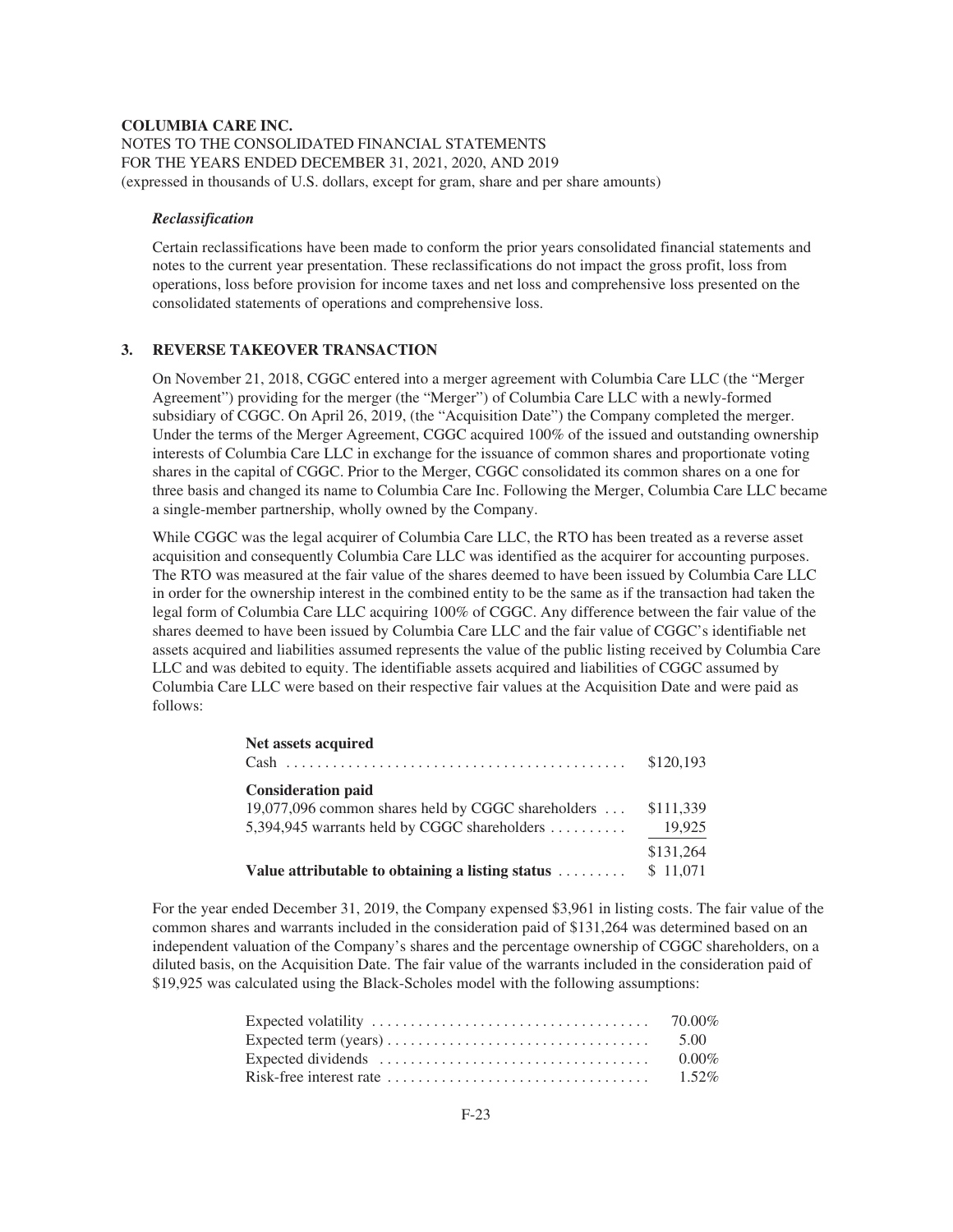Volatility was estimated by using the average historical volatility of comparable companies from a representative peer group of publicly traded cannabis companies.

The Company evaluated the warrants issued as a part of the purchase consideration under ASC 480, Distinguishing Liabilities from Equity and ASC 815-40, Derivatives and Hedging—Contracts in Entity's Own Equity. These warrants do not have a redemption feature and are traded separately from our common shares on the NEO exchange. They can be converted into shares, on a one-for-one conversion ratio prior to their expiry on April 26, 2024, upon payment of a fixed exercise price of \$10.35 (Canadian Dollars) per warrant by the warrant holder. The settlement amount is subject to change in case of certain situations like future stock split, consolidation, stock dividend etc. These variables that could affect the settlement amount would be inputs to the fair value of a fixed-for-fixed forward or option on equity shares. As the Company early adopted the provisions of ASU 2017-11 in 2018, the value of the down round provision associated with a future rights issue would be recognized only when it is activated and there is an actual reduction of the strike price or conversion feature. The Company determined that these warrants are freestanding financial instruments that qualify for the scope exemption for being accounted as derivatives. Further, the warrant agreement does not prohibit settlement in unregistered shares and it does not contain any cashsettled top-off or make-whole provisions or provisions for cash payment by the Company in case it fails to file with the SEC. The Company has an unlimited number of authorized shares and it is not required to post a collateral at any point with respect to the warrant agreement. The rights of the warrant holders do not rank higher than the rights of the shareholders. The Company therefore concluded that the warrants meet the criteria to be classified in stockholders' equity and should be measured at fair value on the date of RTO. No changes would be required to the measurement amount or the classification unless an event that requires a reclassification of the warrants out of the equity occurs. The Company reassessed the contract classification as of December 31, 2021, 2020 and 2019, noting no changes to the classification and / or measurement.

# **4. INVENTORY**

Details of the Company's inventory are shown in the table below:

| December 31, 2021 | <b>December 31, 2020</b> |
|-------------------|--------------------------|
|                   | \$35,368                 |
|                   |                          |
| 41,233            | 18,959                   |
| 815               | 477                      |
| \$94,567          | \$54,804                 |
|                   | \$52,519                 |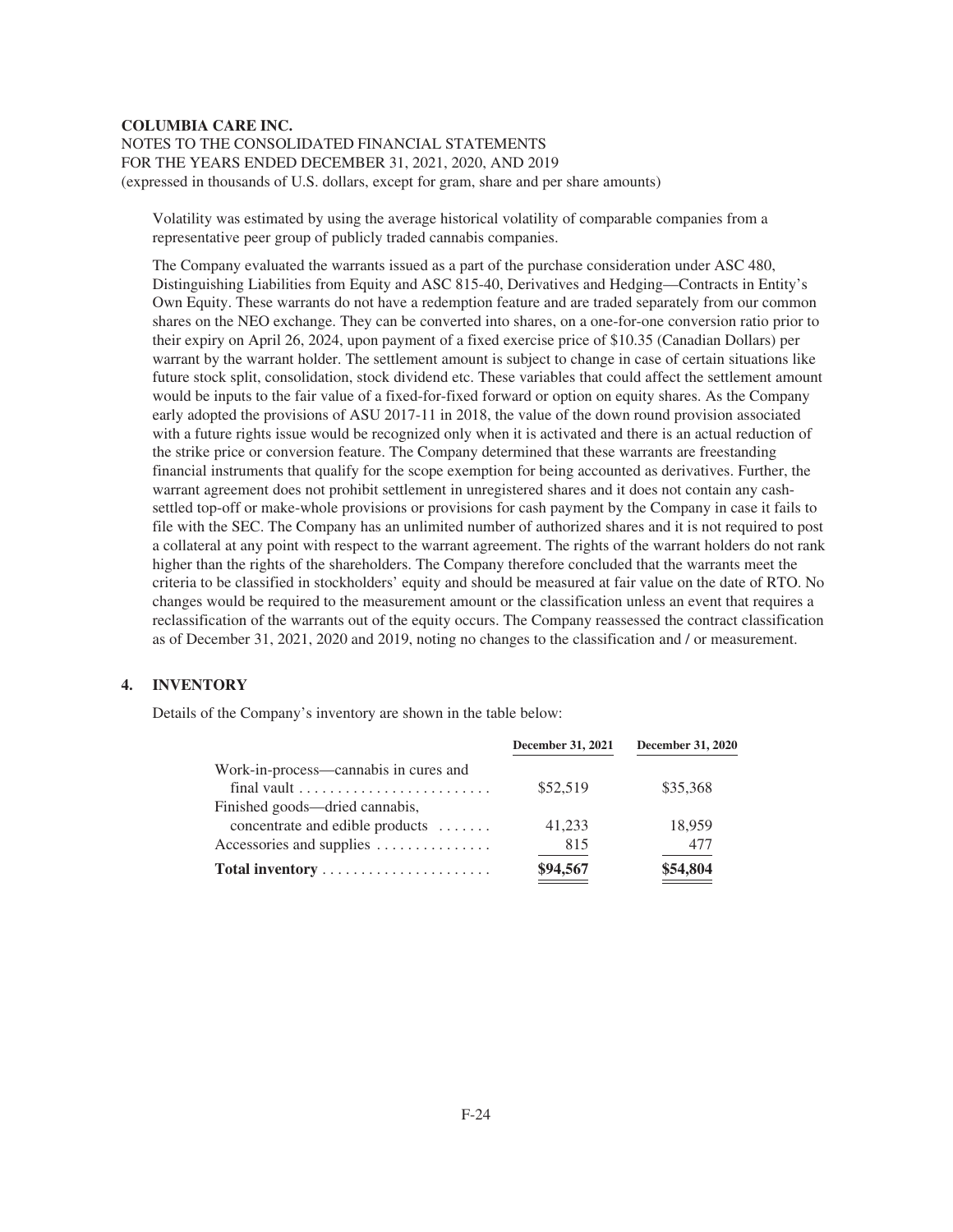NOTES TO THE CONSOLIDATED FINANCIAL STATEMENTS FOR THE YEARS ENDED DECEMBER 31, 2021, 2020, AND 2019 (expressed in thousands of U.S. dollars, except for gram, share and per share amounts)

## **5. CURRENT AND LONG-TERM DEBT**

Current and long-term obligations, net, are shown in the table below:

|                                                                                                                                           | <b>Principal outstanding</b> |                          |  |
|-------------------------------------------------------------------------------------------------------------------------------------------|------------------------------|--------------------------|--|
|                                                                                                                                           | <b>December 31, 2021</b>     | <b>December 31, 2020</b> |  |
| $Term \text{ debt} \dots \dots \dots \dots \dots \dots \dots \dots \dots$                                                                 | \$69,965                     | \$69,965                 |  |
| 2025 Convertible Notes                                                                                                                    | 74,500                       |                          |  |
| Mortgage Note                                                                                                                             | 20,000                       |                          |  |
| 2023 Convertible Notes                                                                                                                    | 5,600                        | 18,760                   |  |
| Acquisition related real estate notes<br>(see note 6) $\dots \dots \dots \dots \dots \dots \dots$<br>Acquisition related promissory notes | 7,000                        |                          |  |
| (see note 6) $\dots \dots \dots \dots \dots \dots \dots$                                                                                  | 4,875                        | 8,776                    |  |
| Acquisition related note payable                                                                                                          |                              |                          |  |
| (see note 6) $\dots \dots \dots \dots \dots \dots \dots$                                                                                  | 3,314                        |                          |  |
|                                                                                                                                           | 185,254                      | 97,501                   |  |
| Unamortized debt discount                                                                                                                 | (19,301)                     | (10,500)                 |  |
| Unamortized deferred financing costs $\dots$ .                                                                                            | (5,379)                      | (3,079)                  |  |
| Unamortized debt premium                                                                                                                  | 327                          | 607                      |  |
| Total debt, net                                                                                                                           | 160,901                      | 84,529                   |  |
| Less current portion $*$                                                                                                                  | (1,884)                      | (8, 439)                 |  |
| Long-term portion                                                                                                                         | \$159,017                    | \$76,090                 |  |

\* The current portion of the debt includes scheduled payments on the term debt, mortgage note, acquisition related promissory notes and acquisition related notes payable, net of corresponding portion of the unamortized debt discount, debt premium and unamortized deferred financing costs.

The following table summarizes the scheduled principal payments on the Company's outstanding indebtedness as of December 31, 2021:

|                                                                                       | 2022     | 2023     | 2024    | 2025          | 2026  | <b>Thereafter</b> | <b>Total</b> |
|---------------------------------------------------------------------------------------|----------|----------|---------|---------------|-------|-------------------|--------------|
| $Term \text{ debt} \dots \dots \dots \dots \dots \dots \dots$                         | \$31,750 | \$38,215 | \$.     | <sup>\$</sup> | $S-$  | <sup>\$</sup>     | \$69,965     |
| Convertible Notes                                                                     |          | 5,600    |         | 74.500        |       |                   | 80,100       |
| Mortgage Note                                                                         | 561      | 540      | 621     | 659           | 621   | 16.998            | 20,000       |
| Acquisition related real estate notes<br>(see note 6) $\dots \dots \dots \dots \dots$ |          | 2,000    | 5,000   |               |       |                   | 7,000        |
| Acquisition related promissory<br>notes (see note 6) $\dots$                          | 1.500    | 1.500    | 1,500   | 375           |       |                   | 4,875        |
| Acquisition related note payable<br>(see note 6) $\dots \dots \dots \dots \dots$      | 100      | 105      | 109     | 113           | 118   | 2,769             | 3,314        |
|                                                                                       | \$33.911 | \$47,960 | \$7,230 | \$75,647      | \$739 | \$19,767          | \$185,254    |

The Company was in compliance with all financial covenants and was not in default of any provisions under any of its debt arrangements as of December 31, 2021.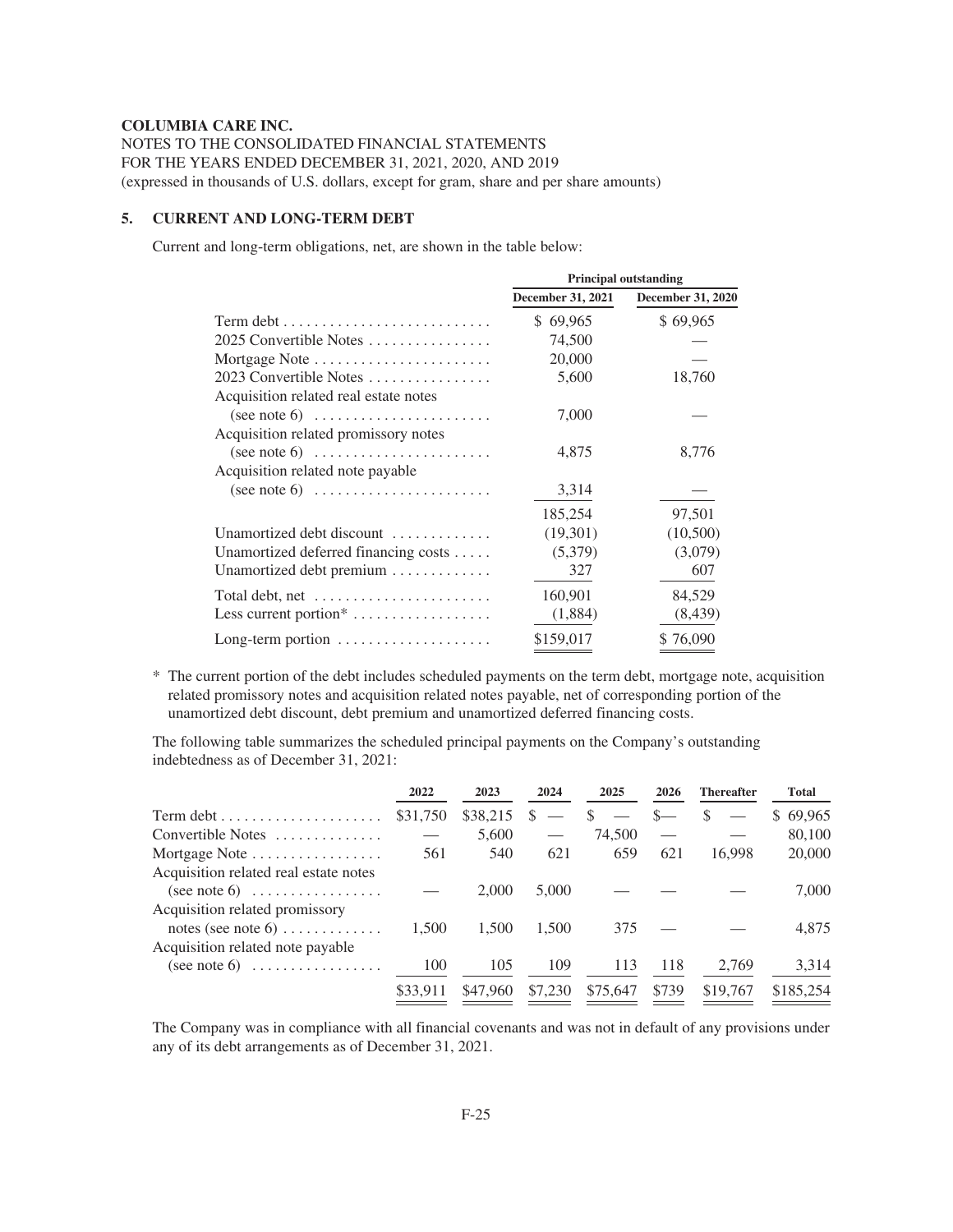# NOTES TO THE CONSOLIDATED FINANCIAL STATEMENTS FOR THE YEARS ENDED DECEMBER 31, 2021, 2020, AND 2019

(expressed in thousands of U.S. dollars, except for gram, share and per share amounts)

The following table presents information about the current and long-term debt obligations of the Company for the year ended December 31, 2021:

|                                                                                  | Balance,<br>January 1 | <b>Borrowing</b> | <b>Acquisition</b><br>related | Conversion | <b>Repayments</b> | Balance,<br>December 31 |
|----------------------------------------------------------------------------------|-----------------------|------------------|-------------------------------|------------|-------------------|-------------------------|
| Term debt                                                                        | \$69,965              | \$.              | \$                            | S          |                   | \$69,965                |
| 2025 Convertible Notes                                                           |                       | 74,500           |                               |            |                   | 74,500                  |
| Mortgage Note                                                                    |                       | 20,000           |                               |            |                   | 20,000                  |
| $2023$ Convertible Notes                                                         | 18.760                |                  |                               | (13,160)   |                   | 5,600                   |
| Acquisition related real estate<br>notes (see note 6) $\dots$                    |                       |                  | 7.000                         |            |                   | 7,000                   |
| Acquisition related promissory<br>notes (see note 6) $\dots$                     | 8.776                 |                  | 6.000                         |            | (9,901)           | 4,875                   |
| Acquisition related note payable<br>$(see note 6) \dots \dots \dots \dots \dots$ |                       |                  | 3,363                         |            | (49)              | 3,314                   |
|                                                                                  | \$97,501              | \$94,500         | \$16,363                      | \$(13,160) | \$(9,950)         | \$185,254               |

The following table presents information about the current and long-term debt obligations of the Company for the year ended December 31, 2020:

|                                                                                 | <b>Balance.</b><br>January 1 | <b>Borrowing</b> | <b>Acquisition</b><br>related | <b>Balance,</b><br>December 31 |
|---------------------------------------------------------------------------------|------------------------------|------------------|-------------------------------|--------------------------------|
| $Term \text{ debt} \dots \dots \dots \dots \dots \dots \dots \dots \dots \dots$ | $S-$                         | \$69,965         |                               | \$69,965                       |
| 2023 Convertible Notes                                                          | $\sim$ 100 $\sim$            | 18.760           |                               | 18.760                         |
| Acquisition related promissory notes                                            |                              |                  |                               |                                |
|                                                                                 |                              |                  | 8,776                         | 8,776                          |
|                                                                                 |                              | \$88,725         | \$8,776                       | \$97,501                       |

## *2025 Convertible Notes*

On June 29, 2021, the Company completed an offering of 6.0% Secured Convertible Notes Due 2025 ("2025 Convertible Notes") for an aggregate principal amount of \$74,500.

The 2025 Convertible Notes are senior secured obligations of the Company and will accrue interest payable semiannually in arrears and mature on June 29, 2025, unless earlier converted, redeemed or repurchased. The 2025 Convertible Notes shall be convertible, at the option of the holder, from the date of issuance until the date that is 10 days prior to their maturity date into common shares of the Company at a conversion price equal to US\$6.49 payable on the business day prior to the date of conversion, adjusted downwards for any cash dividends paid to holders of Common Shares and other customary adjustments. The Company may redeem the Notes at par, in whole or in part, on or after June 29, 2023, if the volume weighted average price of the Common Shares trading on the Canadian Stock Exchange or the NEO Exchange for 15 of the 30 trading days immediately preceding the day on which the Company exercises its redemption right, exceeds 120.0% of the conversion price of the Notes at a Redemption Price equal to 100.0% of the principal amount of the 2025 Convertible Notes redeemed, plus accrued but unpaid interest, if any, up to but excluding the Redemption Date.

The 2025 Convertible Notes require interest-only payments until June 29, 2025, at a rate of 6.0% per annum, payable semi-annually in June and December and commencing in December 2021. The 2025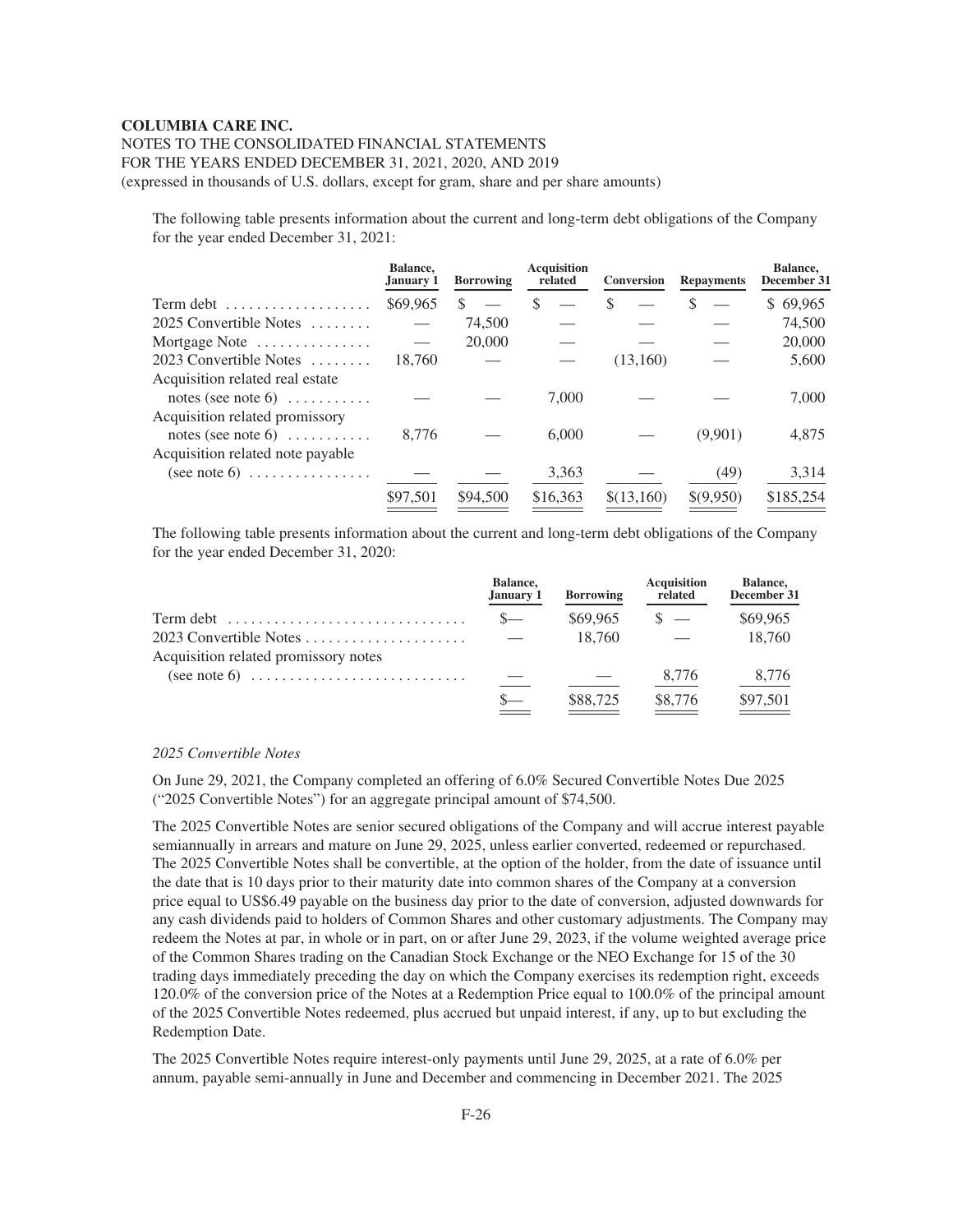Convertible Notes are due in full on June 29, 2025. The Company incurred financing costs of \$3,190 in connection with the 2025 Convertible Notes. The principal amount of the 2025 Convertible Notes and the conversion price are denominated in U.S. dollars. As the functional currency of the Company is Canadian dollars, the amount of the liability to be settled depends on the applicable foreign exchange rate on the date of settlement. The 2025 Convertible Notes therefore represent an obligation to issue a fixed number of shares for a variable amount of liability. Due to this conversion feature within the 2025 Convertible Notes, the Company is unable to obtain an exception from derivative accounting. Accordingly, this conversion feature was accounted for as an embedded derivative liability and measured at fair value of \$15,099 on the date of issuance of debt with a corresponding debt discount, reflected as a reduction to the carrying value of the Convertible Notes. The Company fair values the derivative liability at each balance sheet date. Changes in fair value of the embedded derivative are recognized in the condensed consolidated statements of operations and comprehensive loss. The debt discount is amortized over the term of the 2025 Convertible Notes.

## *2023 Convertible Notes*

On June 19, 2020, the Company completed the first tranche of an offering of senior secured convertible notes ("Convertible Notes") for an aggregate principal amount of \$12,800. During July 2020, the Company completed subsequent tranches for an aggregate principal amount of \$5,960.

The Convertible Notes can be exchanged into Common Shares at a conversion price of \$3.79 (Canadian Dollars). For the purposes of determining the number of Common Shares issuable upon conversion of the Convertible Notes, the principal amount of the Convertible Notes surrendered for conversion shall be deemed converted from U.S. Dollars into Canadian Dollars, using the end-of-day exchange rate published by the Bank of Canada on the date immediately preceding the date that the Convertible Note is surrendered for conversion. The Convertible Notes require interest-only payments until December 19, 2023, at a rate of 5.0% per annum, payable semi-annually on June 30 and December 31 commencing on December 31, 2020. The Convertible Notes are due in full on December 19, 2023. The Company incurred financing costs of \$175 in connection with issuance of the Convertible Notes.

The Company determined that the Convertible Notes represent an obligation to issue a variable number of shares for a variable amount of liability, as the amount of the liability to be settled depends on the applicable foreign exchange rate at the date of settlement. In accordance with ASC 480 – *Distinguishing Liabilities from Equity*, a conversion feature within a financial instrument to issue a variable number of equity units fails to meet the definition of equity. Accordingly, such a conversion feature must be accounted for as an embedded derivative liability and measured at fair value with changes in fair value recognized in the consolidated statements of operations. Upon initial recognition, the Company recorded a derivative liability of \$5,364 within other long-term liabilities in the consolidated balance sheets and a corresponding debt discount, reflected as a reduction to the carrying value of the Convertible Notes. The Company fair values the derivative liability at each balance sheet date. Changes in fair value of the embedded derivative are recognized in the condensed consolidated statements of operations and comprehensive loss. The debt discount is amortized over the term of the 2023 Convertible Notes.

## *Conversion of Convertible notes*

In April 2021, the Company offered an incentive program to the holders of the Convertible Notes, pursuant to which, the Company would issue to each noteholder that surrendered its Convertible Notes for conversion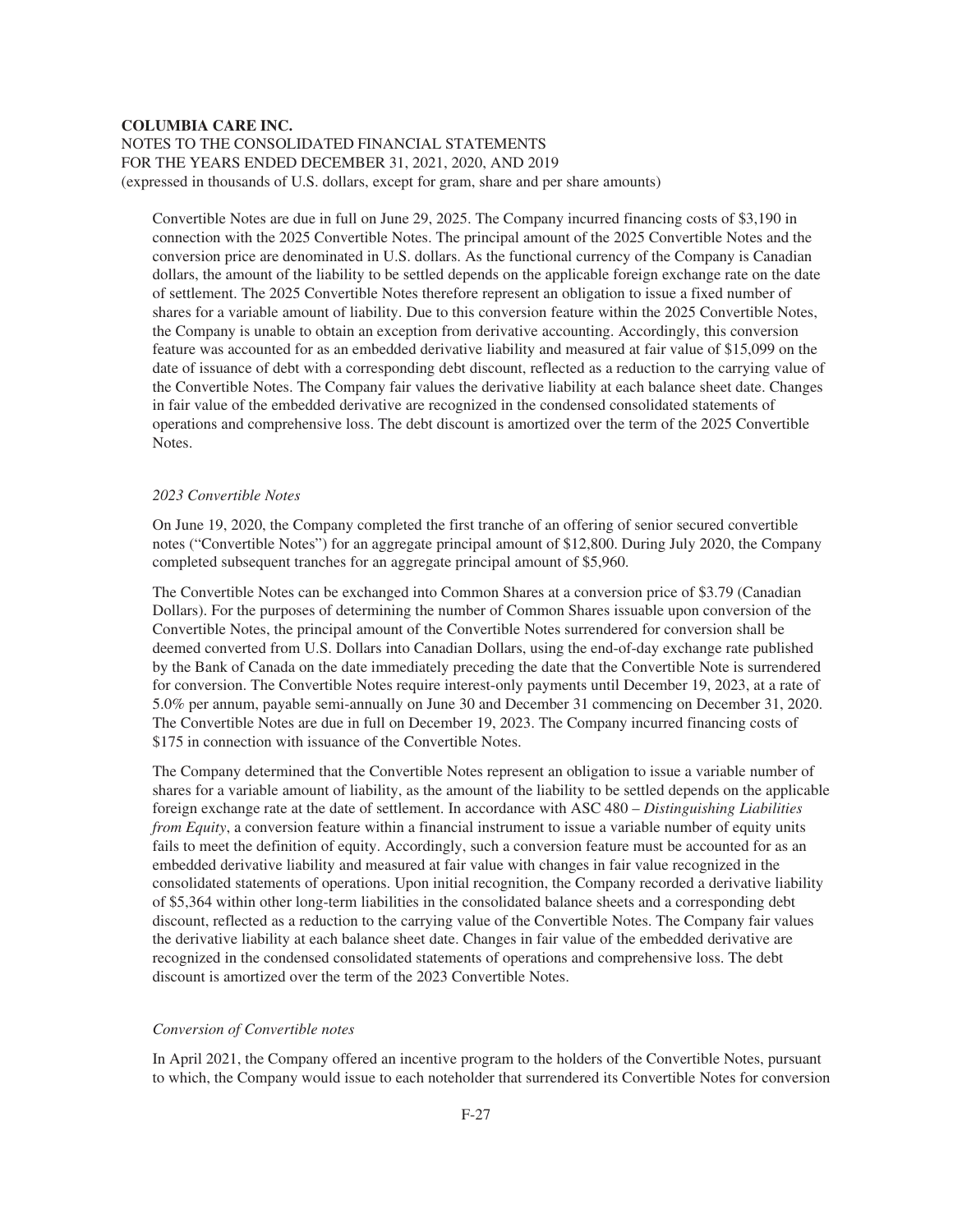# NOTES TO THE CONSOLIDATED FINANCIAL STATEMENTS FOR THE YEARS ENDED DECEMBER 31, 2021, 2020, AND 2019 (expressed in thousands of U.S. dollars, except for gram, share and per share amounts)

on or before May 28, 2021, 20 Common Shares of the Company on a private placement basis for each onethousand US dollars aggregate principal amount of Convertible Notes surrendered for conversion. Pursuant to this incentive program, 4,550,139 shares were issued upon of conversion of \$13,160 of Convertible Notes. These conversions resulted in recognition of a loss on conversion of \$1,580, write down of derivative liability, debt discount and debt amortization of \$12,127, \$2,855 and \$93, respectively and a corresponding credit to paid in capital of \$23,919. Convertible note holders of \$5,600 of the convertible debt issued in 2020 did not convert their debt into Common Shares and as of September 30, 2021, \$5,600 of the convertible debt issued in 2020 was still outstanding.

## *Embedded derivative in 2025 Convertible Notes and 2023 Convertible Notes*

The fair value of the embedded derivative was calculated on the date of issuance and at the end of each reporting period using a Monte Carlo simulation model with the following assumptions:

|                                              | December 31.<br>2021 | <b>June 29.</b><br>2021 | December 31.<br>2020 | <b>June 19,</b><br>2020 |
|----------------------------------------------|----------------------|-------------------------|----------------------|-------------------------|
| Expected volatility                          | 63.8%                | 64.6%                   | 80.0%                | 80.0%                   |
|                                              | $0.0\%$              | $0.0\%$                 | $0.0\%$              | $0.0\%$                 |
| Expected term (years) for 2025 Convertible   |                      |                         |                      |                         |
|                                              | 3.5                  | 4.0                     |                      |                         |
| Risk-free interest rate for 2025 Convertible |                      |                         |                      |                         |
|                                              | $1.1\%$              | $0.8\%$                 |                      |                         |
| Expected term (years) for 2023 Convertible   |                      |                         |                      |                         |
|                                              | 2.0                  |                         | 3.0                  | 3.5                     |
| Risk-free interest rate for 2023 Convertible |                      |                         |                      |                         |
|                                              | $0.9\%$              |                         | 0.3%                 | 0.3%                    |

During the year ended December 31, 2021 and 2020, the Company recognized a gain on remeasurement of the derivative of \$13,286 and an expense on remeasurement of the derivative of \$11,745, which is recorded as other expense (income) in the consolidated statement of operations, respectively.

#### *Mortgage*

In December 2021, the Company entered into a term loan and security agreement with a bank. The agreement provides for \$20,000 mortgage on real property and carries interest at a rate per annum equal to Wall Street prime rate ("Index") plus 2.25%. The debt is repayable in 59 monthly installments, of \$138 each and a final balloon payment due on January 1, 2027, which is currently estimated at \$16,998. In connection with this Mortgage, the Company incurred financing costs of \$655.

#### *Term debt*

On March 31, 2020 and April 23, 2020, the Company completed the first and second tranches of a private placement of notes ("Private Notes") for an aggregate principal amount of \$14,250 and \$1,000, respectively. The Private Notes required interest-only payments through March 30, 2024, at a rate of 9.9% per annum, payable semi-annually on March 31 and September 30 commencing on September 30, 2020. The Private Notes were due in full on March 30, 2024. In connection with the first and second tranche offerings of the Private Notes, the Company issued 1,723,250 common share purchase warrants at an exercise price of \$3.10 (Canadian Dollars).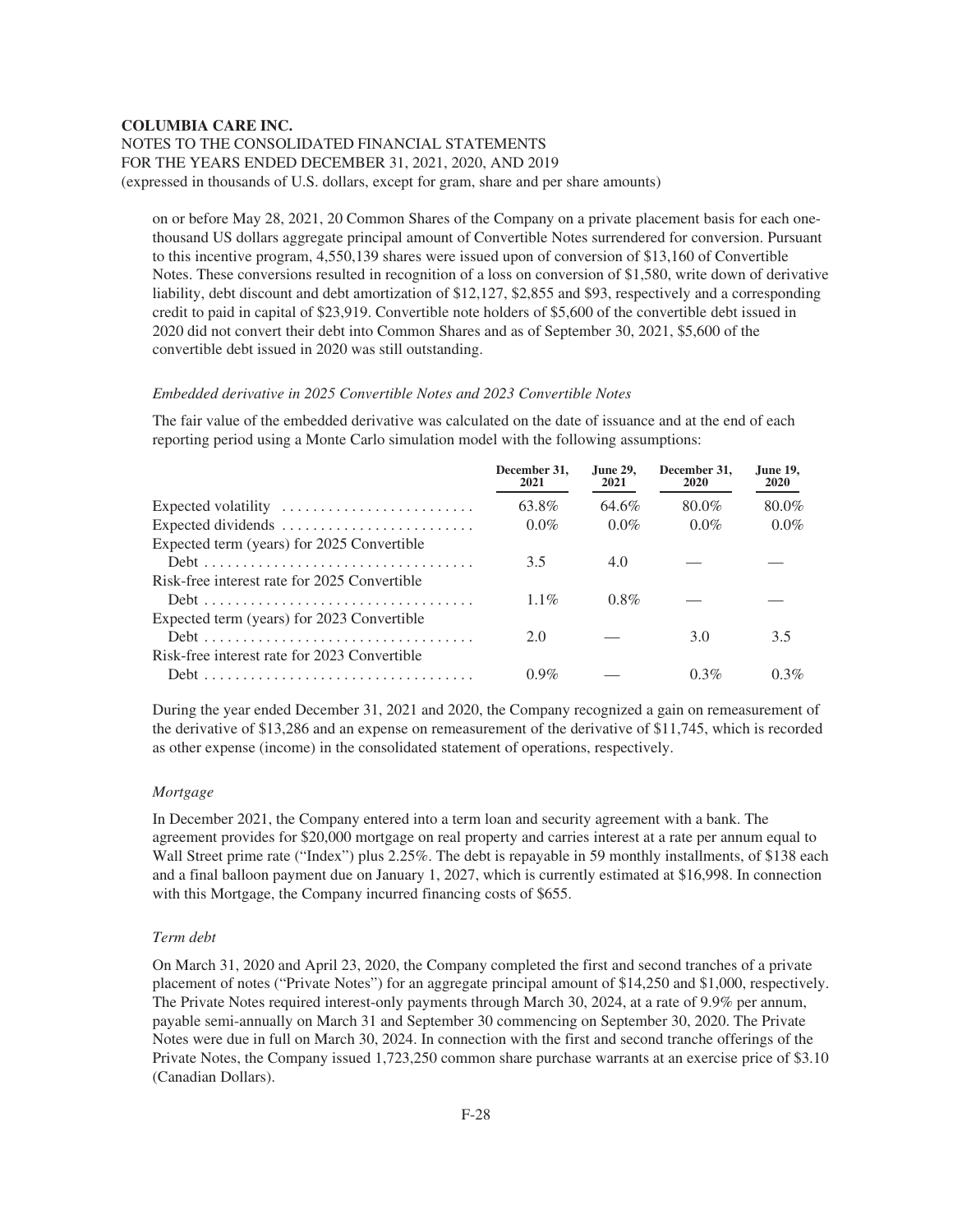# NOTES TO THE CONSOLIDATED FINANCIAL STATEMENTS FOR THE YEARS ENDED DECEMBER 31, 2021, 2020, AND 2019 (expressed in thousands of U.S. dollars, except for gram, share and per share amounts)

On May 14, 2020, the Company completed a private placement of an aggregate of 19,115 senior secured first-lien note units (the "May Units") for aggregate gross proceeds of \$19,115, each May Unit being comprised of (i) \$1,000 principal amount of 13.0% senior secured first-lien notes ("Notes") and (ii) 120 Common Share purchase warrants (the "May Warrants") with an exercise price of \$2.95 (Canadian Dollars) per underlying Common Share (the "May Private Placement"). Concurrent with the closing of the May Private Placement, the Private Notes were exchanged for Notes. In addition, holders of Private Notes were issued additional 130,388 May Warrants with an exercise price of \$2.95 (Canadian Dollars).

On July 2, 2020, the Company completed a second private placement of an aggregate of 4,000 units (the "July Units") for aggregate gross proceeds of \$4,000, each July Unit being comprised of (i) \$1,000 Notes and (ii) 75 Common Share purchase warrants (the "July Warrants") with an exercise price of \$4.53 (Canadian Dollars) per underlying Common Share.

On October 29, 2020, November 10, 2020 and November 27, 2020, the Company completed private placements of an aggregate of 20,000, 8,400 and 3,000 units (the "Early November Units"), respectively, for aggregate gross proceeds of \$32,054, each unit being comprised of (i) \$1,000 Notes and (ii) 60 Common Share purchase warrants (the "Fall Warrants" and together with the May Warrants and July Warrants, the "Warrants") with an exercise price of \$5.84 (Canadian Dollars) per underlying Common Share.

On November 30, 2020, the Company completed another private placement of an aggregate of 200 units the "Late November Units" and together with the May Units, the July Units and the Early November Units, the "Units"), respectively for aggregate gross proceeds of \$200, each unit being comprised of (i) \$1,000 Notes and (ii) 125 Fall Warrants.

At the option of the holder, each Warrant can be exchanged for one Common Share. The Warrants expire on May 14, 2023.

The Notes require interest-only payments through May 14, 2023, at a rate of 13.0% per annum, payable semi-annually on May 31 and November 30, which commenced on November 30, 2020. The Notes are due in full on May 15, 2023. The Company incurred financing costs of \$3,373 in connection with the issuance of these Notes. The Notes contain customary terms and conditions, representations and warranties, and events of default.

Upon initial recognition, the Company recorded \$6,298 to equity reserves, reflecting the fair value of the warrants issued, with a corresponding reduction to the carrying value of the Notes. The debt discount will be amortized to interest expense over the term of the notes using the effective interest method.

The fair value of the warrants included in the private placement were calculated using a Black-Scholes model on the date of issuance with the following assumptions:

| $0.0\%$ |
|---------|
|         |

Volatility was estimated by using the average historical volatility of comparable companies from a representative peer group of publicly traded cannabis companies.

## *Term debt—Real Estate*

In January 2016, the Company entered into a loan and security agreement (the "Agreement") with various individuals for loans in the aggregate amount of \$10,000. The Agreement had a stated interest rate of 7.0%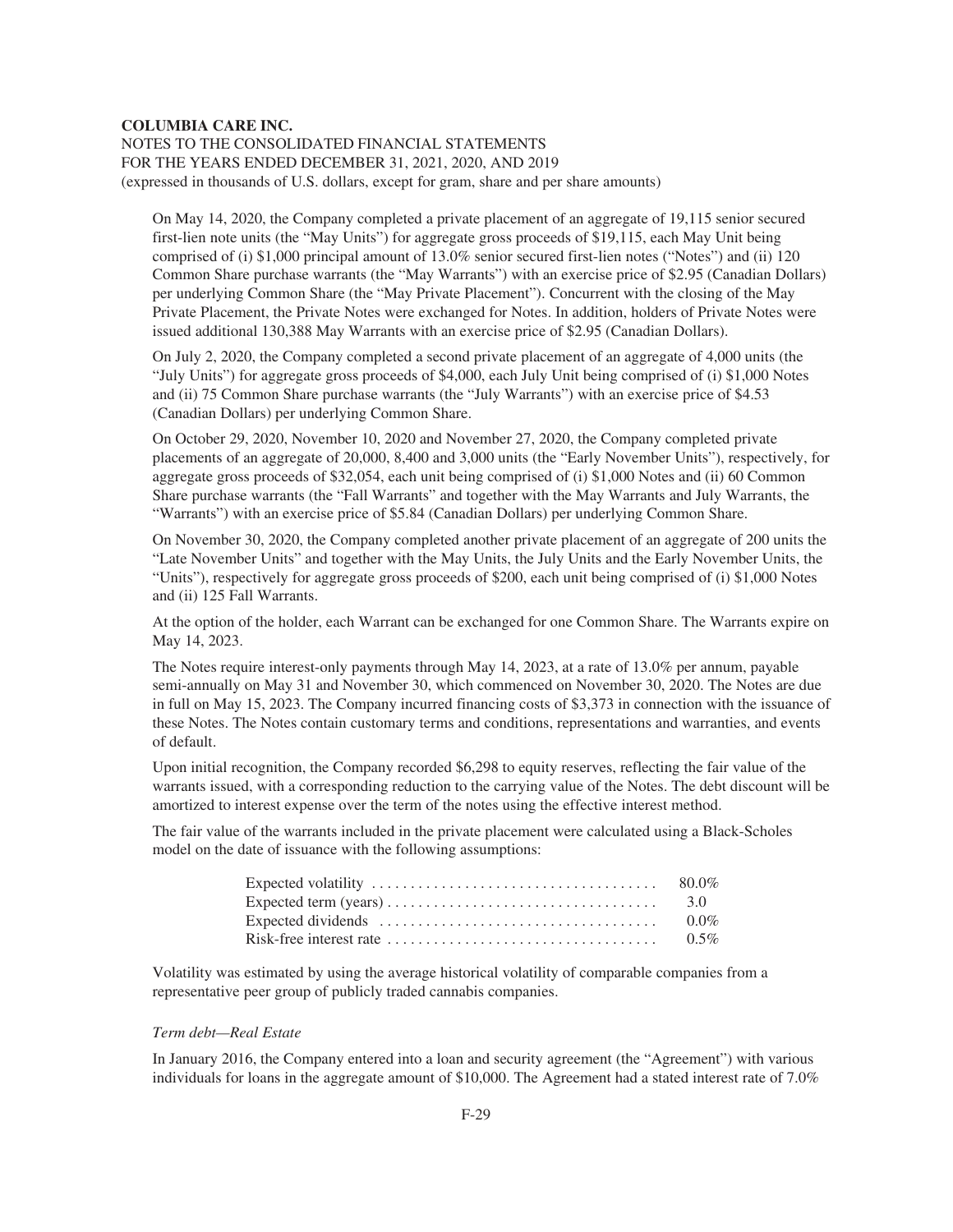# NOTES TO THE CONSOLIDATED FINANCIAL STATEMENTS FOR THE YEARS ENDED DECEMBER 31, 2021, 2020, AND 2019 (expressed in thousands of U.S. dollars, except for gram, share and per share amounts)

with a maturity date of January 25, 2019. The aggregate principal amount of the loans per an amendment dated March 31, 2017 was increased from \$10,000 to \$12,000.

The loans could be prepaid prior to the second anniversary of the closing date with the consent of such lenders. At any time on and following the second anniversary of the closing date, the loans could be prepaid in whole or in part not less than three business days' prior written notice to the lenders. The loans were collateralized by various real estate holdings of the Company.

In January 2019, principal in the amount of \$2,500 and accrued interest in the amount of \$37 was converted into 27,561 common units and the remaining outstanding principal of \$1,295 was repaid.

## *Working Capital Loan*

In July 2016, the Company obtained a working capital loan of \$950 from various lenders (the "Working Capital Loan"). The Working Capital Loan had a stated interest rate of 10.0% and a maturity date of July 11, 2019. The Working Capital Loan was unsecured. Interest was paid in cash arrears commencing on July 31, 2018 and on each quarterly anniversary thereafter. The Company was permitted to prepay the loans, in whole or in part, upon not less than three business days prior with written notice.

The Company repaid \$650 to various lenders in December 2018. The remaining \$300 was paid in January 2019.

#### *Interest and amortization expense*

Total interest and amortization expense on the Company's debt obligations for the years ended December 31, 2021 and 2020 are as follows:

|                                                                       | December 31,<br>2021 | December 31,<br>2020 | December 31,<br>2019 |
|-----------------------------------------------------------------------|----------------------|----------------------|----------------------|
| Interest expense $\dots\dots\dots\dots\dots\dots\dots\dots\dots\dots$ | \$19,370             | 6.193                | 86                   |
| Amortization of debt discount                                         | 4.921                | 1,766                |                      |
| Amortization of debt premium                                          | (280)                | (47)                 |                      |
| Amortization of debt issuance costs                                   | 1.502                | 468                  |                      |
| Other interest (expense) income, net                                  | (779)                | (3,510)              | (1,328)              |
| Total interest expense                                                | \$24,734             | \$4,870              | \$(1,241)            |

The weighted average interest rate on the Company's indebtedness was 9.7%.

## *February 2022 Private Placement*

On February 3, 2022, Columbia Care closed a private placement of \$185,000 aggregate principal amount of 9.50% senior-secured first-lien notes due 2026 (the "2026 Notes") and received aggregate gross proceeds of \$153,250 in cash. The 2026 Notes are senior secured obligations of the Company and were issued at 100.0% of face value. The 2026 Notes accrue interest payable semi-annually in arrears and mature on February 3, 2026, unless earlier redeemed or repurchased. The Company may redeem the 2026 Notes at par, in whole or in part, on or after February 3, 2024, as more particularly described in the fourth supplemental trust indenture governing the 2026 Notes. In connection with the offering of the 2026 Notes, the Company exchanged \$31,750 of the Company's existing 13.0% Term Debt, pursuant to private agreements in accordance with the trust indenture, for an equivalent amount of 2026 Notes plus accrued but unpaid interest and any negotiated premium thereon.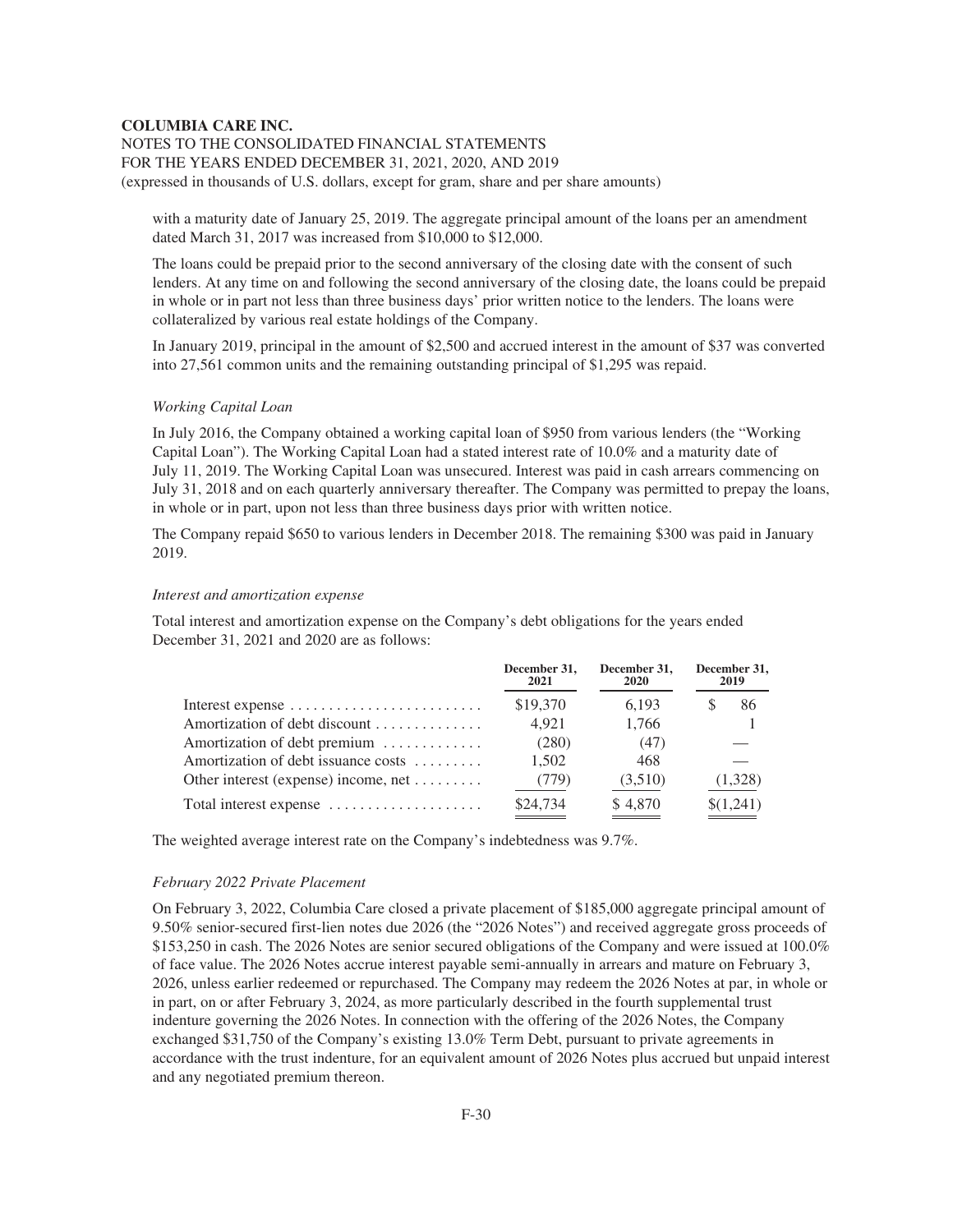NOTES TO THE CONSOLIDATED FINANCIAL STATEMENTS FOR THE YEARS ENDED DECEMBER 31, 2021, 2020, AND 2019 (expressed in thousands of U.S. dollars, except for gram, share and per share amounts)

As binding commitments to exchange the 13.0% Term Debt were received subsequent to December 31, 2021 and as the premium and unpaid interest were paid out of the funds raised from the February 2022 Private Placement, the Company has classified the 13.0% Term Debt as a non-current liability as at December 31, 2021.

# **6. ACQUISITIONS**

## *(a) Green Leaf Medical*

On June 11, 2021, the Company acquired (the "Green Leaf Transaction") a 100% ownership interest in Green Leaf Medical, LLC ("Green Leaf"). On July 7, 2021, the Company acquired ("the Green Leaf-Ohio Transaction") a residual 49% ownership interest (constituting 949,379 Common Shares) in Green Leaf Medical of Ohio II, LLC ("Green Leaf-Ohio").

Green Leaf was formed in April 2014 for the purpose of selling medicinal and recreational cannabis products in the states of Maryland, Pennsylvania, Ohio, and Virginia. Green Leaf owns and operates vertically integrated cultivation facilities, manufacturing facilities and retail dispensaries in the states of Maryland, Pennsylvania, Ohio, and Virginia. The Company executed the Green Leaf Transaction in order to continue to grow revenues; expand its cultivation facilities, manufacturing facilities and dispensaries; and enter, or expand in the Maryland, Pennsylvania, Ohio, and Virginia markets.

The following table summarizes the fair value of total consideration transferred and the fair value of each major class of consideration for Green Leaf:

|                                                             | As previously<br>reported | Measurement<br>period<br>adjustments | As adjusted |
|-------------------------------------------------------------|---------------------------|--------------------------------------|-------------|
| <b>Consideration transferred</b>                            |                           |                                      |             |
| Cash consideration                                          | \$62,796                  | <sup>\$</sup>                        | \$62,796    |
| Less working capital adjustment $\dots\dots\dots\dots\dots$ | (2,011)                   | 37                                   | (1,974)     |
| Closing shares                                              | 125,729                   | 93                                   | 125,822     |
| Milestone shares after closing (contingent                  |                           |                                      |             |
| consideration)                                              | 125,230                   | (27, 816)                            | 97,414      |
| Total unadjusted purchase price $\dots\dots\dots$           | 311.744                   | (27,686)                             | 284,058     |
| Less: Cash and cash equivalents acquired                    | (30, 779)                 |                                      | (30, 779)   |
| Total purchase price, net of cash and cash                  |                           |                                      |             |
| equivalents acquired                                        | \$280,965                 | $$^{(27,686)}$                       | \$253,279   |

Equity purchase consideration comprised 44,848,416 Common Shares which were issued during the year ended December 31, 2021.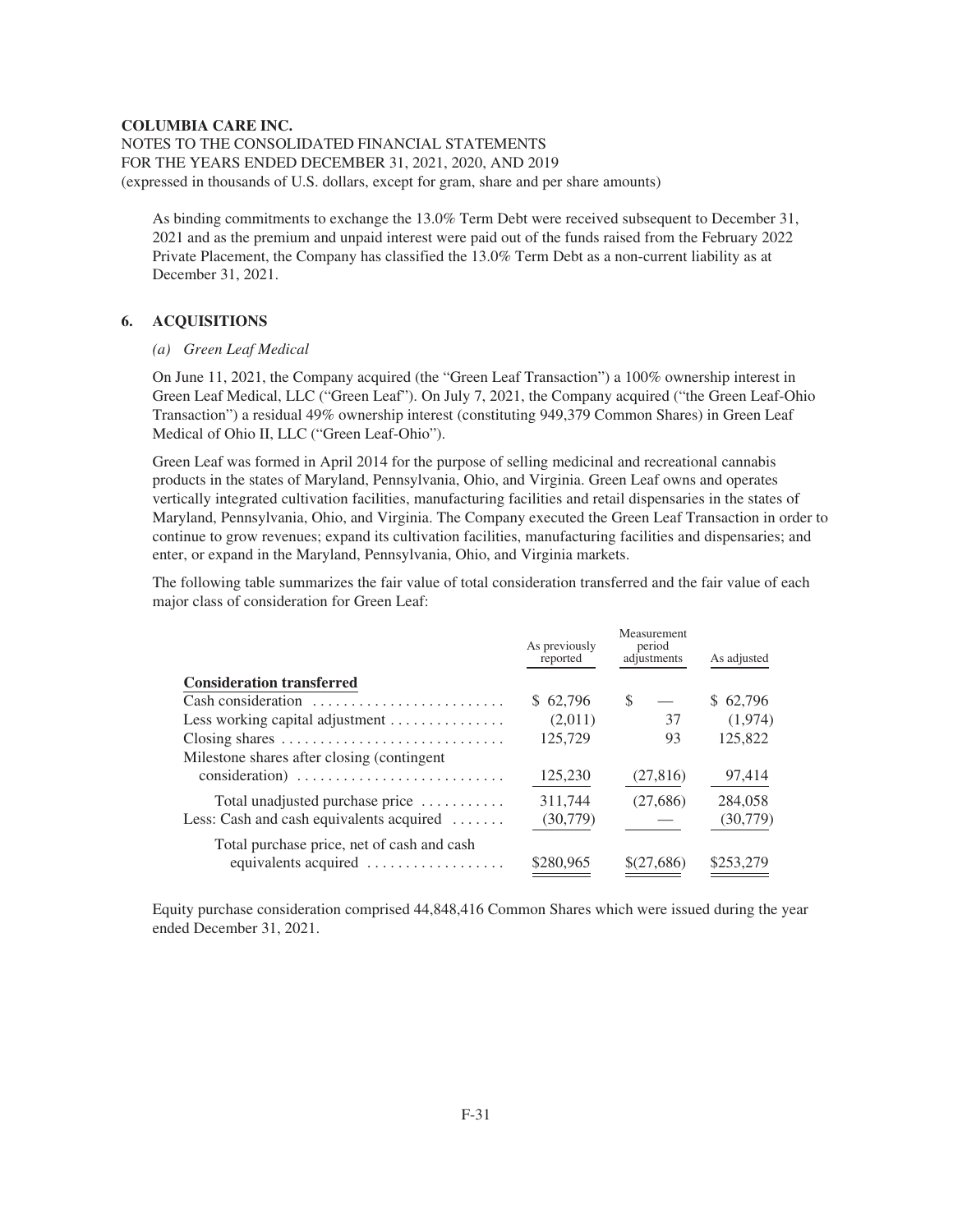NOTES TO THE CONSOLIDATED FINANCIAL STATEMENTS

FOR THE YEARS ENDED DECEMBER 31, 2021, 2020, AND 2019

(expressed in thousands of U.S. dollars, except for gram, share and per share amounts)

Recognized amounts of identifiable assets acquired and liabilities assumed, less cash and cash equivalents acquired:

|                                                             | As previously<br>reported | Measurement<br>period<br>adjustments | As adjusted |
|-------------------------------------------------------------|---------------------------|--------------------------------------|-------------|
| <b>Purchase price allocation</b>                            |                           |                                      |             |
| Assets acquired:                                            |                           |                                      |             |
| Accounts receivable                                         | S<br>4,660                | \$.<br>(295)                         | S.<br>4,365 |
|                                                             | 13,659                    | 4,204                                | 17,863      |
| Prepaid expenses and other current assets                   | 31,687                    | (509)                                | 31,178      |
| Property and equipment                                      | 52,070                    | 166                                  | 52,236      |
| Right of use assets                                         | 1.876                     |                                      | 1,876       |
|                                                             | 164,004                   | (62,269)                             | 101,735     |
| Intangible assets                                           | 142,858                   | 81,477                               | 224,335     |
| Accounts payable $\dots\dots\dots\dots\dots\dots\dots\dots$ | (4,080)                   |                                      | (4,080)     |
| Accrued expenses and other current                          |                           |                                      |             |
| liabilities                                                 | (22, 597)                 | (21)                                 | (22,618)    |
| Note payable                                                | (2,344)                   | 256                                  | (2,088)     |
| Lease liabilities                                           | (1,876)                   |                                      | (1,876)     |
| Other long-term liabilities                                 | (62,161)                  | (3,533)                              | (65, 694)   |
| Deferred tax liabilities                                    | (36,791)                  | (47,162)                             | (83,953)    |
| Consideration transferred                                   | \$280,965                 | \$(27,686)                           | \$253,279   |

The fair value of the acquired assets and liabilities are provisional pending receipt of the final valuations for those assets and liabilities.

On June 11, 2021, prepaid expenses and other current assets consisted of tenant improvement receivable of \$28,424. After its acquisition, Green Leaf undertook the construction and build out of its cultivation site and received reimbursement of \$27,115. As of December 31, 2021, tenant receivable is \$1,308.

The purchase price allocations for the Green Leaf Transaction reflect various fair value estimates and analyses relating to the determination of fair values of certain tangible and intangible assets and liabilities acquired and residual goodwill. The purchase price allocations for the Green Leaf Transaction reflect various fair value estimates and analyses, which are subject to change within the respective measurement periods. The Company expects to continue to obtain information to assist in determining the fair value of the net assets acquired during the measurement periods. Measurement period adjustments that the Company determines to be material will be applied retrospectively to the period of acquisition in the Company's condensed consolidated financial statements, and, depending on the nature of the adjustments, other periods subsequent to the period of acquisition could also be affected.

The contingent consideration, payable in Common Shares (the "Milestone Shares") of the Company, was estimated considering certain metrics as of the June 11, 2021 acquisition date, subject to the terms and conditions set forth in the Agreement and Plan of Merger (the "Merger Agreement") entered into by the Company in connection with the Green Leaf Transaction. The fair value of the contingent consideration was estimated using a probability weighted expected return method ("PWERM"). This fair value measurement was based on significant inputs that are not observable in the market, and represent a level 3 fair value measurement, including those relating to discount factors and probabilities of achievement of the related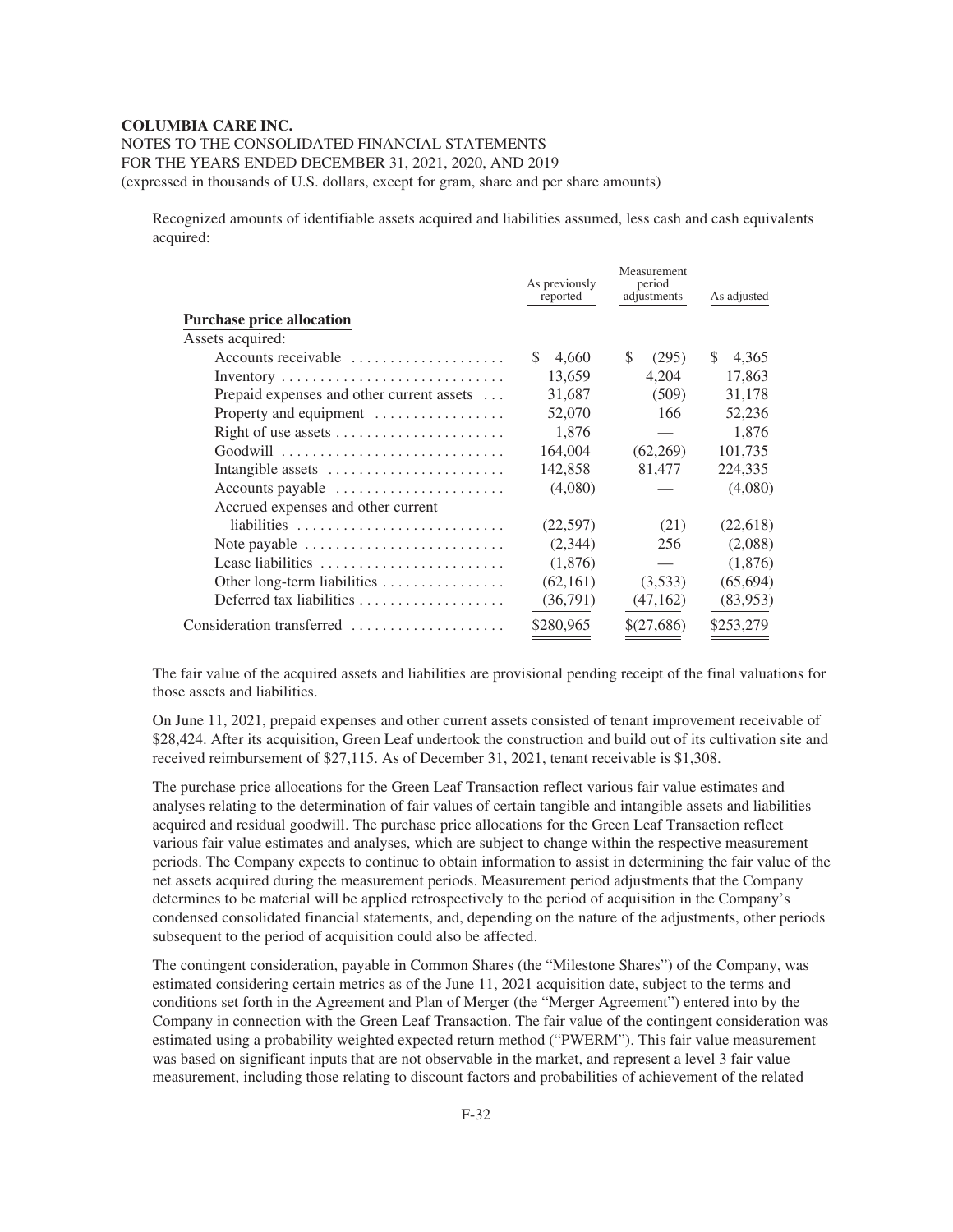# NOTES TO THE CONSOLIDATED FINANCIAL STATEMENTS FOR THE YEARS ENDED DECEMBER 31, 2021, 2020, AND 2019 (expressed in thousands of U.S. dollars, except for gram, share and per share amounts)

milestones. Discounts of 23.44% and 38.76% were applied to the August 15, 2022 and 2023 earn out cash flows, respectively, to derive an aggregate discounted probability-adjusted earn out. The Company then applied a discount for lack of marketability rate of 15% to arrive at the net fair value of contingent consideration. An estimated range of outcomes has been deemed indeterminable by the Company.

Based on the financial results for the year ended December 31, 2021, the Company remeasured the contingent consideration at fair value and recorded a net gain of \$59,362 within other expense, net in the condensed consolidated statements of operations and comprehensive loss.

The Company determined the estimated fair value of the acquired working capital, and identifiable intangible assets and goodwill after review and consideration of relevant information including discounted cash flow analyses, market data and management's estimates, prepared by an independent valuation firm. The estimated fair value of acquired working capital was determined to approximate carrying value.

For leases acquired, the Company measured the lease liability at the present value of the remaining lease payments, as if the acquired lease were a new lease at the acquisition date. The Company measured the right-of-use asset at the same amount as the lease liability, adjusted to reflect favorable or unfavorable terms of the lease when compared with market terms.

The goodwill arising from the Green Leaf Transaction consists of expected synergies from combining operations of the Company and Green Leaf, and intangible assets not qualifying for separate recognition such as formulations, proprietary technologies and acquired know-how. None of the goodwill is deductible for tax purposes.

Green Leaf's state licenses, trade name and wholesale customers represented identifiable intangible assets acquired in the amounts of \$153,746, \$21,375 and \$49,214, respectively, which were determined to have definite useful lives of 10, 5 and 7 years respectively.

As a part of this acquisition, the Company acquired a note payable issued in March 2018 for the purchase of real property. This note payable matures in April 2038 and bears interest at a rate of 4.0% per annum with monthly payments of principal and interest of \$19,266 (discount is based on imputed interest rate of 13.25%) and is secured by the underlying real property.

In conjunction with the Green Leaf Transaction, the Company expensed \$830 of acquisition-related costs, which have been included in selling, general and administrative expenses on the Company's condensed consolidated statement of operations and comprehensive loss.

\$74,545 of revenue and \$12,997 of net income of Green Leaf have been included in the condensed consolidated statement of operations for the year ended December 31, 2021, respectively.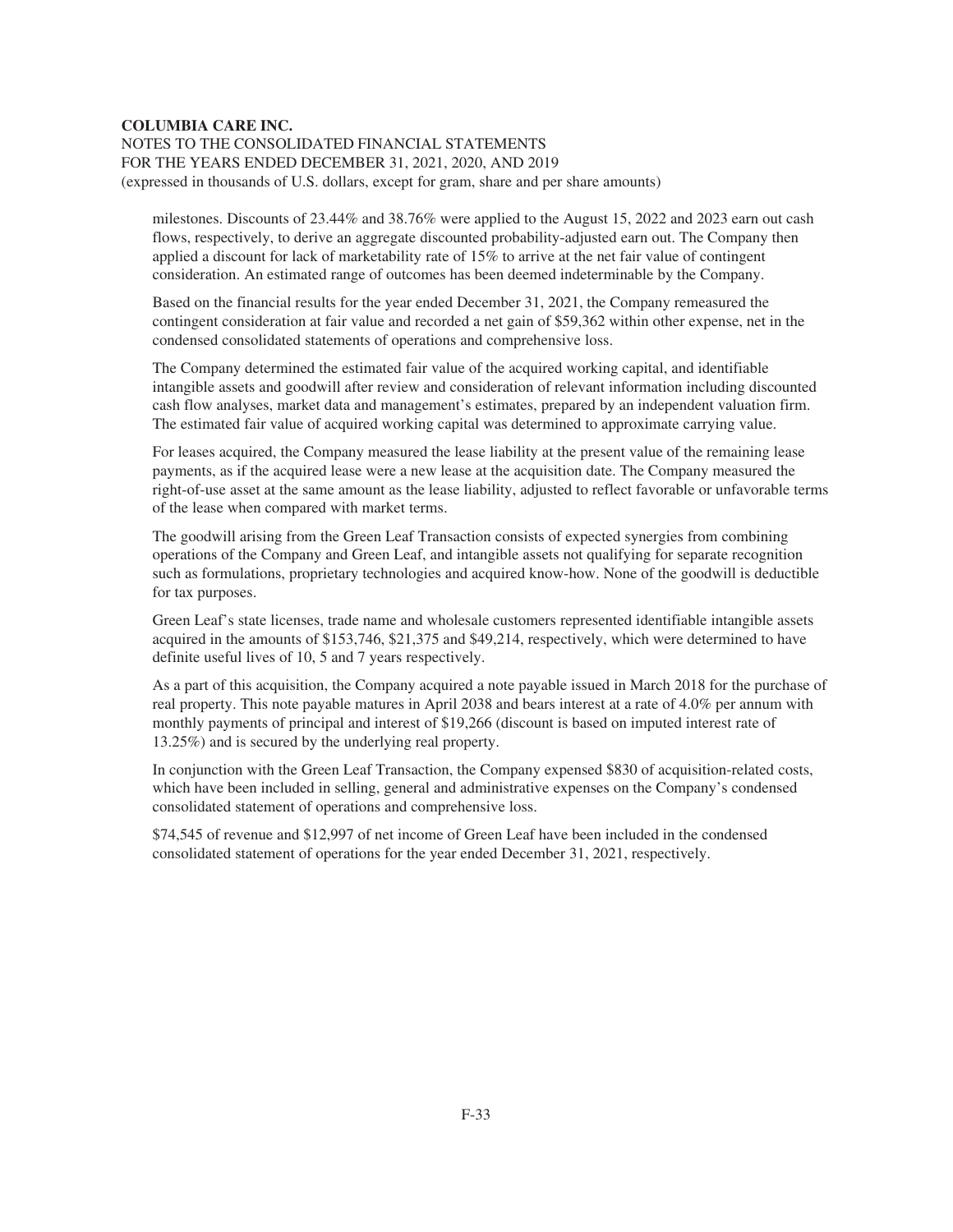## *Unaudited supplemental pro-forma information*

Had the acquisition of Green Leaf been completed on January 1, 2020, the Company's pro forma results of operations for the year ended December 31, 2021 and 2020 would have been as follows:

| <b>Year Ended</b> |           |                                    |                          |
|-------------------|-----------|------------------------------------|--------------------------|
|                   |           |                                    | <b>December 31, 2020</b> |
| \$.               | 512,006   | <sup>S</sup>                       | 257,128                  |
|                   | (131,950) |                                    | (85, 873)                |
|                   |           |                                    |                          |
|                   | (0.36)    |                                    | (0.31)                   |
|                   |           |                                    |                          |
|                   |           |                                    | 277,311,971              |
|                   |           | December 31, 2021<br>368, 683, 785 |                          |

The pro forma financial information which gives effect to certain transaction accounting adjustments, including amortization of acquired intangibles is not necessarily indicative of the operating results that would have occurred had the acquisition been consummated on January 1, 2020, nor is it necessarily indicative of future operating results.

## *(b) Futurevision Holdings, Inc., Futurevision 2020, LLC and Medicine Man Longmont, LLC*

On November 1, 2021, the Company acquired (the "Medicine Man Transaction") a 100% ownership interest in Futurevision Holdings, Inc. and Futurevision 2020, LLC (collectively, "Medicine Man"), through the Agreement and Plan of Merger (the "Merger Agreement").

Concurrently with the Merger Agreement, the Company was granted an option (the "Option") to purchase Medicine Man Longmont, LLC ("Medicine Man Longmont"). The Option is exercisable by the Company on or after January 1, 2022 through April 1, 2022, but cannot be exercised until the Company has sold its current TGS Longmont location (see Note 20). The Company is in process of finding a buyer for its current TGS Longmont location, and expects to close on its sale, and then exercise its option to purchase Medicine Man Longmont during the second quarter of 2022. The Company has recorded the Option as an intangible asset as of the November 1, 2021 closing date, at its estimated fair value of \$5,899, which represents the ultimate purchase price associated with the underlying property, since the time period to exercise the Option is short and given the certainty expressed by management to exercise the Option.

As of December 31, 2021, TGS Longmont is reflected within assets held for sale on the Company's consolidated balance sheet.

Medicine Man was formed in 2010 for the purpose of selling medicinal and recreational cannabis products in the state of Colorado. Medicine Man owns and operates vertically integrated cultivation facilities, manufacturing facilities and retail dispensaries in the state of Colorado. The Company executed the Medicine Man Transaction in order to continue to grow revenues; expand its cultivation facilities, manufacturing facilities and dispensaries; and enter, or expand in the Colorado market.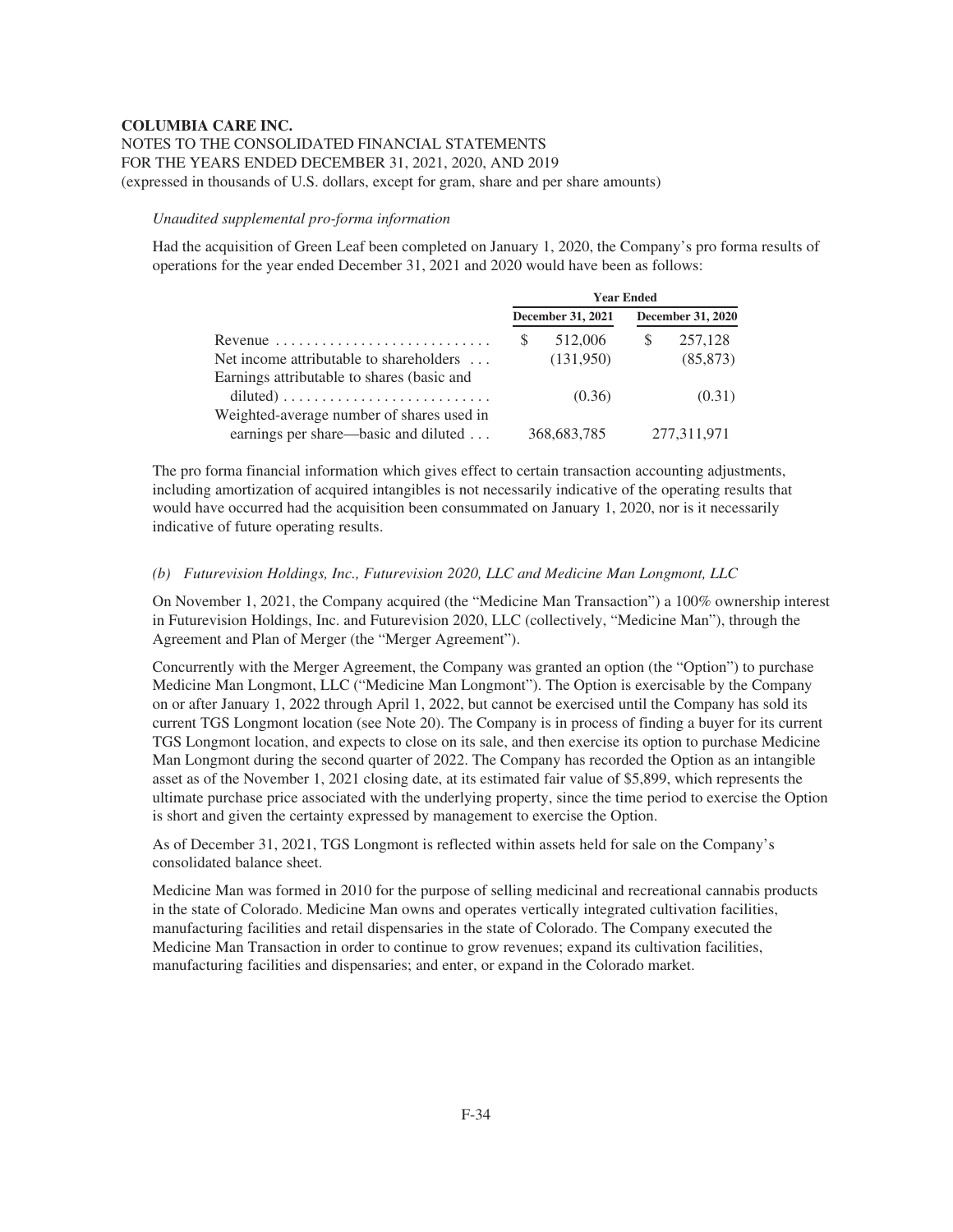NOTES TO THE CONSOLIDATED FINANCIAL STATEMENTS FOR THE YEARS ENDED DECEMBER 31, 2021, 2020, AND 2019 (expressed in thousands of U.S. dollars, except for gram, share and per share amounts)

The following table summarizes the fair value of total consideration transferred and the fair value of each major class of consideration for Medicine Man:

| <b>Consideration transferred</b>                          |          |
|-----------------------------------------------------------|----------|
|                                                           | \$7,240  |
|                                                           | 23,955   |
| Milestone shares after closing (contingent consideration) | 3,664    |
|                                                           | 5,899    |
| Total unadjusted purchase price                           | 40,758   |
|                                                           | 127      |
|                                                           | 40,885   |
| Less: Cash and cash equivalents acquired                  | (1,250)  |
| Total purchase price, net of cash and cash equivalents    |          |
| acquired                                                  | \$39,635 |

Equity purchase consideration comprised 5,840,229 Common Shares of which 4,857,184 were issued in November 2021.

Recognized amounts of identifiable assets acquired and liabilities assumed, less cash and cash equivalents acquired:

| <b>Purchase price allocation</b> |
|----------------------------------|
| Assets acquired:                 |

| Assets acquired.                                                                                      |          |
|-------------------------------------------------------------------------------------------------------|----------|
|                                                                                                       | \$ 3.611 |
| Prepaid expenses and other current assets                                                             | 397      |
| Option deposit                                                                                        | 5.899    |
|                                                                                                       | 1,498    |
|                                                                                                       | 818      |
| $Good will \dots \dots \dots \dots \dots \dots \dots \dots \dots \dots \dots \dots \dots \dots \dots$ | 9,908    |
| Intangible assets $\dots \dots \dots \dots \dots \dots \dots \dots \dots \dots \dots$                 | 30,370   |
| Accounts payable                                                                                      | (696)    |
| Accrued expenses and other current liabilities                                                        | (1,910)  |
|                                                                                                       | (1,438)  |
| Deferred tax liabilities $\ldots, \ldots, \ldots, \ldots, \ldots, \ldots, \ldots$                     | (8,822)  |
| Consideration transferred                                                                             | \$39,635 |
|                                                                                                       |          |

The purchase price allocations for the Medicine Man Transaction reflect various fair value estimates and analyses relating to the determination of fair values of certain tangible and intangible assets and liabilities acquired and residual goodwill. The purchase price allocations for the Medicine Man Transaction reflect various fair value estimates and analyses, which are subject to change within the respective measurement periods. The Company expects to continue to obtain information to assist in determining the fair value of the net assets acquired during the measurement periods. Measurement period adjustments that the Company determines to be material will be applied retrospectively to the period of acquisition in the Company's consolidated financial statements, and, depending on the nature of the adjustments, other periods subsequent to the period of acquisition could also be affected.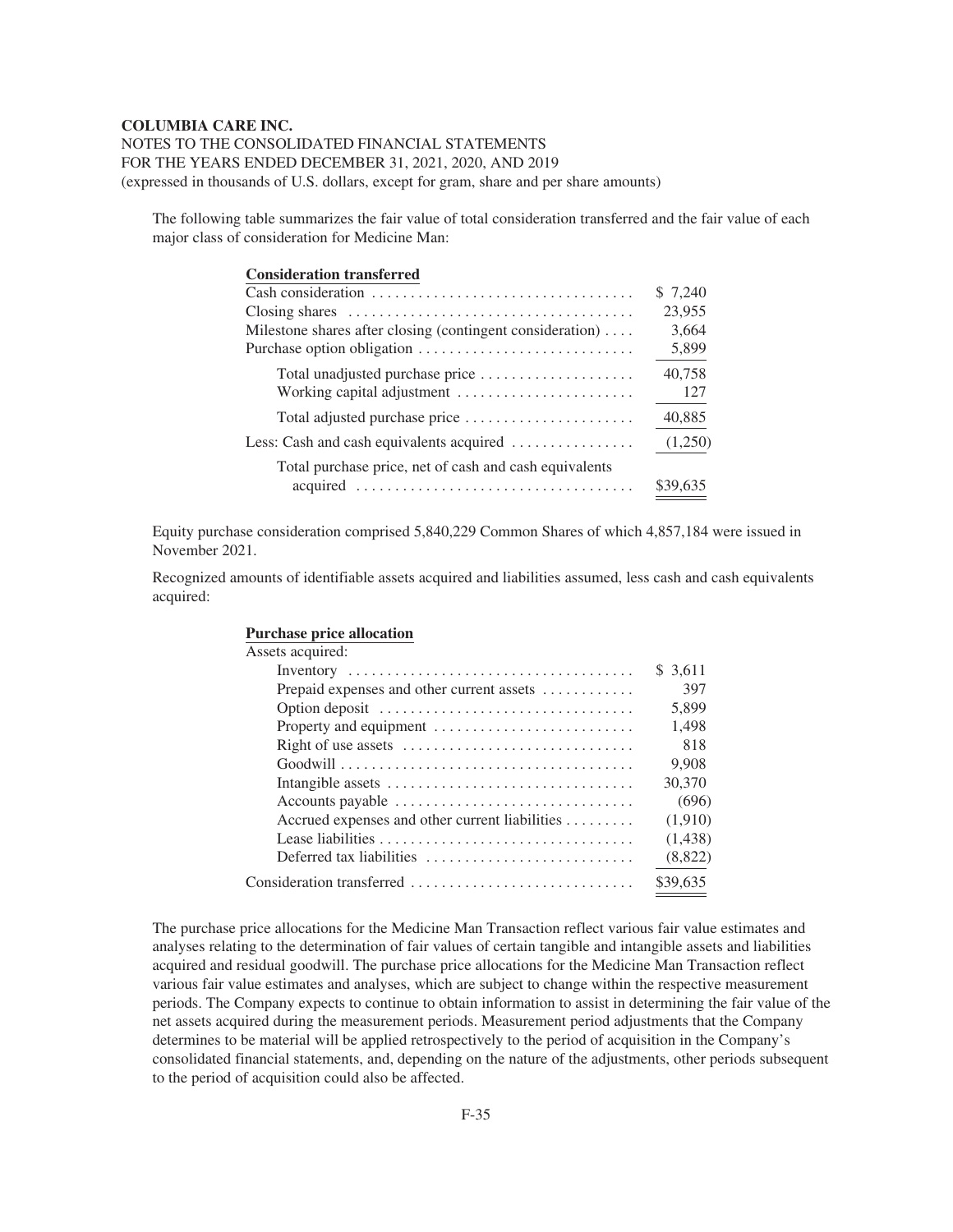NOTES TO THE CONSOLIDATED FINANCIAL STATEMENTS FOR THE YEARS ENDED DECEMBER 31, 2021, 2020, AND 2019 (expressed in thousands of U.S. dollars, except for gram, share and per share amounts)

The contingent consideration, payable in Common Shares (the "Milestone Shares") of the Company, was estimated considering certain metrics as of the November 1, 2021 acquisition date, subject to the terms and conditions set forth in the Merger Agreement entered into by the Company in connection with the Medicine Man Transaction. The fair value of the contingent consideration was determined upon acquisition.

The Company determined the estimated fair value of the acquired working capital, and identifiable intangible assets and goodwill after review and consideration of relevant information including discounted cash flow analyses, market data and management's estimates, prepared by an independent valuation firm. The estimated fair value of acquired working capital was determined to approximate carrying value.

For leases acquired, the Company measured the lease liability at the present value of the remaining lease payments, as if the acquired lease were a new lease at the acquisition date. The Company measured the right-of-use asset at the same amount as the lease liability, adjusted to reflect favorable or unfavorable terms of the lease when compared with market terms.

The goodwill arising from the Medicine Man Transaction consists of expected synergies from combining operations of the Company and Medicine Man, and intangible assets not qualifying for separate recognition such as formulations, proprietary technologies and acquired know-how. None of the goodwill is deductible for tax purposes.

Medicine Man's state licenses and trademarks represented identifiable intangible assets acquired in the amounts of \$26,900 and \$3,470 respectively, which were determined to have definite useful lives of 10 and 5 years respectively.

The fair value of the acquired assets and liabilities are provisional pending receipt of the final valuations for those assets and liabilities.

In conjunction with the Medicine Man Transaction, the Company expensed \$1,099 of acquisition-related costs, which have been included in selling, general and administrative expenses on the Company's consolidated statement of operations and comprehensive loss.

\$4,734 of revenue and \$536 of net income of Medicine Man have been included in the consolidated statement of operations for the three and twelve months ended December 31, 2021, respectively.

#### *(c) The Healing Center San Diego (THCSD)*

On January 6, 2021, the Company acquired a 100% ownership interest in The Healing Center of San Diego, Inc. ("THCSD").

THCSD was formed in 2016 for the purpose of selling recreational and related cannabis products in San Diego, California, where it owns and operates a dispensary. The Company executed the THCSD Transaction in order to continue to grow revenues; expand its dispensaries; and penetrate the San Diego market.

The aggregate purchase price for the THCSD Transaction, being \$14,115 consisted of; \$3,425 in cash consideration, \$5,718 in promissory notes ("Closing Promissory Notes") and \$4,972 in equity purchase consideration ("Closing Shares"). Equity purchase consideration comprised 971,541 Common Shares which were issued on January 6, 2021. The Closing Promissory Notes were issued with a debt discount of \$282 and require sixteen quarterly payments of \$375 of principal, plus accrued and unpaid interest thereon at a rate of 8.0% per annum, beginning on April 6, 2021, through maturity on December 16, 2024.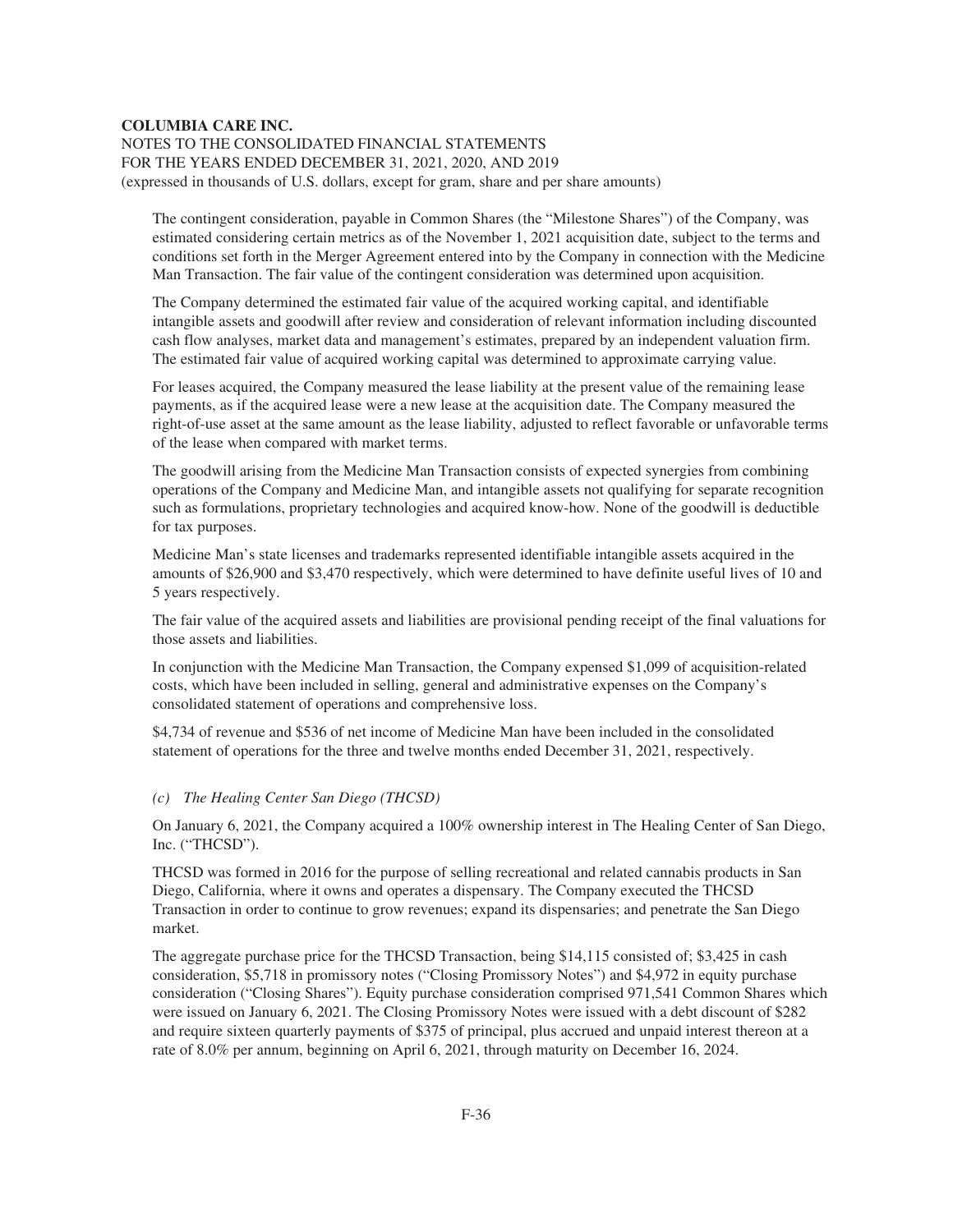# NOTES TO THE CONSOLIDATED FINANCIAL STATEMENTS

FOR THE YEARS ENDED DECEMBER 31, 2021, 2020, AND 2019

(expressed in thousands of U.S. dollars, except for gram, share and per share amounts)

The following table summarizes the fair value of total consideration transferred and the fair value of each major class of consideration for the THCSD Transaction:

|                                                       | As previously<br>reported | Measurement<br>period<br>adjustments | As adjusted |
|-------------------------------------------------------|---------------------------|--------------------------------------|-------------|
| <b>Consideration transferred</b>                      |                           |                                      |             |
| Cash consideration                                    | \$ 3,425                  |                                      | \$ 3,425    |
| Closing promissory notes                              | 5,718                     |                                      | 5,718       |
|                                                       | 4,972                     |                                      | 4,972       |
| Total unadjusted purchase price                       | 14,115                    |                                      | 14,115      |
| Less: Cash and cash equivalents acquired $\dots\dots$ | (698)                     |                                      | (698)       |
| Total purchase price, net of cash and cash            |                           |                                      |             |
| equivalents acquired                                  | \$13,417                  |                                      | \$13,417    |

Recognized amounts of identifiable assets acquired and liabilities assumed, less cash assumed:

|                                                                      | As previously<br>reported | Measurement<br>period<br>adjustments | As adjusted |
|----------------------------------------------------------------------|---------------------------|--------------------------------------|-------------|
| <b>Purchase price allocation</b>                                     |                           |                                      |             |
| Assets acquired:                                                     |                           |                                      |             |
|                                                                      | \$.<br>597                |                                      | \$<br>597   |
| Prepaid expenses and other current assets                            | 91                        |                                      | 91          |
| Property and equipment $\dots\dots\dots\dots\dots$                   | 619                       |                                      | 619         |
| Right of use assets                                                  | 635                       |                                      | 635         |
|                                                                      | 4,303                     | 349                                  | 4,652       |
| Intangible assets                                                    | 10,987                    |                                      | 10,987      |
| Other long term assets                                               |                           | 466                                  | 466         |
| $\Delta$ ccounts payable $\dots \dots \dots \dots \dots \dots \dots$ | (133)                     |                                      | (133)       |
| Accrued expenses and other current                                   |                           |                                      |             |
| liabilities                                                          | (260)                     |                                      | (260)       |
| Lease liabilities                                                    | (635)                     |                                      | (635)       |
| Deferred tax liabilities                                             | (2,787)                   | (349)                                | (3,136)     |
| Other long term liability                                            |                           | (466)                                | (466)       |
| Consideration transferred                                            | \$13,417                  |                                      | \$13,417    |

The fair value of the acquired assets and liabilities is provisional pending receipt of the final valuations for these assets and liabilities. The purchase price allocation for the THCSD Transaction reflects various fair value estimates and analyses, which are subject to change within the respective measurement periods. The Company expects to continue to obtain information to assist in determining the fair value of the net assets acquired at each acquisition date during the measurement periods. Measurement period adjustments that the Company determines to be material will be applied retrospectively to the period of acquisition in the Company's consolidated financial statements, and, depending on the nature of the adjustments, other periods subsequent to the period of acquisition could also be affected.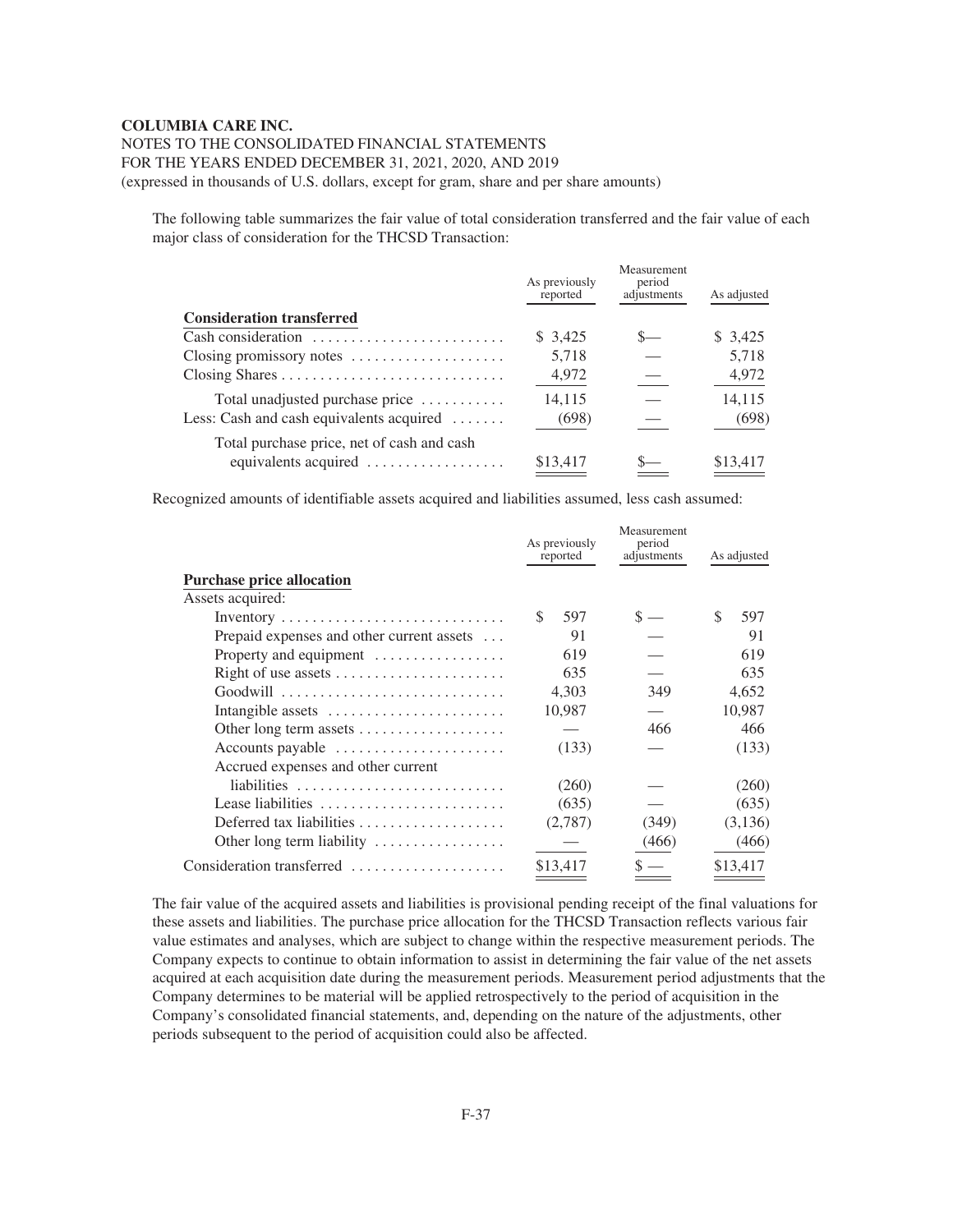NOTES TO THE CONSOLIDATED FINANCIAL STATEMENTS FOR THE YEARS ENDED DECEMBER 31, 2021, 2020, AND 2019 (expressed in thousands of U.S. dollars, except for gram, share and per share amounts)

The Company determined the estimated fair value of the acquired working capital, and identifiable intangible assets and goodwill after review and consideration of relevant information including discounted cash flow analyses, market data and management's estimates, prepared by an independent valuation firm. The estimated fair value of acquired working capital was determined to approximate carrying value.

For leases acquired, the Company measured the lease liability at the present value of the remaining lease payments, as if the acquired lease were a new lease at the acquisition date. The Company measured the right-of-use asset at the same amount as the lease liability, adjusted to reflect favorable or unfavorable terms of the lease when compared with market terms.

The goodwill arising from the THCSD Transaction consists of expected synergies from combining operations of the Company and THCSD, and intangible assets not qualifying for separate recognition such as formulations, proprietary technologies and acquired know-how. None of the goodwill is deductible for tax purposes.

THCSD's state licenses and trade name represented identifiable intangible assets acquired in the amounts of \$9,181 and \$1,806, respectively, which were each determined to have a definite useful life of 10 years.

In conjunction with the THCSD Transaction, the Company expensed \$85 of acquisition-related costs, which have been included in selling, general and administrative expenses on the Company's statement of comprehensive income. THCSD's acquisition-related costs in the amount of \$198 were expensed in THCSD's pre-acquisition consolidated financial statements.

\$11,814 of revenue and \$976 of net income of THCSD have been included in the consolidated statement of operations for the year ended December 31, 2021.

# *(d) Project Cannabis*

On December 1, 2020, the Company acquired (the "Project Cannabis Transaction") a 100% ownership interest in Resource Referral Services Inc., PHC Facilities Inc. and Wellness Earth Energy Dispensary, Inc., and acquired a 49.9% ownership interest in Access Bryant SPC (collectively, "Project Cannabis").

Project Cannabis was formed in August 2014 for the purpose of selling medicinal and recreational cannabis products in the state of California, on both a wholesale and retail basis. Project Cannabis owns and operates vertically integrated cultivation facilities, manufacturing facilities and retail dispensaries in the state of California. The Company executed the Project Cannabis Transaction in order to continue to grow revenues; expand its cultivation facilities, manufacturing facilities and dispensaries; and penetrate the California market.

The aggregate purchase price for the Project Cannabis Transaction, being \$39,029 (the "Transaction Price") consisted of \$35,273 in equity purchase consideration ("Closing Shares"), \$3,400 of deferred stock payments ("Deferred Stock Consideration"), and a working capital adjustment of \$584. Purchase consideration comprised 15,713,867 common shares, of which, 1,528,881 are subject to a lock-up period of eighteen months following the date of issuance, for the purpose of funding any potential indemnification obligations of the seller. In accordance with the terms of the purchase agreement, if Project Cannabis fails to achieve a certain level of performance after acquisition, the Company is entitled to a partial refund of the shares already issued. As of December 31, 2021, based on management estimates, the Company is entitled to receive a refund of 2,992,530 shares. The resultant contingent gain of \$8,524 will be recognized as income in future periods when all contingencies relating to collectability, payment and timing have been resolved.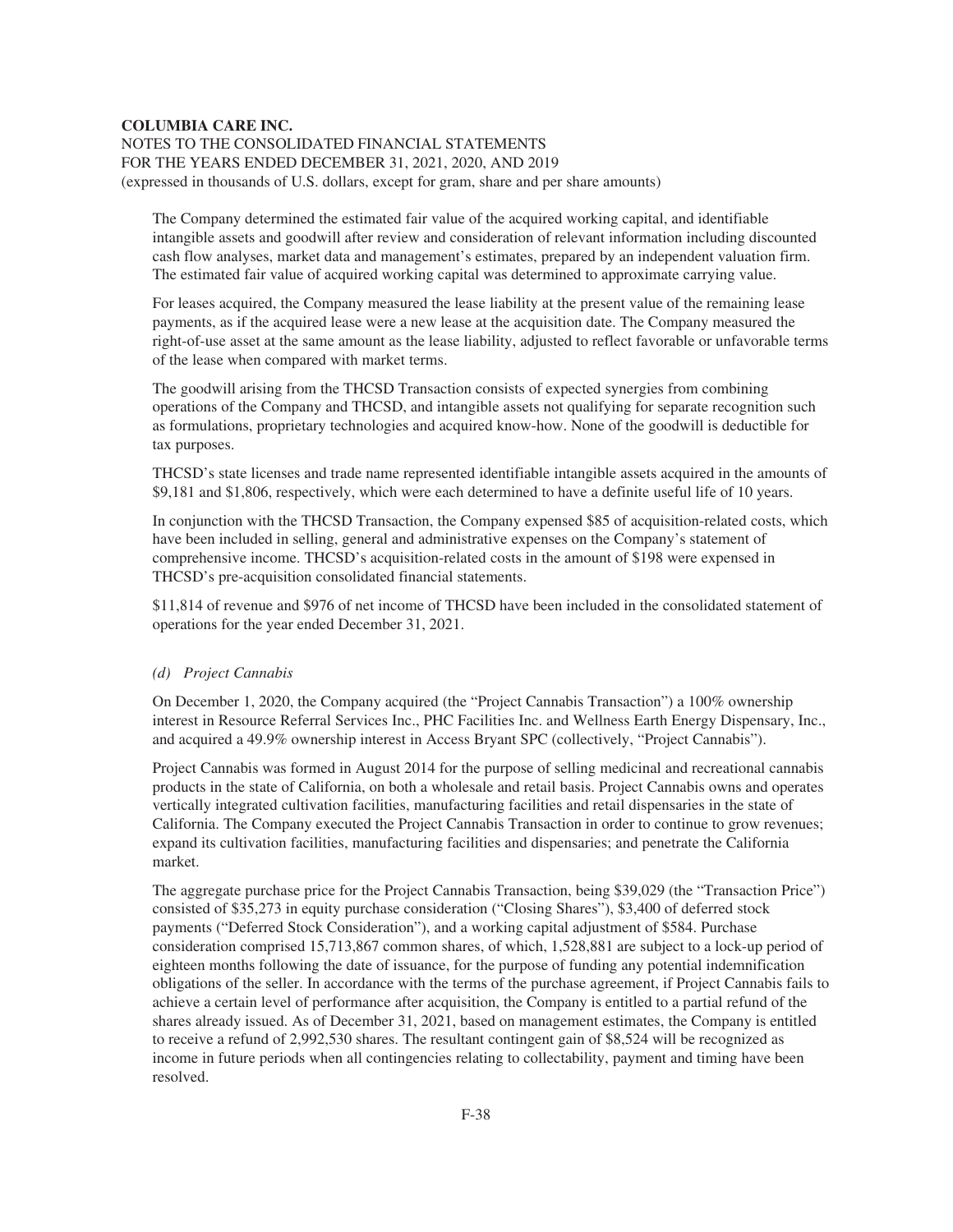NOTES TO THE CONSOLIDATED FINANCIAL STATEMENTS FOR THE YEARS ENDED DECEMBER 31, 2021, 2020, AND 2019 (expressed in thousands of U.S. dollars, except for gram, share and per share amounts)

In May 2021, the Company finalized the working capital on the Project Cannabis transaction. This resulted in issuance of an additional 178,619 Common Shares to the sellers and recording of additional purchase consideration of \$228 to goodwill.

As a part of the Project Cannabis Transaction, the Company was also granted an option to acquire two real estate properties in California for total consideration of \$16,500 comprising \$9,500 of cash and the assumption of debt of \$7,000. In June 2021, the Company exercised the option. The debt comprises of one interest-only real estate loan of \$5,000 with a maturity date in July 2024 that requires monthly interest payments at 6%, and another interest-only real estate loan of \$2,000 with a maturity date in July 2023 that requires monthly interest payments at 10%.

The following table summarizes the fair value of total consideration transferred and the fair value of each major class of consideration for Project Cannabis:

| Consideration transierred |          |
|---------------------------|----------|
|                           | \$35,273 |
|                           | 3,400    |
|                           | 38,673   |
|                           | 584      |
|                           | 39,257   |
|                           | (877)    |
|                           | \$38,380 |
|                           |          |

Recognized amounts of identifiable assets acquired and liabilities assumed, less cash assumed:

#### **Purchase price allocation**

**Consideration transferred**

| Assets acquired:                                                              |          |
|-------------------------------------------------------------------------------|----------|
| Accounts receivable                                                           | \$1,568  |
|                                                                               | 2,795    |
| Prepaid expenses and other current assets                                     | 699      |
| Property and equipment                                                        | 632      |
|                                                                               | 1,587    |
|                                                                               | 38       |
|                                                                               | 23,520   |
|                                                                               | 18,020   |
| Other non-current assets $\dots\dots\dots\dots\dots\dots\dots\dots\dots\dots$ | 5,221    |
| Accounts payable                                                              | (121)    |
| Accrued expenses and other current liabilities                                | (3,431)  |
|                                                                               | (1,587)  |
|                                                                               | (5,340)  |
|                                                                               | (5,221)  |
| Consideration transferred                                                     | \$38.380 |

The purchase price allocations for the Project Cannabis Transaction reflects various fair value estimates and analyses relating to the determination of fair value of certain tangible and intangible assets acquired and residual goodwill. The Company determined the estimated fair value of the acquired working capital, and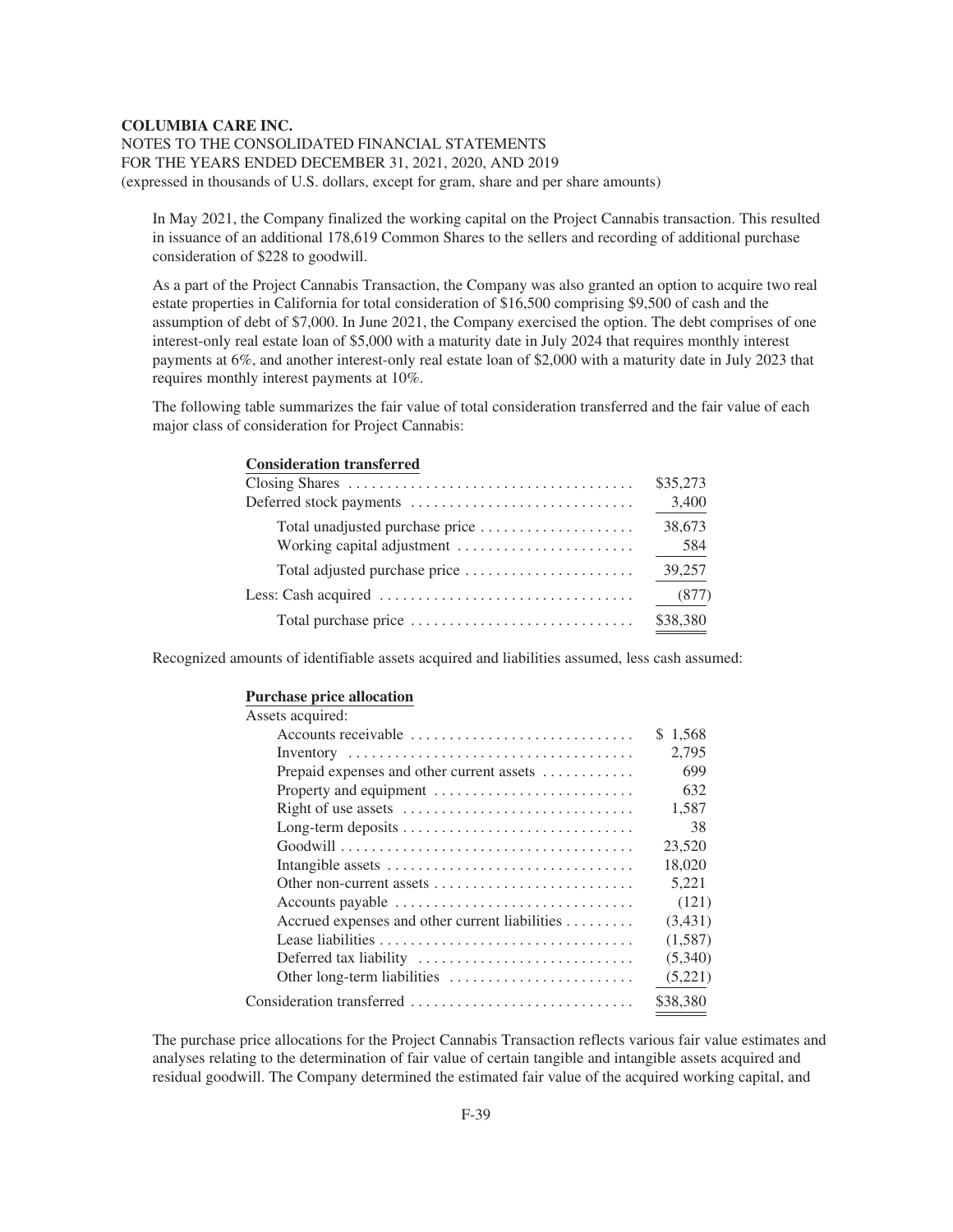NOTES TO THE CONSOLIDATED FINANCIAL STATEMENTS FOR THE YEARS ENDED DECEMBER 31, 2021, 2020, AND 2019 (expressed in thousands of U.S. dollars, except for gram, share and per share amounts)

identifiable intangible assets and goodwill after review and consideration of relevant information including discounted cash flow analyses, market data and management's estimates, prepared by an independent valuation firm. The estimated fair value of acquired working capital was determined to approximate carrying value.

For leases acquired, the Company measured the lease liability at the present value of the remaining lease payments, as if the acquired lease were a new lease at the acquisition date. The Company measured the right-of-use asset at the same amount as the lease liability, adjusted to reflect favorable or unfavorable terms of the lease when compared with market terms.

The goodwill arising from the Project Cannabis Transaction consists of expected synergies from combining operations of the Company and Project Cannabis, and intangible assets not qualifying for separate recognition such as formulations, proprietary technologies and acquired know-how. None of the goodwill will be deductible for tax purposes.

Project Cannabis' state licenses, trade name and wholesale customers represented identifiable intangible assets acquired in the amounts of \$10,356, \$4,411 and \$3,253, respectively, which were determined to have definite useful lives of 10, 5 and 5 years, each respectively.

In conjunction with the Project Cannabis Transaction, the Company expensed \$584 of acquisition-related costs, which have been included in selling, general and administrative expenses on the Company's consolidated statement of operations and comprehensive loss.

Since the closing date of the Project Cannabis Transaction, \$32,848 and \$2,714 of revenue and \$2,745 of net loss and \$2,176 of net income of Project Cannabis have been included in the Company's consolidated statement of operations and comprehensive loss for the year ended December 31, 2021 and December 31, 2020, respectively.

#### *(e) The Green Solution*

On September 1, 2020, the Company acquired (the "TGS Transaction") a 100% ownership interest in TGS Global, LLC ("TGS Global"), TGS Colorado Management, LLC, The Green Solution LLC, Rocky Mountain Tillage, LLC, and Infuzionz, LLC and Beacon Holdings, LLC (collectively, "TGS").

TGS Global was formed in October 2010 for the purpose of selling medicinal and recreational cannabis products in the state of Colorado. TGS Global owns and operates vertically integrated cultivation facilities, manufacturing facilities and retail dispensaries in the state of Colorado. The Company executed the TGS Transaction in order to continue to grow revenues; expand its cultivation facilities, manufacturing facilities and dispensaries; and enter the Colorado market.

The aggregate purchase price for the TGS Transaction, being \$143,581 consisted of \$200 in cash consideration, \$8,170 in promissory notes ("TGS Closing Promissory Notes"), \$108,766 in equity purchase consideration ("Closing Shares"), and contingent consideration ("Milestone Shares") of \$26,445. Equity purchase consideration comprised 33,222,900 Common Shares of which 32,955,987 were issued on September 1, 2020 and the remaining 266,913 Common Shares were issued during the fourth quarter of 2020.

The TGS Closing Promissory Notes were issued with a debt discount of \$606 and require monthly interest payments at a rate of 9.0% per annum. The TGS Closing Promissory Notes require principal payments of \$3,750, \$3,750 and \$1,276 on January 1, 2021, April 1, 2021 and July 1, 2021, respectively. During the year ended December 31, 2021, the Company repaid the TGS Closing Promissory Notes in full. As of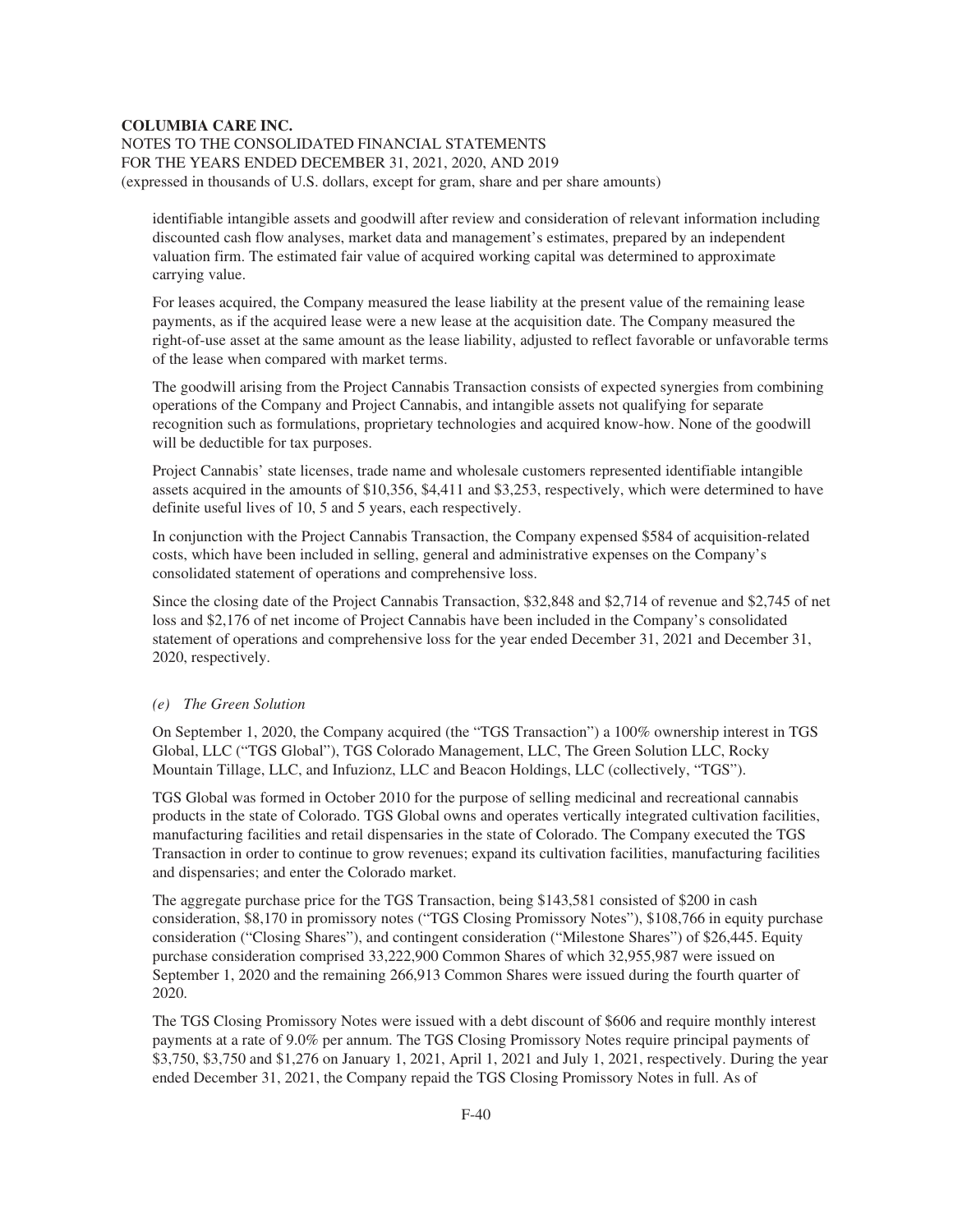NOTES TO THE CONSOLIDATED FINANCIAL STATEMENTS FOR THE YEARS ENDED DECEMBER 31, 2021, 2020, AND 2019 (expressed in thousands of U.S. dollars, except for gram, share and per share amounts)

December 31, 2021, the Company did not have any outstanding amounts of principal or interest on the TGS Closing Promissory Notes.

The following table summarizes the fair value of total consideration transferred and the fair value of each major class of consideration for TGS:

| <b>Consideration transferred</b>                           |           |
|------------------------------------------------------------|-----------|
|                                                            | S.<br>200 |
|                                                            | 8,170     |
|                                                            | 108,766   |
| Milestone Shares after closing (contingent consideration). | 26,445    |
| Total unadjusted purchase price                            | 143,581   |
| Less: Cash and cash equivalents acquired                   | (3,203)   |
| Total purchase price, net of cash and cash equivalents     |           |
|                                                            | \$140,378 |

Recognized amounts of identifiable assets acquired and liabilities assumed, less cash assumed:

#### **Purchase price allocation**

| Assets acquired:                                                                       |           |
|----------------------------------------------------------------------------------------|-----------|
| Accounts receivable                                                                    | S<br>367  |
|                                                                                        | 10.700    |
| Prepaid expenses and other current assets $\dots\dots\dots$                            | 796       |
| Property and equipment                                                                 | 11,838    |
|                                                                                        | 81,206    |
|                                                                                        | 2,174     |
|                                                                                        | 114,467   |
|                                                                                        | 70,267    |
| Accounts payable                                                                       | (5,204)   |
| Accrued expenses and other current liabilities                                         | (15, 408) |
| Note payable $\dots \dots \dots \dots \dots \dots \dots \dots \dots \dots \dots \dots$ | (16, 855) |
|                                                                                        | (95, 954) |
| Deferred tax liabilities                                                               | (18,016)  |
| Consideration transferred                                                              | \$140,378 |
|                                                                                        |           |

The purchase price allocations for the TGS Transaction reflects various fair value estimates and analyses relating to the determination of fair values of certain tangible and intangible assets acquired and residual goodwill.

The contingent consideration, payable in Common Shares (the "Milestone Shares") of the Company, was estimated considering certain metrics for the year ended December 31, 2020, subject to the terms and conditions set forth in the Membership Interest Purchase Agreement ("MIPA") entered into by the Company in connection with the TGS Transaction. The fair value of the contingent consideration was estimated by an independent valuation firm, based upon management's projections of revenue and EBITDA margin, by applying a probability weighted expected return method ("PWERM") analysis. This fair value measurement was based on significant inputs that are not observable in the market, and represent a level 3 fair value measurement, including those relating to discount factors and probabilities of achievement of the related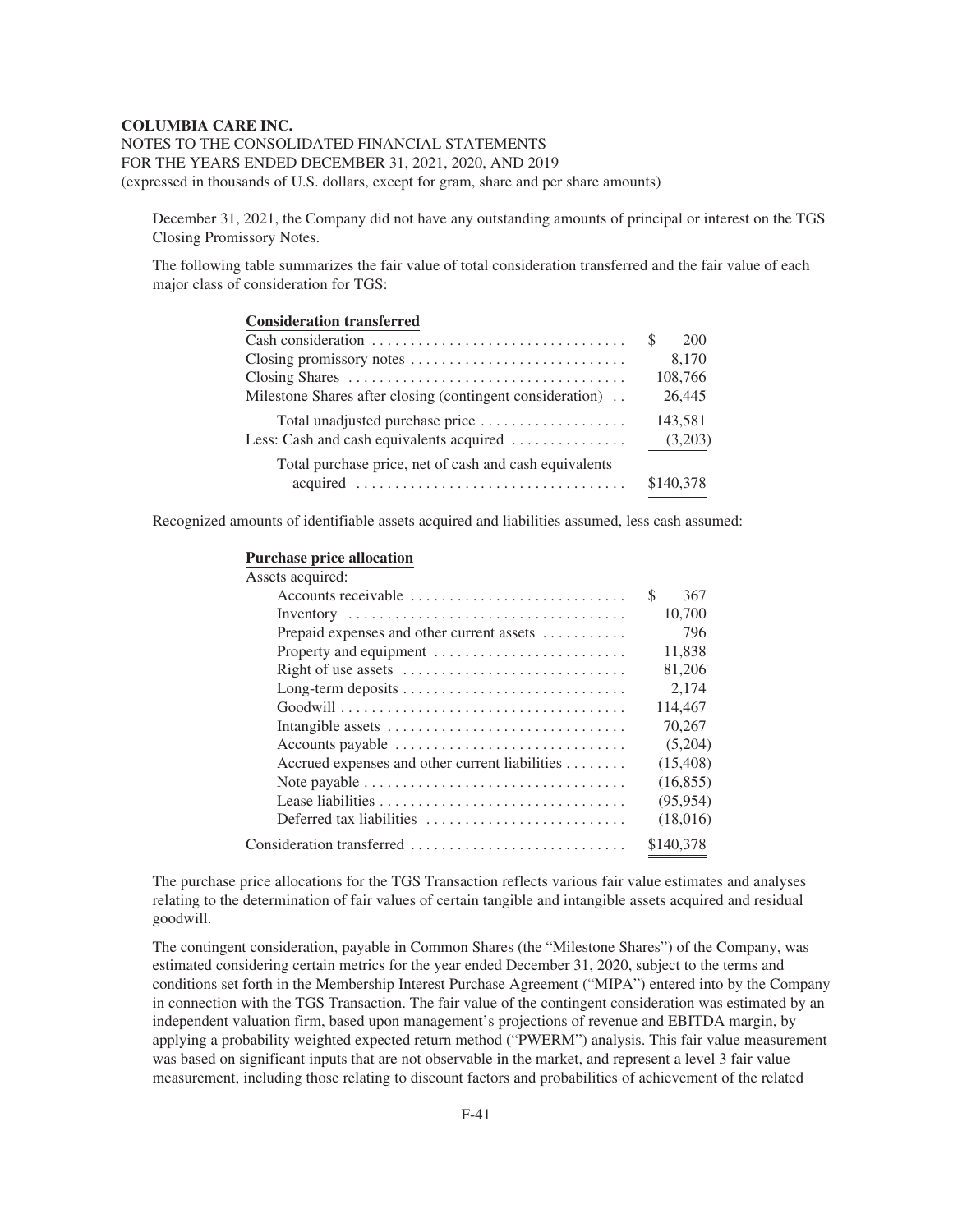NOTES TO THE CONSOLIDATED FINANCIAL STATEMENTS FOR THE YEARS ENDED DECEMBER 31, 2021, 2020, AND 2019 (expressed in thousands of U.S. dollars, except for gram, share and per share amounts)

milestones. A 15% discount was applied, to derive a discounted probability-adjusted earnout of \$28,133. The Company then applied a discount for lack of marketability rate of 6% for a net fair value of contingent consideration of \$26,445. An estimated range of outcomes has been deemed indeterminable by the Company.

During the year ended December 31, 2021 and December 31, 2020, the Company remeasured the contingent consideration at its fair value. This resulted in an additional accrual of \$690,415 and \$21,757 of contingent consideration, with a corresponding debit to the other (expense) income, net. During the year ended December 31, 2021, the Company issued 7,234,266 Milestone Shares to the sellers in full settlement of the contingent consideration.

The Company determined the estimated fair value of the acquired working capital, and identifiable intangible assets and goodwill after review and consideration of relevant information including discounted cash flow analyses, market data and management's estimates, prepared by an independent valuation firm. The estimated fair value of acquired working capital was determined to approximate carrying value.

For leases acquired, the Company measured the lease liability at the present value of the remaining lease payments, as if the acquired lease were a new lease at the acquisition date. The Company measured the right-of-use asset at the same amount as the lease liability, adjusted to reflect favorable or unfavorable terms of the lease when compared with market terms.

The goodwill arising from the TGS Transaction consists of expected synergies from combining operations of the Company and TGS, and intangible assets not qualifying for separate recognition such as formulations, proprietary technologies and acquired know-how. None of the goodwill will be deductible for tax purposes.

The TGS' state licenses, trade name and wholesale customers represented identifiable intangible assets acquired in the amounts of \$41,602, \$28,632 and \$33, respectively, which were determined to have definite useful lives of 10, 10 and 5 years, each respectively.

In conjunction with the TGS Transaction, the Company expensed \$916 of acquisition-related costs, which have been included in selling, general and administrative expenses on the Company's consolidated statement of operations and comprehensive loss.

Since the closing date of the TGS Transaction, \$100,308 and \$38,166 of revenue and \$10,146 of net loss and \$11,937 of net income of TGS have been included in the Company's consolidated statement of operations and comprehensive loss for the year ended December 31, 2021 and 2020, respectively.

#### *Unaudited supplemental pro-forma information*

Had the acquisition of TGS been completed on January 1, 2019, the Company's pro forma results of operations for the years ended December 31, 2020 and 2019 would have been as follows:

|                                                                   | <b>Year Ended</b> |                          |  |                   |
|-------------------------------------------------------------------|-------------------|--------------------------|--|-------------------|
|                                                                   |                   | <b>December 31, 2020</b> |  | December 31, 2019 |
| Revenue $\ldots \ldots \ldots \ldots \ldots \ldots \ldots \ldots$ | S                 | 241,976                  |  | 153,186           |
| Net loss attributable to shareholders                             |                   | (100, 986)               |  | (112,676)         |
| Earnings attributable to shares (basic and                        |                   |                          |  |                   |
| $diluted) \ldots \ldots \ldots \ldots \ldots \ldots \ldots$       |                   | (0.38)                   |  | (0.45)            |
| Weighted-average number of shares used in                         |                   |                          |  |                   |
| earnings per share—basic and diluted                              |                   | 262,390,801              |  | 250,619,406       |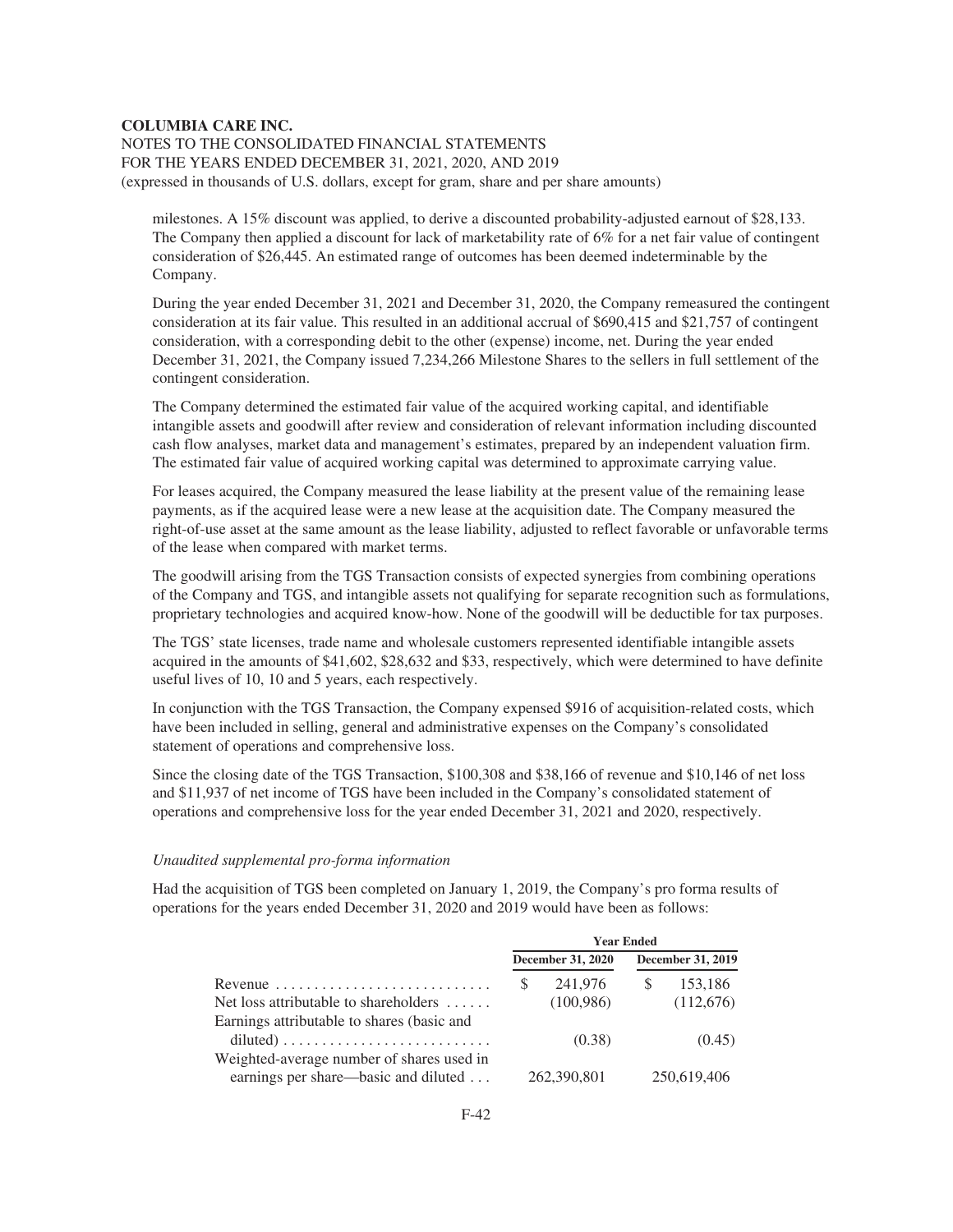NOTES TO THE CONSOLIDATED FINANCIAL STATEMENTS FOR THE YEARS ENDED DECEMBER 31, 2021, 2020, AND 2019 (expressed in thousands of U.S. dollars, except for gram, share and per share amounts)

The pro forma financial information which gives effect to certain transaction accounting adjustments, including amortization of acquired intangibles is not necessarily indicative of the operating results that would have occurred had the acquisition been consummated on January 1, 2019, nor is it necessarily indicative of future operating results.

# *(f) CannAscend*

On October 25, 2018, the Company, CannAscend Alternative, LLC ("CAA"), and CannAscend Alternative Logan, LLC ("CAA Logan") entered into a Membership Interest Purchase Option Agreement (the "CannAscend Option Agreement"). CAA and CAA Logan are both Ohio-based limited liability companies that operate four dispensaries (collectively the "Target Companies"). The Company closed the acquisition on July 1, 2021.

The price paid by the Company for the CannAscend Option Agreement was approximately \$4,124 ("CannAscend Option Deposit") and it was recorded as long-term deposits on the consolidated statement of financial position at December 31, 2020. Based on the Company's exercise of the CannAscend Option, the Company paid a purchase price of \$14,150.

As part of the CannAscend Option Agreement, the Company had deposited money into an escrow account. As of December 31, 2020, the escrow deposit account had a balance of \$10,026 which was recorded as other non-current assets on the consolidated statement of financial position for the year ended December 31, 2020. Funds from the escrow account were released upon the closure of this acquisition.

The following table summarizes the fair value of total consideration transferred and the fair value of each major class of consideration for the CannAscend Transaction:

|                                                       | As previously<br>reported | Measurement<br>period<br>adjustments | As adjusted |
|-------------------------------------------------------|---------------------------|--------------------------------------|-------------|
| <b>Consideration transferred</b>                      |                           |                                      |             |
| Cash consideration                                    | \$10,026                  |                                      | \$10,026    |
| CannAscend deposit                                    | 4,124                     |                                      | 4,124       |
| Total unadjusted purchase price                       | 14,150                    |                                      | 14,150      |
| Less: Cash and cash equivalents acquired $\dots\dots$ | (973)                     |                                      | (973)       |
| Total purchase price, net of cash and cash            |                           |                                      |             |
| equivalents acquired                                  | \$13,177                  |                                      | \$13,177    |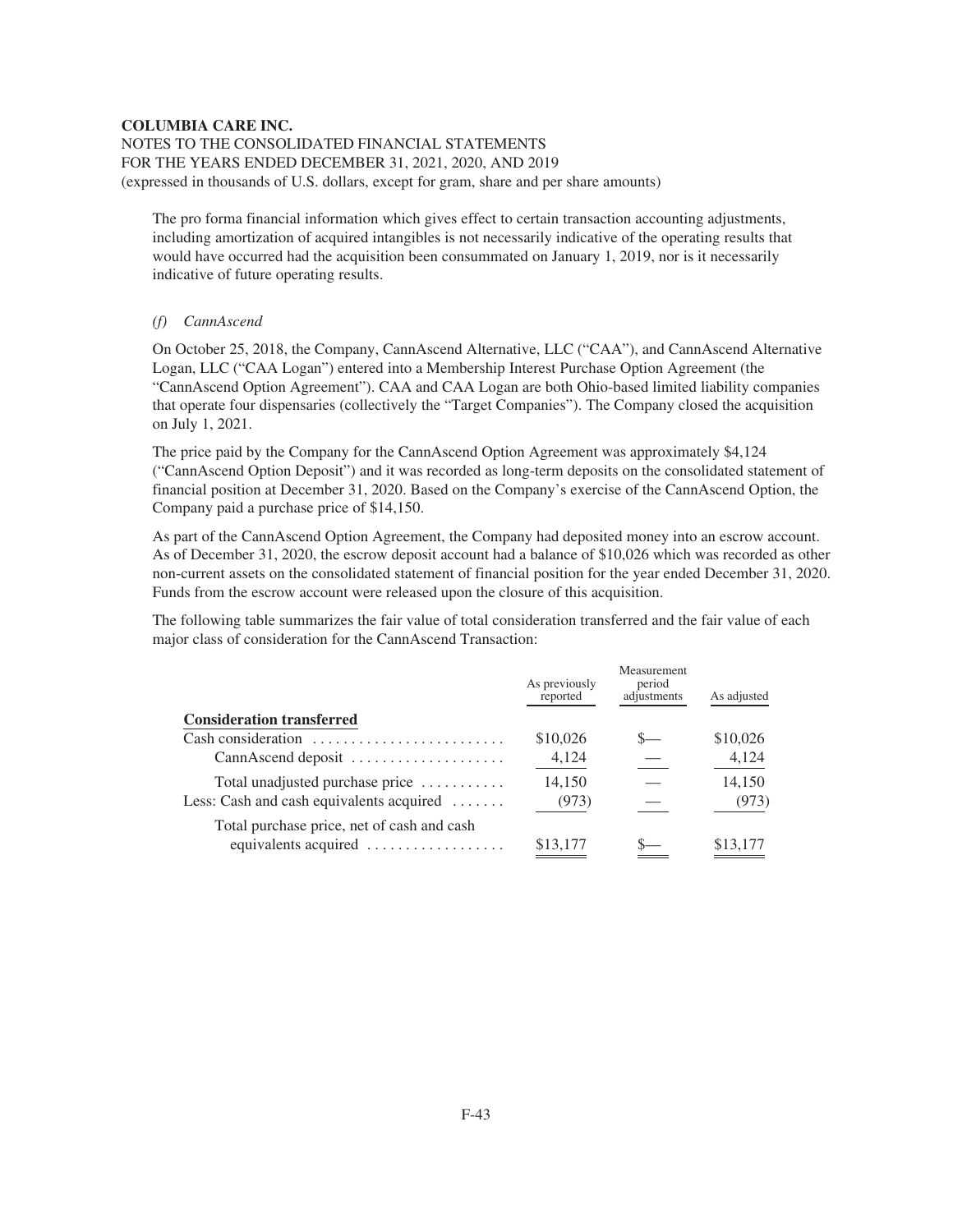# NOTES TO THE CONSOLIDATED FINANCIAL STATEMENTS FOR THE YEARS ENDED DECEMBER 31, 2021, 2020, AND 2019

(expressed in thousands of U.S. dollars, except for gram, share and per share amounts)

Recognized amounts of identifiable assets acquired, and liabilities assumed, less cash assumed:

|                                                      | As previously<br>reported | Measurement<br>period<br>adjustments | As adjusted |
|------------------------------------------------------|---------------------------|--------------------------------------|-------------|
| <b>Purchase price allocation</b>                     |                           |                                      |             |
| Assets acquired:                                     |                           |                                      |             |
|                                                      | \$2.186                   |                                      | S.<br>2.186 |
| Prepaid expenses and other current assets            | 175                       |                                      | 175         |
| Property and equipment                               | 8.787                     |                                      | 8.787       |
| Intangible assets                                    | 22,300                    | 619                                  | 22,919      |
| Accounts payable                                     | (695)                     |                                      | (695)       |
| Accrued expenses and other current                   |                           |                                      |             |
|                                                      | (1,695)                   |                                      | (1,695)     |
| Notes and interest receivable $\dots\dots\dots\dots$ | (12,358)                  |                                      | (12,358)    |
|                                                      | (5,523)                   | (619)                                | (6,142)     |
| Consideration transferred                            | \$13,177                  |                                      | \$13,177    |

The fair value of the acquired assets and liabilities is provisional pending receipt of the final valuations for these assets and liabilities.

Since the closing date of the CannAscend Transaction, \$15,391 of revenue and \$1,586 of net income of CannAscend have been included in the condensed consolidated statement of operations for the year ended December 31, 2021.

#### *(g) Corsa Verde*

On May 4, 2021, the Company acquired Corsa Verde, LLC ("Corsa Verde"). The following table summarizes the fair value of total consideration transferred and the fair value of each major class of consideration for Corsa Verde:

|                                  | As previously<br>reported | Measurement<br>period<br>adjustments | As adjusted |
|----------------------------------|---------------------------|--------------------------------------|-------------|
| <b>Consideration transferred</b> |                           |                                      |             |
|                                  | \$1,500                   | $S-$                                 | \$1,500     |
| Note receivable                  | 2.769                     |                                      | 2.769       |
| Interest receivable              | 200                       |                                      | 200         |
|                                  | 125                       |                                      | 125         |
| Restricted cash                  | 498                       |                                      | 498         |
| Total unadjusted purchase price  | 5,092                     |                                      | 5.092       |
|                                  | (27)                      |                                      | (27)        |
| Total purchase price             | \$5,065                   |                                      | \$5,065     |

Included within the consideration was a convertible promissory note (the "Convertible Note") in the amount of \$1,500. This Convertible Note was converted into shares of Company's common stock calculated by dividing the principal amount of the Convertible Note by the volume weighted average trading price of the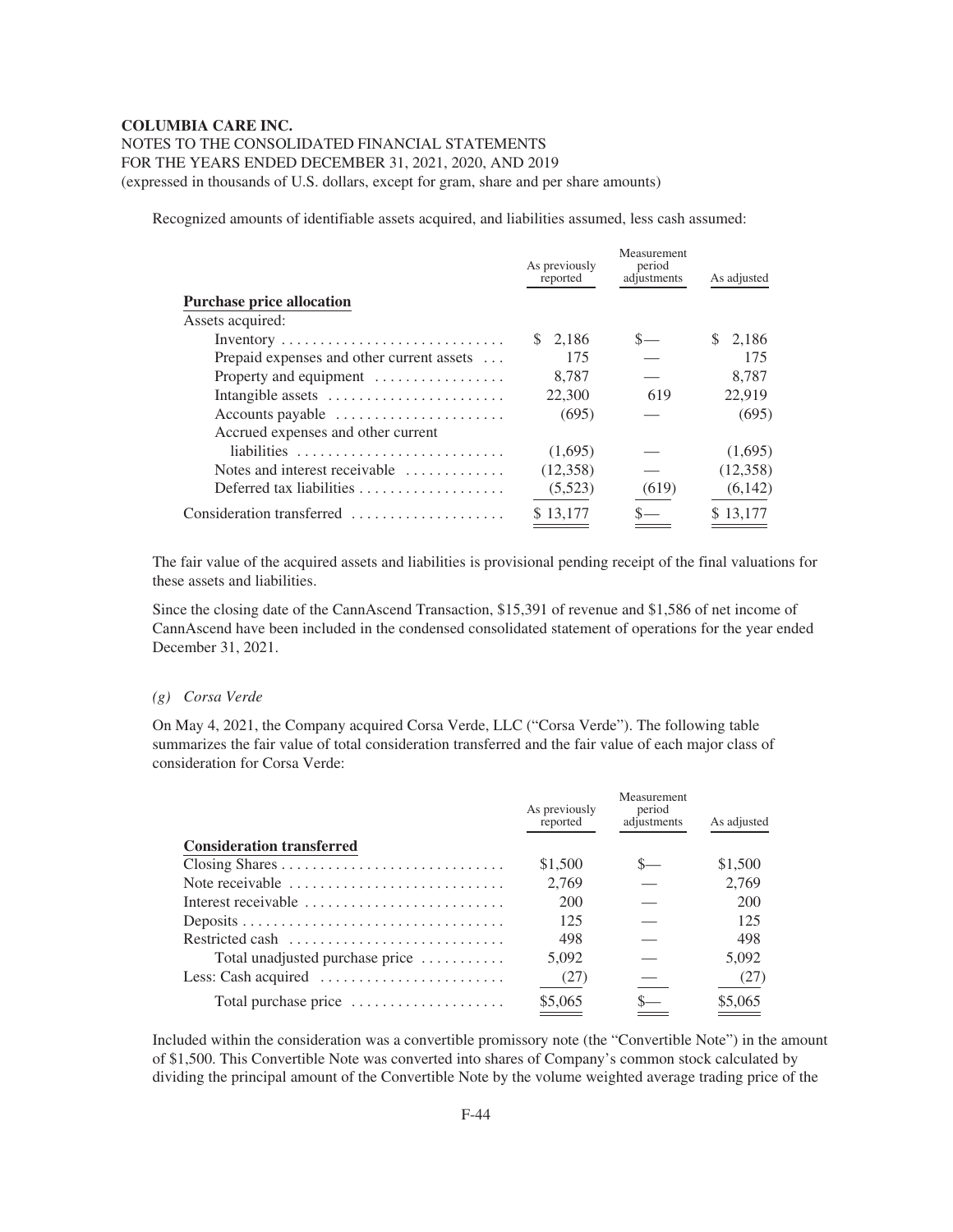NOTES TO THE CONSOLIDATED FINANCIAL STATEMENTS FOR THE YEARS ENDED DECEMBER 31, 2021, 2020, AND 2019 (expressed in thousands of U.S. dollars, except for gram, share and per share amounts)

Company common stock on the NEO Exchange for the 5 days preceding the closing date of the transactions contemplated by the Corsa Verde Purchase Agreement.

The preliminary purchase price allocation is as follows:

|                                                                   | As previously<br>reported | Measurement<br>period<br>adjustments | As adjusted |
|-------------------------------------------------------------------|---------------------------|--------------------------------------|-------------|
| <b>Purchase price allocation</b>                                  |                           |                                      |             |
| Assets acquired:                                                  |                           |                                      |             |
| Accounts receivable $\dots\dots\dots\dots\dots\dots$              | 181<br>£.                 |                                      | S.<br>181   |
|                                                                   | 304                       | 58                                   | 362         |
| Property and equipment                                            | 1,250                     |                                      | 1,250       |
| Intangible assets                                                 | 4.812                     | 103                                  | 4.915       |
| Accounts payable                                                  | (319)                     |                                      | (319)       |
| Accrued expenses and other current                                |                           |                                      |             |
|                                                                   | (5)                       |                                      | (5)         |
| Deferred tax liabilities $\ldots, \ldots, \ldots, \ldots, \ldots$ | (1,158)                   | (161)                                | (1,319)     |
| Consideration transferred                                         | \$ 5,065                  |                                      | \$ 5,065    |

Intangible assets consist of licenses which are determined to have a definite useful life of 10 years.

The fair value of the acquired assets and liabilities are provisional pending receipt of the final valuations for these assets.

Revenues of \$301 and a net loss of \$835 of Corsa Verde have been included in the condensed interim consolidated statement of operations for the year ended December 31, 2021.

# **7. PROPERTY AND EQUIPMENT**

Details of the Company's property and equipment and related depreciation expense are summarized in the tables below:

|                                                          | December 31, 2021 | <b>December 31, 2020</b> |
|----------------------------------------------------------|-------------------|--------------------------|
| Land and buildings $\dots \dots \dots \dots \dots \dots$ | \$113,736         | 3,757<br>\$.             |
| Furniture and fixtures                                   | 8,564             | 6,970                    |
| Equipment                                                | 36,052            | 22,955                   |
| Computers and software                                   | 2,914             | 1,986                    |
| Leasehold improvements                                   | 145,259           | 98,380                   |
| Construction in process                                  | 86,326            | 11,338                   |
| Total property and equipment, gross $\dots$              | 392,851           | 145,386                  |
| Less: Accumulated depreciation                           | (53, 159)         | (30,986)                 |
| Total property and equipment, $net \ldots \ldots$        | \$339,692         | \$114,400                |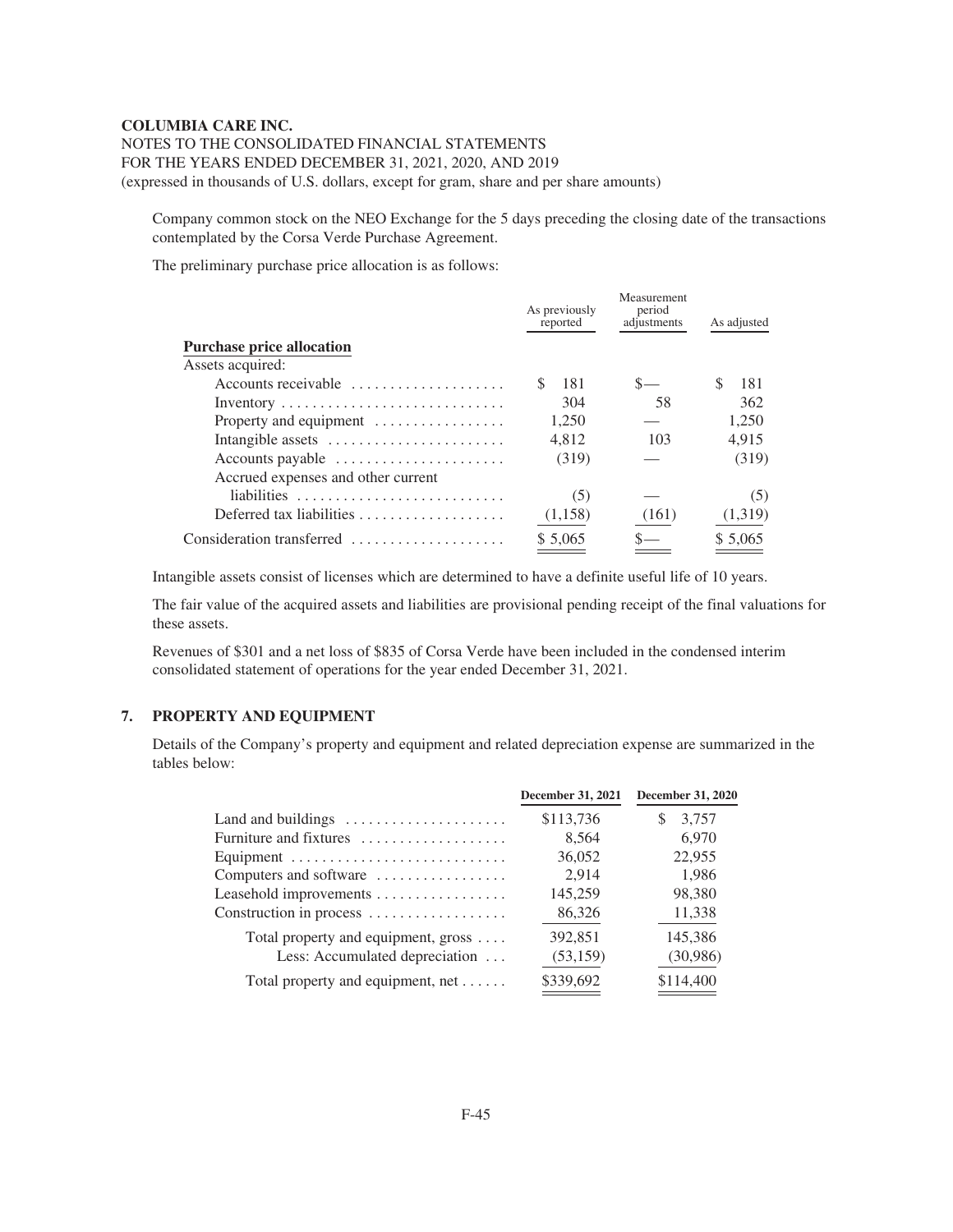# NOTES TO THE CONSOLIDATED FINANCIAL STATEMENTS

FOR THE YEARS ENDED DECEMBER 31, 2021, 2020, AND 2019

(expressed in thousands of U.S. dollars, except for gram, share and per share amounts)

|                                                                                         | December 31, 2021 | <b>December 31, 2020</b> | December 31, 2019 |
|-----------------------------------------------------------------------------------------|-------------------|--------------------------|-------------------|
| Total depreciation expense for the<br>$year$ ended $\ldots \ldots \ldots \ldots \ldots$ | \$22,325          | \$14,891                 | \$8,148           |
| Included in:                                                                            |                   |                          |                   |
| Costs of sales related to inventory<br>production $\dots\dots\dots\dots\dots$           | 12,853            | 8.840                    | 4.738             |
| Selling, general and<br>administrative expenses                                         | 9,472             | 6,051                    | 3,410             |

A reconciliation of the beginning and ending balances of property and equipment are summarized in the tables below:

|                                                                  | <b>Land and</b><br>buildings | <b>Furniture</b><br>and<br>fixtures | Equipment                            | <b>Computers</b><br>and<br>software | Leasehold<br>improvements | <b>Construction</b><br>in process | <b>Total</b> |
|------------------------------------------------------------------|------------------------------|-------------------------------------|--------------------------------------|-------------------------------------|---------------------------|-----------------------------------|--------------|
| Cost                                                             |                              |                                     |                                      |                                     |                           |                                   |              |
| Balance, December 31,                                            |                              |                                     |                                      |                                     |                           |                                   |              |
| $2020$ \$ 3,757                                                  |                              | \$6,970                             | \$22,955                             | \$1,986                             | \$98,380                  | \$11,338                          | \$145,386    |
| Additions                                                        | 62.122                       | 839                                 | 8,449                                | 603                                 | 32,864                    | 80,032                            | 184,909      |
| Business acquisitions $\dots$                                    | 47,857                       | 194                                 | 3,586                                | 233                                 | 11,161                    | 1,360                             | 64,391       |
| $Disposals$                                                      |                              |                                     | (695)                                |                                     |                           | (100)                             | (795)        |
| Transferred to assets held                                       |                              |                                     |                                      |                                     |                           |                                   |              |
| for sale $\dots \dots \dots \dots$                               |                              |                                     |                                      |                                     | (1,040)                   |                                   | (1,040)      |
| Other transfers $\dots \dots$                                    |                              | 561                                 | 1,757                                | 92                                  | 3,894                     | (6,304)                           |              |
| Balance, December 31,                                            |                              |                                     |                                      |                                     |                           |                                   |              |
|                                                                  |                              |                                     | \$36,052                             | \$ 2,914                            | \$145,259                 | \$86,326                          | \$392,851    |
|                                                                  |                              |                                     |                                      |                                     |                           |                                   |              |
|                                                                  | Land and<br>buildings        | <b>Furniture</b><br>and<br>fixtures | Equipment software                   | <b>Computers</b><br>and             | Leasehold<br>improvements | <b>Construction</b><br>in process | <b>Total</b> |
| <b>Accumulated depreciation</b>                                  |                              |                                     |                                      |                                     |                           |                                   |              |
| Balance, December 31,                                            |                              |                                     |                                      |                                     |                           |                                   |              |
|                                                                  |                              |                                     | $(202)$ \$ $(1,626)$ \$ $(7,194)$ \$ | (664)                               | \$(21,300)                | <sup>\$</sup>                     | \$ (30,986)  |
| Depreciation                                                     |                              | $(786)$ $(1,411)$                   | (5,393)                              | (544)                               | (14,191)                  |                                   | (22, 325)    |
| $Disposals$                                                      |                              |                                     | 152                                  |                                     |                           |                                   | 152          |
| Transferred to assets held<br>for sale $\dots \dots \dots \dots$ |                              |                                     |                                      |                                     |                           |                                   |              |
| Balance, December 31,                                            |                              |                                     |                                      |                                     |                           |                                   |              |
| 2021                                                             |                              |                                     | $(988)$ \$ $(3,037)$ \$ $(12,435)$   | \$(1,208)                           | \$ (35,491)               |                                   | \$ (53,159)  |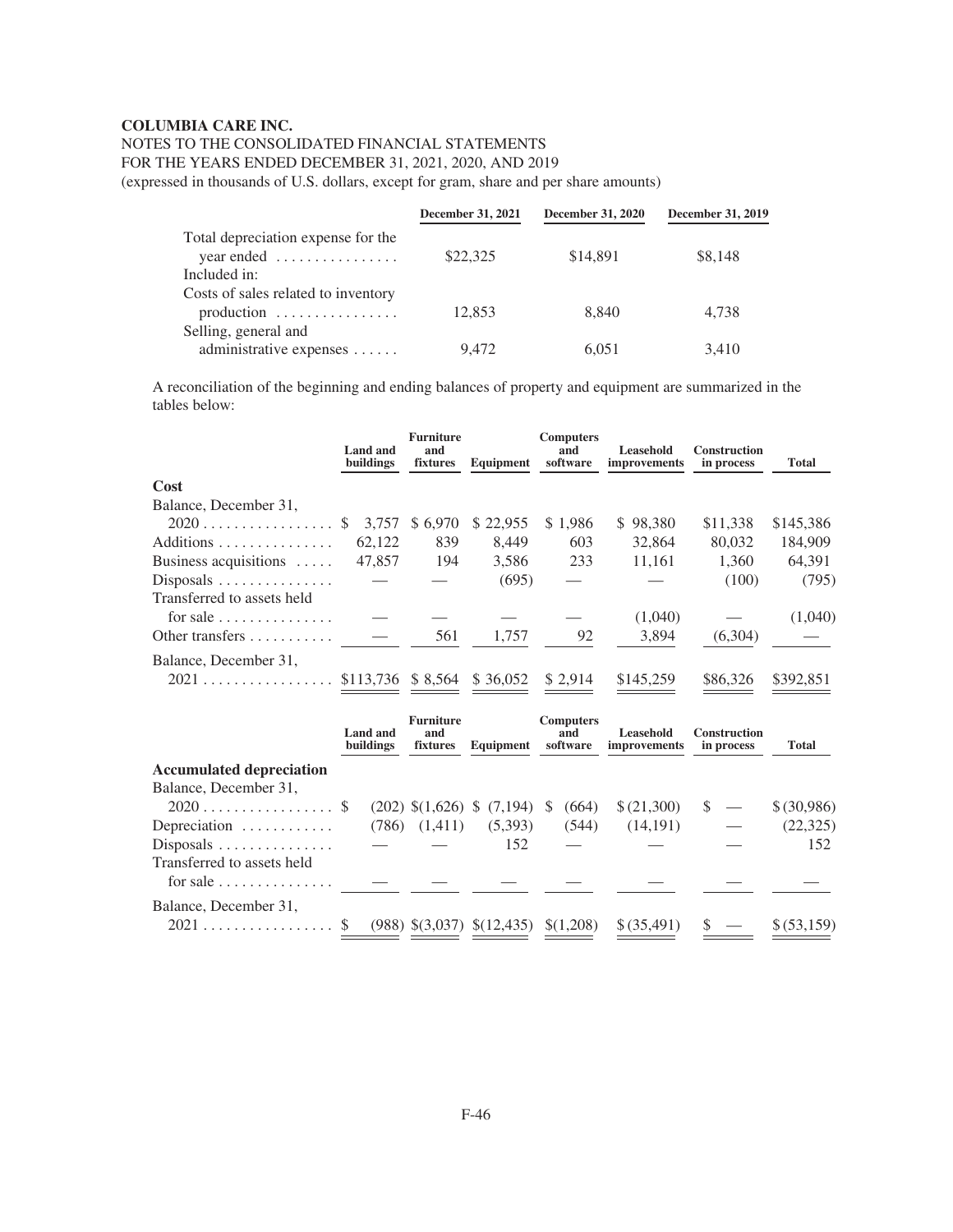# NOTES TO THE CONSOLIDATED FINANCIAL STATEMENTS

FOR THE YEARS ENDED DECEMBER 31, 2021, 2020, AND 2019

(expressed in thousands of U.S. dollars, except for gram, share and per share amounts)

|                                          | <b>Land and</b><br>buildings | <b>Furniture</b><br>and fixtures Equipment |            | <b>Computers</b><br>and software | Leasehold<br>improvements        | <b>Construction</b><br>in process | <b>Total</b> |
|------------------------------------------|------------------------------|--------------------------------------------|------------|----------------------------------|----------------------------------|-----------------------------------|--------------|
| Cost                                     |                              |                                            |            |                                  |                                  |                                   |              |
| Balance, December 31,                    |                              |                                            |            |                                  |                                  |                                   |              |
| $2019$ \$4,055                           |                              | \$3,121                                    | \$13,596   | \$1,273                          | \$56,900                         | \$41,740                          | \$120,685    |
| Additions $2,766$                        |                              | 1,087                                      | 2,517      | 556                              | 12,297                           | 10,577                            | 29,800       |
| <b>Business</b>                          |                              |                                            |            |                                  |                                  |                                   |              |
| $acquisitions \ldots \ldots$             | 23                           | 1,466                                      | 1,923      | 219                              | 8,191                            | 648                               | 12,470       |
| Transferred to assets                    |                              |                                            |            |                                  |                                  |                                   |              |
| held for sale $\dots$                    |                              | (55)                                       | (376)      | (132)                            | (3,835)                          |                                   | (4,398)      |
| Disposals $\ldots \ldots \ldots$ (3,093) |                              |                                            | (429)      |                                  | (1,714)                          | (7,935)                           | (13, 171)    |
|                                          |                              | 1,351                                      | 5,724      | 70                               | 26,541                           | (33,692)                          |              |
| Balance, December 31,                    |                              |                                            |            |                                  |                                  |                                   |              |
| $2020$ \$ 3,757                          |                              | \$6,970                                    | \$22,955   | \$1,986                          | \$98,380                         | \$11,338                          | \$145,386    |
|                                          |                              |                                            |            |                                  |                                  |                                   |              |
|                                          | Land and<br>buildings        | <b>Furniture</b><br>and fixtures Equipment |            | <b>Computers and</b><br>software | <b>Leasehold</b><br>improvements | <b>Construction</b><br>in process | <b>Total</b> |
| <b>Accumulated</b><br>depreciation       |                              |                                            |            |                                  |                                  |                                   |              |
| Balance, December 31,                    |                              |                                            |            |                                  |                                  |                                   |              |
| $2019$ \$ (154) \$                       |                              | (721)                                      | \$ (3,410) | \$ (321)                         | \$(12,045)                       | <sup>S</sup>                      | \$(16,651)   |
| Depreciation $\ldots \ldots$             | (48)                         | (913)                                      | (3,941)    | (359)                            | (9,630)                          |                                   | (14,891)     |
| Transferred to assets                    |                              |                                            |            |                                  |                                  |                                   |              |
| held for sale $\dots$                    |                              | 8                                          | 25         | 16                               | 366                              |                                   | 415          |
| $Disposals$                              |                              |                                            | 132        |                                  | 9                                |                                   | 141          |
| Balance, December 31,                    |                              |                                            |            |                                  |                                  |                                   |              |
| $2020$                                   | (202)<br><sup>S</sup>        | \$(1,626)                                  | \$(7,194)  | \$ (664)                         | \$(21,300)                       |                                   | \$ (30,986)  |

# *Asset Additions*

During the year ended December 31, 2021, the Company began construction at Green Leaf, acquired two real estate properties in California and, a cultivation site together with greenhouse structure in New York as described below. In addition, during the year ended December 31, 2021, the Company is building out certain cultivation sites and has incurred a total capital expenditure of \$ 48,727 on the same.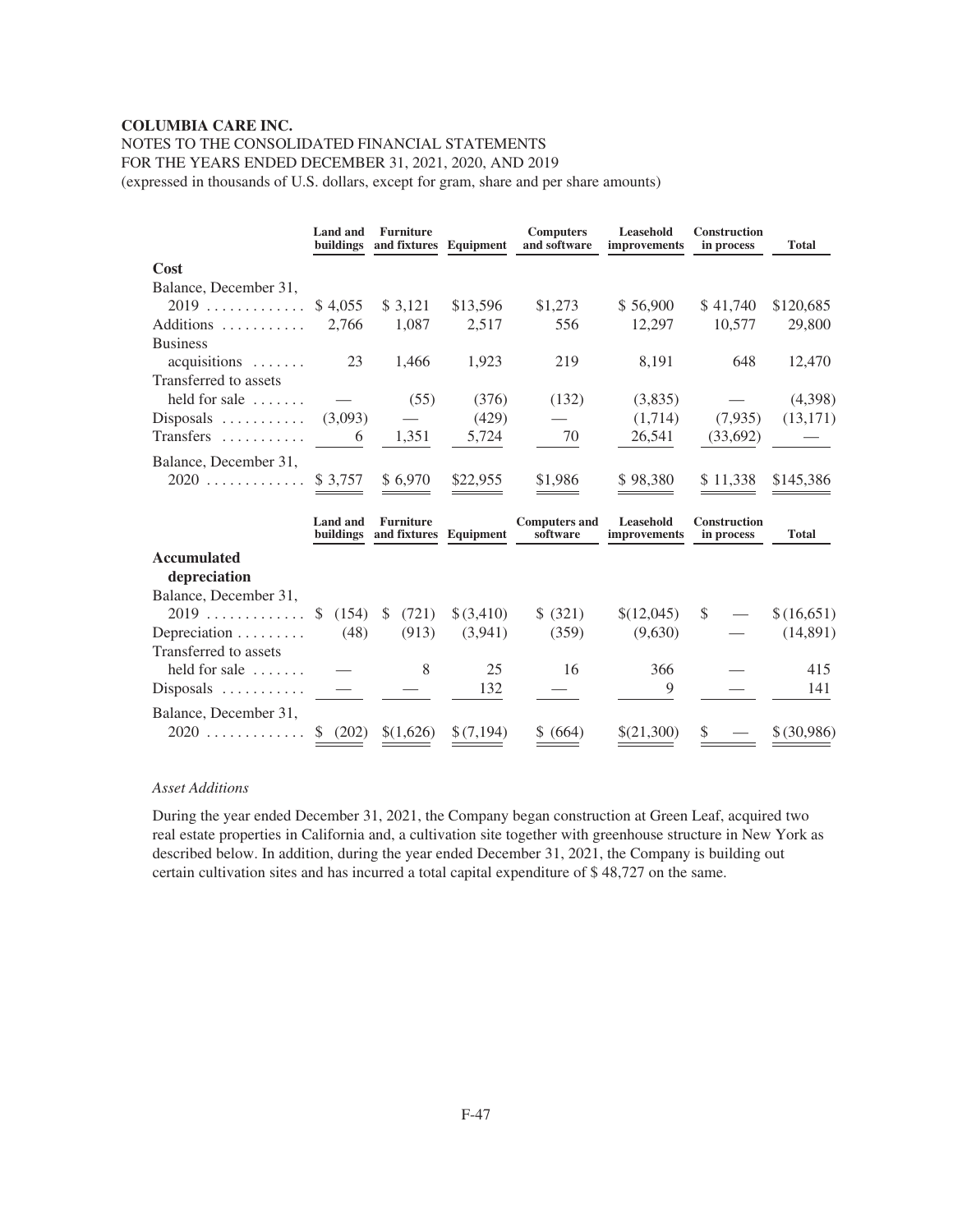# **COLUMBIA CARE INC.** NOTES TO THE CONSOLIDATED FINANCIAL STATEMENTS FOR THE YEARS ENDED DECEMBER 31, 2021, 2020, AND 2019 (expressed in thousands of U.S. dollars, except for gram, share and per share amounts)

#### *Greenhouse acquisition*

In April 2021, the Company acquired a 34-acre cultivation site in eastern Long Island, New York. In November 2021, the Company acquired, upon closing of phase two of the transaction, approximately 740,000 square feet of operational greenhouse space, with 200,000 square feet of incremental grow capacity. The following table summarizes the allocation of consideration exchanged for the estimated fair value of tangible and identifiable intangible assets acquired and liabilities assumed:

| Consideration transferred:                                                             |          |
|----------------------------------------------------------------------------------------|----------|
|                                                                                        | \$15,792 |
|                                                                                        | 23,853   |
|                                                                                        | 400      |
|                                                                                        | 40,045   |
| Recognized amounts of identifiable assets acquired and                                 |          |
| liabilities assumed:                                                                   |          |
|                                                                                        | 5,180    |
|                                                                                        | 40.425   |
| Prepaid insurance                                                                      | 87       |
| Deferred rent $\ldots, \ldots, \ldots, \ldots, \ldots, \ldots, \ldots, \ldots, \ldots$ | (5,647)  |
|                                                                                        | \$40,045 |

# *Sale-Leasebacks*

During the third quarter of 2020, the Company closed on a sale leaseback transaction in which two properties located in New Jersey sold for \$12,385, which was approximately the cost of the properties. Included in the agreement, the Company is expected to complete tenant improvements related to these properties, for which the landlord has agreed to provide a tenant improvement allowance. The right-of-use assets related to these properties were reduced by \$360 which represents the unretained portion of the assets carrying amount. The remaining gain associated with this sale-leaseback was immaterial.

# **8. PREPAID EXPENSES AND OTHER CURRENT ASSETS**

Details of the Company's prepaid expenses and other current assets are summarized in the table below:

|                                                   | <b>December 31, 2021</b> | <b>December 31, 2020</b> |
|---------------------------------------------------|--------------------------|--------------------------|
| Tenant improvement receivable                     |                          |                          |
| Prepaid expenses                                  | 15,362                   | 5,245                    |
| Short term deposits                               | 6.960                    | 1,510                    |
| Other current assets                              | 5,822                    | 4,396                    |
| Excise and sales tax receivable $\dots\dots\dots$ | 1.108                    | 238                      |
| Prepaid taxes                                     |                          | 41                       |
| Prepaid expenses and other current                |                          |                          |
|                                                   | 29,252                   | \$11,430                 |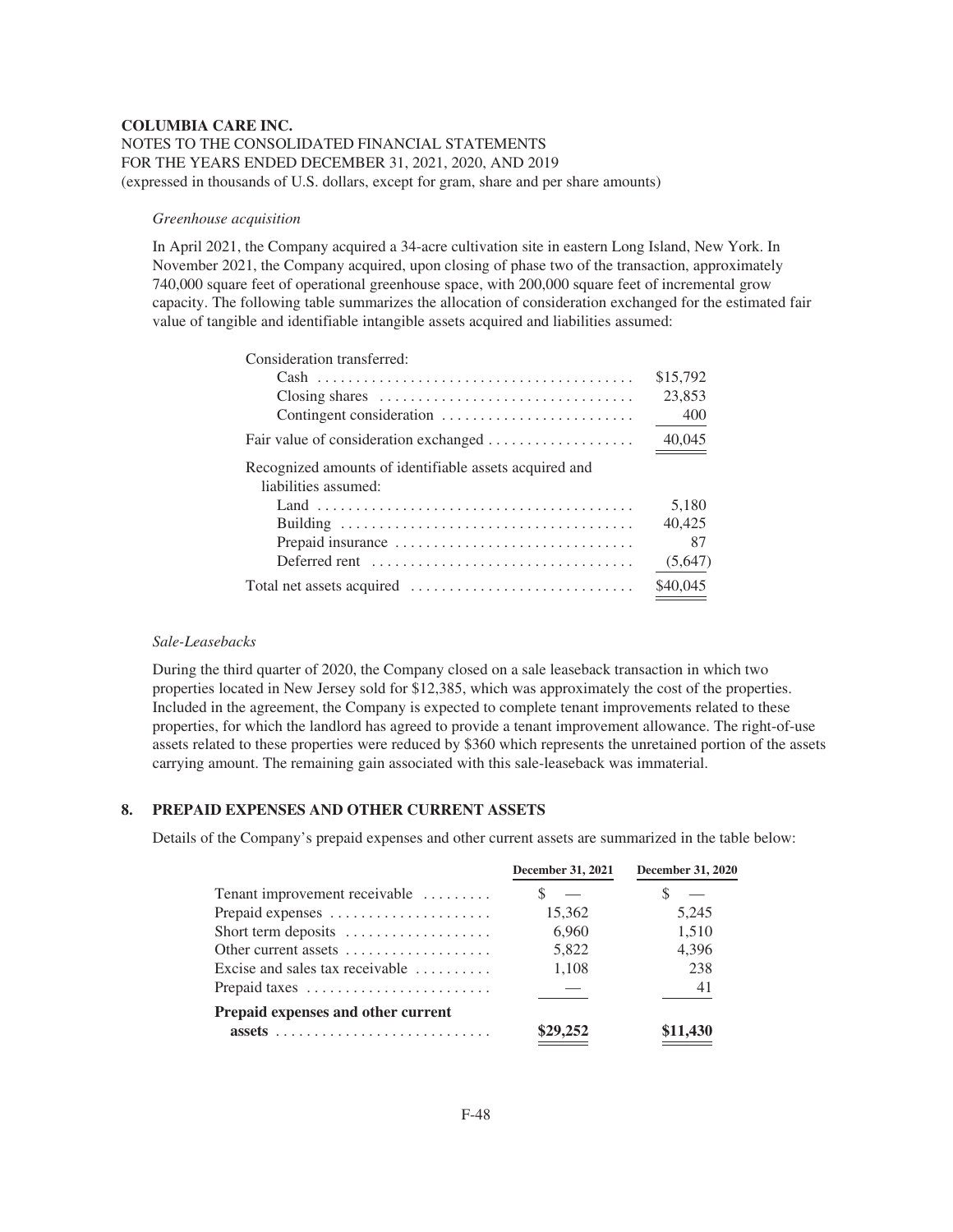NOTES TO THE CONSOLIDATED FINANCIAL STATEMENTS FOR THE YEARS ENDED DECEMBER 31, 2021, 2020, AND 2019 (expressed in thousands of U.S. dollars, except for gram, share and per share amounts)

#### **9. OTHER NON-CURRENT ASSETS**

Details of the Company's other non-current assets are summarized in the table below:

|                                                           | <b>December 31, 2021</b> | <b>December 31, 2020</b> |
|-----------------------------------------------------------|--------------------------|--------------------------|
| Long term deposits $\dots \dots \dots \dots \dots$        | 5,602                    | 9.271                    |
| Indemnification receivable                                | 4.111                    | 5,221                    |
| Investment in affiliates                                  | 776                      | 1.446                    |
|                                                           | 335                      | 10.858                   |
| Notes receivable $\ldots, \ldots, \ldots, \ldots, \ldots$ | 2.211                    | 15,832                   |
| Interest receivable                                       |                          | 1,000                    |
| Other non-current assets                                  | \$13,035                 | \$43,628                 |

# **10. PROMISSORY NOTES RECEIVABLES**

During the year ended December 31, 2019, Focused Health LLC ("Focused Health"), a consolidated subsidiary of the Company, entered into a lease agreement with 9244 Balboa Blvd., LLC ("Balboa") and simultaneously issued a secured promissory note ("Balboa Note") with a principal amount of \$2,420. The Balboa Note is secured by the land and building of the leased premises and bears interest at a rate of 4.5%. The Company's principal and interest repayments are offset by the Company's rent payment obligations under the lease agreement with Balboa. The Balboa Note matures in April 2029. The balance outstanding as of December 31, 2021 and 2020, is \$2,272 and \$2,329, respectively, of which \$60 and \$58, respectively, is recorded in prepaid expenses and other current assets, and \$2,211 and \$2,271, respectively, is recorded in notes receivable-long-term on the consolidated balance sheets.

Refer to Note 6 for other notes receivables.

# **11. SHAREHOLDERS' EQUITY**

Issuance of equity in connection with business acquisitions mentioned in Note 6, exercise of warrants mentioned in Note 12, share-based activity mentioned in Note 13 and non-controlling interest buyout mentioned in Note 24 constitute the Company's activity in shareholders equity during the year ended December 31, 2020.

In addition to the issuance of equity in connection with conversion of 2023 Convertible Notes and Mortgage mentioned in Note 5, business acquisitions mentioned in Note 6, exercise of warrants mentioned in Note 12, and share-based payment arrangements mentioned in Note 13, during the year ended December 31, 2021, the Company closed a public offering that consisted of 18,572,500 Common Shares at a price of \$8.05 (Canadian Dollars) per common share and sold, on a bought deal private placement basis, 3,220,000 Common Shares at a price of \$9.00 (Canadian Dollars) per share sold for net proceeds of \$133,151 to the Company in January and February 2021.

#### *Authorized Capital*

Authorized share capital of the Company consists of (i) an unlimited number of common shares without par (ii) an unlimited number of proportionate voting shares without par, and (iii) an unlimited number of preferred shares.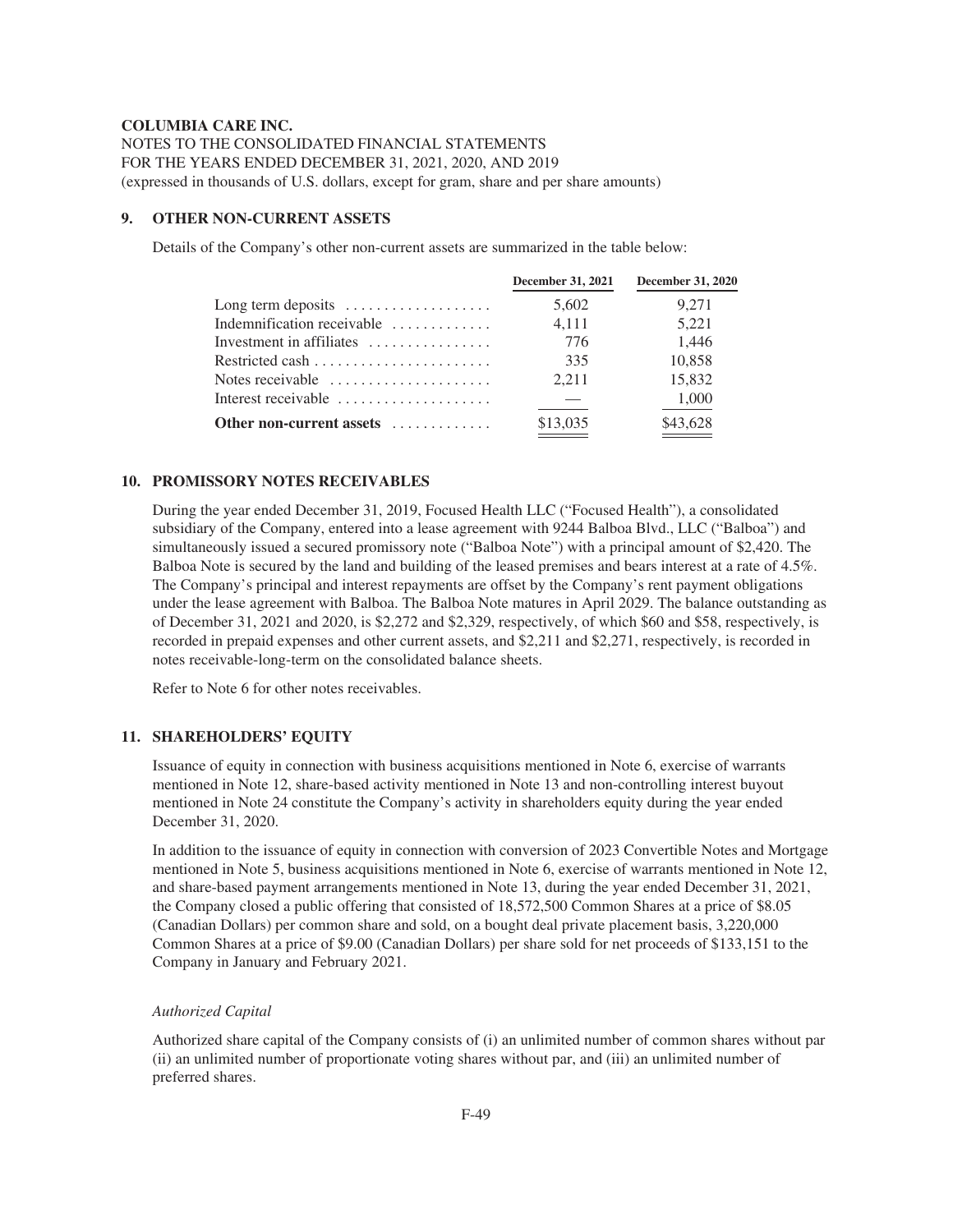# NOTES TO THE CONSOLIDATED FINANCIAL STATEMENTS FOR THE YEARS ENDED DECEMBER 31, 2021, 2020, AND 2019 (expressed in thousands of U.S. dollars, except for gram, share and per share amounts)

The Company's common shares and proportionate voting shares (together, the "Shares") have the same rights and are equal in all respects. The Company treats the Shares as if they were a single class.

#### *Conversion Rights and Transfers*

Issued and outstanding proportionate voting shares, including fractions thereof, may at any time, subject to certain conditions, at the option of the holder, be converted into common shares at a ratio of 100 common shares per proportionate voting share with fractional proportionate voting shares convertible into common shares at the same ratio. Further, the Company's board of directors may determine in the future that it is no longer advisable to maintain the proportionate voting shares as a separate class of shares and may cause all of the issued and outstanding proportionate voting shares to be converted into common shares at a ratio of 100 common shares per proportionate voting share with fractional proportionate voting shares convertible into common shares at the same ratio and the Company shall not be entitled to issue any additional proportionate voting shares thereafter.

#### *Rights*

Holders of Shares are entitled to one vote on all matters submitted to a vote of the Company's shareholders. Holders of Shares are entitled to receive dividends, as may be declared by the Company's board of directors. As of December 31, 2021, and 2020, no cash dividends had been declared or paid.

#### **12. WARRANTS**

Outstanding equity-classified warrants to purchase common shares consisted of the following:

|                                        |                                                                       | December 31, 2021                           | <b>December 31, 2020</b>                                              |                                             |  |
|----------------------------------------|-----------------------------------------------------------------------|---------------------------------------------|-----------------------------------------------------------------------|---------------------------------------------|--|
| <b>Expiration</b>                      | Number of<br><b>Shares</b><br><b>Issued and</b><br><b>Exercisable</b> | <b>Exercise Price</b><br>(Canadian Dollars) | Number of<br><b>Shares</b><br><b>Issued and</b><br><b>Exercisable</b> | <b>Exercise Price</b><br>(Canadian Dollars) |  |
| May $8, 2021$                          |                                                                       | \$ 5.71                                     | 921,753                                                               | \$5.71                                      |  |
| October $1, 2025 \ldots \ldots \ldots$ | 648,783                                                               | 8.12                                        | 648,783                                                               | 8.12                                        |  |
| April 26, 2024                         | 5,394,945                                                             | 10.35                                       | 5,394,945                                                             | 10.35                                       |  |
| May 14, 2023                           | 1,723,250                                                             | 3.10                                        | 1,723,250                                                             | 3.10                                        |  |
| May 14, 2023                           | 1,998,788                                                             | 2.95                                        | 2,250,188                                                             | 2.95                                        |  |
| May 14, 2023                           |                                                                       | 4.53                                        | 300,000                                                               | 4.53                                        |  |
| May 14, 2023                           | 1,897,000                                                             | 5.84                                        | 1,909,000                                                             | 5.84                                        |  |
|                                        | 11,662,766                                                            | \$ 7.15                                     | 13,147,919                                                            | \$6.91                                      |  |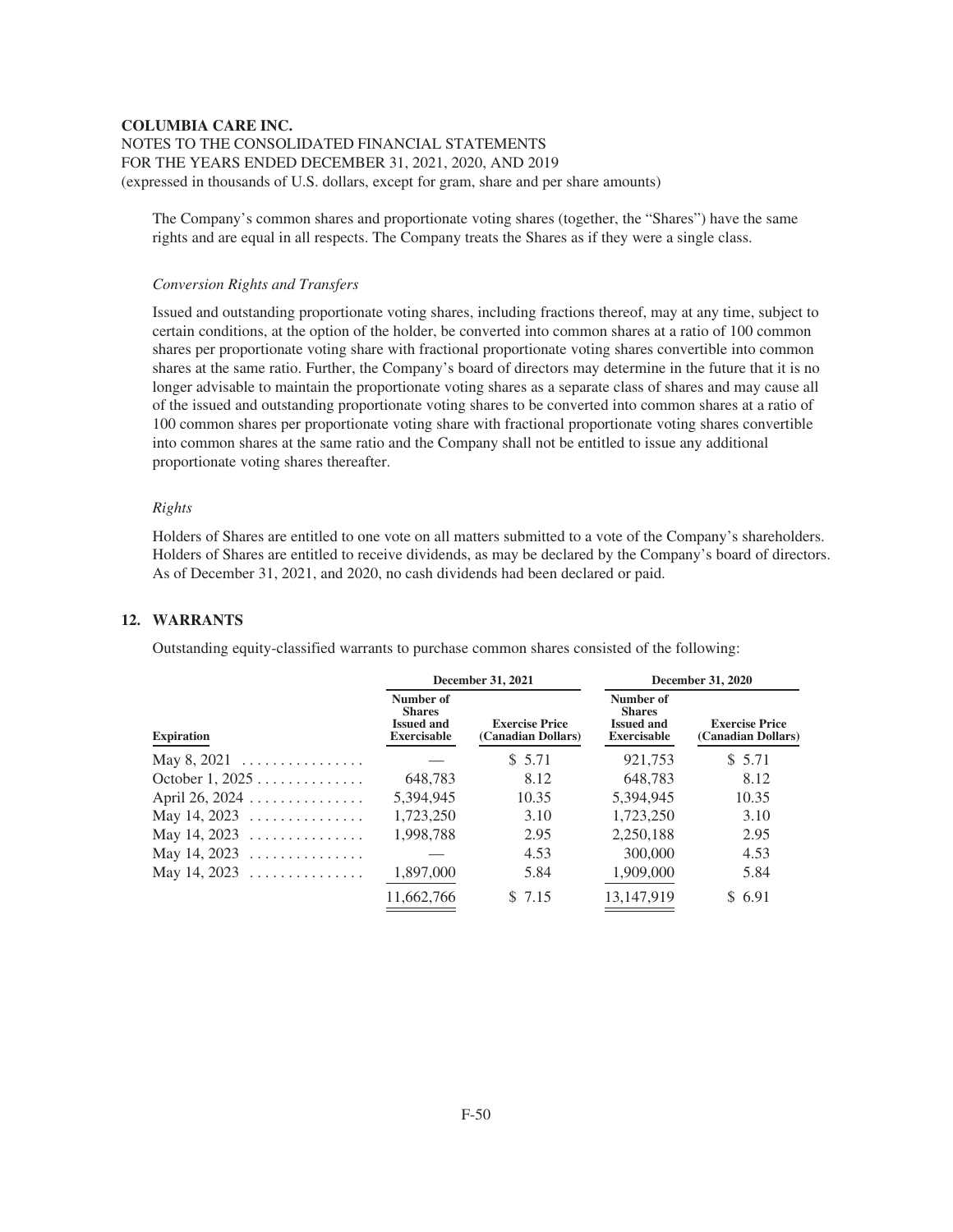# NOTES TO THE CONSOLIDATED FINANCIAL STATEMENTS FOR THE YEARS ENDED DECEMBER 31, 2021, 2020, AND 2019 (expressed in thousands of U.S. dollars, except for gram, share and per share amounts)

Warrant activity during the years ended December 31, 2021 and 2020, and December 29, 2018 is summarized in the table below:

|                                                           |                              | <b>Shares</b>                                                   | <b>Units</b>                 |                                                             |
|-----------------------------------------------------------|------------------------------|-----------------------------------------------------------------|------------------------------|-------------------------------------------------------------|
|                                                           | Number of<br><b>Warrants</b> | <b>Weighted average</b><br>exercise price<br>(Canadian Dollars) | Number of<br><b>Warrants</b> | <b>Weighted average</b><br>exercise price<br>(U.S. Dollars) |
| <b>Balance as of December 29,</b>                         |                              |                                                                 |                              |                                                             |
|                                                           |                              |                                                                 | 1,338,713                    | \$55.50                                                     |
| $Issued \ldots \ldots \ldots \ldots \ldots \ldots \ldots$ | 5,394,945                    | 10.35                                                           |                              |                                                             |
|                                                           |                              |                                                                 | (210, 858)                   | 22.46                                                       |
| Conversion of warrant units to                            |                              |                                                                 |                              |                                                             |
| warrant shares                                            | 14,660,479                   | 6.23                                                            | (1,127,855)                  | 61.63                                                       |
| <b>Balance as of December 31,</b>                         |                              |                                                                 |                              |                                                             |
|                                                           | 20,055,424                   | 7.34                                                            |                              |                                                             |
| $Issued \ldots \ldots \ldots \ldots \ldots \ldots \ldots$ | 6,356,438                    | 3.93                                                            |                              |                                                             |
| Exercised $\ldots \ldots \ldots \ldots \ldots$            | (4,019,023)                  | 2.25                                                            |                              |                                                             |
| Expired                                                   | (9,244,920)                  | 7.82                                                            |                              |                                                             |
| <b>Balance as of December 31,</b>                         |                              |                                                                 |                              |                                                             |
|                                                           | 13,147,919                   | 6.91                                                            |                              |                                                             |
|                                                           | (1,485,153)                  | 5.01                                                            |                              |                                                             |
| <b>Balance as of December 31,</b>                         |                              |                                                                 |                              |                                                             |
|                                                           | 11,662,766                   | \$7.15                                                          |                              |                                                             |

In January 2022, 180,000 warrants with an exercise price of \$2.95 were exercised, resulting in the issue of 180,000 common shares.

#### **13. SHARE-BASED PAYMENT ARRANGEMENTS**

# *Omnibus Long-Term Incentive Plan (equity settled)*

On April 26, 2019, the Company adopted a long-term incentive plan ("LTIP") to allow for a variety of equity-based awards that provide different types of incentives to be granted to the Company's executive officers, directors, employees and consultants (options, stock appreciation rights ("SARs"), performance share units ("PSUs"), restricted stock units ("RSUs") and deferred share units ("DSUs")). Options, SARs, PSUs, RSUs and DSUs are collectively referred to herein as "Awards". Each Award represents the right to receive common shares and in the case of SARs, PSUs, RSUs and DSUs, common shares or cash, in each case in accordance with the terms of the LTIP.

Under the terms of the LTIP, the Company's board of directors may grant Awards to the Chief Executive Officer and Executive Chairman of the Company and review and approve the grant of Awards recommended by the Chief Executive Officer to other eligible participants. Participation in the LTIP is voluntary and if an eligible participant agrees to participate, the grant of Awards will be evidenced by a grant agreement with each such participant. The interest of any participant in any Award is not assignable or transferable, whether voluntary, involuntary, by operation of law or otherwise, other than by will or the laws of descent and distribution. The plan has a stated term of ten years and provides that the exercise of stock options granted will not be less than the market price of the Company's common stock on the grant date. The plan does not specify grant dates or vesting schedules of awards as those determinations have been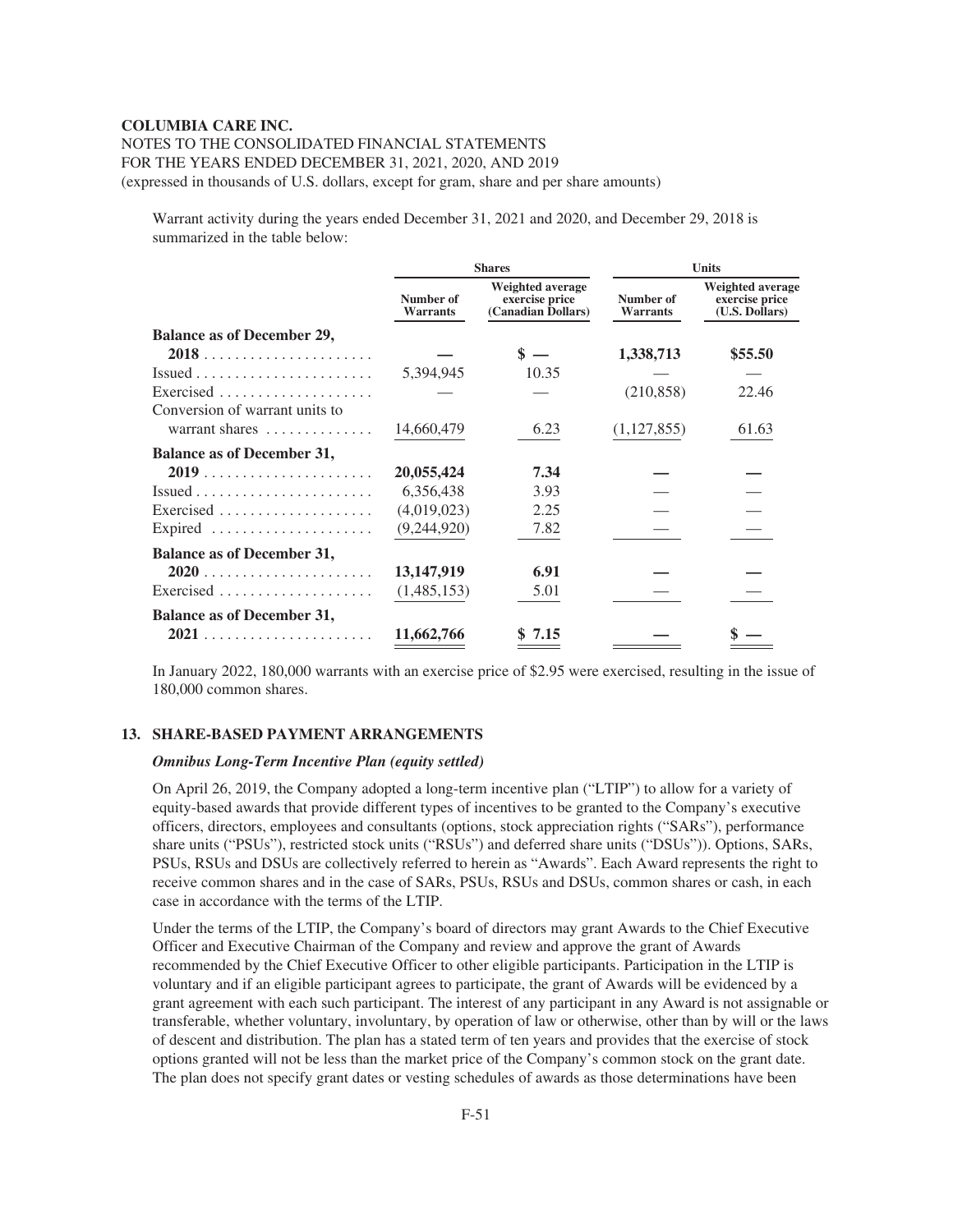NOTES TO THE CONSOLIDATED FINANCIAL STATEMENTS FOR THE YEARS ENDED DECEMBER 31, 2021, 2020, AND 2019 (expressed in thousands of U.S. dollars, except for gram, share and per share amounts)

delegated to a committee of the Company's Board of Directors. Each grant agreement reflects the vesting schedule for that particular grant as determined by the Committee.

The maximum number of common shares reserved for issuance, in the aggregate, under the LTIP is 10% of the aggregate number of common shares (assuming the conversion of all proportionate voting shares to common shares) issued and outstanding from time to time.

# *Restricted stock units*

RSU awards currently outstanding generally vest in equal annual installments over a four-year period or cliff after a three-year period in each case, from the grant date. Each RSU grant is subject to service-based vesting, where a specific period of continued employment must pass before an award vests. For RSU grants, the expense is measured at the grant date as the fair value of the Company's common stock and expensed as stock-based compensation over the vesting term.

A summary of RSU activity is presented below:

|                                      | <b>Shares</b> | <b>Weighted-Average</b><br><b>Grant Date Fair Value</b> |
|--------------------------------------|---------------|---------------------------------------------------------|
| Unvested, December 31, 2019 $\ldots$ | 7,832,229     | \$5.40                                                  |
|                                      | 6,285,973     | 2.71                                                    |
|                                      | (1,413,863)   | 8.47                                                    |
| Forfeited                            | (708, 588)    | 5.21                                                    |
| Unvested, December 31, $2020$        | 11.995.751    | 3.64                                                    |
|                                      | 3,564,365     | 6.88                                                    |
|                                      | (3,473,235)   | 5.27                                                    |
| Forfeited                            | (1,310,433)   | 5.48                                                    |
| Unvested, December 31, 2021          | 10.776.448    | \$3.96                                                  |

The following table presents information about the Company's RSUs for the period presented:

| (Dollars in thousands)           | <b>December 31, 2021</b> | Year ended<br><b>December 31, 2020</b> | December 31, 2019 |
|----------------------------------|--------------------------|----------------------------------------|-------------------|
| Share-based compensation $\dots$ | \$14,500                 | \$16,279                               | \$16,542          |

The following table presents information about the Company's RSUs as of the date presented:

|                                                       | <b>December 31, 2021</b> | <b>December 31, 2020</b> |
|-------------------------------------------------------|--------------------------|--------------------------|
| Unrecognized compensation costs                       | \$16,800                 | \$15,934                 |
| Weighted average period over which                    |                          |                          |
| compensation cost will be recognized (in              |                          |                          |
|                                                       | 2.7                      | 2.5                      |
| Maximum term relating to outstanding                  |                          |                          |
| RSUs (in years) $\dots \dots \dots \dots \dots \dots$ | 3.9                      | 3.9                      |
| Obligation to issue shares for RSUs vested            |                          |                          |
| during the year (in shares) $\dots \dots \dots$       | 1.402                    |                          |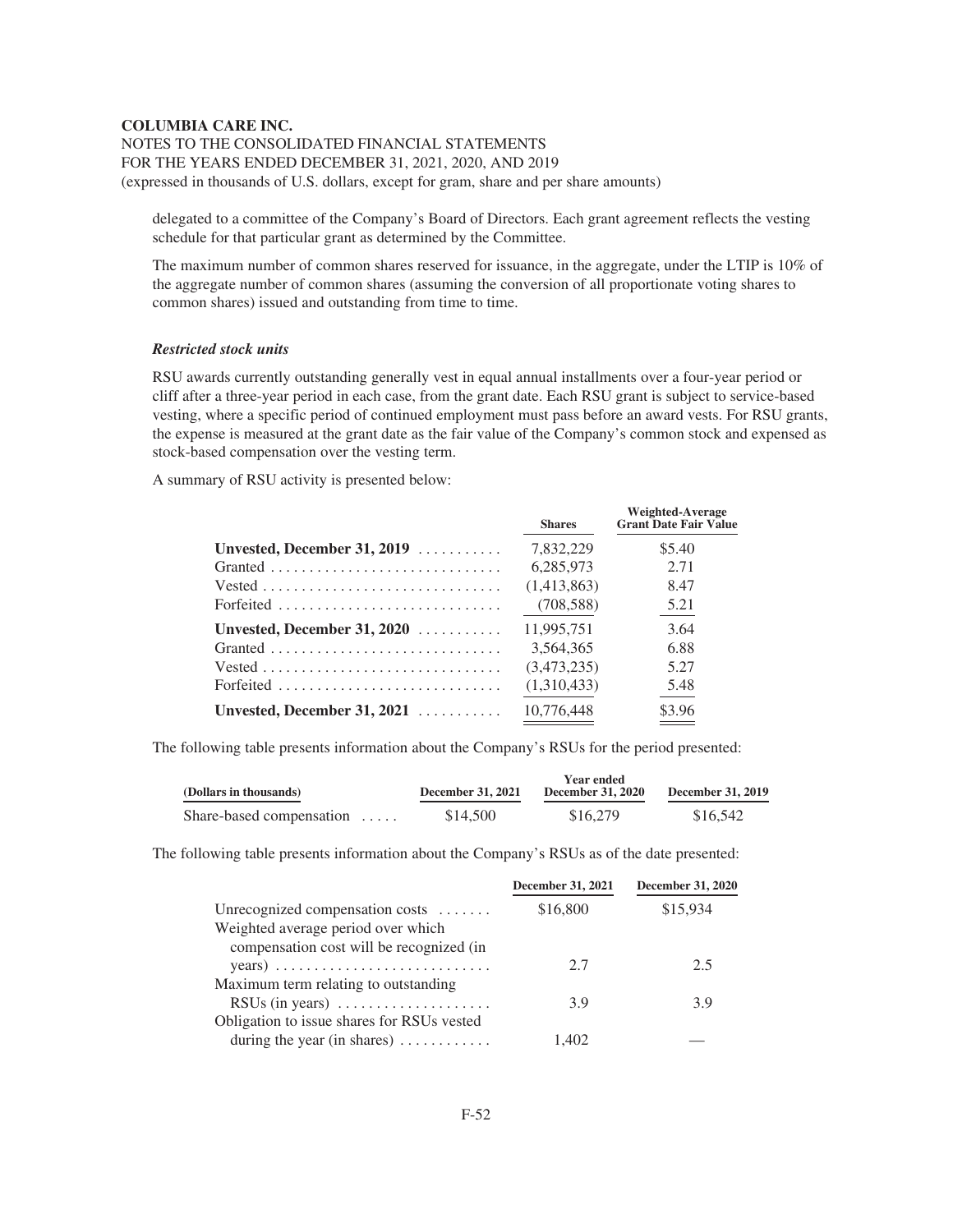# **COLUMBIA CARE INC.** NOTES TO THE CONSOLIDATED FINANCIAL STATEMENTS FOR THE YEARS ENDED DECEMBER 31, 2021, 2020, AND 2019 (expressed in thousands of U.S. dollars, except for gram, share and per share amounts)

#### *Performance share units*

On April 29, 2019, the Company granted total stockholder return awards ("TSR Awards") that include three-year and five-year market conditions, with corresponding performance measurement periods of three and five years. Vesting of the TSR Awards is based on the Company's level of attainment of specified TSR targets relative to the appreciation of the Company's common shares for the respective three-year and fiveyear periods and is also subject to the continued employment of the grantees.

Expected volatility is based on the historical volatility of the Company's stock price. The risk-free interest rates are based on quoted U.S. Treasury rates for securities with maturities approximating the awards' expected lives. Expected lives are principally based on the Company's historical exercise experience with previously issued awards. The expected dividend yield is zero as the Company has never paid dividends and does not currently anticipate paying any in the foreseeable future.

The fair value of the TSR Awards was determined using a Monte Carlo Simulation valuation model with the following weighted average inputs:

|                                                                                             | 70.00%   |
|---------------------------------------------------------------------------------------------|----------|
| Expected life (in years) $\dots \dots \dots \dots \dots \dots \dots \dots \dots \dots$ 4.15 |          |
| Expected dividends $\dots \dots \dots \dots \dots \dots \dots \dots \dots \dots \dots$      | $0.00\%$ |
|                                                                                             |          |

During the years ended December 31, 2021, 2020 and 2019, the Company granted PSUs that will vest on the achievement of internal performance targets. The Company monitors the probability of achieving the performance targets on a quarterly basis and adjusts periodic compensation expense accordingly.

A summary of PSU and TSR activity is presented below:

|                                      | <b>Shares</b> | <b>Weighted-Average</b><br><b>Grant Date Fair Value</b> |
|--------------------------------------|---------------|---------------------------------------------------------|
| Unvested, December 31, 2019 $\ldots$ | 5.259,408     | \$5.66                                                  |
|                                      | 2.980.751     | 2.43                                                    |
| Forfeited                            | (188, 341)    | 7.44                                                    |
| Unvested, December 31, 2020          | 8.051.818     | 4.42                                                    |
|                                      | 655,093       | 7.81                                                    |
|                                      | (114, 957)    | 2.07                                                    |
| Forfeited                            | (765, 662)    | 5.78                                                    |
| Unvested, December 31, 2021          | 7.826.292     | \$4.61                                                  |

The following table presents information about the Company's PSUs and TSR activity:

|                          | <b>Year ended</b>        |                          |                          |
|--------------------------|--------------------------|--------------------------|--------------------------|
|                          | <b>December 31, 2021</b> | <b>December 31, 2020</b> | <b>December 31, 2019</b> |
| Share-based compensation | \$9,237                  | \$8.944                  | \$5,320                  |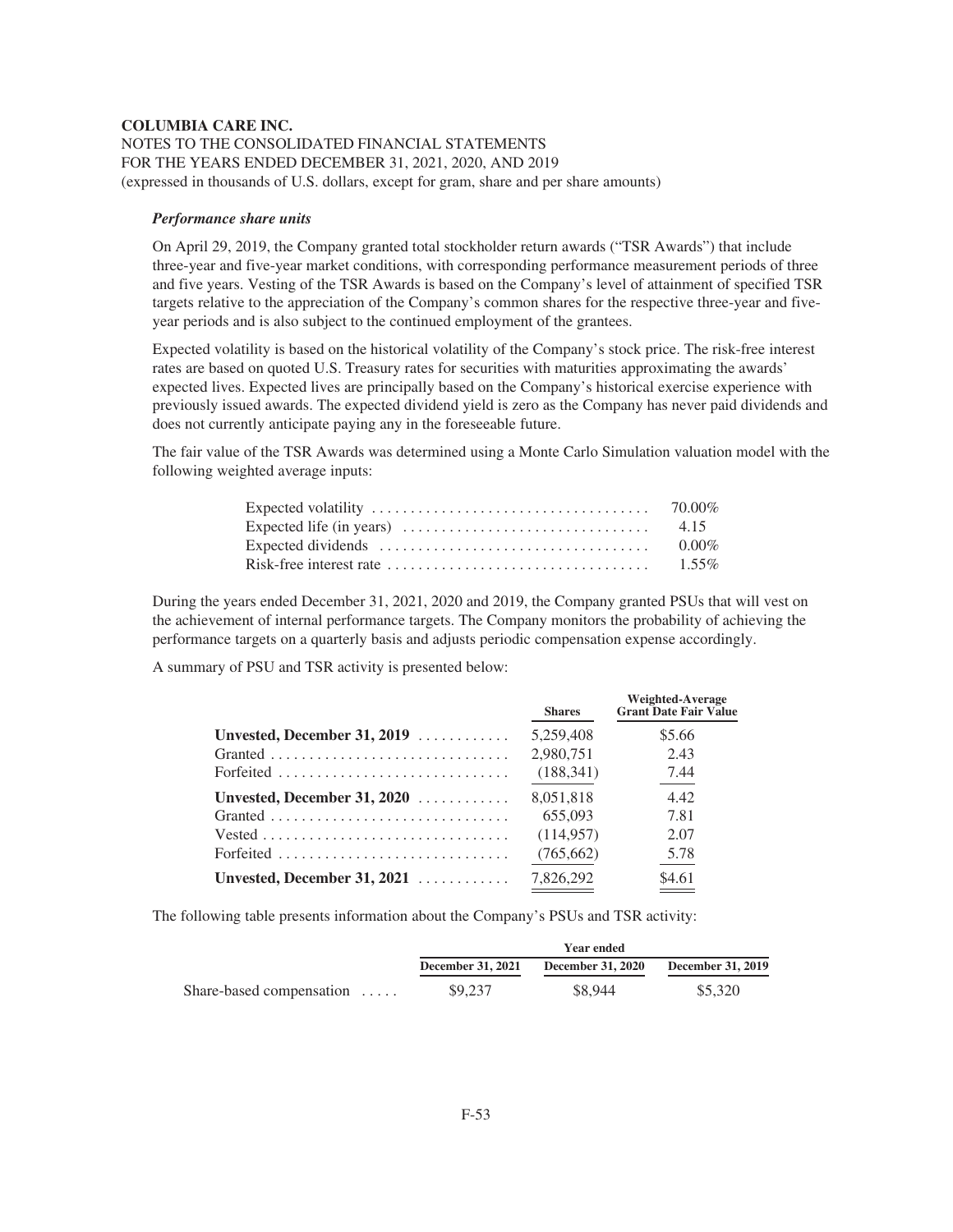# NOTES TO THE CONSOLIDATED FINANCIAL STATEMENTS FOR THE YEARS ENDED DECEMBER 31, 2021, 2020, AND 2019

(expressed in thousands of U.S. dollars, except for gram, share and per share amounts)

The following table presents information about the Company's PSUs and TSR as of the date presented:

|                                              | <b>December 31, 2021</b> | <b>December 31, 2020</b> |
|----------------------------------------------|--------------------------|--------------------------|
| Unrecognized compensation costs $\dots\dots$ | \$12,480                 | \$19,954                 |
| Weighted average period over which           |                          |                          |
| compensation cost will be recognized (in     |                          |                          |
|                                              | 19                       | 2.5                      |
| Maximum term relating to outstanding         |                          |                          |
| PSUs and TSRs (in years)                     | 2.3                      | 3.3                      |

#### *Stock Options*

The fair value of each stock option is estimated using the Black-Scholes option pricing model. The weighted average of inputs used in the measurement of the grant date fair value of the stock options for the year ended December 31, 2020, are summarized in the table below:

| Fair value at grant date (Canadian Dollars) $\ldots \ldots \ldots \ldots$ \$10.90       |          |
|-----------------------------------------------------------------------------------------|----------|
| Strike price at grant date (Canadian Dollars)                                           | \$10.90  |
|                                                                                         | 70.00%   |
| Expected life (in years) $\dots\dots\dots\dots\dots\dots\dots\dots\dots\dots\dots\dots$ | 6.25     |
| Expected dividends $\dots \dots \dots \dots \dots \dots \dots \dots \dots \dots \dots$  | $0.00\%$ |
| Risk-free interest rate $\dots \dots \dots \dots \dots \dots \dots \dots \dots \dots$   | $1.59\%$ |

Expected volatility is based on the historical volatility of the Company's stock price. The risk-free interest rates are based on quoted U.S. Treasury rates for securities with maturities approximating the awards' expected lives. Expected lives are principally based on the Company's historical exercise experience with previously issued awards. The expected dividend yield is zero as the Company has never paid dividends and does not currently anticipate paying any in the foreseeable future.

Stock option awards under the LTIP are granted with an exercise price equal to the fair value of the Company's common stock at the date of grant. All option awards have a ten-year contractual term and vest over four years.

A summary of option activity for the years ended December 31, 2021 and 2020 is presented below:

|                                                       | Stock<br><b>Options</b> | <b>Weighted-Average</b><br><b>Exercise Price</b><br>(Canadian Dollars) | Weighted-Average<br><b>Remaining Contractual</b><br>Term (Years) |
|-------------------------------------------------------|-------------------------|------------------------------------------------------------------------|------------------------------------------------------------------|
| Outstanding, December 31, 2019                        | 55,384                  | 10.90<br>---                                                           | 3.3                                                              |
| Outstanding, December 31, 2020                        | 55,384                  | 10.90                                                                  | 2.3                                                              |
| Forfeited $\ldots \ldots \ldots \ldots \ldots \ldots$ | (27, 692)               | 10.90                                                                  |                                                                  |
| Outstanding, December 31, 2021                        | 27,692                  | 10.90                                                                  | 1.3                                                              |
| <b>Exercisable as of December 31,</b>                 |                         |                                                                        |                                                                  |
| 2021                                                  | 27,692                  | 10.90                                                                  |                                                                  |

During the years ended December 31, 2021, the Company recorded an income of \$64 and during the years ended December 31, 2020 and 2019, the Company recorded an expense of \$98 and \$107, respectively, related to equity-based compensation expense on the stock options.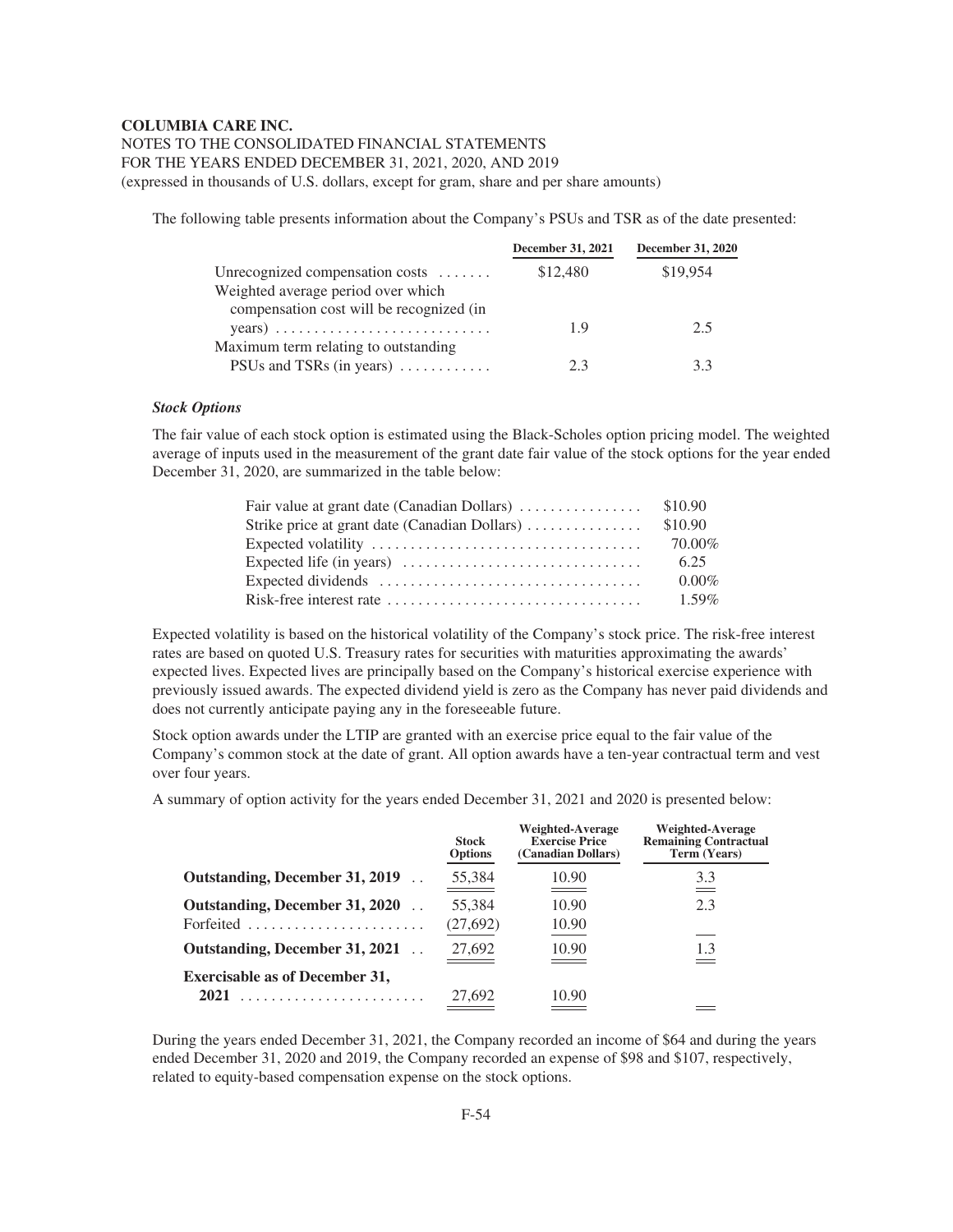# **COLUMBIA CARE INC.** NOTES TO THE CONSOLIDATED FINANCIAL STATEMENTS FOR THE YEARS ENDED DECEMBER 31, 2021, 2020, AND 2019 (expressed in thousands of U.S. dollars, except for gram, share and per share amounts)

#### *Common Shares*

During the year ended December 31, 2019, the Company granted 101,878 common shares to employees and consultants that vested in the same year. The Company recognized an expense of \$453 for the year ended December 31, 2019, in connection with this issuance.

# *Restricted Stock Awards ("RSA") and Unit programs (equity settled)*

In May 2016, the Company adopted the Capital Accumulation Plan ("the CAP Plan"), which provided employees and operating partners with a mechanism to participate in increases in value of the Company. As of the Acquisition Date, holders of CAP units received replacement stock-based awards. The CAP units were converted into RSAs based on the intrinsic value of the Company if it was liquidated at the close of business. The value of the replacement stock-based awards was designed to generally preserve the intrinsic value of the replaced awards immediately prior to the merger. Such RSAs remain subject to the same continuing restrictions applicable to the original CAP units. The Company did not recognize any incremental expense in connection with the conversion of CAP units to RSAs.

The number of units outstanding under the CAP Plan were as follows:

|                                      | <b>Units</b> | <b>Weighted-Average</b><br><b>Threshold Amount</b> |
|--------------------------------------|--------------|----------------------------------------------------|
| Unvested, December 29, 2018          | 143.641      | \$34.01                                            |
|                                      | 582,886      | 52.19                                              |
| Units forfeited                      | (84,979)     | 37.63                                              |
| Unvested, December 31, 2019          | 641.548      | 51.05                                              |
| Units forfeited                      | (3,336)      | 67.49                                              |
| Units converted to RSAs              | (638, 212)   | 50.96                                              |
| Unvested, December 31, $2020$        |              |                                                    |
| Unvested, December 31, 2021 $\ldots$ |              |                                                    |

A summary of RSA activity for the years ended December 31, 2021 and 2020 is presented below:

|                                                   | <b>Shares</b> | <b>Weighted-Average</b><br>Grant Date Fair Value |
|---------------------------------------------------|---------------|--------------------------------------------------|
| Unvested, December 31, 2019                       | 4,421,840     | \$7.54                                           |
| Converted to common shares                        | (3,657,048)   | 7.54                                             |
| Forfeited                                         | (37, 314)     | 13.87                                            |
| Unvested, December 31, 2020                       | 727.478       | 7.19                                             |
| Forfeited                                         | (65, 464)     | 12.12                                            |
| Converted to common shares $\dots\dots\dots\dots$ | (486, 588)    | 6.46                                             |
| Unvested, December 31, 2021 $\ldots$              | 175,426       | \$ 7.38                                          |

The following table presents information about the Company's CAP and RSA activity as of the date presented:

|                                  | Year ended               |                          |                          |
|----------------------------------|--------------------------|--------------------------|--------------------------|
|                                  | <b>December 31, 2021</b> | <b>December 31, 2020</b> | <b>December 31, 2019</b> |
| Share-based compensation $\dots$ | \$1,345                  | \$4.484                  | \$10.481                 |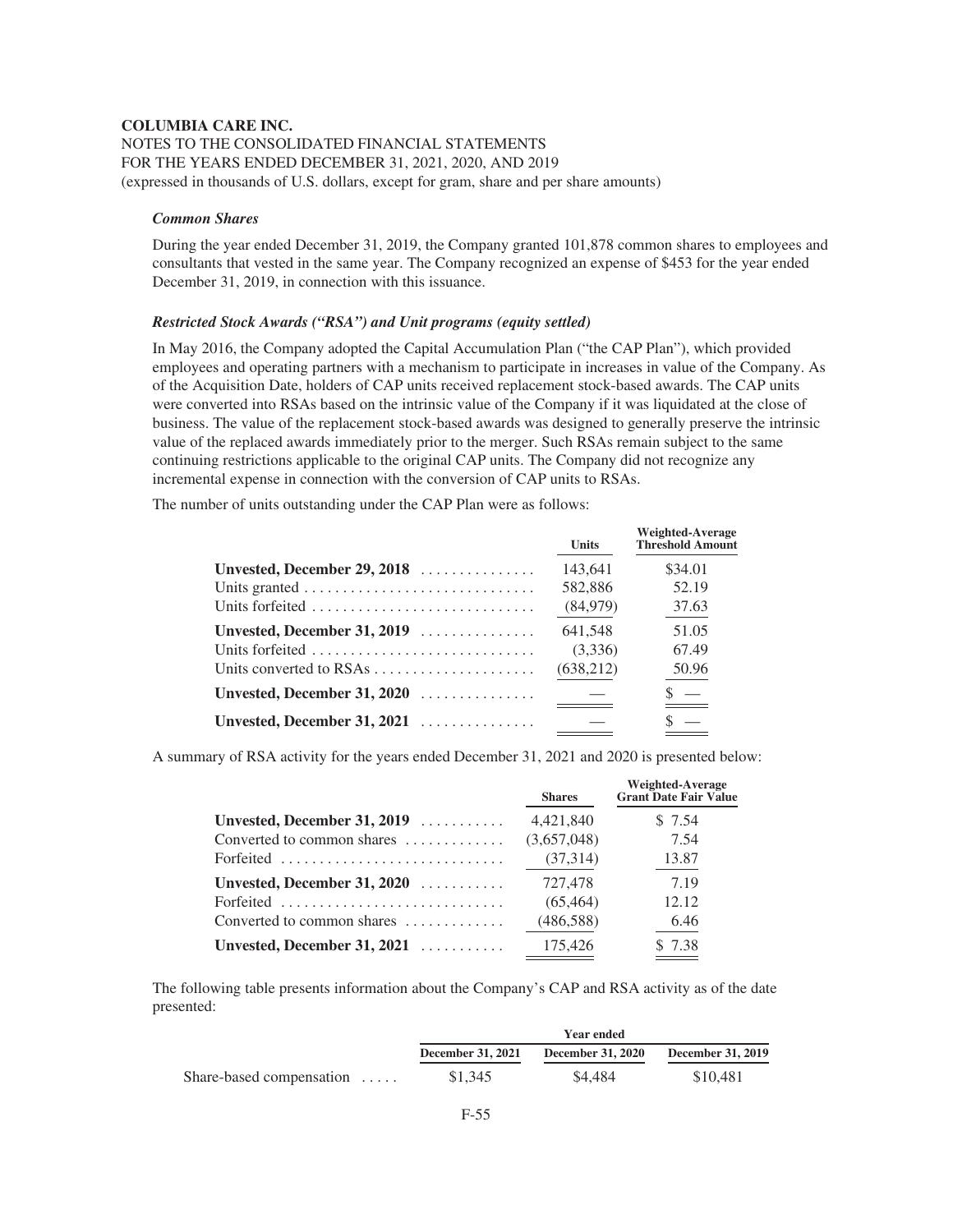# NOTES TO THE CONSOLIDATED FINANCIAL STATEMENTS FOR THE YEARS ENDED DECEMBER 31, 2021, 2020, AND 2019 (expressed in thousands of U.S. dollars, except for gram, share and per share amounts)

The following table presents information about the Company's CAP and RSA as of the date presented:

|                                              | <b>December 31, 2021</b> | <b>December 31, 2020</b> |
|----------------------------------------------|--------------------------|--------------------------|
| Unrecognized compensation costs $\dots\dots$ | \$262                    | \$1,845                  |
| Weighted average period over which           |                          |                          |
| compensation cost will be recognized (in     |                          |                          |
|                                              | 0.5                      | 1.1                      |
| Maximum term relating to outstanding         |                          |                          |
| CAP and RSAs (in years) $\dots$              | 0.8                      | 1.8                      |

#### *Unit programs (liability settled)*

In May 2016, the Company adopted the Income Incentive Plan ("the IIP Plan"), which provides deferred compensation to designated employees and operating partners (the "IIP units").

In September 2019, holders of IIP units received replacement stock-based units ("RSU"). In September 2019, The IIP units were converted into RSUs based on the intrinsic value of the Company, as if it was liquidated at the Acquisition Date. The value of the RSUs was designed to generally preserve the intrinsic value of the replaced awards immediately prior to the conversion. Such RSUs remain subject to the same continuing restrictions applicable to the original IIP units. The Company did not recognize any incremental expense in connection with the conversion of IIP units to RSUs. Upon the conversion the Company reclassified deferred compensation of \$15,308 into shareholders' equity.

Each RSU grant is subject to service-based vesting, where a specific period of continued employment must pass before an award vests.

The number of units outstanding under the IIP Plan are summarized in the table below:

|                                                               | <b>Units</b> | Weighted-Average<br><b>Liquidation Value</b> |
|---------------------------------------------------------------|--------------|----------------------------------------------|
| Unvested, December 31, 2019                                   | 629,277      | \$51.29                                      |
| Units forfeited                                               | (23,612)     | 61.98                                        |
| Units converted to RSUs $\dots \dots \dots \dots \dots \dots$ | (605, 665)   | 50.87                                        |
|                                                               |              |                                              |
| Unvested, December 31, 2021                                   |              |                                              |

Deferred compensation expense related to the Company's IIP units was \$5,502 for the year ended December 31, 2019.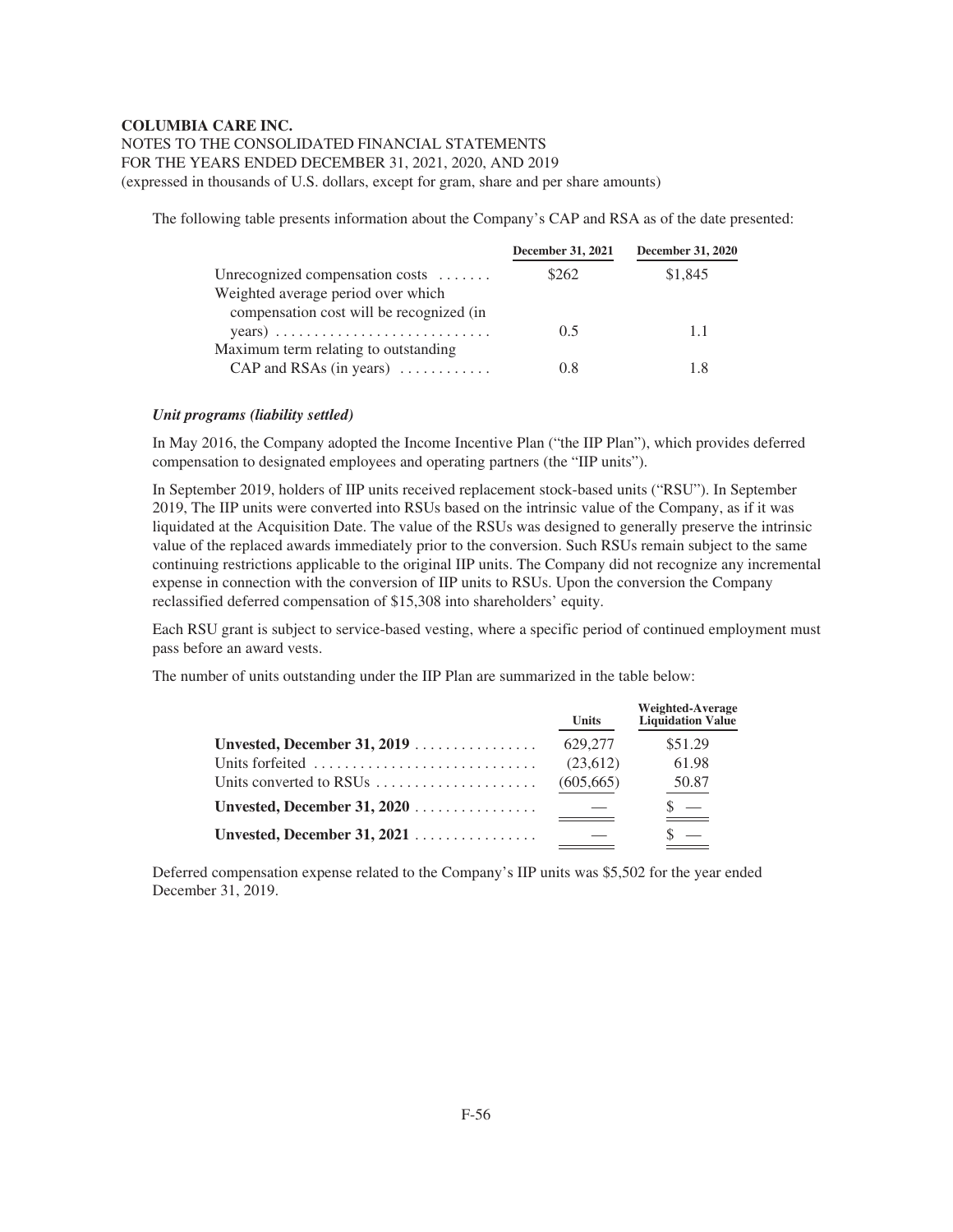NOTES TO THE CONSOLIDATED FINANCIAL STATEMENTS FOR THE YEARS ENDED DECEMBER 31, 2021, 2020, AND 2019 (expressed in thousands of U.S. dollars, except for gram, share and per share amounts)

# **14. INCOME TAXES**

The components of tax expense (benefit) were as follows:

|                                                   | <b>Year Ended</b> |                   |                          |  |
|---------------------------------------------------|-------------------|-------------------|--------------------------|--|
|                                                   | December 31, 2021 | December 31, 2020 | <b>December 31, 2019</b> |  |
| Current tax expense                               |                   |                   |                          |  |
| Federal                                           | \$20,519          | 3,979<br>S.       | \$<br>1,078              |  |
| State $\ldots \ldots \ldots \ldots \ldots \ldots$ | 5,732             | 822               | 397                      |  |
| Total current tax expense                         | 26,251            | 4,801             | 1,475                    |  |
| Deferred tax expense (benefit)                    |                   |                   |                          |  |
| Foreign                                           | (1,936)           | (2,289)           | (595)                    |  |
| Federal                                           | (15,008)          | (8,897)           | (6, 463)                 |  |
| State $\ldots \ldots \ldots \ldots \ldots$        | (10,998)          | (1,400)           | (3,746)                  |  |
| Total deferred tax expense                        |                   |                   |                          |  |
| $(benefit)$                                       | (27, 942)         | (12,586)          | (10, 804)                |  |
| Change in Valuation                               |                   |                   |                          |  |
| Allowance— $US$                                   | (106)             | (10,701)          | 10,237                   |  |
| Change in Valuation                               |                   |                   |                          |  |
| Allowance—Foreign                                 | 1,936             | 2,289             | 595                      |  |
| Provision for income taxes $\dots$                | \$<br>139         | \$(16,197)        | 1,503                    |  |
|                                                   |                   |                   |                          |  |

The Company accounts for income taxes in accordance with ASC 740 – Income Taxes, under which deferred tax assets and liabilities are recognized based upon anticipated future tax consequences attributable to differences between financial statement carrying values and the tax bases for the respective items.

Columbia Care Inc is organized in Canada but operates inside the United States with the exception of foreign operations in Germany, Puerto Rico and the United Kingdom. Due to the Company's structure, the Company is subject to income tax both in the United States and Canada. The Company maintains full valuation allowances on its net operating losses at each of the foreign jurisdictions it operates in, resulting in a 0% effective tax rate for the foreign jurisdictions. The Company's domestic effective tax rate for the years ended December 31, 2021, 2020 and 2019 were (.1%), 11.9% and (1.5%), respectively.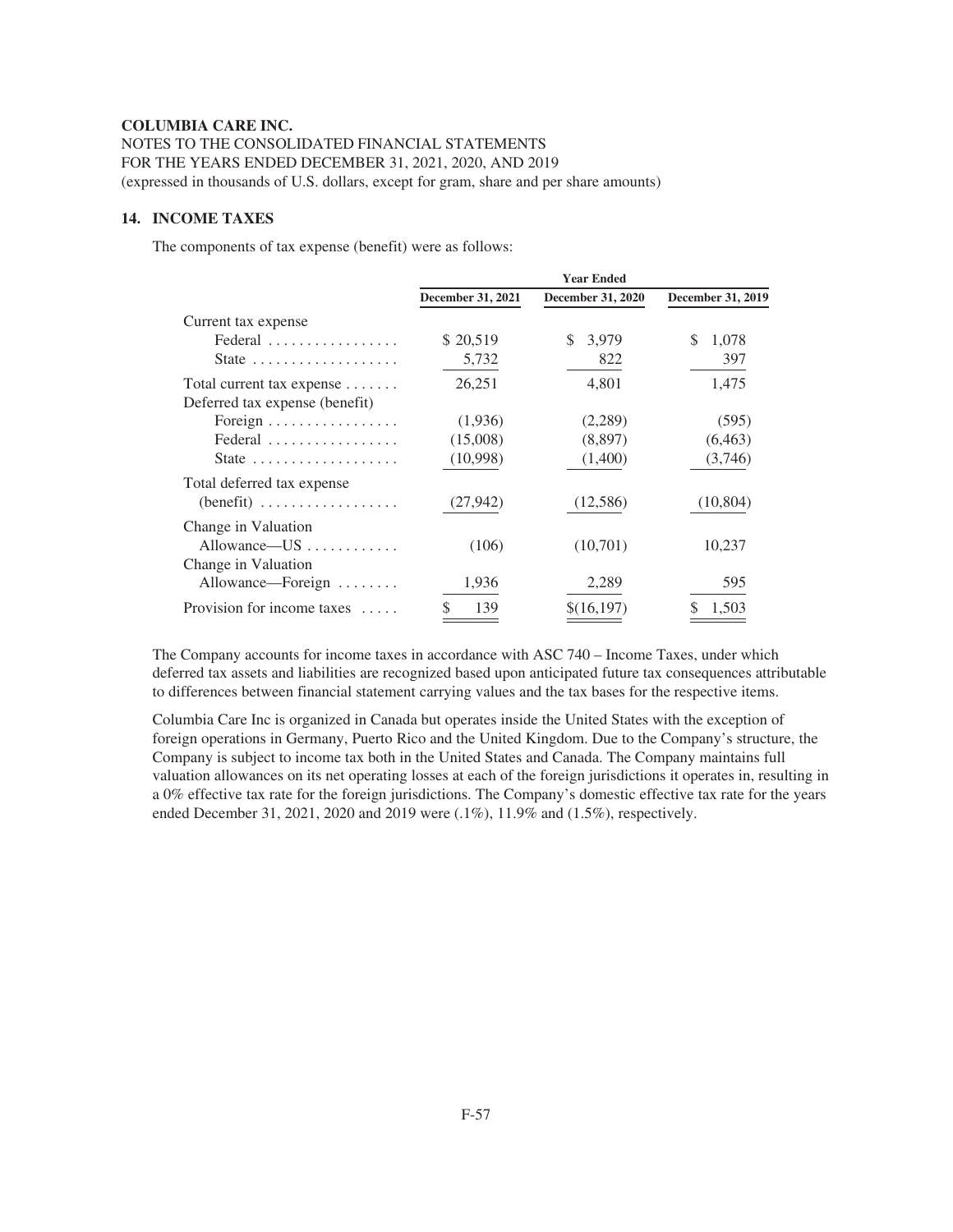# NOTES TO THE CONSOLIDATED FINANCIAL STATEMENTS

FOR THE YEARS ENDED DECEMBER 31, 2021, 2020, AND 2019

(expressed in thousands of U.S. dollars, except for gram, share and per share amounts)

The reconciliation of the Company's income tax expense (benefit) on income (loss) before taxes at the U.S. federal statutory rate compared to the Company's effective tax rate was as follows:

| <b>Year Ended</b> |         |                   |                                                                                           |                                                                               |                                                       |
|-------------------|---------|-------------------|-------------------------------------------------------------------------------------------|-------------------------------------------------------------------------------|-------------------------------------------------------|
|                   |         |                   |                                                                                           |                                                                               |                                                       |
| \$(146,714)       |         | \$(135,846)       |                                                                                           |                                                                               |                                                       |
| (30, 810)         | 21.0%   | (28, 540)         | 21.0%                                                                                     | (23,195)                                                                      | 20.9%                                                 |
|                   |         |                   |                                                                                           |                                                                               |                                                       |
| (5,276)           | $3.6\%$ | (273)             | $0.2\%$                                                                                   | (2,639)                                                                       | $2.6\%$                                               |
| 24,293            |         | 11,410            |                                                                                           | $\overline{\phantom{m}}$                                                      | $(6.4)\%$                                             |
| 1,141             |         | 2,601             | $(1.9)\%$                                                                                 | 6,088                                                                         | $(6.1)\%$                                             |
| 2,227             |         | 7,936             |                                                                                           | 9,646                                                                         | $(1.0)\%$                                             |
| 6,727             |         | 2,125             |                                                                                           | 1,221                                                                         | $(1.2)\%$                                             |
| (670)             | $0.5\%$ | 291               |                                                                                           | (173)                                                                         | $0.2\%$                                               |
| 2,507             |         | (1,035)           | $0.8\%$                                                                                   | 242                                                                           | $(0.2)\%$                                             |
|                   |         |                   |                                                                                           |                                                                               |                                                       |
|                   |         |                   |                                                                                           |                                                                               |                                                       |
|                   |         |                   |                                                                                           |                                                                               |                                                       |
|                   |         | (10,712)          | 7.9%                                                                                      | 10,313                                                                        | $(10.3)\%$                                            |
| \$<br>139         |         |                   |                                                                                           | 1.503                                                                         | $(1.5)\%$                                             |
|                   |         | December 31, 2021 | $(16.6)\%$<br>$(0.8)\%$<br>$(1.5)\%$<br>$(4.6)\%$<br>$(1.7)\%$<br>$(0.1)\%$ \$ $(16.197)$ | <b>December 31, 2020</b><br>$(8.4)\%$<br>$(14.2)\%$<br>$(1.6)\%$<br>$(0.2)\%$ | <b>December 31, 2019</b><br>\$(99,671)<br>$11.9\%$ \$ |

The Company operates in the legal cannabis industry but is subject to Section 280E of the Internal Revenue Code ("IRC") which prohibits the Company from deducting non cost of goods sold related expenses. Section 280E was originally intended to penalize criminal market operators, but because cannabis remains a Schedule I controlled substance for Federal purposes, the IRS has subsequently applied Section 280E to state-legal cannabis businesses. Cannabis businesses operating in states that align their tax codes with the IRC are also unable to deduct normal business expenses from their state taxes. The result of Section 280E's application to the Company results in permanent disallowance of ordinary and necessary business expenses. As a result of 280E the Company's effective tax rate can be highly variable and may not necessarily correlate with pre-tax income or loss. The non-deductible expenses shown in the effective rate reconciliation above is comprised primarily of the impact of applying IRC Sec. 280E to the Company's businesses that are involved in selling cannabis, along with other permanent tax adjustments as prescribed by relevant tax code.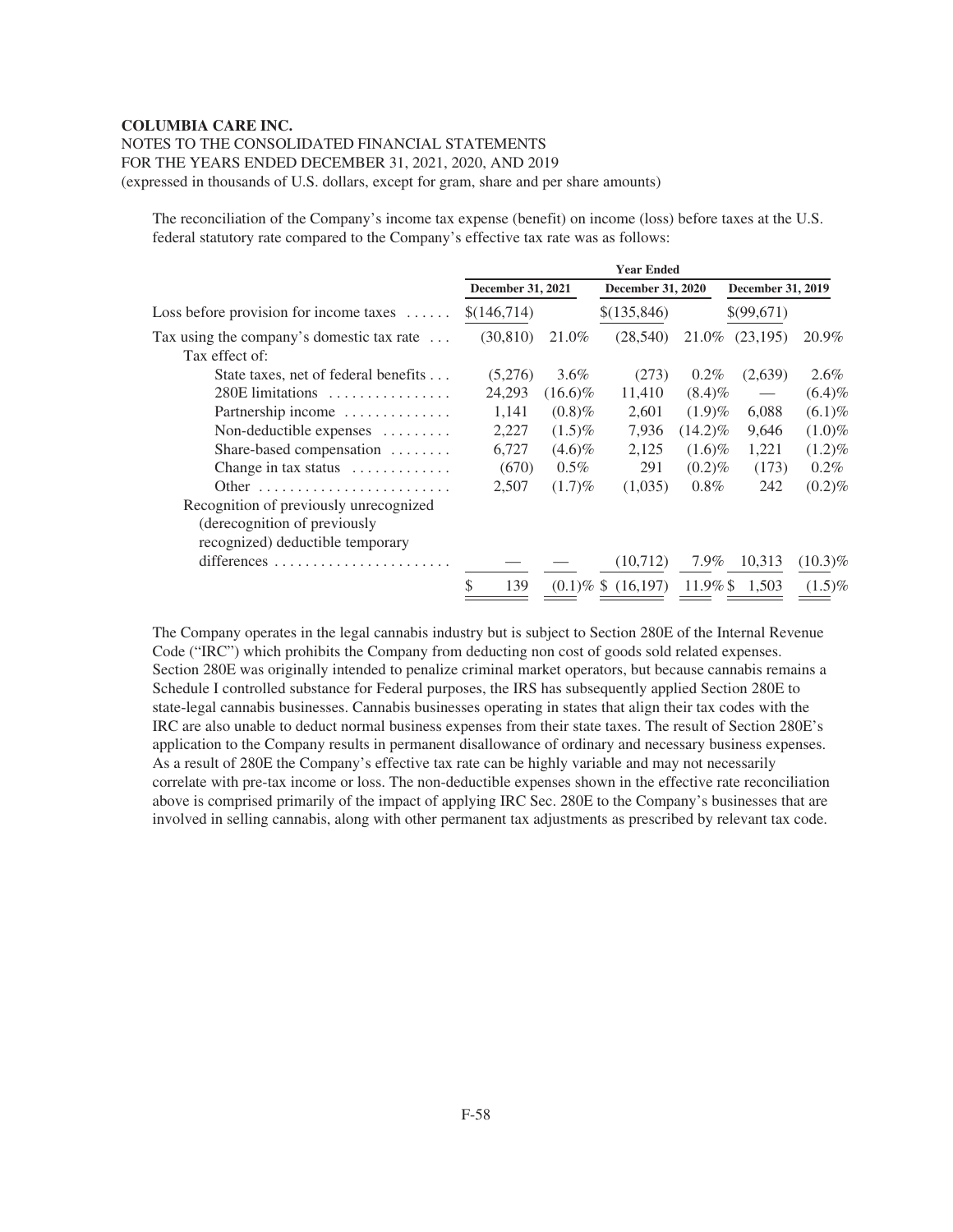# NOTES TO THE CONSOLIDATED FINANCIAL STATEMENTS FOR THE YEARS ENDED DECEMBER 31, 2021, 2020, AND 2019 (expressed in thousands of U.S. dollars, except for gram, share and per share amounts)

The tax effects of the temporary differences giving rise to deferred tax assets and deferred tax liabilities as of December 31, 2021, 2020 and 2019 are summarized in the table below:

|                                                 | <b>Year Ended</b> |                   |                   |  |
|-------------------------------------------------|-------------------|-------------------|-------------------|--|
|                                                 | December 31, 2021 | December 31, 2020 | December 31, 2019 |  |
| <b>Deferred Tax Assets</b>                      |                   |                   |                   |  |
| Net Operating Loss                              |                   |                   |                   |  |
| Carryforwards                                   | \$<br>9,783       | 3,244<br>\$.      | \$<br>710         |  |
| Derivative liability                            | 3,426             |                   |                   |  |
| Inventory                                       | 788               |                   |                   |  |
| Stock Based Compensation                        | 7,815             | 12,695            | 10,460            |  |
| Capitalized Expenses                            | 3,742             | 2,381             | 1,567             |  |
| Reserves                                        | 22,897            | 3,217             |                   |  |
| Right of Use Assets                             | 41,999            | 25,995            | 13,910            |  |
| Sale Leaseback                                  | 1,630             | 1,448             | 1,648             |  |
| Other Assets                                    | 1,142             | 2,137             | 249               |  |
| <b>Gross Deferred Tax</b>                       |                   |                   |                   |  |
| Assets $\dots\dots\dots\dots\dots\dots$         | 93,222            | 51,117            | 28,544            |  |
| Valuation Allowance                             | (4,876)           | (3,046)           | (11, 458)         |  |
| Total Deferred Tax Assets,                      |                   |                   |                   |  |
| $net \dots \dots \dots \dots \dots \dots \dots$ | 88,346            | 48,071            | 17,086            |  |
| <b>Deferred Tax Liabilities</b>                 |                   |                   |                   |  |
| Property, Plant and Equipment                   | (2,399)           | (1,664)           | (2,222)           |  |
| Intangibles                                     | (115, 621)        | (21, 742)         |                   |  |
| Accruals                                        | (1, 126)          |                   | (816)             |  |
| Debt discount                                   | (7, 784)          |                   |                   |  |
| Right of Use Liabilities                        | (40, 893)         | (25, 644)         | (13, 801)         |  |
| Other Liabilities                               |                   | (1,368)           | (236)             |  |
| Gross Deferred Tax                              |                   |                   |                   |  |
| Liabilities                                     | \$(167,823)       | \$(50,418)        | \$(17,075)        |  |
| Net Deferred Tax Liabilities                    | \$<br>79,477      | \$<br>2,347       | \$                |  |
| Net Deferred Tax Assets                         | \$                | \$                | \$<br>11          |  |

Deferred tax assets are reduced by a valuation allowance if it is more likely than not that some portion or all of the deferred tax assets will not be realized. The Company's management assesses both positive and negative evidence regarding the Company's ability to realize its deferred tax assets and records a valuation allowance when it is more likely than not that deferred tax assets will not be realized. The valuation allowance as of December 31, 2021, 2020 and 2019 are \$4,876, \$3,046, and \$11,458 respectively. The total change in 2021 valuation allowance, which was an increase of \$1,830, is related to foreign activity and other activities. The total change in 2020 valuation allowance was a decrease of \$8,412 related to foreign activity, acquisition activity, and other activities.

As of December 31, 2021, the Company has \$518 of gross federal net operating loss carryforwards which will not expire. The Company has \$49,870 of gross state net operating loss carryforwards which begin to expire in 2036. The company has \$20,392 of gross foreign net operating loss carryforwards which begin to expire in 2027.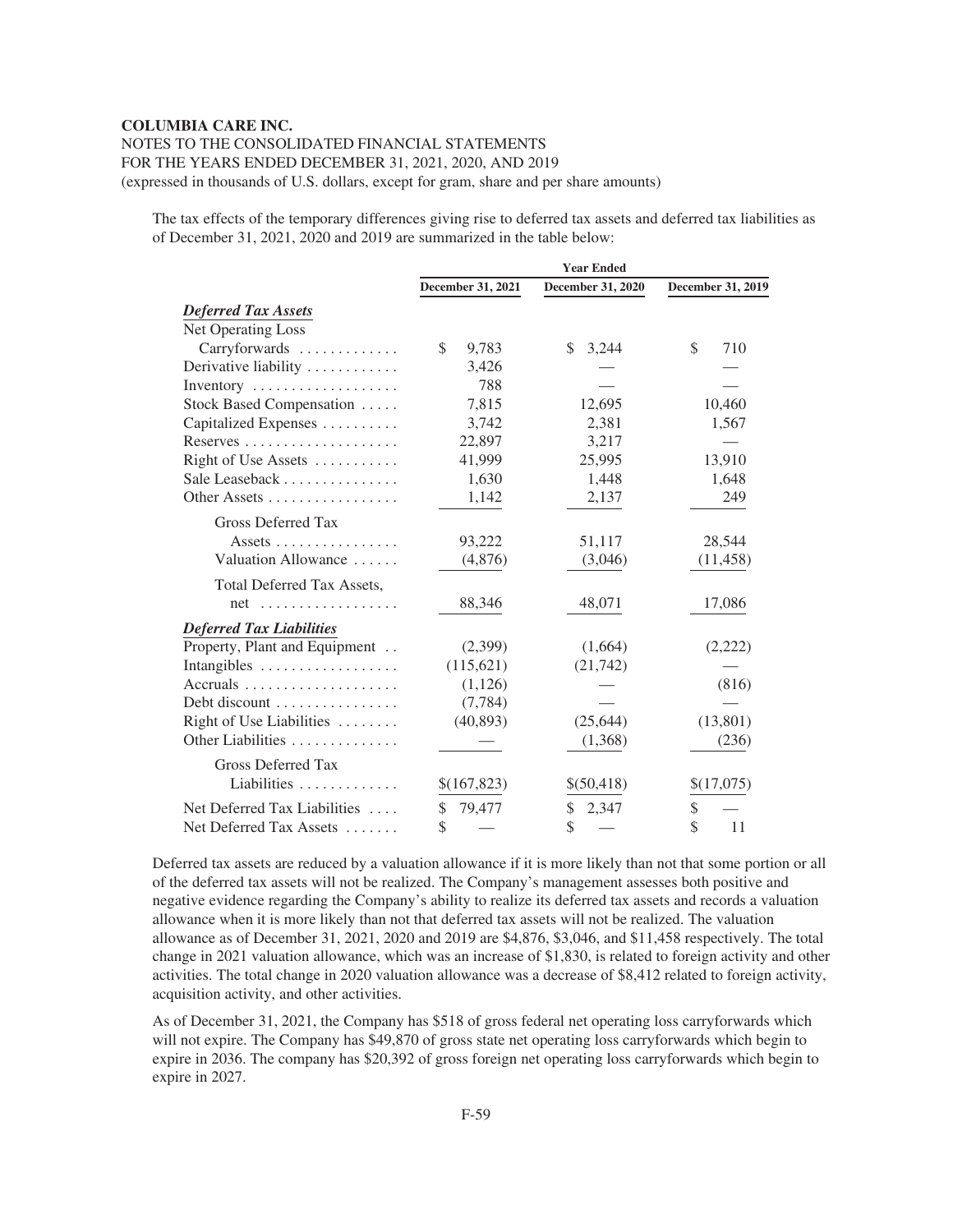NOTES TO THE CONSOLIDATED FINANCIAL STATEMENTS FOR THE YEARS ENDED DECEMBER 31, 2021, 2020, AND 2019 (expressed in thousands of U.S. dollars, except for gram, share and per share amounts)

Under Internal Revenue Code Section, 382, utilization of net operating losses may be subject to annual limitations in the event of any significant future changes in its ownership structure. These annual limitations could adversely affect the company and result in the expiration of net operating losses prior to utilization.

The Company files tax returns as prescribed by the tax laws of the jurisdictions in which it operates. In the normal course of business, the Company is subject to examination by federal, state, and foreign jurisdictions, where applicable. Such examinations may result in future tax, penalty, and interest assessments by the respective taxing jurisdictions. For uncertain tax positions the Company believes does not meet the more likely that not threshold of being sustained upon examination by the relevant taxing authorities, the Company records a tax reserve in the period in which it arises. The company adjusts its unrecognized tax benefit liability and provision for income taxes in the period in which the uncertain tax position is settled, the statute of limitations expires for taxing authority to examine the position or when new information becomes available that requires a change in the recognition and/or measurement of the liability.

A reconciliation of the beginning and ending amount of unrecognized tax benefits is as follows:

|                                                                   | $\overline{\phantom{m}}$ |
|-------------------------------------------------------------------|--------------------------|
| Increases (Decreases) for current year                            | 2,095                    |
| Increases (Decreases) for prior years                             | 3,126                    |
|                                                                   |                          |
| Reductions for Expiration of Statute of Limitations               |                          |
|                                                                   | 5,221                    |
| Increases (Decreases) for current year                            |                          |
| Increases (Decreases) for prior years $\dots\dots\dots\dots\dots$ | 183                      |
|                                                                   |                          |
| Reductions for Expiration of Statute of Limitations               | (1,293)                  |
|                                                                   | \$4.111                  |

As of December 31, 2021 the company had \$4,111 of gross unrecognized tax benefits, \$0 of which would impact the effective income tax rate if recognized. As of December 31, 2021, 2020 and 2019 the Company recognized interest and penalties related to uncertain tax positions of \$800, \$903, and \$0, respectively. The unrecognized tax benefits recorded by the company relate to historical tax positions taken by businesses previously acquired by the Company. The Company is subject to indemnification of any assessments related to these specific positions and has established a receivable for the same amount of the reserve. The US federal statute of limitations remains open for the tax year 2018 through the present. The state return statute of limitations generally remains open for the tax year 2018 through the present.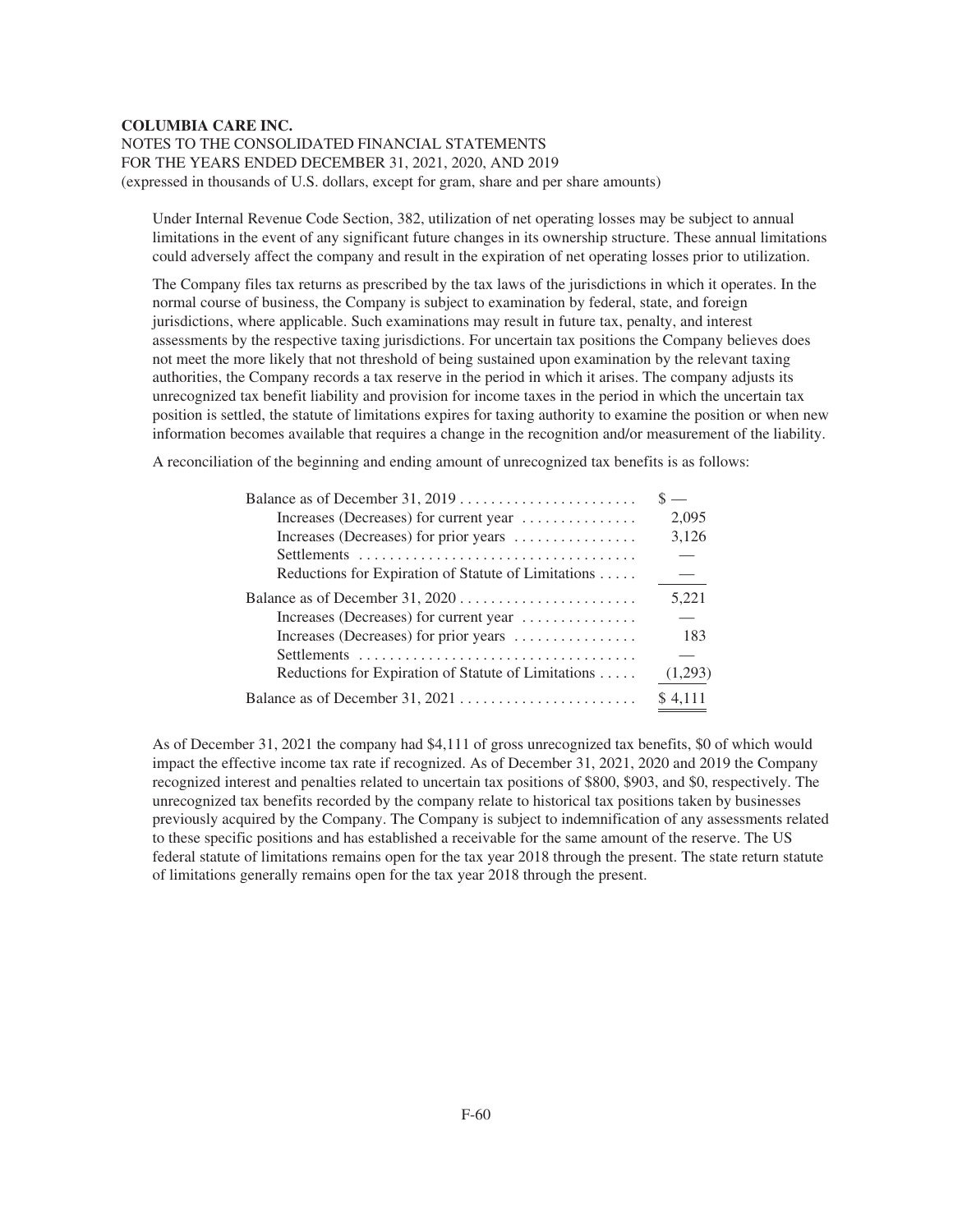NOTES TO THE CONSOLIDATED FINANCIAL STATEMENTS FOR THE YEARS ENDED DECEMBER 31, 2021, 2020, AND 2019 (expressed in thousands of U.S. dollars, except for gram, share and per share amounts)

# **15. EARNINGS PER SHARE**

Basic and diluted net loss per share attributable to the Company was calculated as follows:

|                                                                 | <b>Year Ended</b> |                      |    |                      |               |                      |
|-----------------------------------------------------------------|-------------------|----------------------|----|----------------------|---------------|----------------------|
|                                                                 |                   | December 31,<br>2021 |    | December 31,<br>2020 |               | December 31,<br>2019 |
| Numerator:                                                      |                   |                      |    |                      |               |                      |
| Less: Net loss attributable to non-                             | \$.               | (146.853)            | S  | (119,649)            | S             | (101, 174)           |
| controlling interest $\dots\dots\dots$                          |                   | (3,756)              |    | (23, 862)            |               | (4,909)              |
| Net loss attributable to<br>shareholders $\dots\dots\dots\dots$ |                   | (143,097)            | \$ | (95, 787)            | \$.           | (96,265)             |
| Denominator:<br>Weighted average shares outstanding—            |                   |                      |    |                      |               |                      |
| basic and diluted $\dots\dots\dots\dots\dots\dots$              |                   | 338,754,694          |    | 232,576,117          |               | 209,992,187          |
| Loss per share—basic and diluted $\dots$ .                      | S                 | (0.42)               | \$ | (0.41)               | <sup>\$</sup> | (0.46)               |

Certain share based equity awards were excluded from the computation of dilutive loss per share because inclusion of these awards would have had an anti-dilutive effect. The following table reflects the awards excluded.

|                                                           | <b>Year Ended</b>    |                      |                      |  |
|-----------------------------------------------------------|----------------------|----------------------|----------------------|--|
|                                                           | December 31,<br>2021 | December 31,<br>2020 | December 31,<br>2019 |  |
| Warrants                                                  | 1,115,902            | 13.147.919           | 20,055,424           |  |
| Options                                                   |                      | 55.384               | 55,384               |  |
|                                                           | 17.780.750           | 6,670,449            |                      |  |
| Share based payment $\dots\dots\dots\dots\dots\dots\dots$ | 10,103,325           | 20,047,569           | 13,091,637           |  |
|                                                           | 28,999,977           | 39.921.321           | 33, 202, 445         |  |

Prior periods have been converted into post-merger Shares for comparability.

# **16. LEASING ACTIVITIES**

The Company leases its facilities under operating leases that provide for the payment of real estate taxes and other operating costs in addition to normal rent. The Company's real estate leases typically have terms of 1 to 15 years. Certain leases include extension options exercisable from one to five years before the end of the cancellable lease term. The Company typically leases equipment and vehicles with standard lease terms of 3 to 5 years. Expenses recognized relating to short-term leases and leases of low value during the years ended December 31, 2021 and 2020 were immaterial.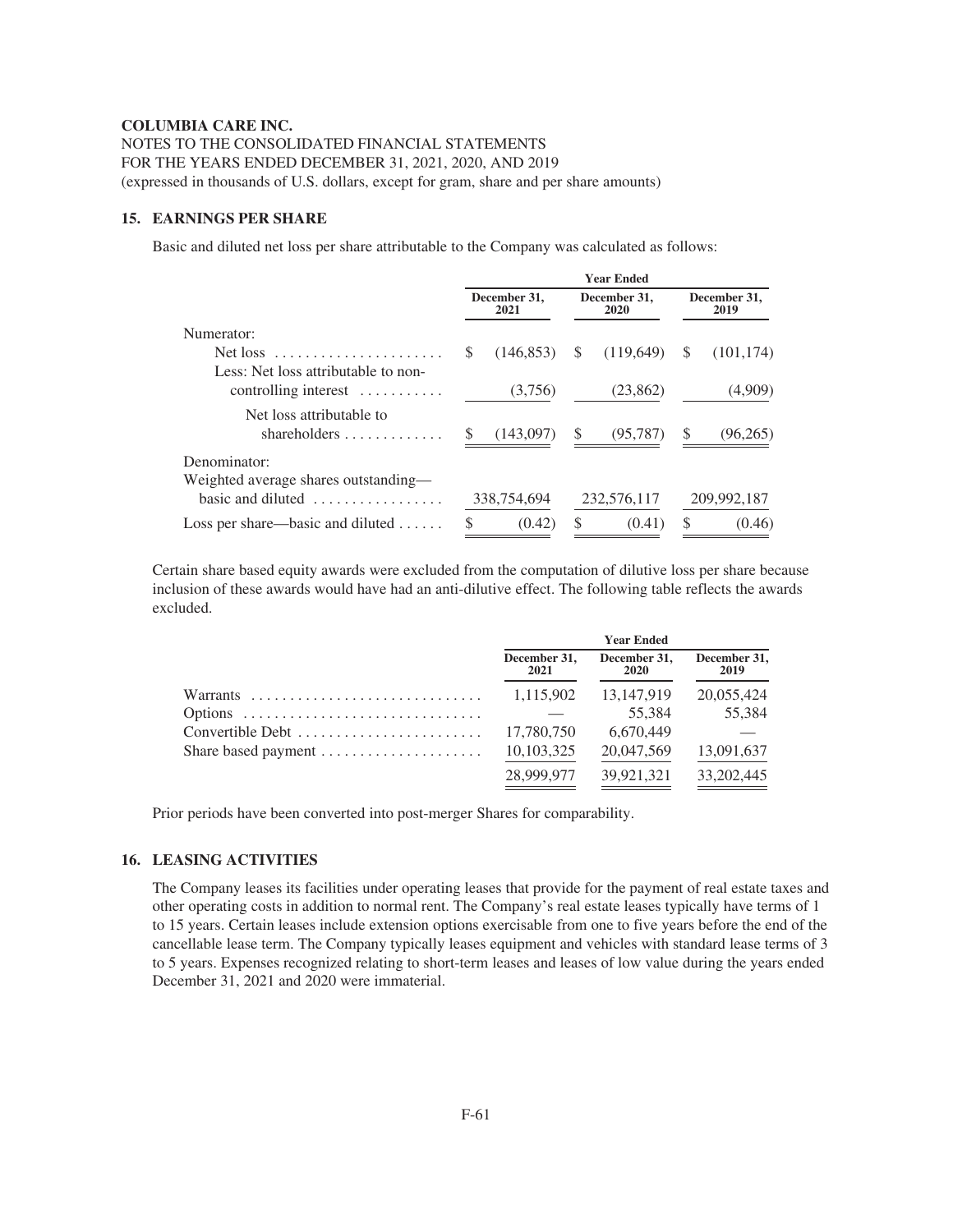NOTES TO THE CONSOLIDATED FINANCIAL STATEMENTS FOR THE YEARS ENDED DECEMBER 31, 2021, 2020, AND 2019 (expressed in thousands of U.S. dollars, except for gram, share and per share amounts)

The following summarizes the weighted average remaining lease term and discount rate as of December 31, 2021 and 2020:

|                                         | <b>December 31, 2021</b> | <b>December 31, 2020</b> |
|-----------------------------------------|--------------------------|--------------------------|
| <b>Weighted Average Remaining Lease</b> |                          |                          |
| <b>Term</b>                             |                          |                          |
|                                         | $15.0$ years             | 14.4 years               |
| Finance leases                          | $13.5$ years             | $16.5$ years             |
| <b>Weighted Average Discount Rate</b>   |                          |                          |
|                                         | $7.02\%$                 | $7.02\%$                 |
| Finance leases                          | 7.67%                    | 7.05%                    |

The maturities of lease liabilities as of December 31, 2021 were as follows:

|                                                      | Operating    | <b>Finance</b> |  |
|------------------------------------------------------|--------------|----------------|--|
| Year Ending December 31:                             |              |                |  |
|                                                      | 21,660<br>S. | 10.725<br>S    |  |
|                                                      | 21,964       | 10.695         |  |
| 2024                                                 | 20.981       | 10,680         |  |
|                                                      | 19.306       | 8.344          |  |
|                                                      | 19,055       | 6,338          |  |
|                                                      | 214,819      | 76,452         |  |
| Total lease payments                                 | 317,785      | 123,234        |  |
| Less: interest                                       | (132, 725)   | (47, 874)      |  |
| Present value of lease liabilities                   | \$185,060    | \$75,360       |  |
| Less current portion $\dots\dots\dots\dots\dots$     | (9,056)      | (5,092)        |  |
| Non-current portion $\dots\dots\dots\dots\dots\dots$ | \$176,004    | \$70.268       |  |
|                                                      |              |                |  |

The following summarizes the line items in the income statements which include the components of lease expense for the years ended December 31, 2021 and 2020:

|                                                                                                                                     | December 31, 2021 | <b>December 31, 2020</b> |
|-------------------------------------------------------------------------------------------------------------------------------------|-------------------|--------------------------|
| Operating lease expense                                                                                                             | \$24,087          | \$16,225                 |
| Included in                                                                                                                         |                   |                          |
| $Cost of sales \dots \dots \dots \dots \dots \dots \dots$<br>Selling, general and administrative                                    | 21,962            | 8,839                    |
| $expenses \ldots \ldots \ldots \ldots \ldots \ldots$                                                                                | 2,125             | 7,386                    |
| Finance lease costs:                                                                                                                | \$9,928           | \$2,785                  |
| Amortization of lease assets included<br>in cost of sales $\dots\dots\dots\dots\dots\dots$<br>Amortization of lease assets included | 3,836             | 759                      |
| in selling, general and<br>administrative costs<br>Interest on lease liabilities included in                                        | 812               | 537                      |
| interest (expense) income, net $\dots$ .                                                                                            | 5,280             | 1,489                    |
| Total lease costs $\dots \dots \dots \dots$                                                                                         | \$34,015          | \$19,010                 |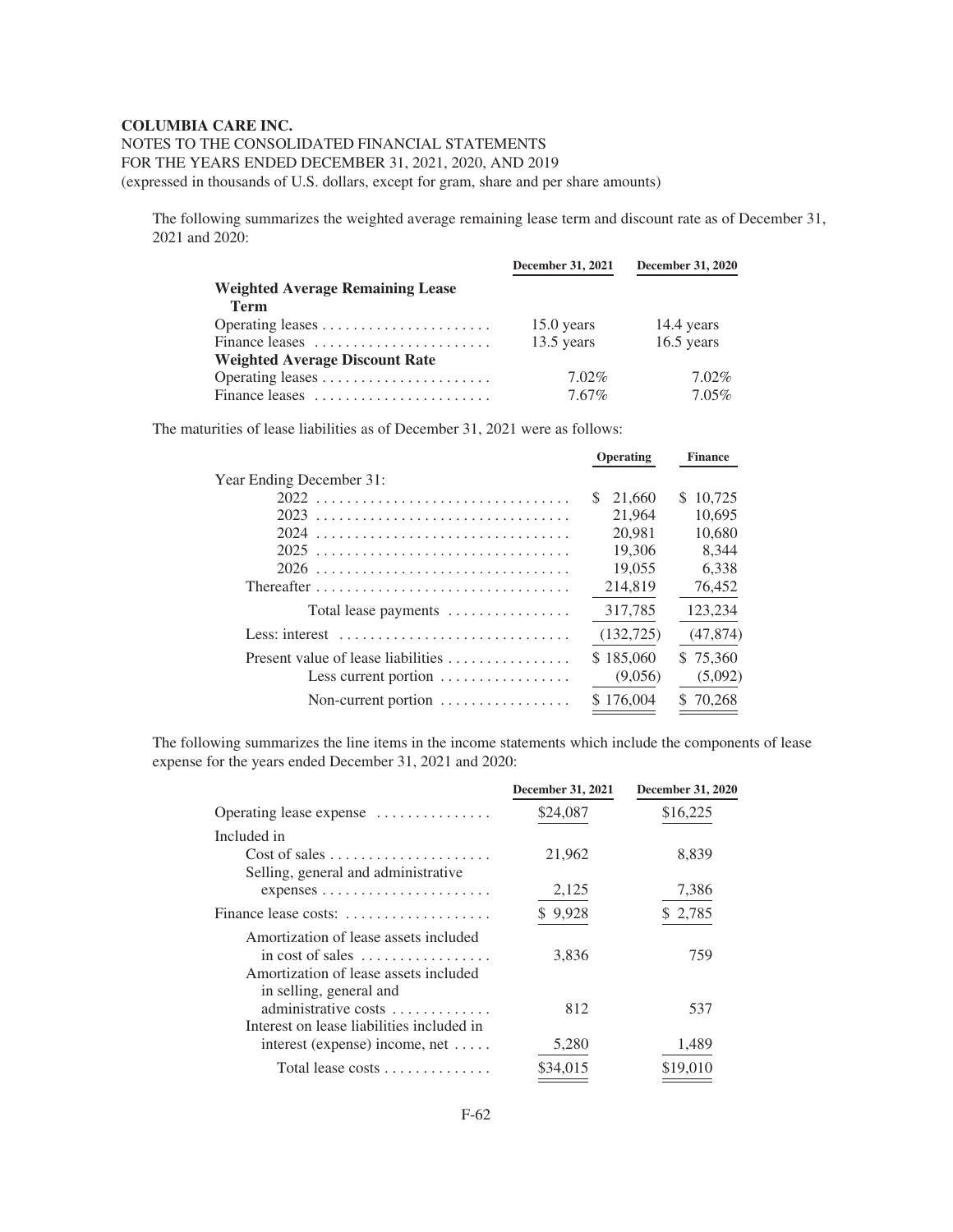NOTES TO THE CONSOLIDATED FINANCIAL STATEMENTS

FOR THE YEARS ENDED DECEMBER 31, 2021, 2020, AND 2019

(expressed in thousands of U.S. dollars, except for gram, share and per share amounts)

The following summarizes cash flow information related to leases for the year ended December 31, 2021 and 2020:

|                                             | December 31, 2021 | <b>December 31, 2020</b> |
|---------------------------------------------|-------------------|--------------------------|
| Cash paid for amounts included in the       |                   |                          |
| measurement of lease liabilities:           |                   |                          |
| Operating cash flows from operating         |                   |                          |
|                                             | \$21,355          | \$14,630                 |
| Operating cash flows from finance           |                   |                          |
|                                             | \$5,273           | \$ 1,475                 |
| Financing cash flows from finance           |                   |                          |
|                                             | \$9,664           | S.<br>734                |
| Lease assets obtained in exchange for lease |                   |                          |
| obligations:                                |                   |                          |
|                                             | \$47,931          | \$38,008                 |
| Finance leases                              | \$19,024          | \$ 2,924                 |
| Lease assets obtained in business           |                   |                          |
| acquisitions                                |                   |                          |
|                                             | \$1,453           | \$34,057                 |
| Finance leases                              | \$1,876           | \$48,736                 |

# **17. COMMITMENTS AND CONTINGENCIES**

#### *Defined contribution plan*

In 2020, the Company instituted a qualified 401(k) plan (the "401(k) Plan") for its U.S. employees. The 401(k) Plan covers U.S. employees who meet certain eligibility requirements. Under the terms of the 401(k) Plan, the employees may elect to make contributions through payroll deductions within statutory and plan limits, and the Company may elect to make non-elective discretionary contributions. The Company may also make optional contributions to the 401(k) Plan for any plan year at its discretion.

Expense recognized by the Company for matching contributions made to the 401(k) Plan was \$550, and \$191 for years ended December 31, 2021, and December 31, 2020, respectively.

#### *Indemnification agreements*

In the ordinary course of business, the Company may provide indemnification of varying scope and terms to vendors, lessors, business partners, and other parties with respect to certain matters including, but not limited to, losses arising out of breach of such agreements or from intellectual property infringement claims made by third parties. In addition, the Company has entered into indemnification agreements with members of its board of directors and senior management that will require the Company, among other things, to indemnify them against certain liabilities that may arise by reason of their status or service as directors or officers. The maximum potential amount of future payments the Company could be required to make under these indemnification agreements is, in many cases, unlimited. Other than the accruals mentioned in this note, the Company has not accrued any liabilities related to any pending claims potentially subject to any indemnifications in its consolidated financial statements.

A former owner of the Company's Florida-licensed business was sued by a former purported joint venture partner, alleging various statutory and common law claims related to the terminated joint venture. The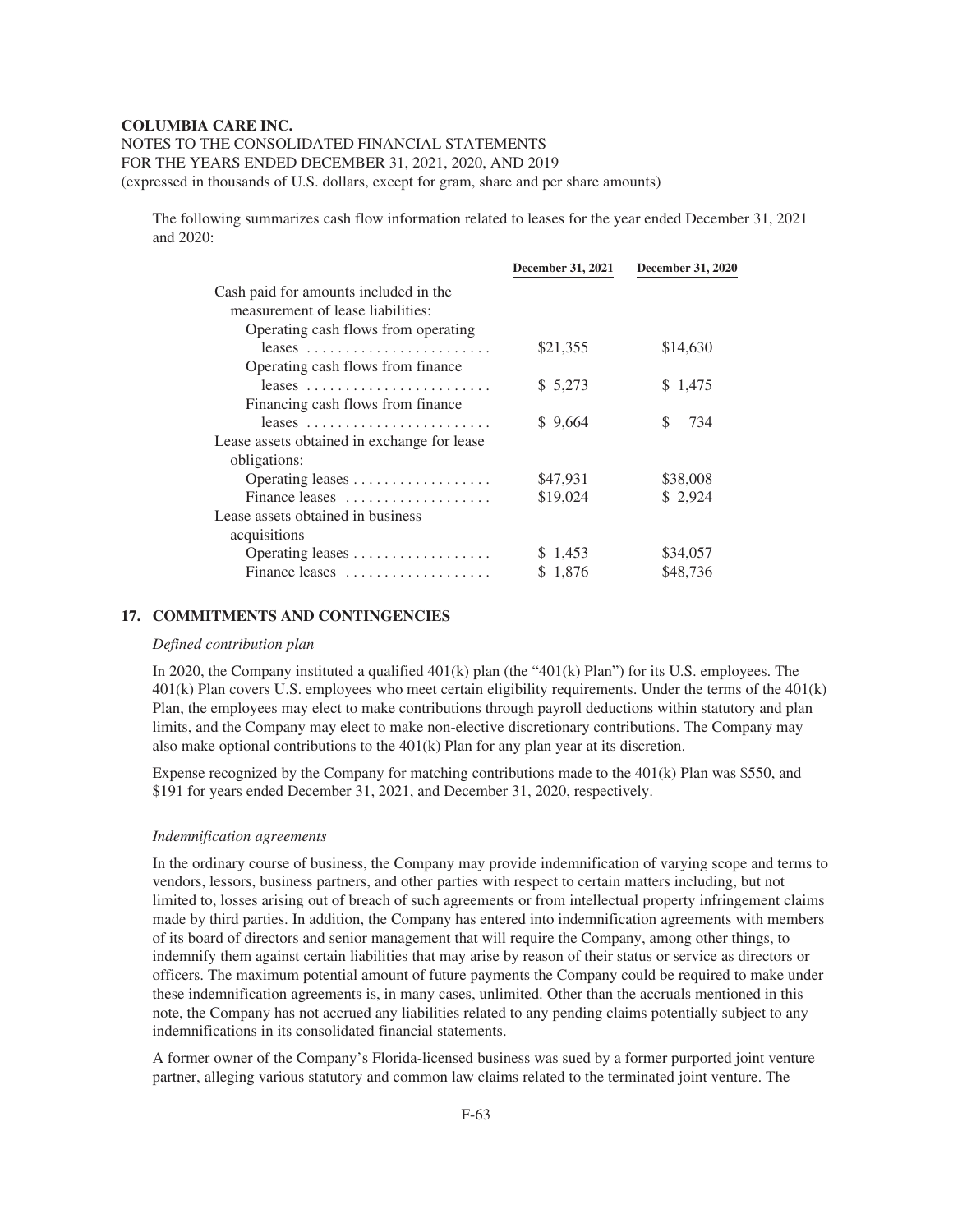# **COLUMBIA CARE INC.** NOTES TO THE CONSOLIDATED FINANCIAL STATEMENTS FOR THE YEARS ENDED DECEMBER 31, 2021, 2020, AND 2019 (expressed in thousands of U.S. dollars, except for gram, share and per share amounts)

Company is not a party to this lawsuit, but, as part of its acquisition of the business, had agreed to indemnify the owner for litigation costs and any judgment rendered in the matter, in excess of \$750. On January 20, 2021, following an arbitration hearing, the arbitration panel issued a partial final award in the former joint venture partner's favor on three of the 11 claims asserted and awarded the former joint venture partner \$10,553 plus prejudgment interest from July 26, 2017 through the present, as well as reasonable attorneys' fees. On March 2, 2021, the Panel issued a Final Award, awarding the former joint venture partner a total of \$15,195, inclusive of prejudgment interest and attorneys' fees. The Company was financially responsible for payment of the Final Award, pursuant to its indemnification commitment to the former owner. Two subsidiaries of the Company, and certain members of the Company's management team were named in a separate lawsuit commenced by the same former joint venture partner alleging various claims related to the same terminated joint venture. The trial court dismissed a majority of the claims in the lawsuit. All parties to the arbitration and the additional lawsuit agreed to amicably resolve the arbitration and the additional lawsuit There were no admissions of liability. In furtherance of the resolution, as of December 31, 2021 and December 31, 2020, the Company had a total accrual of \$11,425 and \$15,195, respectively. During the year ended December 31, 2021, the Company made a payment of \$11,425. A final payment of \$11,425 was made on January 25, 2022, in accordance with the settlement and release agreement.

In separate legal matter, a subsidiary of the Company, and certain members of the Company's management team are respondent parties in a confidential arbitration before the American Arbitration Association. The arbitration was initiated on October 24, 2019, by an investor (the "Claimant") in a third-party entity, which, in turn, is an investor in a separate third-party entity for which certain members of the Company's management team are managers and to which the Company provides operating services pursuant to a written agreement. Claimant asserted direct, derivative, and double derivative claims against the respondent parties. The arbitration follows from a prior case filed by the Claimant on November 30, 2018, in the New York Supreme Court, Commercial Division (the "New York Proceeding") asserting similar claims as are at issue in the arbitration. In the New York Proceeding, the Claimant sought, among other remedies, preliminary injunctive relief to enjoin the Company's RTO. On April 15, 2019, the New York Supreme Court, Commercial Division, finally denied Claimant's request for temporary restraining orders and preliminary injunctive relief, as well as compelled the dispute to arbitration. The Appellate Division, First Department affirmed those orders. The Company's subsidiary and the members of the Company's management team who are parties to the case have asserted defenses in respect of the allegations in the arbitration. However, there can be no assurance that they will be successful in pursuing such defenses and if they are not successful in establishing such defenses that the direct or indirect losses will not be material. The hearing commenced in the arbitration on February 3, 2021 and concluded March 22, 2021, with closing arguments occurring on June 3, 2021. The parties and other interest holders in the third-party entities are attempting to amicably resolve the matter and have reached a preliminary agreement, with no admissions of liability, that was approved by the Arbitrator on November 16, 2021 but remains subject to regulatory approval in the District of Columbia. During the year ended December 31, 2021, the Company anticipatorily accrued \$68,000 for potential share issuances and cash payments for purposes of acquisition and settlement of pre-existing relationships, inclusive of prospective acquisition costs relating to the third-party entities and other litigation costs. There can be no assurances that the proceedings will be amicably resolved, when any underlying acquisition would close, or whether the ultimate result will exceed or be less than the amount that has been accrued.

Additionally, the Company may be contingently liable with respect to other claims incidental to the ordinary course of its operations. In the opinion of management, and based on management's consultation with legal counsel, the ultimate outcome of such other matters will not have a materially adverse effect on the Company. Accordingly, no provision has been made in these condensed interim consolidated financial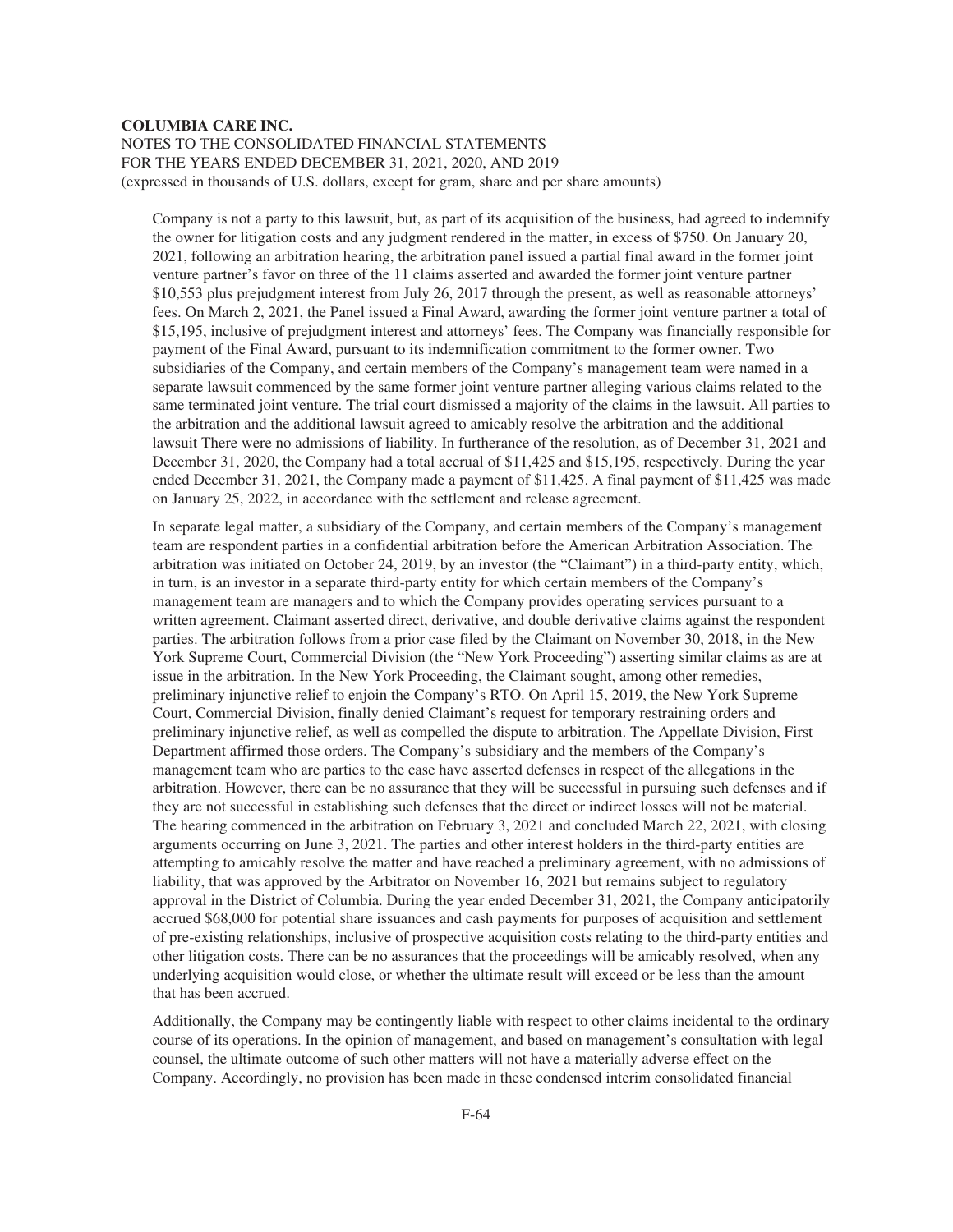NOTES TO THE CONSOLIDATED FINANCIAL STATEMENTS FOR THE YEARS ENDED DECEMBER 31, 2021, 2020, AND 2019 (expressed in thousands of U.S. dollars, except for gram, share and per share amounts)

statements for losses, if any, which might result from the ultimate disposition of these matters should they arise.

# **18. FINANCIAL INSTRUMENTS AND FAIR VALUE MEASUREMENTS**

#### *Fair Value Measurements*

The following table presents the Company's financial instruments that are measured at fair value on a recurring basis:

|                                                                             | Level 1       | <b>Level 2</b> | <b>Level 3</b>              | Total      |
|-----------------------------------------------------------------------------|---------------|----------------|-----------------------------|------------|
| December 31, 2021                                                           |               |                |                             |            |
|                                                                             |               | $\mathbb{S}$ — | $(6,795)$ \$ $(6,795)$      |            |
|                                                                             |               |                | (40, 941)                   | (40, 941)  |
|                                                                             | $\frac{1}{2}$ | $\sim$         | $$(47,736) \quad $(47,736)$ |            |
|                                                                             | $S-$          | $S-$           | \$(17,109)                  | \$(17,109) |
| Contingent consideration $\ldots \ldots \ldots \ldots \ldots \ldots \ldots$ |               |                | (48,202)                    | (48,202)   |
|                                                                             | $S-$          | $S-$           | \$(65,311)                  | \$(65,311) |

During the period included in these financial statements, there were no transfers of amounts between levels. For fair value measurements of assets and liabilities that are done on a non-recurring basis, refer to Note 20.

The following table summarizes the valuation techniques and key inputs used in the fair value measurement of level 3 financial instruments:

| <b>Financial asset/financial</b><br>liability | <b>Valuation</b><br>techniques   | Significant unobservable<br>inputs                      | <b>Relationship of unobservable inputs</b><br>to fair value                                                                                |
|-----------------------------------------------|----------------------------------|---------------------------------------------------------|--------------------------------------------------------------------------------------------------------------------------------------------|
| Derivative liability                          | Market approach                  | <b>Conversion Period</b>                                | Increase or decrease in<br>conversion period will result<br>in an increase or decrease in<br>fair value                                    |
| Contingent<br>Consideration                   | Discounted cash flow<br>approach | Risk adjusted<br>discount rate and<br>forecasted EBITDA | Increase or decrease in risk<br>adjusted discount rate and<br>forecasted EBITDA will result<br>in an increase or decrease in<br>fair value |

The carrying amounts of cash and restricted cash, accounts receivable, deposits and other current assets, accounts payable, accrued expenses and other current liabilities, current portion of long-term debt and lease liability as of December 31, 2021 and 2020 approximate their fair values because of the short-term nature of these items and are not included in the table above. The Company's notes receivable, other long-term payables, long-term debt and lease liabilities approximate fair value due to the market rate of interest used on initial recognition.

In addition to the disclosures for assets and liabilities required to be measured at fair value at the balance sheet date, companies are required to disclose the estimated fair values of all financial instruments, even if they are not presented at their fair value on the consolidated balance sheet. The fair values of financial instruments are estimates based upon market conditions and perceived risks as of December 31, 2021 and 2020. These estimates require management's judgment and may not be indicative of the future fair values of the assets and liabilities.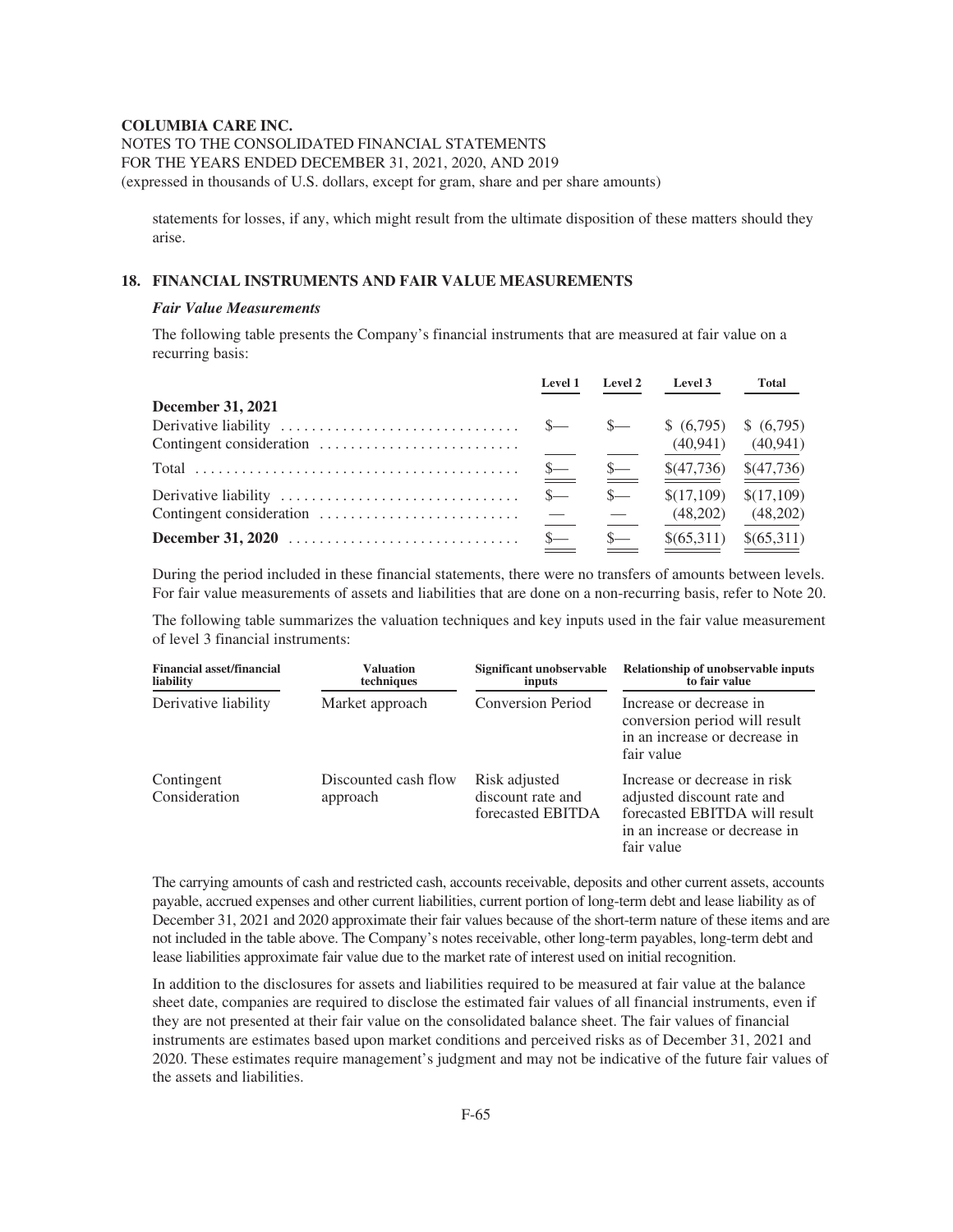NOTES TO THE CONSOLIDATED FINANCIAL STATEMENTS FOR THE YEARS ENDED DECEMBER 31, 2021, 2020, AND 2019 (expressed in thousands of U.S. dollars, except for gram, share and per share amounts)

Financial assets and liabilities for which the carrying values approximate their fair values include cash and cash equivalents, restricted cash, accounts receivable included within prepaid expenses and other assets, dividends payable and accrued liabilities and other payables. Generally, these assets and liabilities are short term in duration and their carrying value approximates fair value on the consolidated balance sheets.

#### **19. GOODWILL AND INTANGIBLE ASSETS**

Goodwill and intangible assets consist of the following:

|                                                       | Goodwill      | <b>Licenses</b> | <b>Trademarks</b> | <b>Customer</b><br><b>Relationships</b> | <b>Total</b> |
|-------------------------------------------------------|---------------|-----------------|-------------------|-----------------------------------------|--------------|
| Cost                                                  |               |                 |                   |                                         |              |
| As of December 31, 2020 $\dots$                       | \$137,759     | \$68,193        | \$33,043          | \$3,286                                 | \$242,281    |
| Business acquisitions $\dots \dots \dots \dots \dots$ | 118,587       | 217,661         | 26,651            | 49,214                                  | 412,113      |
|                                                       | (72, 328)     |                 |                   |                                         | (72, 328)    |
| Balance of December 31, 2021                          | \$184,018     | \$285,854       | \$59,694          | \$52,500                                | \$582,066    |
|                                                       |               |                 |                   | <b>Customer</b>                         |              |
|                                                       | Goodwill      | <b>Licenses</b> | <b>Trademarks</b> | <b>Relationships</b>                    | <b>Total</b> |
| <b>Accumulated Amortization</b>                       |               |                 |                   |                                         |              |
|                                                       | $s-$          | \$ (3,096)      | \$(1,028)         | \$<br>(56)                              | (4,180)      |
|                                                       | $\equiv$      | (16, 175)       | (6,009)           | (3,897)                                 | (26,081)     |
| Balance of December 31, $2021$                        | $s-$          | \$(19,271)      | \$(7,037)         | \$(3,953)                               | \$(30,261)   |
|                                                       | Goodwill      | <b>Licenses</b> | <b>Trademarks</b> | <b>Customer</b><br><b>Relationships</b> | <b>Total</b> |
| Cost                                                  |               |                 |                   |                                         |              |
| As of December 31, 2019 $\dots$                       | \$            | \$16,235        | \$.               | $s =$                                   | \$16,235     |
| Business acquisitions                                 | 137,759       | 51,958          | 33,043            | 3,286                                   | 226,046      |
| Balance of December 31, 2020                          | \$137,759     | \$68,193        | \$33,043          | \$3,286                                 | \$242,281    |
|                                                       |               |                 |                   | <b>Customer</b>                         |              |
|                                                       | Goodwill      | <b>Licenses</b> | <b>Trademarks</b> | <b>Relationships</b>                    | <b>Total</b> |
| <b>Accumulated Amortization</b>                       |               |                 |                   |                                         |              |
|                                                       | $\frac{S}{1}$ | (540)<br>S.     | \$                | $S-$                                    | (540)<br>S   |
|                                                       |               | (2,556)         | (1,028)           | (56)                                    | (3,640)      |
| Balance of December 31, 2020                          | $s-$          | \$(3,096)       | \$(1,028)         | \$ (56)                                 | \$(4,180)    |

The carrying value of goodwill in each reporting unit is indicative of the expected growth and development of the business. In the fourth quarter of fiscal 2021, the Company identified qualitative indicators of impairment as a result of a strategic reassessment of its business, including an evaluation of current operations and its future growth outlook due to changing consumer trends within certain markets. The decision to reduce the long-term growth outlook resulted in a downward adjustment of the future financial forecasts for the Company's Colorado, California and Pennsylvania business, which indicated that impairment of the goodwill asset was a more-likely-than-not outcome. A qualitative step zero impairment test was performed on the Pennsylvania business which indicated no impairment. The Company conducted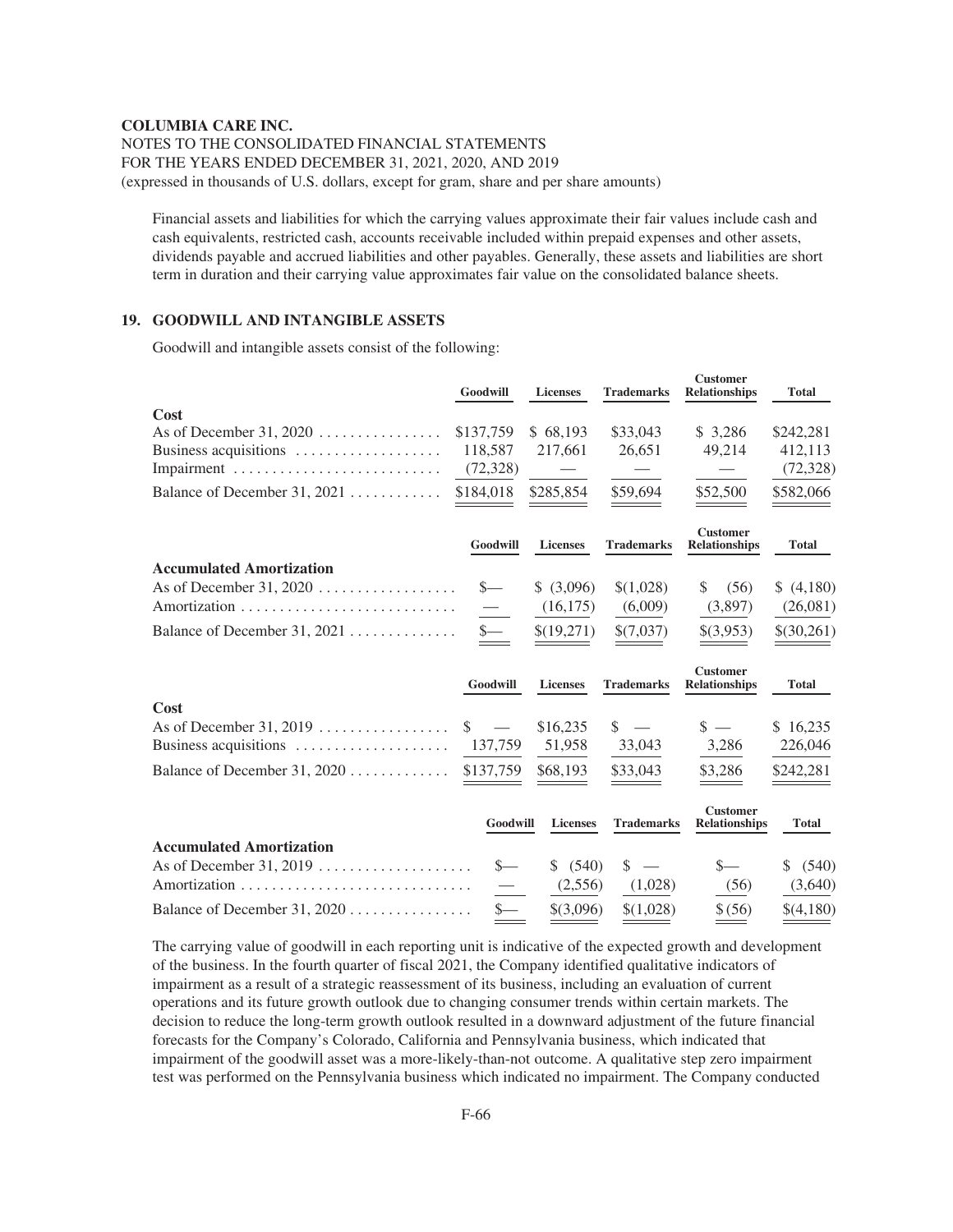NOTES TO THE CONSOLIDATED FINANCIAL STATEMENTS FOR THE YEARS ENDED DECEMBER 31, 2021, 2020, AND 2019 (expressed in thousands of U.S. dollars, except for gram, share and per share amounts)

a quantitative impairment analysis of its Colorado and California reporting units using the income approach as at October 1, 2021.

The recoverable amount of the reporting unit to which goodwill is allocated and the asset group to which indefinite life intangibles are allocated were determined based on fair value using Level 3 inputs in a discounted cash flow analysis. Management tested the Colorado and California asset groups for the definite lived assets impairment. The result was not impairment for the definite lived assets of the California and Colorado asset groups. Where applicable, the Company uses its market capitalization and comparative market multiples to corroborate discounted cash flow results. The significant assumptions applied in the determination of the recoverable amount are described below:

- i. Cash flows: Estimated cash flows were projected based on actual operating results from internal sources as well as industry and market trends. Estimated cash flows are primarily driven by sales volumes, selling prices and operating costs. The forecasts are extended to a total of five years (and a terminal year thereafter);
- ii. Terminal value growth rate: The terminal growth rate was based on historical and projected consumer price inflation, historical and projected economic indicators, and projected industry growth;
- iii. Post-tax discount rate: The post-tax discount rate is reflective of the reporting unit's Weighted Average Cost of Capital ("WACC"). The WACC was estimated based on the risk-free rate, equity risk premium, beta adjustment to the equity risk premium based on a direct comparison approach, an unsystematic risk premium, and after-tax cost of debt based on corporate bond yields; and
- iv. Tax rate: The tax rates used in determining the future cash flows were those substantively enacted at the respective valuation date.

The following table outlines the key assumptions used in calculating the recoverable amount for each CGU and operating segment tested for impairment as at October 1, 2021:

|                                                                                | <b>Goodwill impairment testing</b> |                   |  |
|--------------------------------------------------------------------------------|------------------------------------|-------------------|--|
|                                                                                | Colorado                           | <b>California</b> |  |
| Significant estimates used by management                                       |                                    |                   |  |
| Years of cash flows before terminal value $\dots \dots \dots$                  |                                    |                   |  |
| Discount rate $\ldots, \ldots, \ldots, \ldots, \ldots, \ldots, \ldots, \ldots$ | $15.5\%$                           | $18.0\%$          |  |
|                                                                                | $3.0\%$                            | $3.0\%$           |  |

Based on the results of the goodwill impairment test, the carrying value of the Colorado and California reporting units exceeded the fair value and the Company recognized a pre-tax impairment loss of \$51,235 and \$21,093 during the year ended December 31, 2021, relating to these reporting units.

The Company will continue to monitor the impact of the goodwill associated with this reporting unit, and should it suffer additional declines in actual or forecasted financial results, the risk of goodwill impairment would increase.

In connection with the annual goodwill impairment assessment as of October 1, 2020, the Company determined that its goodwill was not impaired.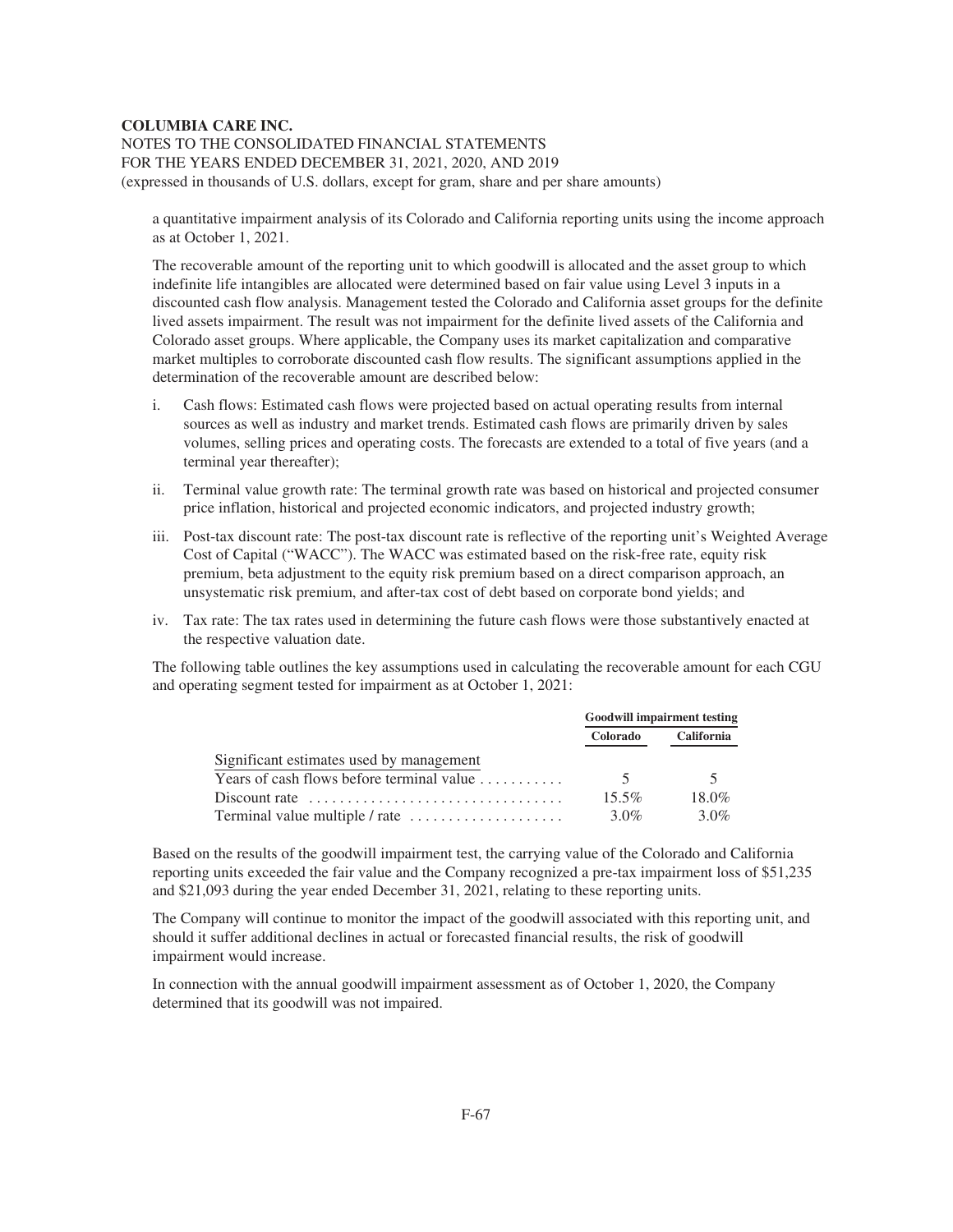# NOTES TO THE CONSOLIDATED FINANCIAL STATEMENTS FOR THE YEARS ENDED DECEMBER 31, 2021, 2020, AND 2019

(expressed in thousands of U.S. dollars, except for gram, share and per share amounts)

Selling, general and administrative expenses included the following:

|                       | <b>Year Ended</b> |                                                |      |  |  |  |
|-----------------------|-------------------|------------------------------------------------|------|--|--|--|
|                       | 2021              | December 31, December 31, December 31,<br>2020 | 2019 |  |  |  |
| Goodwill impairment   | \$72.328          | $\mathcal{S}$ $\mathcal{S}$                    |      |  |  |  |
| Amortization expenses | 26.081            | 3.640                                          | 540  |  |  |  |

The below table summarizes the estimated aggregate amortization expense expected to be recognized on the intangible assets:

| <b>Future estimated amortization expense:</b> | <b>Amount</b> |
|-----------------------------------------------|---------------|
|                                               | \$44,653      |
|                                               | 44,623        |
|                                               | 44,623        |
|                                               | 44.493        |
|                                               | 40,830        |
|                                               | 148,565       |
|                                               | \$367,787     |

During the year ended December 31, 2019, the Company changed the estimated useful life of a license to operate a dispensary in the state of Florida from an indefinite life to 15 years. The change in estimate was determined in connection with a review of the regulatory environment in Florida and industry peers. Refer to Note 6 for details of purchase price allocations to intangible assets as a result of the acquisitions during the year ended December 31, 2021.

# **20. NET ASSETS HELD FOR SALE**

During the second quarter of 2020, the Company committed to a plan to sell its Puerto Rico operations. Accordingly, certain of the assets and liabilities held by the Company's Puerto Rico subsidiary were presented as a disposal group held for sale on the consolidated balance sheet as of December 31, 2020. During the year ended December 31, 2021, the Company reassessed the fair value of the net assets held for sale and deemed that the same was negligible. Accordingly, the Company wrote down to zero, the fair value of the net assets held for sale.

Additionally, as of December 31, 2021, certain of the Company's assets were classified as held for sale. See Note 6 for further details.

Impairment losses of \$2,000 and \$1,969 for write-downs of the disposal group to the lower of its carrying amount and its fair value less costs to sell have been included in other (expense) income, net in the consolidated statements of operations and comprehensive loss for the year ended December 31, 2021 and 2020.

These planned disposals did not represent a strategic shift of the Company that had or will have a major effect on the Company's operations and financial results. Accordingly, the operations were not segregated and were presented as continuing operations in the consolidated statements of operations and comprehensive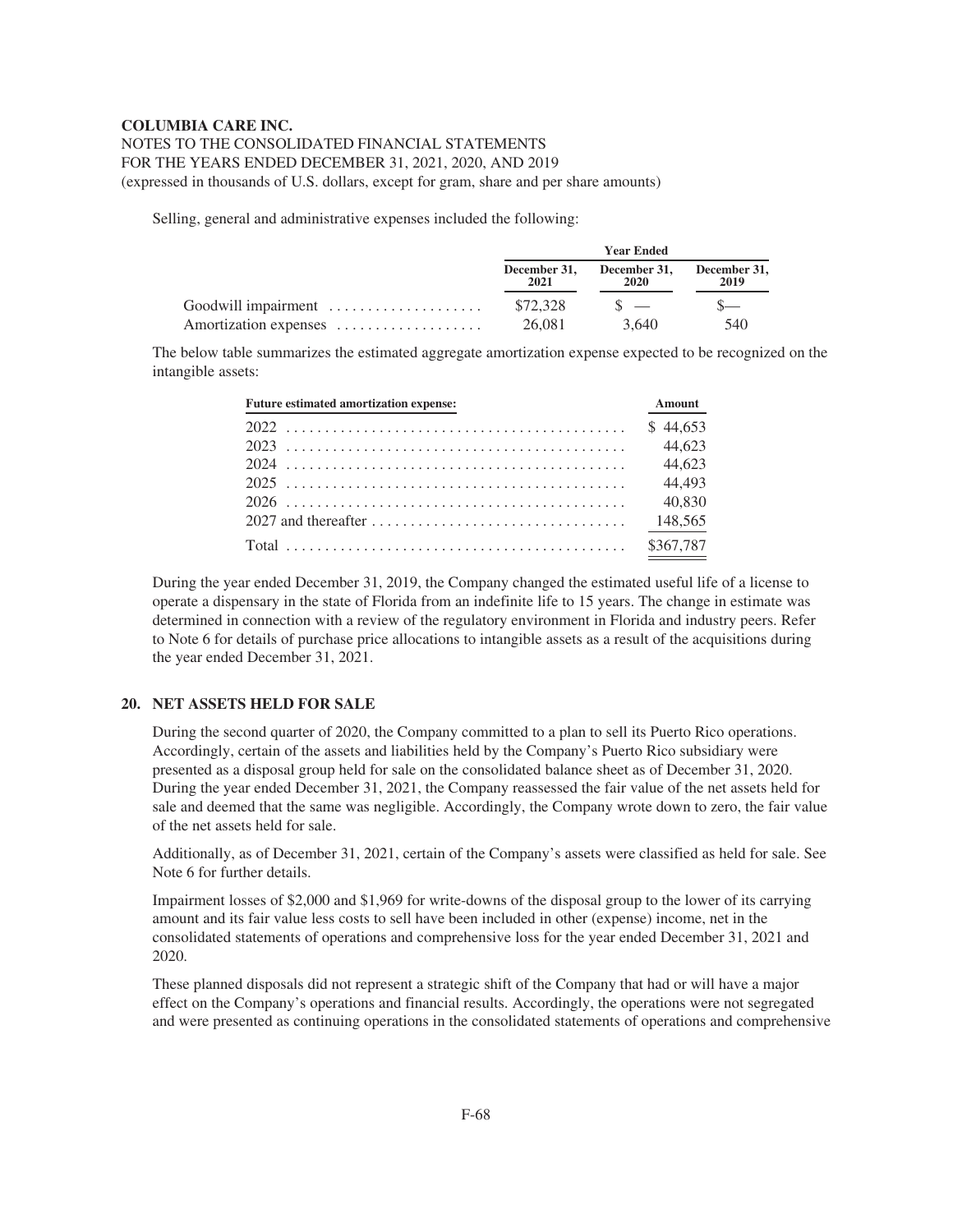# NOTES TO THE CONSOLIDATED FINANCIAL STATEMENTS FOR THE YEARS ENDED DECEMBER 31, 2021, 2020, AND 2019 (expressed in thousands of U.S. dollars, except for gram, share and per share amounts)

loss for the years ended December 31, 2021 and 2020. The disposal group was stated at fair value less costs to sell and comprised the following assets and liabilities:

|                                                      | <b>December 31, 2021</b> | <b>December 31, 2020</b> |
|------------------------------------------------------|--------------------------|--------------------------|
| Property, plant and equipment $\dots\dots\dots\dots$ | \$1,040                  | \$ 2,014                 |
|                                                      | 1,080                    | 1,435                    |
| Prepaid expenses and other current                   |                          |                          |
| $assets$                                             |                          | 34                       |
| Assets held for sale                                 | \$2,120                  | \$ 3,483                 |
| Lease liabilities                                    | \$(1,122)                | \$(1,483)                |
| Liabilities held for sale                            | \$(1,122)                | \$(1,483)                |

The non-recurring fair value measurement for the disposal group has been categorized as a Level 3 fair value utilizing Level 3 inputs and using a market approach, based on available data for transactions in the region and discussions with potential acquirers.

# **21. ACCRUED EXPENSES AND OTHER CURRENT LIABILITIES**

Details of the Company's accrued expenses and other current liabilities are summarized in the table below:

| December 31, 2021 | <b>December 31, 2020</b> |
|-------------------|--------------------------|
|                   |                          |
| \$ 86.596         |                          |
| 14,062            |                          |
| 12,799            | 8.758                    |
| 6.035             | 28,152                   |
| 4,673             | 5,950                    |
| 2,789             |                          |
|                   |                          |
| \$126,954         |                          |
|                   |                          |

# **22. SELLING, GENERAL AND ADMINISTRATIVE EXPENSES**

Details of the Company's selling, general and administrative expenses are summarized in the table below:

|                                               | December 31, 2021 | <b>December 31, 2020</b> | December 31, 2019 |
|-----------------------------------------------|-------------------|--------------------------|-------------------|
| Salaries and benefits                         | 82,063<br>S.      | \$43,957                 | \$27,770          |
| Equity-based compensation                     | 25,018            | 29,805                   | 38,405            |
| Professional fees                             | 21,440            | 17,887                   | 24,171            |
| Depreciation and amortization                 | 36,321            | 6,053                    | 3,411             |
| Operating facilities costs                    | 31,562            | 19.332                   | 13,012            |
| Operating office and general                  |                   |                          |                   |
| $expenses \ldots \ldots \ldots \ldots \ldots$ | 14,691            | 10,157                   | 7,708             |
| Advertising and promotion                     | 16,255            | 6,083                    | 5,792             |
| Other fees and expenses $\dots\dots$          | 4,702             | 9,081                    | 3,317             |
| Total operating expenses                      | \$232,052         | \$142,355                | \$123,586         |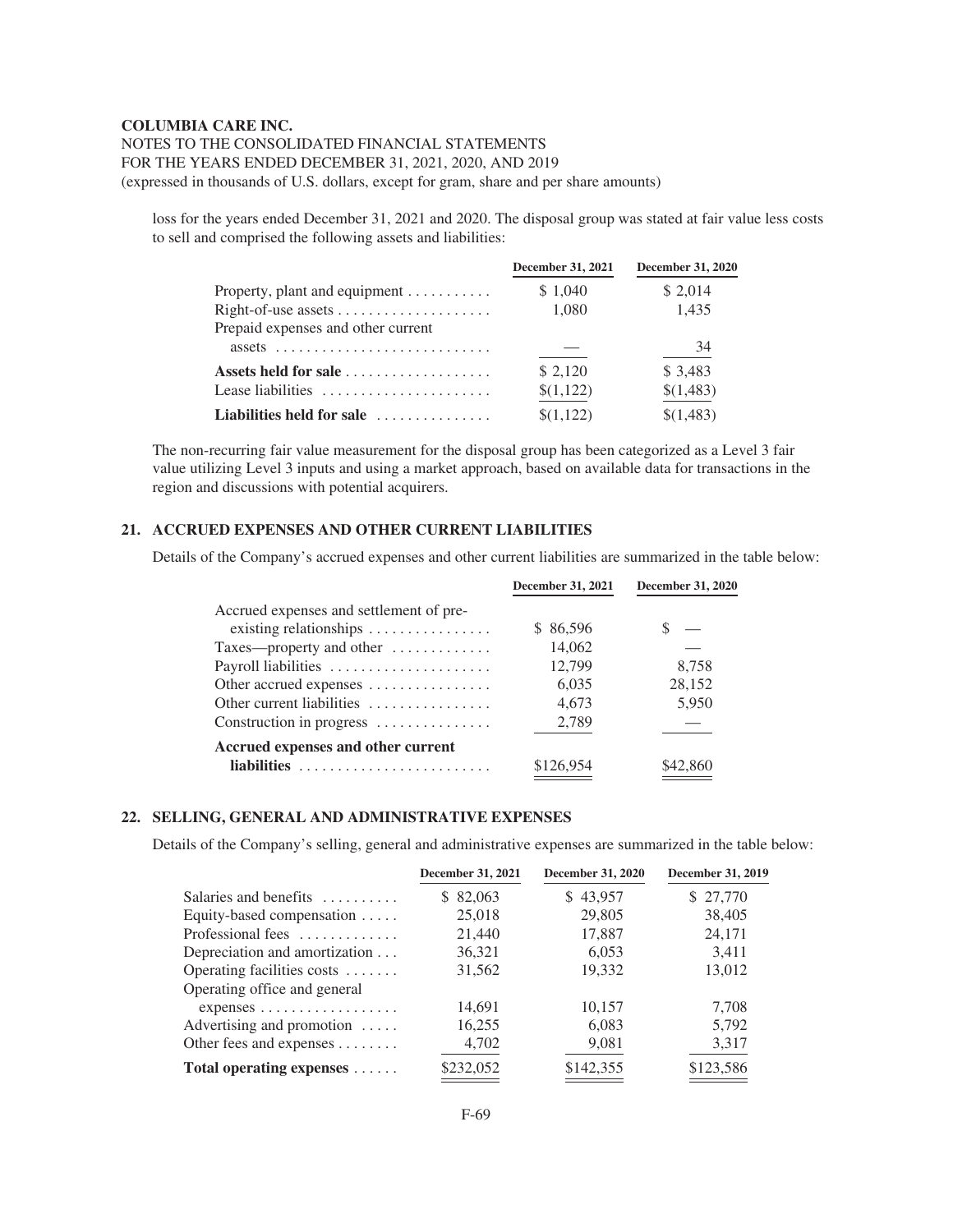NOTES TO THE CONSOLIDATED FINANCIAL STATEMENTS FOR THE YEARS ENDED DECEMBER 31, 2021, 2020, AND 2019 (expressed in thousands of U.S. dollars, except for gram, share and per share amounts)

# **23. OTHER (EXPENSE) INCOME, NET**

Details of the Company's other (expense) income, net is summarized in the table below:

|                                                                            | December 31, 2021 | <b>December 31, 2020</b> | <b>December 31, 2019</b> |
|----------------------------------------------------------------------------|-------------------|--------------------------|--------------------------|
| Acquisition and settlement of pre-<br>existing relationships $\dots \dots$ | \$75,655          | \$14,195                 |                          |
| (Gain) loss on remeasurement of<br>contingent consideration $\dots$        | (59, 362)         | 21,757                   |                          |
| Change in fair value of the<br>derivative liability                        | (13,286)          | 11,745                   |                          |
| Impairment of disposal group $\dots$                                       | 2,000             | 1,969                    |                          |
| Loss on conversion of<br>Convertible Notes                                 | 1,580             |                          |                          |
| Other (income) expense, net $\dots$                                        | (252)             | (368)                    | (2,992)                  |
| Total other expense (income),                                              |                   |                          |                          |
| $net \dots \dots \dots \dots \dots \dots \dots \dots$                      | 6,335             | \$49,298                 | \$(2,992)                |

# **24. NON-CONTROLLING INTERESTS**

The non-controlling interests of the Company for each affiliate before intercompany elimination are summarized in the tables below:

|                                                            | Venture<br>Forth | Columbia<br>Care<br>Arizona-<br>Tempe | Columbia<br>Care<br><b>Delaware</b> | Columbia<br>Care<br>Puerto<br>Rico | Columbia<br>Care<br>Marvland  | Columbia<br>Care<br>Eastern<br>Virginia | Columbia<br>Care<br><b>International</b><br>HoldCo | Columbia<br>Care<br><b>New</b><br><b>Jersey</b> | <b>Access</b><br><b>Bryant</b> | Care<br>Ohio          | Columbia Columbia<br>Care<br>Missouri | Other        | Green<br>Leaf<br>Medical<br>Inc <sup>*</sup> | Total               |
|------------------------------------------------------------|------------------|---------------------------------------|-------------------------------------|------------------------------------|-------------------------------|-----------------------------------------|----------------------------------------------------|-------------------------------------------------|--------------------------------|-----------------------|---------------------------------------|--------------|----------------------------------------------|---------------------|
| Summarized balance sheet                                   |                  |                                       |                                     |                                    |                               |                                         | <b>December 31, 2021</b>                           |                                                 |                                |                       |                                       |              |                                              |                     |
| Current assets \$ 2,224 \$ 2,731 \$<br>Current liabilities | (1.643)          | (50)                                  | $4,140$ \$<br>(1,938)               | 169<br>(66)                        | 875<br><sup>\$</sup><br>(300) | 4,029<br>-S<br>(3,679)                  | 544<br>S.<br>(644)                                 | 8.149<br>S<br>(7,022)                           | \$768 \$<br>(799)              | $2,937$ \$<br>(1,285) | 328<br>(323)                          | - S<br>(382) | 922 \$4,116 \$<br>(2,301)                    | 31,932<br>(20, 432) |
| Current net assets<br>$(liabilities)$                      | 581              | 2.681                                 | 2.202                               | 103                                | 575                           | 350                                     | (100)                                              | 1,127                                           | (31)                           | 1,652                 | 5                                     | 540          | 1,815                                        | 11,500              |
| Non-current assets                                         | 1.638            | 796                                   | 11.918                              |                                    | 850                           | 27,279                                  | 5.323                                              | 50.788                                          | 603                            | 27,000                | 5.785                                 | 1.105        | 1.837                                        | 134,922             |
| Non-current liabilities                                    | (18,740)         |                                       | $(1,658)$ $(14,674)$                | (9.951)                            | (3,431)                       | (29,889)                                | (3,166)                                            | (56.989)                                        |                                |                       | $(408)$ $(32,107)$ $(7,148)$          | (1,821)      |                                              | $(779)$ $(180.761)$ |
| Non-current net assets<br>$(liabilities) \dots \dots$      | (17.102)         | (862)                                 | (2,756)                             | (9,951)                            | (2,581)                       | (2.610)                                 | 2.157                                              | (6,201)                                         | 195                            |                       | $(5,107)$ $(1,363)$                   | (716)        | 1.058                                        | (45, 839)           |
| <b>Accumulated NCI</b>                                     | $$(19,114)$ \$   | 283 \$                                |                                     | S.<br>$\overline{\phantom{a}}$     | $(80)$ \$<br>S.               | (105)                                   | $\mathbf{s}$                                       | S                                               | $(277)$ \$ $(50)$ \$           |                       | $1$ \$(1.360) \$                      |              | 5 S                                          | 129 \$ (20.568)     |

|                                 | Venture<br>Forth                | Columbia<br>Care<br>Arizona-<br>Tempe | Columbia<br>Care<br><b>Delaware</b> | Columbia<br>Care<br>Puerto<br>Rico | Care<br>Marvland | Columbia Columbia<br>Care<br>Florida | Columbia<br>Care<br>Eastern<br>Virginia | Columbia<br>Care<br><b>International</b><br>HoldCo | Columbia<br>Care<br><b>New</b><br><b>Jersey</b> | <b>Access</b> Leafy | <b>Bryant Greens</b> | Columbia<br>Care<br>Ohio  | Columbia<br>Care<br><b>Missouri</b> | Total                |
|---------------------------------|---------------------------------|---------------------------------------|-------------------------------------|------------------------------------|------------------|--------------------------------------|-----------------------------------------|----------------------------------------------------|-------------------------------------------------|---------------------|----------------------|---------------------------|-------------------------------------|----------------------|
| <b>Summarized balance sheet</b> |                                 |                                       |                                     |                                    |                  |                                      |                                         | <b>December 31, 2020</b>                           |                                                 |                     |                      |                           |                                     |                      |
| Current assets $\ldots$         | $\frac{1}{2}$ 1,231 \$ 2,709 \$ |                                       |                                     | 4,158 \$3,648                      | 464 S<br>-S      | 8.204 \$                             | 259                                     | 384                                                | 2.318                                           | 364                 | -S<br>11             | 2.597 \$<br><sup>\$</sup> | 259<br>S                            | 26,606               |
| Current liabilities             | (1.166)                         | (50)                                  |                                     | $(433)$ $(1,573)$                  | (186)            | (5.017)                              | (404)                                   | (505)                                              | (390)                                           | (235)               | (44)                 | (368)                     | (404)                               | (10.775)             |
| Current net assets              |                                 |                                       |                                     |                                    |                  |                                      |                                         |                                                    |                                                 |                     |                      |                           |                                     |                      |
| $(liabilities)$                 | 65                              | 2.659                                 | 3.725                               | 2.075                              | 278              | 3.187                                | (145)                                   | (121)                                              | 1.928                                           | 129                 | (33)                 | 2.229                     | (145)                               | 15,831               |
| Non-current assets $\dots$      | 1.956                           | 696                                   | 11,005                              |                                    | 1,247            | 62,994                               | 17.102                                  | 5.707                                              | 26.304                                          | 613                 | 906                  | 14,368                    | 17.102                              | 160,000              |
| Non-current liabilities         |                                 |                                       | $(17.114)$ $(1.634)$ $(17.396)$     | (9,146)                            | (2.932)          |                                      | $(80,629)$ $(19,674)$                   | (1,590)                                            | (31.877)                                        | (482)               |                      | $(948)$ $(20.478)$        | $(19,674)$ $(223,574)$              |                      |
| Non-current net assets          |                                 |                                       |                                     |                                    |                  |                                      |                                         |                                                    |                                                 |                     |                      |                           |                                     |                      |
| $(liabilities) \ldots \ldots$   | (15.158)                        | (938)                                 | (6.391)                             | (9,146)                            |                  | $(1.685)$ $(17.635)$                 | (2,572)                                 | 4.117                                              | (5.573)                                         | 131                 | (42)                 | (6,110)                   | (2,572)                             | (63, 574)            |
| Accumulated NCI                 | $.$ \$(17,688) \$               | 273 \$                                | $\overline{\phantom{a}}$            | $$(3,606)$ \;                      | $(56)$ \$        | $\hspace{0.1mm}-\hspace{0.1mm}$      | (134)<br><sup>\$</sup>                  | \$5,472                                            | (177)<br>S                                      | -S                  | $(2)$ \$-            | $$$ (3,880) \$            |                                     | $(77)$ \$ $(19,875)$ |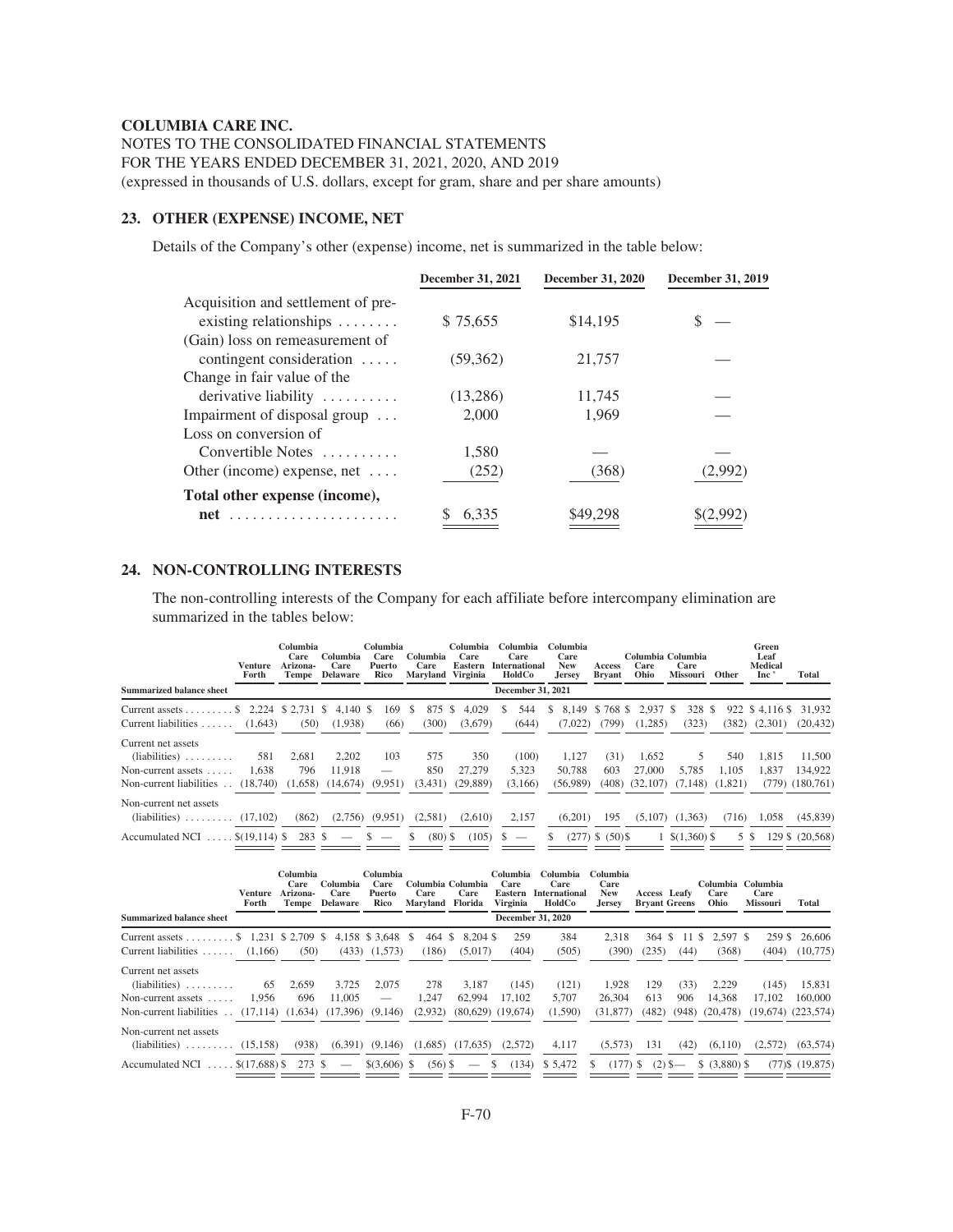# NOTES TO THE CONSOLIDATED FINANCIAL STATEMENTS

FOR THE YEARS ENDED DECEMBER 31, 2021, 2020, AND 2019

(expressed in thousands of U.S. dollars, except for gram, share and per share amounts)

The net change in the non-controlling interests is summarized in the table below:

|                                                                         | Venture Arizona-<br>Forth | Columbia<br>Care<br>Tempe | Columbia<br>Care<br>Delaware | Columbia<br>Care<br>Puerto<br>Rico | Columbia Columbia<br>Care<br>Maryland Florida | Care    | Columbia<br>Care<br>East<br>Virginia | Columbia<br>Care<br>International<br>HoldCo | Columbia<br>Care<br><b>New</b><br><b>Jersey</b> | Access Leafy | <b>Bryant Greens</b> | Care<br>Ohio  | Columbia Columbia<br>Care<br>Missouri | Green<br>Leaf<br>Medical<br>Inc <sup>*</sup> | <b>Other</b> | Total                        |
|-------------------------------------------------------------------------|---------------------------|---------------------------|------------------------------|------------------------------------|-----------------------------------------------|---------|--------------------------------------|---------------------------------------------|-------------------------------------------------|--------------|----------------------|---------------|---------------------------------------|----------------------------------------------|--------------|------------------------------|
| Balance,<br>December 31,<br>$2019$ \$ $(2,659)$ \$563                   |                           |                           |                              | $$(221) \$(1,507)$                 | \$(27)                                        | \$1,479 | \$ (32)                              |                                             |                                                 |              | $$ (99)$ \$          |               |                                       |                                              |              | \$ (2,503)                   |
| Net income (loss)<br>attributable to<br>NCI $(15.029)$ $(290)$<br>Other |                           |                           | 221                          | (2,099)                            | (29)                                          | (2,240) | (102)                                | (37)                                        | (177)                                           | (2)          | (121)                | (3,880)       | (77)                                  |                                              |              | (23, 862)                    |
| adjustments  —<br>Balance,                                              |                           |                           |                              |                                    |                                               | 761     |                                      | 5,509                                       |                                                 |              | 220                  |               |                                       |                                              |              | 6,490                        |
| December 31,<br>$2020$ \$(17,688) \$273                                 |                           |                           | $s-$                         | \$(3,606)                          | \$(56)                                        |         | \$(134)                              | \$5,472                                     | $$(177) \$ (2) \$$                              |              |                      | $$(3,880)$ \; |                                       |                                              |              | $(77)$ \$— \$— \$ $(19,875)$ |
| Net income (loss)<br>attributable to<br>NCI $(1,426)$                   |                           | 10                        |                              | (1,416)                            | (24)                                          |         | 29                                   | (21)                                        | (100)                                           |              | $(48)$ —             | 389           | (1,283)                               | 129                                          | 5            | (3,756)                      |
| Other<br>adjustments  —                                                 |                           |                           |                              | 5,022                              |                                               |         |                                      | (5,451)                                     |                                                 |              |                      | 3,492         |                                       |                                              |              | 3,063                        |
| Balance,<br>December 31,<br>$2021$                                      | $. \$ (19,114) $\$ 283    |                           |                              |                                    | \$(80)                                        |         | \$(105)                              |                                             | $$(277) \$(50) \$$ —                            |              |                      | - \$          | $1 \quad $(1,360) \quad $129 \quad $$ |                                              |              | $5 \, \text{\$} (20, 568)$   |

\* Represents non-controlling interests acquired as a result of the Green Leaf Transaction.

During the year ended December 31, 2021, in connection with the Company's plan to sell its Puerto Rico operations, the Company reclassified its outstanding non-controlling interest balance to equity. Additionally, during the year ended December 31, 2021, the Company acquired the outstanding non-controlling interests in Columbia Care Ohio LLC. Post this acquisition, Columbia Care Ohio LLC became a wholly owned subsidiary of the Company.

During the year ended December 31, 2020, Columbia Care International Holdco LLC, a consolidated subsidiary of the Company, issued membership interests of five percent to an unrelated party in consideration for \$5,509. In April 2021, the Company issued 783,805 common shares to the unrelated party to buyout their non-controlling interest in Columbia Care International Holdco LLC.

During the year ended December 31, 2020, Leafy Greens Inc, a subsidiary that was consolidated by the Company as of December 31, 2019, issued membership interests to an unrelated party for a consideration of \$1,000, resulting in loss of control by the Company. Refer to Note 2 for details of the transaction.